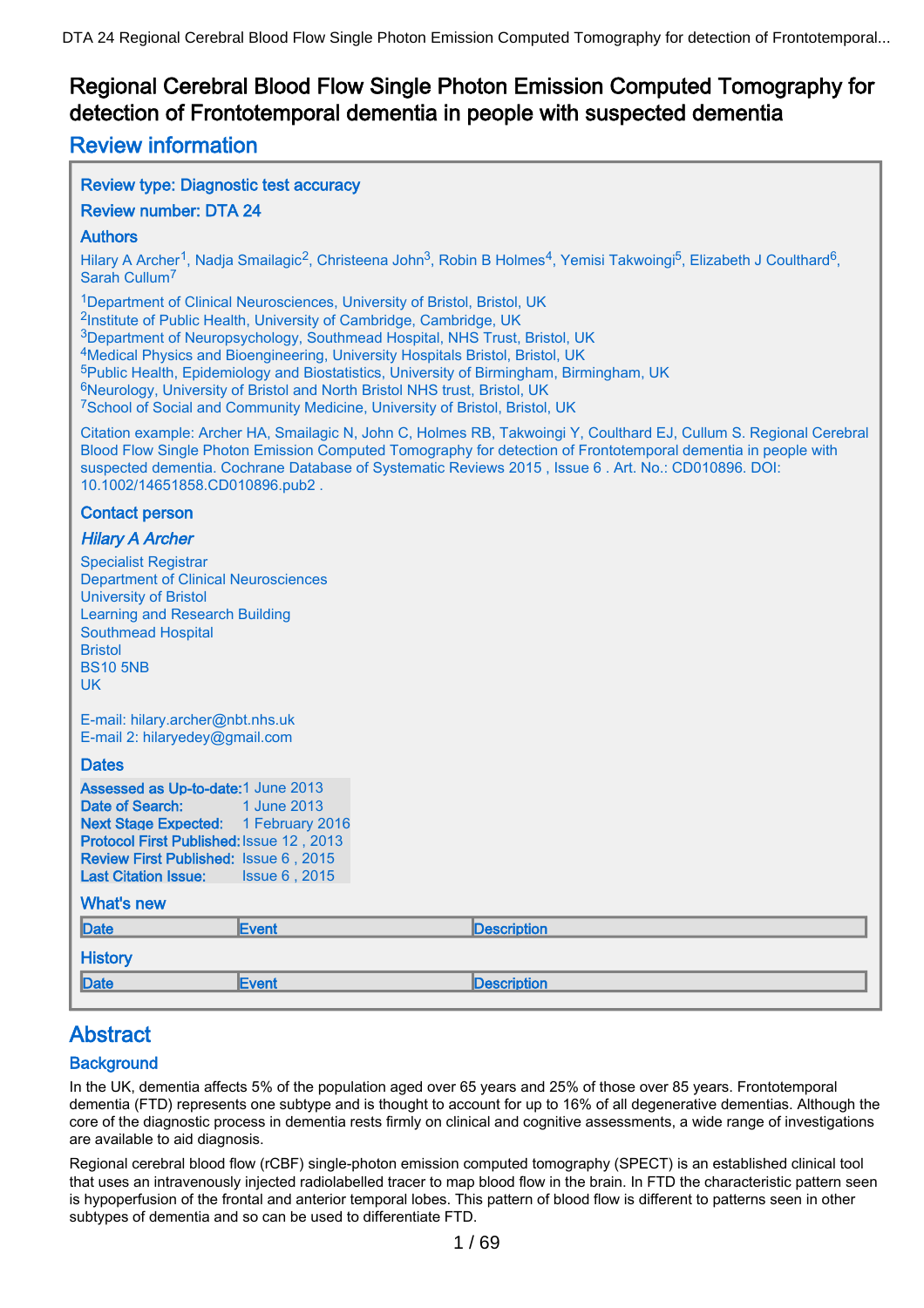It has been proposed that a diagnosis of FTD, (particularly early stage), should be made not only on the basis of clinical criteria but using a combination of other diagnostic findings, including rCBF SPECT. However, more extensive testing comes at a financial cost, and with a potential risk to patient safety and comfort.

## **Objectives**

To determine the diagnostic accuracy of rCBF SPECT for diagnosing FTD in populations with suspected dementia in secondary/tertiary healthcare settings and in the differential diagnosis of FTD from other dementia subtypes.

## Search methods

Our search strategy used two concepts: (a) the index test and (b) the condition of interest. We searched citation databases, including MEDLINE (Ovid SP), EMBASE (Ovid SP), BIOSIS (Ovid SP), Web of Science Core Collection (ISI Web of Science), PsycINFO (Ovid SP), CINAHL (EBSCOhost) and LILACS (Bireme), using structured search strategies appropriate for each database. In addition we searched specialised sources of diagnostic test accuracy studies and reviews including: MEDION (Universities of Maastricht and Leuven), DARE (Database of Abstracts of Reviews of Effects) and HTA (Health Technology Assessment) database.

We requested a search of the Cochrane Register of Diagnostic Test Accuracy Studies and used the related articles feature in PubMed to search for additional studies. We tracked key studies in citation databases such as Science Citation Index and Scopus to ascertain any further relevant studies. We identified 'grey' literature, mainly in the form of conference abstracts, through the Web of Science Core Collection, including Conference Proceedings Citation Index and Embase. The most recent search for this review was run on the 1 June 2013.

Following title and abstract screening of the search results, full-text papers were obtained for each potentially eligible study. These papers were then independently evaluated for inclusion or exclusion.

#### Selection criteria

We included both case-control and cohort (delayed verification of diagnosis) studies. Where studies used a case-control design we included all participants who had a clinical diagnosis of FTD or other dementia subtype using standard clinical diagnostic criteria. For cohort studies, we included studies where all participants with suspected dementia were administered rCBF SPECT at baseline. We excluded studies of participants from selected populations (e.g. post-stroke) and studies of participants with a secondary cause of cognitive impairment.

#### Data collection and analysis

Two review authors extracted information on study characteristics and data for the assessment of methodological quality and the investigation of heterogeneity. We assessed the methodological quality of each study using the QUADAS-2 (Quality Assessment of Diagnostic Accuracy Studies) tool. We produced a narrative summary describing numbers of studies that were found to have high/low/unclear risk of bias as well as concerns regarding applicability. To produce 2 x 2 tables, we dichotomised the rCBF SPECT results (scan positive or negative for FTD) and cross-tabulated them against the results for the reference standard. These tables were then used to calculate the sensitivity and specificity of the index test. Metaanalysis was not performed due to the considerable between-study variation in clinical and methodological characteristics.

## Main results

Eleven studies (1117 participants) met our inclusion criteria. These consisted of six case-control studies, two retrospective cohort studies and three prospective cohort studies. Three studies used single-headed camera SPECT while the remaining eight used multiple-headed camera SPECT. Study design and methods varied widely. Overall, participant selection was not well described and the studies were judged as having either high or unclear risk of bias. Often the threshold used to define a positive SPECT result was not predefined and the results were reported with knowledge of the reference standard. Concerns regarding applicability of the studies to the review question were generally low across all three domains (participant selection, index test and reference standard).

Sensitivities and specificities for differentiating FTD from non-FTD ranged from 0.73 to 1.00 and from 0.80 to 1.00, respectively, for the three multiple-headed camera studies. Sensitivities were lower for the two single-headed camera studies; one reported a sensitivity and specificity of 0.40 (95% confidence interval (CI) 0.05 to 0.85) and 0.95 (95% CI 0.90 to 0.98), respectively, and the other a sensitivity and specificity of 0.36 (95% CI 0.24 to 0.50) and 0.92 (95% CI 0.88 to 0.95), respectively.

Eight of the 11 studies which used SPECT to differentiate FTD from Alzheimer's disease used multiple-headed camera SPECT. Of these studies, five used a case-control design and reported sensitivities of between 0.52 and 1.00, and specificities of between 0.41 and 0.86. The remaining three studies used a cohort design and reported sensitivities of between 0.73 and 1.00, and specificities of between 0.94 and 1.00. The three studies that used single-headed camera SPECT reported sensitivities of between 0.40 and 0.80, and specificities of between 0.61 and 0.97.

## Authors' conclusions

At present, we would not recommend the routine use of rCBF SPECT in clinical practice because there is insufficient evidence from the available literature to support this.

Further research into the use of rCBF SPECT for differentiating FTD from other dementias is required. In particular, protocols should be standardised, study populations should be well described, the threshold for 'abnormal' scans predefined and clear details given on how scans are analysed. More prospective cohort studies that verify the presence or absence of FTD during a period of follow up should be undertaken.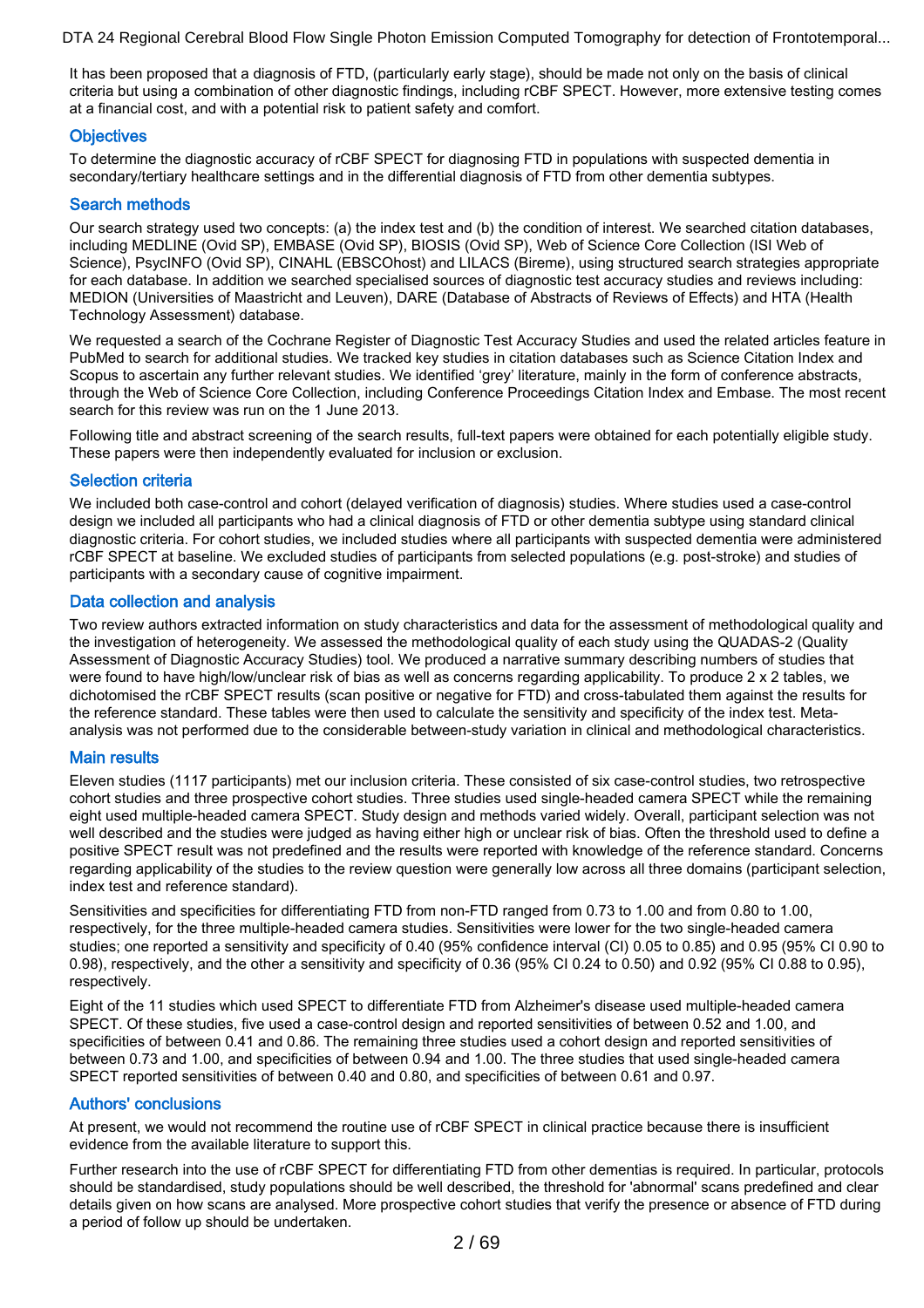# Plain language summary

## Regional Cerebral Blood Flow SPECT for detection of Frontotemporal dementia in people with suspected dementia

## **Background**

This review focused on one type of dementia, frontotemporal dementia (FTD). This neurodegenerative disease affects the frontal and temporal lobes of the brain and accounts for up to 16% of all degenerative dementias. People who have this disease may develop changes in their behaviour, speech or ability to plan. It is important to identify people with FTD correctly as the disease course and response to treatment differs from other dementias such as Alzheimer's disease.

One test used by healthcare professionals to help make a diagnosis of FTD, is regional cerebral blood flow single photon emission computed tomography (rCBF SPECT). This investigation allows visualisation of blood flow within the brain. In FTD it is thought that the pattern of blood flow to the brain can be used to tell the difference between FTD and other dementias. However, it is not clear whether using rCBF SPECT in this way improves our ability to make an accurate diagnosis of FTD. As all investigations come with a financial cost, it is important that their benefit is known.

Aim: This review assessed the evidence regarding the accuracy of rCBF SPECT in detecting FTD in people with suspected dementia.

#### Study characteristics

We searched many databases for all papers with FTD and rCBF SPECT as their focus. These papers were reviewed independently by several researchers. After application of inclusion and exclusion criteria, eleven studies including 299 individuals with FTD were available for this review. The studies were published over a 21-year period, with a study size ranging from 27 to 363 participants, mainly recruited from University clinics, tertiary referral centres or memory clinics. Of the 11 studies, three used single-headed (single detector) gamma cameras, a method no longer used in clinical practice today. Evidence is current to June 2013.

#### Quality of the evidence

The majority of studies were at high risk of bias due to insufficient details on how participants were selected and how the rCBF SPECT scans were conducted and analysed. The main limitations of the review were poor reporting, variability of study design and a lack of standardisation of image interpretation between centres.

#### Key findings

Due to small study numbers and large variation in how the studies were carried out, we are unable at present to recommend the routine use of rCBF SPECT for diagnosing FTD in clinical practice.

# **Background**

## Target condition being diagnosed

Dementia is a progressive syndrome of global cognitive impairment. In the UK, it affects 5% of the population over 65 years and 25% of those over 85 years [\(Alzheimer's Society 2007](#page-49-0)). In 2010, there were approximately 36 million people living with dementia worldwide [\(Alzheimer's Disease International 2010](#page-49-0)). The greatest increases in prevalence will be seen in developing regions. By 2040, China and its western-Pacific neighbours are predicted to have 26 million people living with dementia [\(Ferri 2005](#page-50-0)).

Dementia encompasses a group of neurodegenerative disorders that are characterised by a progressive loss in cognitive function and the ability to perform activities of daily living; these losses can be accompanied by neuropsychiatric symptoms and challenging behaviours of varying type and severity. The underlying pathology is usually degenerative and subtypes of dementia include Alzheimer's disease (AD), vascular dementia (VaD), dementia with Lewy bodies (DLB) and frontotemporal dementia (FTD) (previously known as Pick's disease). There may be considerable overlap in clinical and pathological presentations between subtypes [\(MRC CFAS 2001](#page-51-0)) and there is often co-existence of AD and VaD [\(Matthews 2009](#page-51-0); [Savva 2009](#page-52-0)).

FTD is a neurodegenerative disease that affects the anterior temporal and frontal lobes. It is thought to account for up to 16% of all degenerative dementias (Miller 1997; [Ratnavalli 2002](#page-52-0)) and is the second most common young-onset dementia ( [Seelaar 2011](#page-52-0)). It is characterised clinically by progressive behavioural change, executive dysfunction and language difficulties, and comprises three main clinical syndromes: behavioural variant FTD (bvFTD), semantic dementia (SD) and progressive non-fluent aphasia (PNFA). Although the core of the diagnostic process in dementia rests firmly on clinical and cognitive assessments, a wide range of investigations are available to further aid diagnosis. These include blood and cerebrospinal fluid tests, as well as neuroimaging modalities such as magnetic resonance imaging (MRI), regional cerebral blood flow (rCBF) single-photon emission computed tomography (SPECT) and regional cerebral metabolism <sup>18</sup>Ffluorodeoxyglucose positron emission tomography (FDG-PET). Structural imaging in individuals with FTD using MRI shows frontal and temporal atrophy, which can be asymmetrical; rCBF SPECT imaging shows anterior frontal or temporal hypoperfusion.

The management of individuals with dementia requires an accurate diagnosis of the underlying neurodegenerative process in order to guide prognosis, early therapeutic intervention, and advice regarding heritability and social and environmental management. This is particularly important in FTD, which has a wide range of presentations that often overlap significantly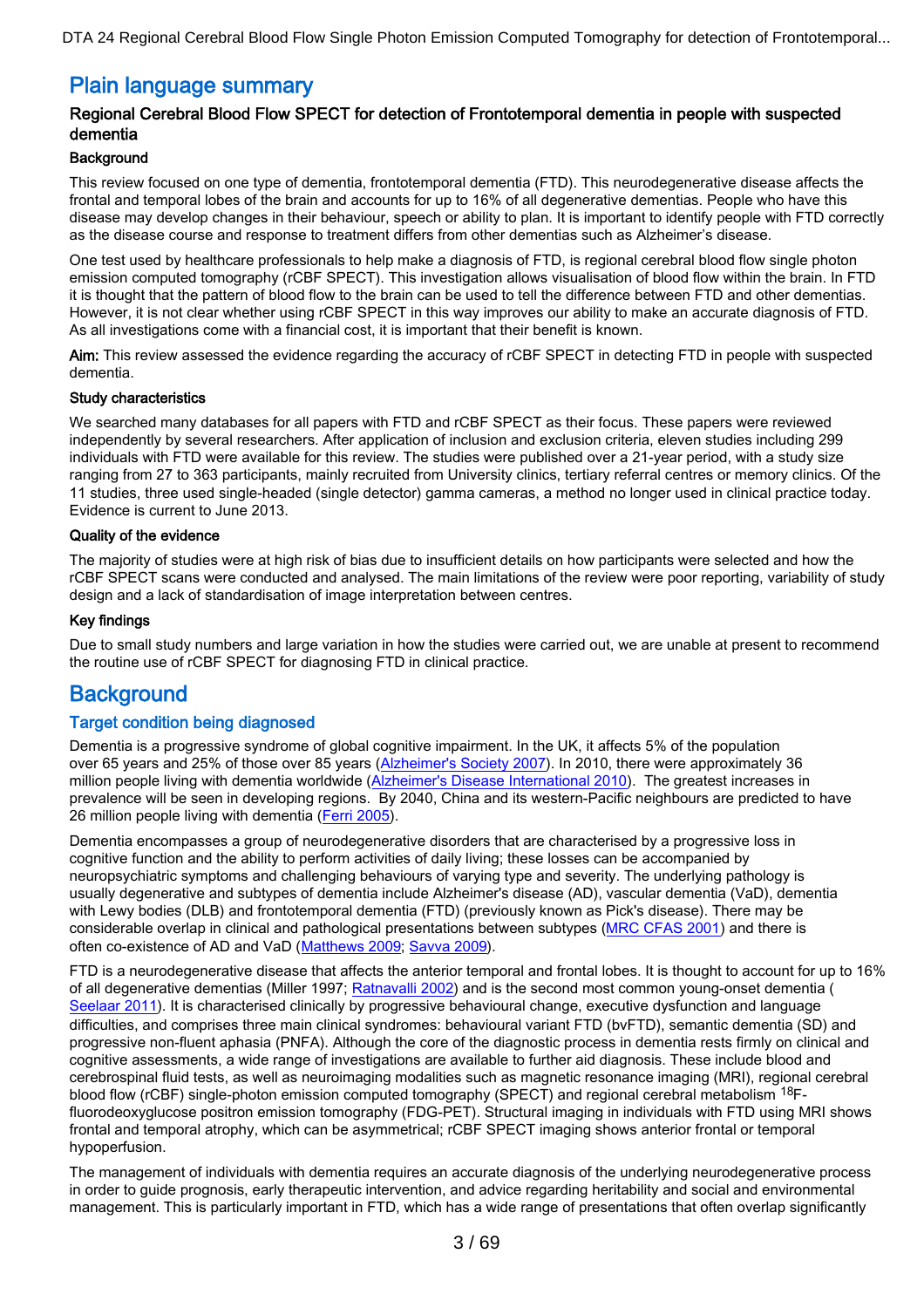with those of other dementias, especially AD and VaD. Accurate diagnosis of FTD as the underlying aetiology of the dementing illness is important as treatment with cholinesterase inhibitors (used in AD) may have adverse effects in individuals with FTD.

The clinical criteria used to diagnose FTD have evolved over time. In 1994, the Lund-Manchester group produced a set of research criteria for a diagnosis of FTD[\(Lund and Manchester Groups 1994](#page-51-0)). These emphasised the importance of core behavioural and affective symptoms, progressive reduction in speech, and profound failure on 'frontal lobe' tests in the absence of severe amnesia, aphasia or perceptuospatial disorder. In 1998, Neary and colleagues further refined the Lund-Manchester criteria and renamed the condition frontotemporal lobar degeneration (FTLD) [\(Neary 1998](#page-52-0)). They provided clinical descriptions of bvFTD, PNFA and SD. These criteria recognised the clinical heterogeneity within the FTLD spectrum and provided diagnostic guidelines for all three syndromes. They also made a distinction between core and supportive diagnostic features. Limitations of these criteria were the ambiguity of behavioural descriptors and inflexibility in the application of criteria (i.e. the requirement that all five core features be manifest). In 2001, McKhann and colleagues developed criteria to enable clinicians to identify individuals with FTD and expedite their referral for evaluation [\(McKhann 2001](#page-51-0)). The overall clinical spectrum was renamed FTD and the clinical criteria were simplified into two distinct presentations depending on whether progressive changes were apparent in behaviour or language. It is thought that, although useful clinically, these criteria lack sufficient specificity to be applicable for research purposes, particularly in the case of progressive aphasia syndromes [\(Rascovsky](#page-52-0) [2007](#page-52-0)). More recently, the International Behavioural Variant FTD Consortium (FTDC) developed revised guidelines for the diagnosis of bvFTD. It is thought that these revised criteria improve diagnostic accuracy compared with previously established criteria [\(Rascovsky 2011](#page-52-0)).

A number of studies have established that the currently accepted clinical criteria for FTD are relatively insensitive, particularly in the early stages of the disease process where the sensitivity of clinical criteria decreases to 37% [\(Seelaar](#page-52-0) [2011](#page-52-0)). In autopsy-proven studies, the current clinical criteria correctly classify approximately 80% to 90% of bvFTD ( [Seelaar 2011](#page-52-0)).

It has been proposed that a diagnosis of FTD, particularly in the early stages, should be made not only on clinical criteria but using a combination of other diagnostic findings, including rCBF SPECT. However, more extensive testing comes at a financial cost and with a potential risk to patient safety and comfort. Thus it is important that additional diagnostic tests are of proven benefit. rCBF SPECT is a neuroimaging tool that has been found by some to improve our ability to differentiate FTD from other dementias (Miller 1997; [Rascovsky 2011](#page-52-0)), although its use is controversial [\(Knopman 2001](#page-51-0)).

## Index test(s)

rCBF SPECT is an established non-invasive clinical tool that maps blood flow to different areas of the brain. rCBF is thought to indirectly reflect neural activity in each brain region at rest. In order to depict the patterns of blood flow within the brain, a radiopharmaceutical is injected into the body, which is rapidly removed from the blood by brain tissue. The radiotracers most commonly used are <sup>99m</sup>technetium-hexamethyl-propylenamine oxime (<sup>99m</sup>Tc-HMPAO) or <sup>99m</sup>technetium-ethylcysteinate dimer (99mTc-ECD). The radiotracer enters the brain at first pass, with its incorporation proportional to the rCBF in the first few minutes after injection. Modifications in rCBF after injection do not change the initial distribution of the tracer because of intracellular trapping.

Shortly after injection, the person is scanned using a gamma camera that images the radioactive emissions from the individual at multiple angles around the head. These individual images are reconstructed to create a three-dimensional map of cerebral blood flow. According to relevant guidelines [\(Juni 2009](#page-50-0); [Kapucu 2009](#page-50-0)), at least 5 million counts should be acquired; this is rarely practical with single-headed cameras as the total acquisition time will approach one hour, and most systems now use multiple-headed cameras. The amount of clinically significant hypoperfusion is generally determined by visual inspection, although computerised analysis, commonly achieved by comparing the scan being taken to a database of scans from healthy individuals, is increasingly popular. There are potential challenges with study interpretation due to the differing methods used in analysis, pre- or post-processing of images and the advances seen in rCBF SPECT technology over time. These factors are discussed in more detail below.

Individuals with different dementias are thought to have different patterns of abnormal blood flow. In FTD, perfusion tends to be reduced in the frontal and anterior temporal lobes (Miller 1997), whereas individuals with AD demonstrate reduced flow in the medial temporal, superior temporal, parietal, posterior cingulate cortex and precuneus. These patterns have been used to differentiate FTD from AD [\(Catafau 2001](#page-50-0)) with a sensitivity of 71% and specificity of 78.2% (Miller 1997).

rCBF SPECT is usually used clinically when the presence or type of dementia is uncertain after clinical assessment, neuropsychological testing and structural imaging. This imaging modality has an advantage over structural neuroimaging techniques as rCBF changes may precede structural changes. Compared with FDG-PET, which depicts cerebral metabolism, rCBF SPECT is more widely available.

## Clinical Pathway

## Presentation

In the UK, people with suspected dementia usually present first to their general practitioner who may administer basic screening tests (blood tests and simple tests of cognitive function) and may potentially refer them to a hospital memory clinic. At this stage, other physical or mental disorders, for example depression or hypothyroidism, which might be contributing to the cognitive impairment, are typically excluded or treated. Unlike dementias, such as AD, which usually have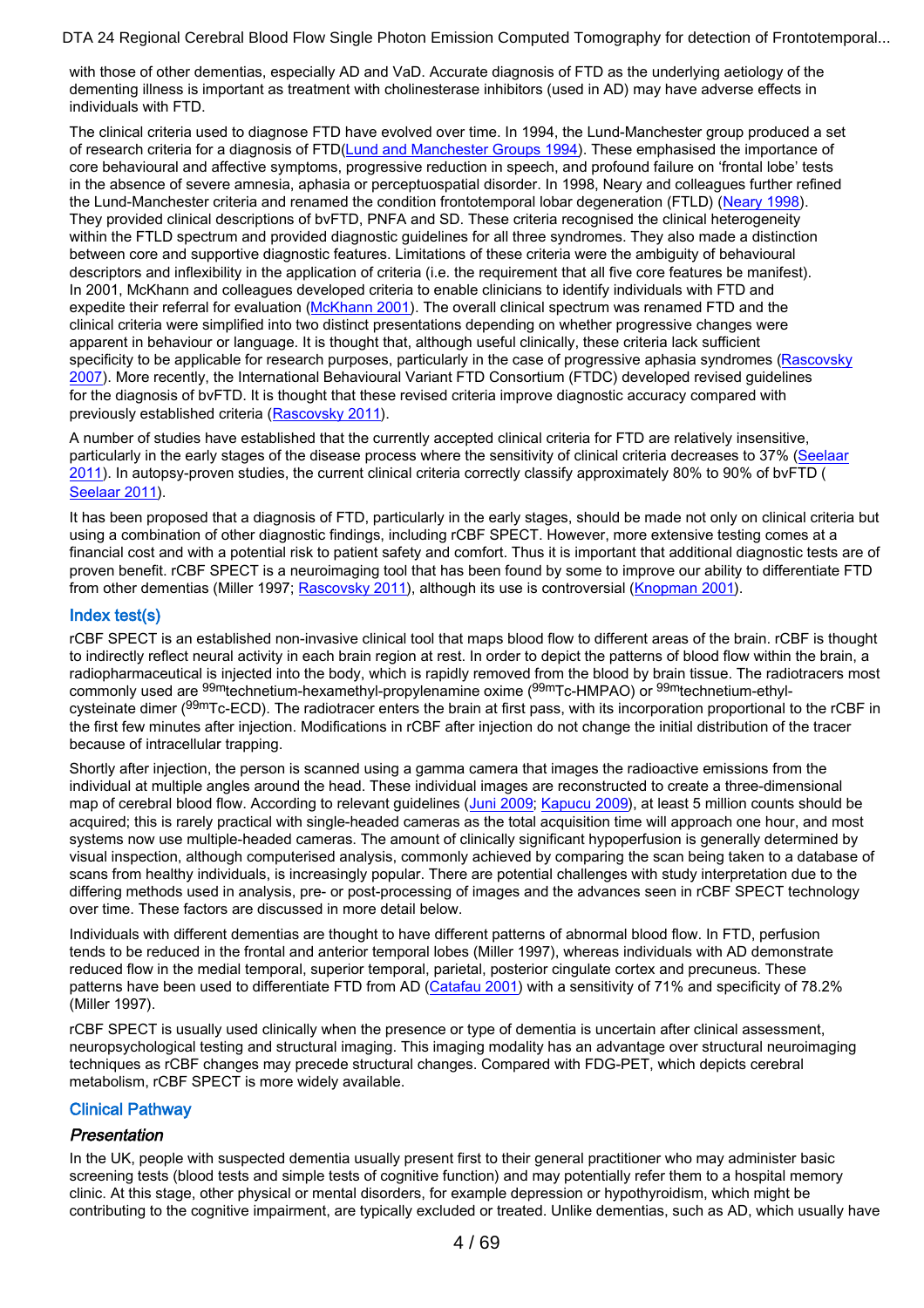<span id="page-4-0"></span>memory loss as their first symptom, FTD more commonly presents with personality changes, disinhibited behaviour, mood disorder and even psychosis. As a result, this diagnosis may be missed initially, with the individual referred for specialist assessment only when a diagnosis of FTD is suspected.

## Standard diagnostic practice

The standard assessment of dementia includes taking a history, a clinical examination (including neurological, mental state and cognitive examinations) and an interview with a relative or other informant. A neuroradiological examination (computed tomography (CT) or MRI of the brain) is also recommended in most recent guidelines [\(McKhann](#page-51-0) [2011](#page-51-0); [NICE 2006](#page-52-0)). Individuals may also receive a full neuropsychological assessment, if appropriate, before a diagnosis of dementia is made. Diagnostic assessment pathways may vary between countries and diagnoses may be made by a variety of specialists including neurologists and geriatricians.

A diagnosis of dementia is defined as a deficit in more than two cognitive domains of sufficient degree to impair functional activities. These symptoms are usually progressive over a period of at least several months and should not be attributable to any other brain disease. The World Health Organization International Classification of Diseases 10th revision (ICD-10) diagnostic criteria for dementia are detailed in [Appendix 1](#page-57-0).

The FTD subtype of dementia is usually diagnosed on the basis of clinical presentation, according to currently accepted clinical criteria [\(Neary 1998](#page-52-0); [Rascovsky 2007](#page-52-0)a). rCBF SPECT is sometimes used to help establish the diagnosis of FTD, but is usually carried out only in secondary or tertiary referral centres.

## Role of index test(s)

How might the index test improve diagnoses, treatments and outcomes?

If FTD can be diagnosed at an early stage, this will help people with dementia, their families and potential carers to make timely plans for the future. In the early stages of the disease, and particularly in young-onset bvFTD, FTD can be misdiagnosed as another subtype of dementia (often AD). Coupled with appropriate contingency planning, proper recognition of the disease may also help to avoid costly admissions to hospital or institutional care [\(NAO 2007](#page-52-0)). In addition, the accurate early identification of FTD may improve opportunities for the use of newly evolving interventions designed to delay or prevent the progression to more debilitating stages of dementia.

## Alternative test(s)

Alternative tests used in the diagnosis of FTD include CT, MRI and PET. These modalities were not included in this review as there are currently no standard practice tests available for the diagnosis of FTD.

## **Rationale**

The public health burden of dementia is of growing concern. With the changing age structure of populations in both highand low-income countries, the prevalence of dementia is increasing [\(Ferri 2005](#page-50-0)). At the population level, there are major implications for service provision and planning, given that this condition leads to progressive functional dependence over several years. In the UK, it is estimated that the annual expenditure on dementia care is GBP17 billion [\(Alzheimer's Society 2007](#page-49-0)), and the worldwide cost of dementia in 2010 was USD604 billion ([Alzheimer's](#page-49-0) [Disease International 2010](#page-49-0)). Accurate early diagnosis of dementia and the subtype of FTD may help in planning appropriate care and reducing costs.

It is important that expensive and invasive diagnostic tests are of proven benefit over more established clinical and imaging assessments. The clinical use of SPECT in differentiating AD, VaD and FTD has been recognised in certain diagnostic guidelines. [NICE 2006](#page-52-0) recommend that rCBF SPECT should be used to differentiate AD, VaD and FTD if the diagnosis is in doubt. [Rascovsky 2011](#page-52-0) state that the additional use of SPECT could give greater certainty to a diagnosis of FTD. However, other guidelines such as [Knopman 2001](#page-51-0) do not recommend SPECT for routine use in either initial or differential diagnosis. Thus, a systematic review of the diagnostic accuracy of rCBF SPECT in FTD is needed.

# **Objectives**

## Primary objectives

- To determine the diagnostic accuracy of rCBF SPECT in diagnosing FTD in populations with suspected dementia in secondary/tertiary healthcare settings
- To determine the accuracy of rCBF SPECT in the differential diagnosis of FTD from other dementia subtypes

## Secondary objectives

- To highlight the quality and quantity of research evidence available regarding the diagnostic accuracy of rCBF SPECT in diagnosing FTD in the target population
- To identify gaps in the evidence and where further research is required

# **Methods**

## Criteria for considering studies for this review

## Types of studies

Two main study designs are used when evaluating rCBF SPECT in the diagnosis of FTD: cross-sectional studies with a case-control design and longitudinal or cohort studies with delayed verification of diagnosis (i.e. verification of FTD during a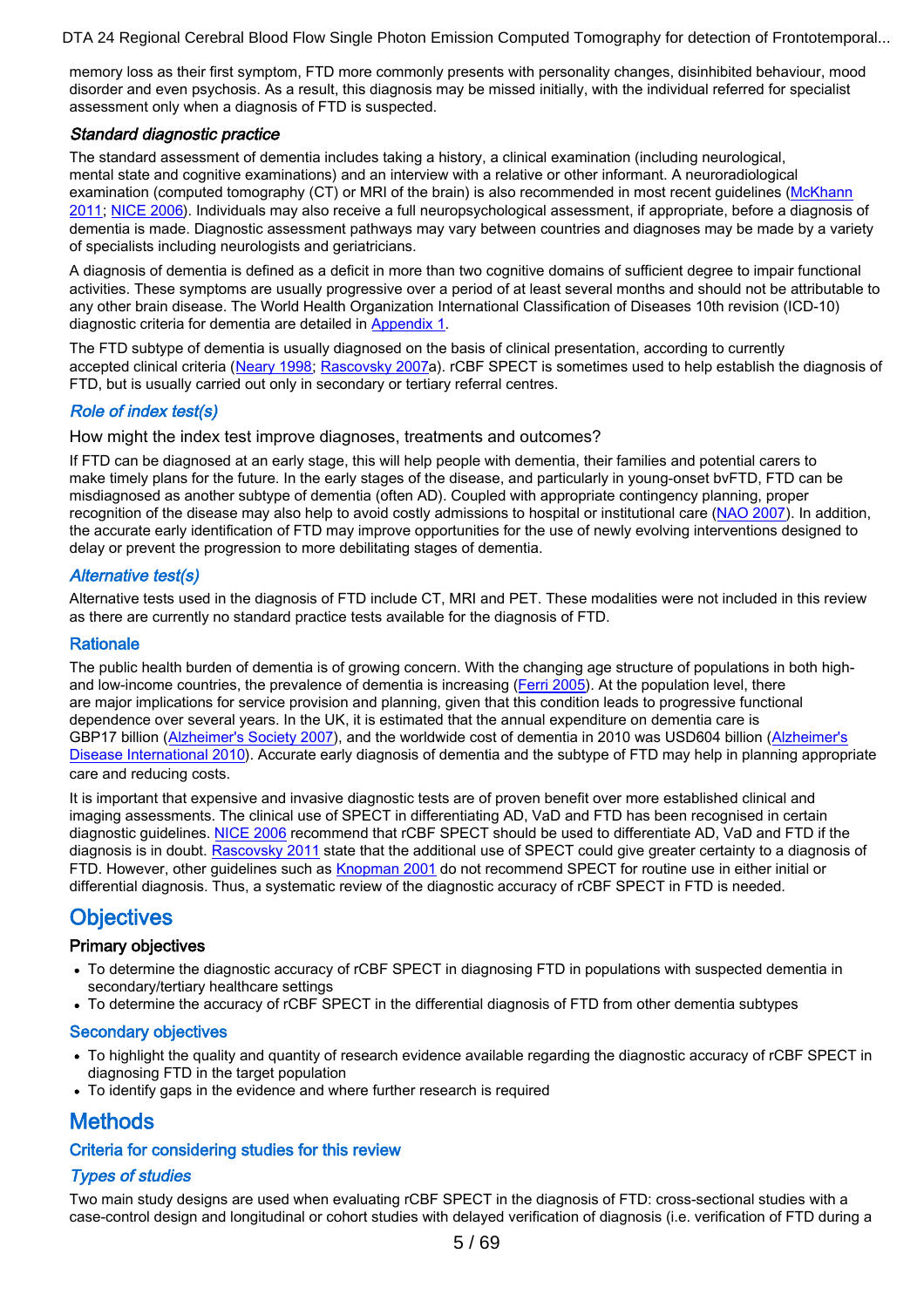period of follow up). We expected that most of the study designs identified in this review would be case-control studies in which rCBF SPECT was administered to a sample of people with a diagnosis of FTD and to a sample of people without FTD (most likely with AD). We expected also to find some studies in which a cohort of people with unspecified dementia (i.e. dementia of unknown subtype) were administered rCBF SPECT and then followed up for confirmation of the presence or absence of FTD, either by clinical course or by neuropathological confirmation. Study participants were also likely to have undergone other imaging investigations (e.g. CT or MRI) to help exclude other subtypes of dementia prior to study recruitment. The reason for our expectation was that SPECT is an expensive and invasive test which uses a radiotracer.

Case-control studies are subject to considerable spectrum bias [\(Davis 2013](#page-50-0)). Prior to carrying out this work, we agreed that if most of the studies identified were in this category, we would present the findings of these studies as the current best evidence of the diagnostic accuracy of rCBF SPECT for FTD in a narrative review, with no meta-analysis in order to avoid a biased summary estimate of accuracy. We would also highlight the limitations of the clinical implications of these findings. If we identified any cohort studies of participants with unspecified dementia that received rCBF SPECT at baseline, we planned to present the findings separately, with a meta-analysis if pooling was appropriate.

#### **Settings**

Due to the expense and technological expertise required, we expected the studies to be limited to secondary and tertiary healthcare settings. Specialist memory clinics provide the most common source of participant recruitment to rCBF SPECT studies. We expected such individuals to have been likely to have undergone neuropsychological testing and imaging investigations prior to recruitment.

## **Participants**

For case-control studies, we included all participants who had been recruited and clinically diagnosed with FTD (bvFTD, PNFA or SD) or other dementia subtypes using standard clinical diagnostic criteria (see the [Reference standards](http://archie.cochrane.org/sections/documents/view?version=z1506180948565187904845669137851&showNbsp=false&format=REVMAN_GRAPHS#CRIT_REFERENCE_STANDARDS) section). For cohort studies, we included studies in which all participants with suspected dementia were administered rCBF SPECT at baseline. We excluded studies with selected populations (e.g. post-stroke or those with Parkinson's disease) and studies of participants with a secondary cause of cognitive impairment, namely current or a history of alcohol/drug abuse, central nervous system trauma (e.g. subdural haematoma), tumour or infection.

## Index tests

The use of rCBF SPECT in the characterisation of FTD is dependent on a chain of actions, all of which have the potential to affect the quality of the data used for clinical reporting. A radiotracer is injected into an individual, followed by image acquisition and reconstruction to produce a blood flow map. The blood flow map is interpreted by one or more clinicians with the aim of identifying patterns representative of FTD (i.e. bilateral frontal hypoperfusion). Further computerised analysis may then be carried out, typically the comparison of the blood flow map obtained with those in a database of control scans.

European Association of Nuclear Medicine (EANM) [\(Kapucu 2009](#page-50-0)) and Society of Nuclear Medicine (SNM) [\(Juni 2009](#page-50-0)) guidelines for brain perfusion SPECT using 99mTc-labelled radiopharmaceuticals in the USA and Europe make detailed recommendations which are summarised below.

- Patient preparation: place the individuals in a quiet, dimly lit room, insert an intravenous cannula 10 to 15 minutes prior to injection (no patient interaction within 5 minutes of injection)
- Radiopharmaceutical preparation: use <sup>99m</sup>Tc-ECD or stabilised <sup>99m</sup>Tc-HMPAO
- Data acquisition: detailed recommendations are made, notably concerning the use of multiple detector gamma cameras,  $\bullet$ collimation and acquired counts
- Image processing: general recommendations are made regarding reconstruction, corrections, reformatting of slice data and semiquantitative evaluation
- Interpretation criteria: relevant structural information from CT and MRI must be considered to help interpret the SPECT scans. It is possible to standardise and analyse SPECT images by focusing on a particular region of interest, comparing them to a normal database, or both.

Both the EANM and SNM guidelines state that single-detector systems (single-headed) should be used only if the scan time is such that at least 5 million counts are detected. We did not exclude studies that used a single-headed system, but evaluated them separately from studies that used a multiple-detector (multi-headed) system.

These guidelines provide a framework for the assessment of most of the technical aspects of published studies evaluating the use of rCBF SPECT in the characterisation of FTD, with two important provisos. First, published reports do not generally specify how they carried out the study in sufficient detail to allow a complete and impartial judgement of quality to be made. Second, both sets of guidelines tentatively recommend that patient images are compared with those in control databases in order to aid interpretation, but list "database issues" under "issues requiring further clarification". Furthermore, limited specific recommendations are made regarding the demographic and technical aspects of control database comparisons. These recommendations concern the need for age matching and use of the same type of camera and processing methods for both controls and patients. We did not plan to discuss the relative advantages and disadvantages of different analysis methods. No recommendations are made regarding how thresholds for a 'positive' rCBF SPECT scan should be set. It is probably the case that more modern analysis methods utilising multivariate statistics, computationally intensive registration methods and large multicentre control databases are likely to be more accurate than older methods. As both sets of guidelines are recent and make no specific recommendations, we were cautious in making judgements in these areas.

## Target conditions

The target condition was FTD, also referred to as frontotemporal lobar degeneration (FTLD). This included bvFTD, PNFA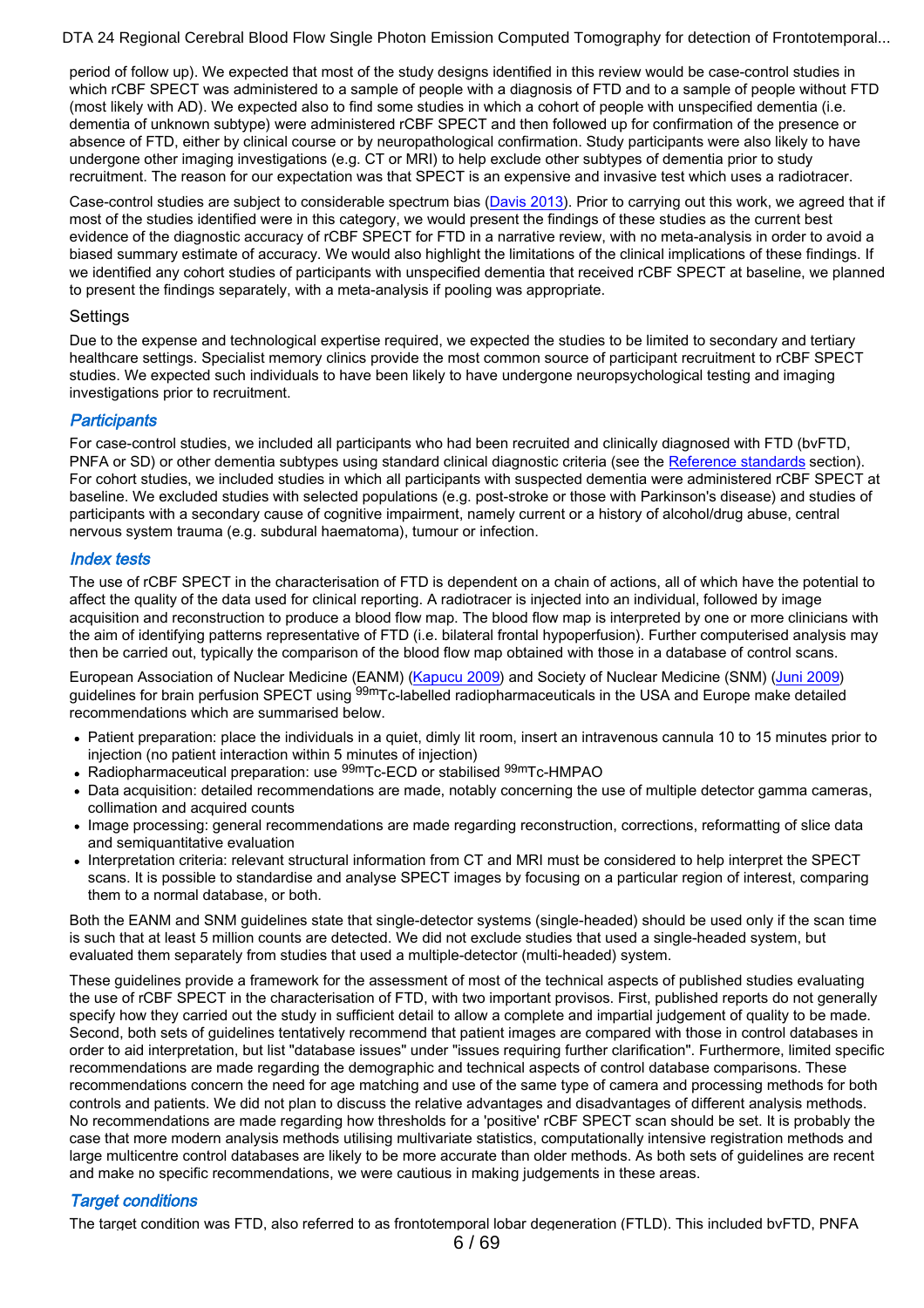and SD.

## Reference standards

We considered a diagnosis of FTD based on any of the following recognised diagnostic criteria as acceptable.

- 1. Lund-Manchester [\(Lund and Manchester Groups 1994](#page-51-0))
- 2. Neary criteria ([Neary 1998](#page-52-0); [Appendix 1](#page-57-0))
- 3. National Institute of Neurological Disorders and Stroke (NINDS) criteria for FTD [\(McKhann 2001](#page-51-0))
- 4. Histopathological diagnosis [\(Mackenzie 2010](#page-51-0); [Mackenzie 2011](#page-51-0))
- 5. Presence of a genetic mutation known to be associated with FTD, including the microtubule-associated protein tau (MAPT), progranulin (GRN), transactive response DNA-binding protein (TARDBP), valosin-containing protein (VCP ), chromosome 9 open-reading frame 72 (c9orf72) and charged multivesicular body protein 2B genes [\(Mahoney 2012](#page-51-0)).

We considered the diagnosis of 'controls' (i.e. non-FTD individuals) in case-control studies as acceptable if standardised definitions of dementia subtypes (usually AD) were used. These included NINCDS-ADRDA (National Institute of Neurological and Communicative Disorders and Stroke and the Alzheimer's Disease and Related Disorders Association) [\(McKhann 1984](#page-51-0)); Consortium to Establish a Registry for Alzheimer's Disease (CERAD) [\(Mirra 1991](#page-51-0) ); NINDS-Association Internationale pour la Recherche et l'Enseignement en Neurosciences (AIREN) [\(Román 1993](#page-52-0)), Alzheimer's Disease Diagnostic and Treatment Centers (ADDTC) [\(Chui 1992](#page-50-0)) and Cambridge Mental Disorders of the Elderly Examination (CAMDEX) criteria [\(Hendrie 1988](#page-50-0)). In cohort studies, we accepted all-cause (unspecified) dementia diagnosed using Diagnostic and Statistical Manual of Mental Disorders, Fourth Edition (DSM-IV) and ICD-10 criteria [\(American Psychiatric Association 2013](#page-49-0); [WHO 2010](#page-53-0)).

## Search methods for identification of studies

The search strategies detailed in [Appendix 2](#page-59-0) utilised only two search concepts, keeping the search sensitive. The concepts were (a) the index test and (b) in general and specific terms, the condition of interest.

## Electronic searches

The most recent search for this review was performed on 1 June 2013. We searched MEDLINE (Ovid SP) (1950-01June 2013), EMBASE (Ovid SP) (1980-31 May 2013), BIOSIS (Ovid SP) (1926-31 May 2013), PsycINFO (Ovid SP) (1806-Week 4 May 2013), CINAHL (EBSCO) (1950-May 2013) and LILACS (Bireme) and the Web of Science Core Collection (ISI Web of Science) (1945-31 May 2013), including Conference Proceedings Citation Index (Thomson Reuters Web of Science). See [Appendix 2](#page-59-0) for the search strategies. We used standardised database subject headings such as MeSH (Medical subject heading) terms (in MEDLINE) and Emtree (in EMBASE) and other standardised headings (controlled vocabulary) in other databases, as appropriate. We did not use search filters designed to retrieve diagnostic test accuracy studies (collections of terms aimed at reducing the number needed to screen by filtering out irrelevant records and retaining only those that are relevant) as a method to restrict the search because available filters have not yet proved sensitive enough for systematic review searches [\(Whiting 2011](#page-53-0)). We also requested a search of the Cochrane Register of Diagnostic Test Accuracy Studies. A single researcher with extensive experience of systematic reviewing performed the searches. We did not restrict studies based on setting or language.

## Searching other resources

We checked the reference lists of all relevant papers for additional studies.

We also searched:

- The MEDION Database (Universities of Maastricht and Leuven, [www.mediondatabase.nl](http://www.mediondatabase.nl));
- DARE (Database of Abstracts of Reviews of Effects, via the Cochrane Library);
- HTA (Health Technology Assessments) database (via the Cochrane Library);
- ARIF (Aggressive Research Intelligence Facility, [www.arif.bham.ac.uk](http://www.arif.bham.ac.uk)).

We used the related articles feature in PubMed to search for additional studies. We tracked key studies in citation databases such as Science Citation Index and Scopus to ascertain any further relevant studies. We identified 'grey' literature, mainly in the form of conference abstracts, through the Web of Science Core Collection, including Conference Proceedings Citation Index and EMBASE. We aimed to access theses or dissertations from institutions known to be involved in prospective dementia studies. We also attempted to contact researchers involved in relevant studies who might have applicable but unpublished data. We did not perform handsearching as evidence of the benefits of handsearching is uncertain. The findings of a recent study investigating handsearching as a method for identifying diagnostic test accuracy studies suggested little additional benefit for handsearching above a robust initial search strategy in a well-indexed and clearly defined subject area [\(Glanville 2010](#page-50-0)).

We did not search ALOIS for this review as the DTA register in ALOIS is geared towards neuropsychological tests rather than biomarkers or imaging, and therefore was not thought to be applicable to this study.

## Data collection and analysis

## Selection of studies

Study authors (ANS, EJC, NS, SC, HAA) screened the titles and abstracts of identified studies. Subsequently, we located the full text for each potentially eligible study identified by the search. At least two of three study authors (CJ,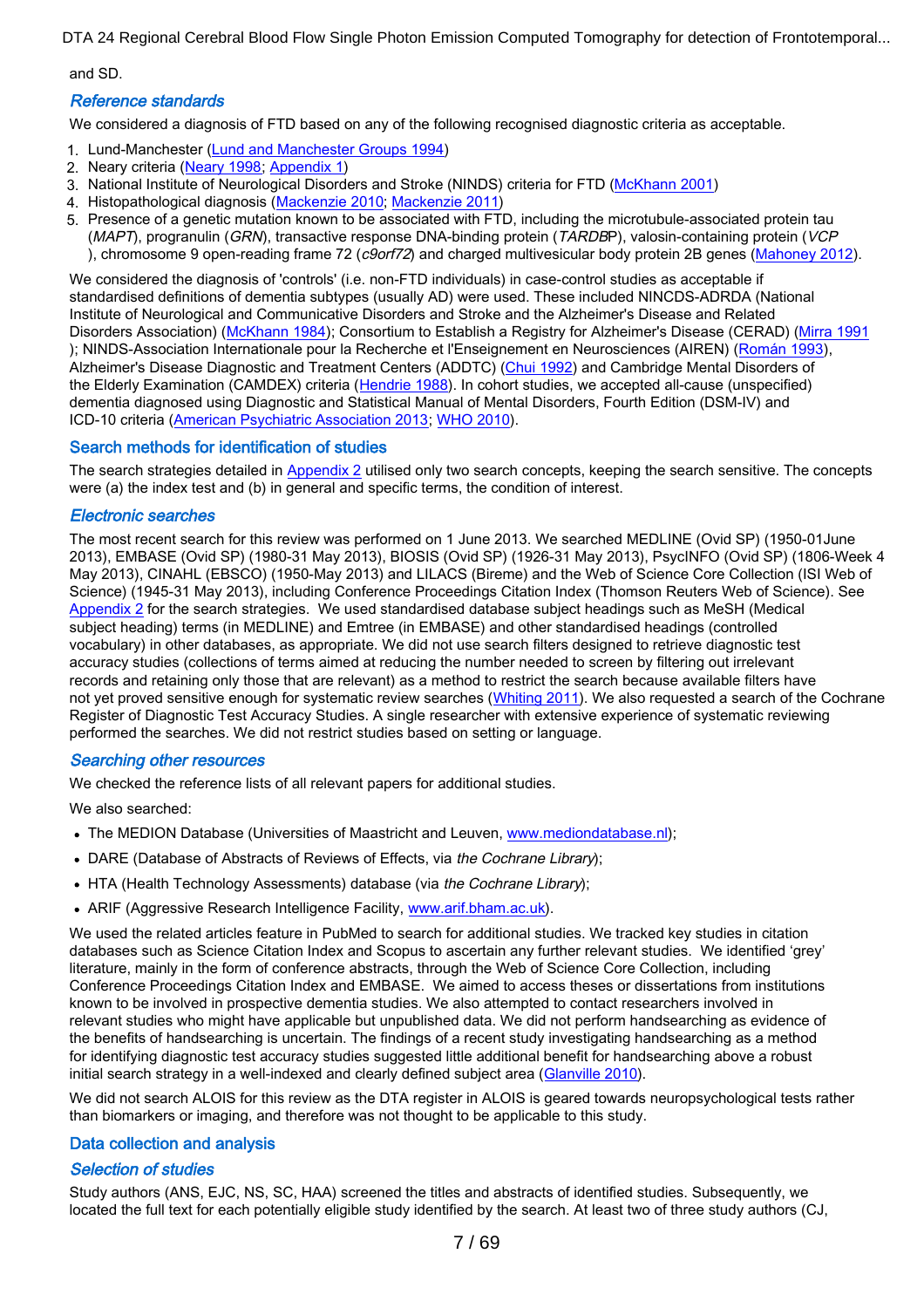EJC, HAA) independently evaluated these papers for inclusion or exclusion, after assessment of the sampling frame of each study. We resolved disagreements by discussion with a third author (SC, NS). We then created a Preferred Reporting Items for Systematic Reviews and Meta-Analyses (PRISMA) flow diagram [\(Moher 2009](#page-51-0)) showing details of the study selection process.

#### Data extraction and management

We extracted data on study characteristics into a study-specific form, including data for the assessment of methodological quality and data for the investigation of heterogeneity, as described in [Appendix 3](#page-63-0). We piloted the form using two of the included studies.

Two review authors (HAA, NS) extracted data from the form. We created 2 x 2 tables by dichotomising the results of rCBF SPECT ('FTD pattern present' or 'FTD pattern absent') and cross-tabulating them against the results of the reference standard ('FTD present' (disease positive) or 'FTD absent' (disease negative)) used in each study [\(Table 1](#page-43-0)). We entered the 2 x 2 tables directly into [Review Manager 2013](#page-52-0).

#### Assessment of methodological quality

We assessed the methodological quality of each study using the QUADAS-2 (Quality Assessment of Diagnostic Accuracy Studies) tool [\(Whiting 2011](#page-53-0)). The tool is made up of four domains: participant selection; index test; reference standard; patient flow [\(Appendix 4](#page-63-0)). We assessed each domain in terms of risk of bias, with the first three domains also assessed in terms of applicability concerns. Operational definitions describing our application of the QUADAS-2 tool are detailed in [Appendix 5](#page-64-0). We produced a narrative summary describing numbers of studies that were found to have high/low/unclear risk of bias as well as concerns regarding applicability.

In addition to the QUADAS-2 tool, we assessed the index test using the following broad criteria with regard to study quality.

- Visual rating
	- Was rating carried out by multiple experts blinded to the clinical and/or pathological status of the patient?
	- Did the raters use well-defined criteria for assessing scans? Are these criteria explained in sufficient detail to reproduce independently?
- Semiguantitative evaluation
	- If quantitative maps were visually assessed then the two criteria above are applicable
	- Ideally, scans should be assessed with and without quantitative analysis
	- Ideally there should be an explanation of the methods used to derive any thresholds used in the computation of quantitative results and the effects of threshold setting on sensitivity and specificity
	- If normal database comparisons are used, details should be given of normal screening procedures and to what extent demographic matching (e.g. age, sex, education) was achieved

## Statistical analysis and data synthesis

We evaluated test accuracy according to target condition and SPECT technology (single-detector and multiple-detector camera SPECT). We also considered case-control and cohort studies separately. We performed exploratory analyses by plotting estimates of sensitivity and specificity from each study on forest plots and in receiver operating characteristic (ROC) space. We planned to perform meta-analyses by using the bivariate model to obtain average estimates of sensitivity and specificity. However, we were unable to perform meta-analyses due to heterogeneity in study design, participant selection, the nature of the data available for analyses, reference standard and SPECT methodology.

## Investigations of heterogeneity

We planned to investigate the effect of the following factors.

- Index test: different image analysis techniques and thresholds; technical features of scanning (e.g. camera resolution, scatter correction, total counts acquired); operator characteristics (e.g. training)
- Target disorder: reference standard used; operationalisation of these classifications (e.g. individual clinician/algorithm/consensus group); stage and severity of dementia
- Target population: sociodemographic characteristics (age, sex, education); clinical settings; other characteristics (e.g. family history of motor neurone disease)
- Study quality: blinding; time between performing rCBF SPECT and reference standard. For cohort (delayed-verification) studies we also planned to investigate duration of follow up and loss of participants due to withdrawals and those lost to follow up

We investigated heterogeneity through visual examination of forest plots of sensitivities and specificities and summary receiver operating characteristic (SROC) plots. The main sources of heterogeneity were likely to be the criteria used to define the positivity of rCBF SPECT, reference standards, patient sampling and aspects of study quality (particularly inadequate blinding). We were not able to formally assess the effect of each potential source of heterogeneity by using meta-regression as planned because we did not perform meta-analyses.

## Sensitivity analyses

We did not conduct sensitivity analyses as planned due to insufficient data and because we did not perform meta-analyses.

#### Assessment of reporting bias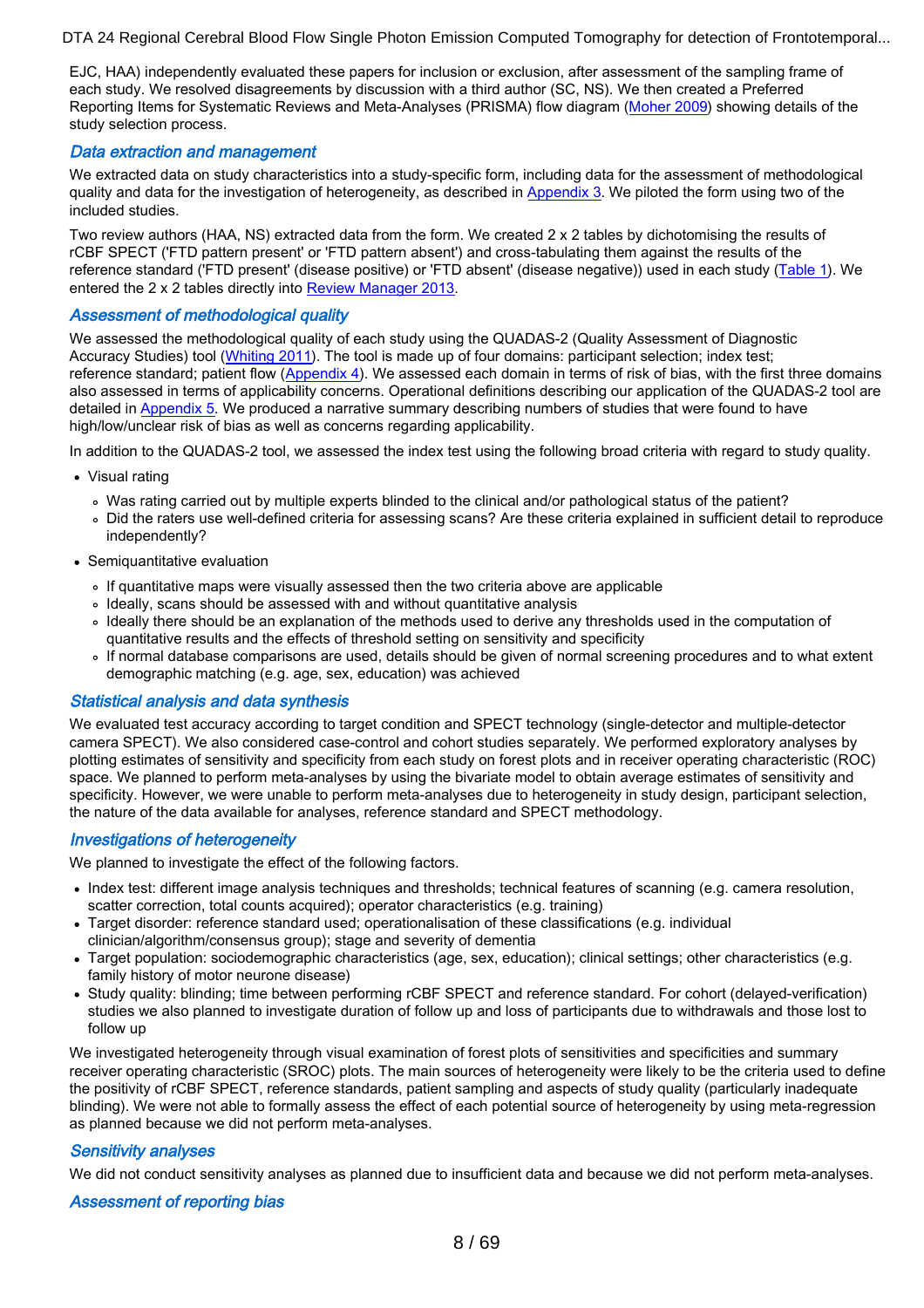We did not investigate reporting bias because of current uncertainty about how it operates in test accuracy studies and the inadequacy of existing analytical tools such as funnel plots.

# **Results**

## Results of the search

We identified a total of 11,846 records through database searches. After de-duplication, a small team of assessors (HAA, EJC, CJ) performed a first assessment of the remaining records. The flow diagram [\(Figure 1](#page-53-0)) shows the flow of studies through the screening and selection process. In total, we assessed 116 studies (92 full-text papers and 24 abstracts) for eligibility. We included 11 studies and excluded 105 studies. We were unable to extract data for creating 2 x 2 tables from 31 studies (see [Characteristics of excluded studies](#page-38-0) table), three studies were multiple publications and, for ten studies, published abstracts/posters only were available. We excluded the remaining 61 studies because they did not meet the inclusion criteria: i) participants: not those with suspected dementia or not those clinically diagnosed with FTD and other forms of dementia (n = 18); ii) type of study: a review, a book chapter or an editorial letter, exploratory or pathological study  $(n = 24)$ ; iii) index test: not rCBF SPECT using  $99mTc$ -HMPAO or  $99mTc$ -ECD tracers (n = 15); iv) papers evaluating rCBF SPECT scan technique (n = 4). We found no additional studies through reference checking, though we obtained usable data for three studies by contacting the authors of the studies [\(Boutoleau-Bretonniere 2012](#page-46-0); [Nagao 2004](#page-47-0); [Rollin-Sillaire 2012](#page-47-0)).

## Characteristics of included studies

We provide details of the 11 included studies, including 1117 participants (including 299 FTD cases) in the [Characteristics of](#page-12-0) [included studies](#page-12-0) table; we summarise key characteristics of the 11 studies in [Table 2](#page-44-0). All the studies assessed rCBF SPECT for differentiating FTD from AD, and five of the studies also assessed rCBF SPECT for differentiating FTD from non-FTD. Four studies [\(Launes 1991](#page-46-0); [Pickut 1997](#page-47-0); [Read 1995](#page-47-0); [Talbot 1998](#page-47-0)) were published more than 15 years ago. The remaining seven studies were published in the last 10 years (2004 to 2012). Eight of the studies were conducted in Europe (three in France, two in the UK, one in Finland, one in Belgium and one in Greece), two in the USA and one in Japan.

Study sizes ranged from 27 to 363 participants. A range of populations was assessed, with the youngest study population aged between 42 and 69 years [\(Read 1995](#page-47-0)), and the oldest study population aged 70.0  $\pm$  9.0 years (mean±standard deviation) [\(Pickut 1997](#page-47-0)). APOE e4 (apolipoprotein) carrier status and years of education were poorly reported. Participants were mainly outpatients recruited from University clinics (n = 7) or from a General Hospital memory clinic (n = 1). One study recruited participants from a tertiary referral centre [\(McNeill 2007](#page-47-0)). [Horn 2007](#page-46-0) was a multicentre study and recruited inpatients from a number of hospitals. [Lipton 2004](#page-46-0) did not report source of recruitment.

Two studies did not specify the criteria used for clinical diagnosis [\(Horn 2007](#page-46-0); [Pickut 1997](#page-47-0)), four used the Neary criteria [\(Boutoleau-Bretonniere 2012](#page-46-0); [Launes 1991](#page-46-0); [Nagao 2004](#page-47-0); [Valotassiou 2012](#page-47-0)), one used the Lund-Manchester Criteria [\(Talbot 1998](#page-47-0)), and four used histopathological confirmation [\(Lipton 2004](#page-46-0); [McNeill 2007](#page-47-0); [Read 1995](#page-47-0); [Rollin-Sillaire](#page-47-0) [2012](#page-47-0)). Interpretation of SPECT images varied between studies [\(Table 2](#page-44-0)): six studies used combined visual and semiquantitative evaluation whereas the remaining five studies used only visual inspection.

Eight studies visually assessed SPECT images but details of the process were poorly reported. Three studies [\(McNeill 2007](#page-47-0); [Read 1995](#page-47-0); [Talbot 1998](#page-47-0)) used one rater, with one [\(McNeill 2007](#page-47-0)) using a second rater to validate the assessment. Three studies [\(Boutoleau-Bretonniere 2012](#page-46-0); [Pickut 1997](#page-47-0); [Rollin-Sillaire 2012](#page-47-0)) used two experts, and one [\(Horn 2007](#page-46-0)) used four. One study [\(Launes 1991](#page-46-0)) stated that images were "assessed visually" and one [\(Lipton 2004](#page-46-0)) used information from past reports. Only one study reported inter-rater reliability [\(McNeill 2007](#page-47-0)).

All 11 studies evaluated brain regions that were expected to be affected by FTD. In these terms, all studies involved frontal and/or temporal lobes. Two studies [\(Lipton 2004](#page-46-0); [McNeill 2007](#page-47-0)) also involved parietal and occipital lobes in their evaluations. One study [\(Valotassiou 2012](#page-47-0)) used a range of Broadmann areas (BAs).

## Methodological quality of included studies

We present our judgements about each methodological quality item for each included study in the [Characteristics of included](http://archie.cochrane.org/sections/documents/view?version=z1310081101152248131802582459257&format=REVMAN#CHARACTERISTICS_OF_INCLUDED_STUDIES) [studies](http://archie.cochrane.org/sections/documents/view?version=z1310081101152248131802582459257&format=REVMAN#CHARACTERISTICS_OF_INCLUDED_STUDIES) table and [Figure 2](#page-54-0). We summarise the overall methodological quality of the studies in [Figure 3](#page-55-0).

In the participant selection domain, we considered six studies to be at high risk of bias [\(Horn 2007](#page-46-0); [Lipton 2004](#page-46-0); [McNeill](#page-47-0) [2007](#page-47-0); [Nagao 2004](#page-47-0); [Pickut 1997](#page-47-0); [Valotassiou 2012](#page-47-0)), and five studies to be at unclear risk of bias because of poor reporting [\(Boutoleau-Bretonniere 2012](#page-46-0); [Launes 1991](#page-46-0); [Read 1995](#page-47-0); [Rollin-Sillaire 2012](#page-47-0); [Talbot 1998](#page-47-0)).

In the index test domain, we considered eight studies to be at high risk of bias because the threshold used was not prespecified and the index test results were interpreted with knowledge of the results of the reference standard, or a single-headed camera was used (see the Technological considerations section below), or it was poorly reported [\(Horn 2007](#page-46-0); [Launes 1991](#page-46-0); [Lipton 2004](#page-46-0); [McNeill 2007](#page-47-0); [Nagao 2004](#page-47-0); [Pickut 1997](#page-47-0); [Talbot 1998](#page-47-0); [Valotassiou 2012](#page-47-0)). We judged [Read 1995](#page-47-0) to be at unclear risk of bias because the SPECT methodology was unclear. We judged the remaining two studies ( [Boutoleau-Bretonniere 2012](#page-46-0); [Rollin-Sillaire 2012](#page-47-0)) to be at low risk of bias.

In the reference standard domain, we judged the majority of studies (8/11) to be at low risk of bias. We considered [Horn](#page-46-0) [2007](#page-46-0) and [Pickut 1997](#page-47-0) to be at high risk of bias because the reference standard was not specified and it was not clear whether the reference standard results were interpreted without the knowledge of the index test. We judged [Talbot 1998](#page-47-0) to be at unclear risk of bias because it was not clear whether the assessor who interpreted the results of the reference standard was blind to the results of the index test.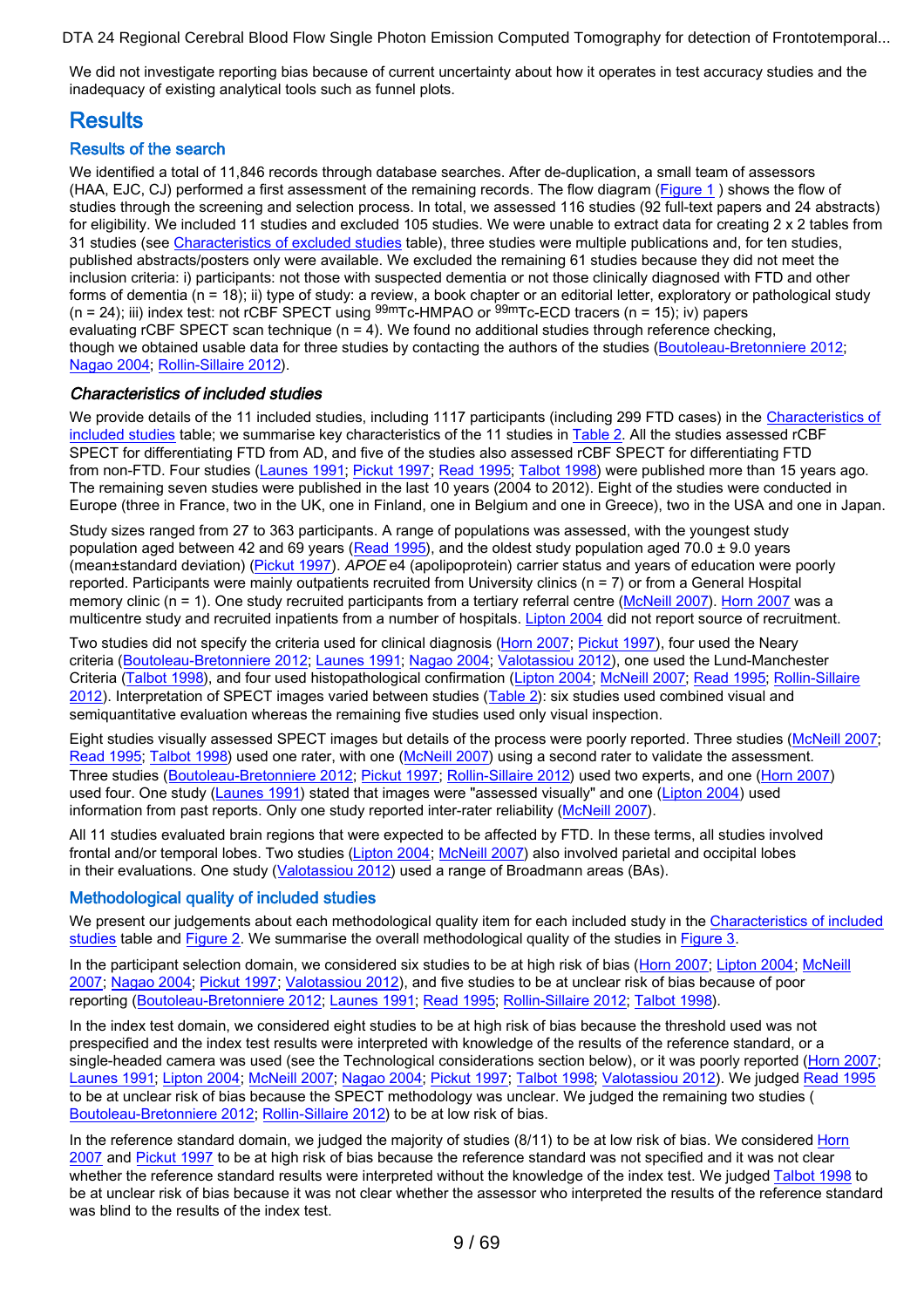In the flow and timing domain, we considered [Lipton 2004](#page-46-0) to be at high risk of bias because the index test was not performed in 4 of 10 participants with FTD. We considered three studies [\(Boutoleau-Bretonniere 2012](#page-46-0); [Talbot 1998](#page-47-0); [Valotassiou 2012](#page-47-0)) to be at unclear risk of bias because not all participants were included in the analysis. We considered the remaining seven studies to be at low risk of bias.

Regarding the assessment of applicability concerns, our concern that the included participants and setting, the conduct and interpretation of the index test, and the target condition (as defined by the reference standard) did not match the review question was low for the majority of the studies (8/11). We considered concerns regarding applicability to be unclear for [Horn](#page-46-0) [2007](#page-46-0) in all three domains, for [Pickut 1997](#page-47-0) in the reference standard domain and for [Lipton 2004](#page-46-0) in the participant selection domain.

It should be noted that our low concern about the applicability of the three domains mentioned above was based on the inclusion criteria set in the review. Considering the wide variation in study characteristics, we consider that these judgements about applicability may be overstated. In particular, we consider that the findings from the case-control studies are unlikely to be directly applicable to our target population of memory clinic attendees, despite recruitment from secondary and tertiary settings. Three of the studies were carried out in memory clinic cohorts but two of these used single-headed camera SPECT which is no longer used, and therefore not applicable to current practice.

## Technological considerations

After technological review of the methods, we found three studies [\(Launes 1991](#page-46-0); [McNeill 2007](#page-47-0); [Talbot 1998](#page-47-0)) to have used a single-headed system. From the acquisition details described in the studies by [McNeill 2007](#page-47-0) and [Talbot 1998](#page-47-0), we estimated that 2 million counts were acquired for each participant. [Launes 1991](#page-46-0) did not provide sufficient details for the direct estimation of acquired counts; however, we estimated that a total acquisition time of around 45 minutes would be required to collect the minimum of 5 million counts recommended by the EANM [\(Kapucu 2009](#page-50-0)) and SNM [\(Juni 2009](#page-50-0)) guidelines. None of these studies used any form of quantitative image analysis. [Read 1995](#page-47-0) described the use of two SPECT cameras and the protocol followed is unlikely to represent that seen in standard clinical practice.

In our original protocol we described both the EANM and SNM guidelines but felt that, as these guidelines make only general recommendations, we should exercise caution in making judgements about which camera type to use. As such we have not excluded papers that used a single-headed system from the review but report their findings separately.

## **Findings**

We did not perform meta-analyses because of substantial differences between studies as outlined above. We therefore present a narrative summary of the studies.

## rCBF SPECT for differentiating FTD from non-FTD

Five studies reported the accuracy of rCBF SPECT for distinguishing FTD from non-FTD [\(Figure 4](#page-55-0); [Figure 5](#page-56-0)). All the studies used a cohort design; three were prospective ([Boutoleau-Bretonniere 2012](#page-46-0); [Launes 1991](#page-46-0); [Talbot 1998](#page-47-0)) and two were retrospective (with histopathological confirmation) [\(Read 1995](#page-47-0); [Rollin-Sillaire 2012](#page-47-0)). [Read 1995](#page-47-0) and [Rollin-Sillaire](#page-47-0) [2012](#page-47-0) both required a SPECT scan at baseline as part of the inclusion criteria and so we consider that there is potential for selection bias.

Two of the three prospective studies used single-headed camera SPECT and reported similar findings. [Launes 1991](#page-46-0) reported a sensitivity of 0.40 (95% CI 0.05 to 0.85) and a specificity of 0.95 (95% CI 0.90 to 0.98). The sensitivity and specificity reported by [Talbot 1998](#page-47-0) were 0.36 (95% CI 0.24 to 0.50) and 0.92 (95% CI 0.88 to 0.95), respectively. The remaining three studies used multiple-headed camera SPECT and reported sensitivities of between 0.73 and 1.00, and specificities of between 0.80 and 1.00.

## rCBF SPECT for differential diagnosis of FTD from AD

Six case-control studies and five cohort studies reported the accuracy of rCBF SPECT for distinguishing FTD from AD [\(Figure 6](#page-56-0); [Figure 7](#page-57-0)). Of the 11 studies, six did not predefine a threshold for determining whether the SPECT image suggested a diagnosis of FTD or AD. Three of the six studies [\(Pickut 1997](#page-47-0); [Lipton 2004](#page-46-0); [Talbot 1998](#page-47-0)) compared the ability of different combinations of perfusion patterns to correctly assign participants into either an FTD or AD group (based on clinical diagnosis or histopathology). The remaining three studies [\(Horn 2007](#page-46-0); [Nagao 2004](#page-47-0); [Valotassiou 2012](#page-47-0) ) evaluated computer-defined quantitative imaging to differentiate FTD from other participants with dementia. Of the five studies that predefined thresholds [\(Boutoleau-Bretonniere 2012](#page-46-0); [Launes 1991](#page-46-0); [McNeill 2007](#page-47-0); [Read 1995](#page-47-0); [Rollin-](#page-47-0)[Sillaire 2012](#page-47-0)), three [\(McNeill 2007](#page-47-0); [Read 1995](#page-47-0); [Rollin-Sillaire 2012](#page-47-0)) compared SPECT image reporting to histopathologically confirmed diagnoses.

Three studies [\(Launes 1991](#page-46-0); [McNeill 2007](#page-47-0); [Talbot 1998](#page-47-0)) used single-headed camera SPECT. Two of the studies [\(Launes](#page-46-0) [1991](#page-46-0); [Talbot 1998](#page-47-0)) were prospective cohort studies in people with dementia attending a memory clinic. Both studies reported much lower sensitivity (0.40 and 0.46, respectively) and higher specificity (0.97 and 0.96, respectively) than the third study [\(McNeill 2007](#page-47-0)) which was a case-control study that reported a sensitivity of 0.80 and specificity of 0.61. Eight studies used multiple-headed camera SPECT. Of these, five studies used a case-control design and reported sensitivities of between 0.52 and 1.00, and specificities of between 0.41 and 0.86. The remaining three studies used a cohort design; one was a prospective study [\(Boutoleau-Bretonniere 2012](#page-46-0)) in a selected memory clinic population of 'clinically ambiguous' dementias (i.e. dementias that had not been diagnosed by other means (this is the most common use of SPECT in a clinical setting)), and two were retrospective [\(Read 1995](#page-47-0); [Rollin-Sillaire 2012](#page-47-0)). The three studies reported sensitivities of between 0.73 and 1.00, and specificities of between 0.94 and 1.00.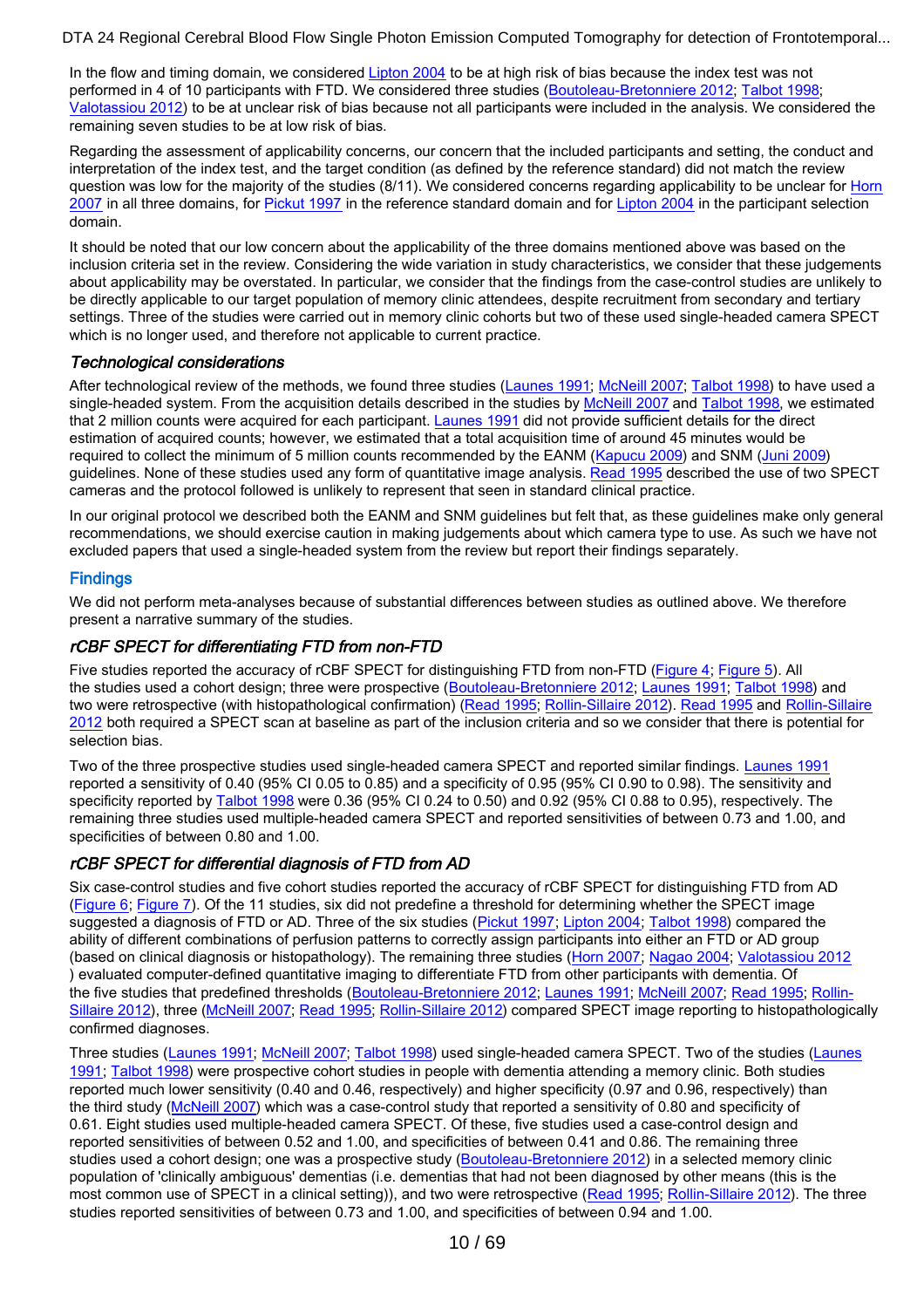## rCBF SPECT for differential diagnosis of FTD from VaD

One prospective study evaluated the differentiation of FTD from VaD, with a resultant sensitivity of 73% and specificity of 94% [\(Boutoleau-Bretonniere 2012](#page-46-0)). Two single-headed camera rCBF SPECT studies [\(Launes 1991](#page-46-0); [Talbot](#page-47-0) [1998](#page-47-0)) evaluated whether rCBF SPECT could discriminate between FTD and VaD, and reported sensitivities of 40% to 46% and specificities of 73% to 94%.

## Investigation of heterogeneity

We were unable to formally investigate heterogeneity because we did not perform meta-analyses. As can be seen from above, the studies differed widely in design, with several potential sources of heterogeneity. In the Methods section [\(Investigations of heterogeneity](http://archie.cochrane.org/sections/documents/view?version=z1506180948565187904845669137851&showNbsp=false&format=REVMAN_GRAPHS#HETEROGENEITY_ASSESSMENT)) we outlined four sources: index test, target condition, population and study quality.

The application and interpretation of rCBF SPECT is most likely to represent the largest source of variability between the studies. Studies differed in how rCBF SPECT images were assessed and classified as 'positive' or 'negative' for the presence of FTD. Diagnoses were made based on a prespecified pattern of cerebral hypoperfusion (threshold) (e.g. frontal with or without temporal hypoperfusion), regional scores of severity or through evaluation of historical reports. In some studies no 'threshold' for a positive scan was prespecified. rCBF SPECT images were analysed visually by single or multiple raters or quantitatively using computer programs and could be derived from either one or a variety of different scanners.

Similarly there was variation in how FTD was diagnosed clinically. Some studies used the 'gold standard' of histopathology whereas others used clinical diagnosis using either the Neary or Lund-Manchester criteria. It is likely that the severity of dementia also varied between studies. However, information on neuropsychological performance was not readily available.

With regards to the study populations, participants were recruited through a variety of means, including prospective recruitment during clinic visits, selection from clinical records or research databases, and retrospective selection based on post-mortem findings. Some studies compared only individuals with FTD with those with AD, whereas others evaluated rCBF SPECT imaging in cohorts of 'mixed' dementias.

Unfortunately we were not able to formally assess the effect of each potential source of heterogeneity due to the small number of studies available for inclusion in the review.

[Figure 5](#page-56-0) and [Figure 7](#page-57-0) show the variation in the sensitivity and specificity of rCBF SPECT for differentiating FTD from non-FTD or AD by study design and type of camera system. However, each study should be considered individually using the details given in our narrative, [Table 2](#page-44-0) and the [Characteristics of included studies](#page-12-0) table.

# **Discussion**

The literature on the use of rCBF SPECT for discriminating FTD from other dementias is dominated by case-control studies, with a paucity of well planned prospective cohort studies. This made it difficult to obtain an average sensitivity and specificity for differentiating FTD from other dementias. As a result we found a wide range of sensitivities and specificities, with sensitivities ranging from as low as 36% in single-headed camera studies to as high as 100% in multiple-headed camera studies. The specificity for the same group ranged between 41% and 100%.

Case-control studies and retrospective cohort studies do not reflect normal clinical practice and are known to produce overestimates of specificity and sensitivity. However, the prospective cohort studies were also limited by methodological considerations. In particular, two of these studies were performed using single-headed cameras that have gradually been replaced in clinical practice by multiple-headed gamma cameras. The single-headed cameras are generally likely to have lower resolution and provide less uniform pictures than those of the multiple-headed cameras, and are compromised by an inability to boost their performance unlike that of the multiple-headed forms. As such their findings are likely to be less accurate than those obtained using currently recommended techniques.

In addition to differences in study design, our findings demonstrate that the available literature on rCBF SPECT for detecting FTD is very variable in terms of type and severity of dementia, reference standards and rCBF SPECT methodology. The variation between studies is partly due to the wide range of stated objectives. Some aimed to identify patterns of cerebral hypoperfusion suggestive of FTD [\(Lipton 2004](#page-46-0); [Pickut 1997](#page-47-0)), others sought to develop new quantitative techniques to aid image analysis [\(Nagao 2004](#page-47-0); [Valotassiou 2012](#page-47-0)), whereas only a small number assessed whether a predefined pattern of cerebral blood flow could diagnose FTD from a cohort of 'mixed dementia' participants [\(Boutoleau-Bretonniere 2012](#page-46-0); [Launes 1991](#page-46-0); [Talbot 1998](#page-47-0)). Differences in reference standards used will also have contributed a source of heterogeneity, with several studies using histopathological confirmation (considered to be the gold standard for FTD diagnosis) whereas others used variations of the Lund-Manchester and Neary criteria. As previously discussed, these clinical criteria have limitations in terms of how accurately a diagnosis of FTD can be made, and have led to the production of revised criteria with improved accuracy of diagnosis ([Rascovsky 2011](#page-52-0)).

Our review has demonstrated a wide variation in terms of participant recruitment and data interpretation. On the whole, the amount of detail provided regarding participant identification and assessment was limited. In some studies participant recruitment was achieved from 'chart review' [\(McNeill 2007](#page-47-0)) or the searching of 'databases' [\(Horn 2007](#page-46-0); [Lipton](#page-46-0) [2004](#page-46-0); [Rollin-Sillaire 2012](#page-47-0)) or 'data files' [\(Nagao 2004](#page-47-0)) for individuals who may have had clinical or histopathological diagnoses of dementia and previous SPECT imaging. Still others recruited participants prospectively and consecutively [\(Boutoleau-Bretonniere 2012](#page-46-0); [Launes 1991](#page-46-0); [Talbot 1998](#page-47-0)). In addition, not all studies reported the severity of cognitive impairment in their participants, with neuropsychological assessments used mainly for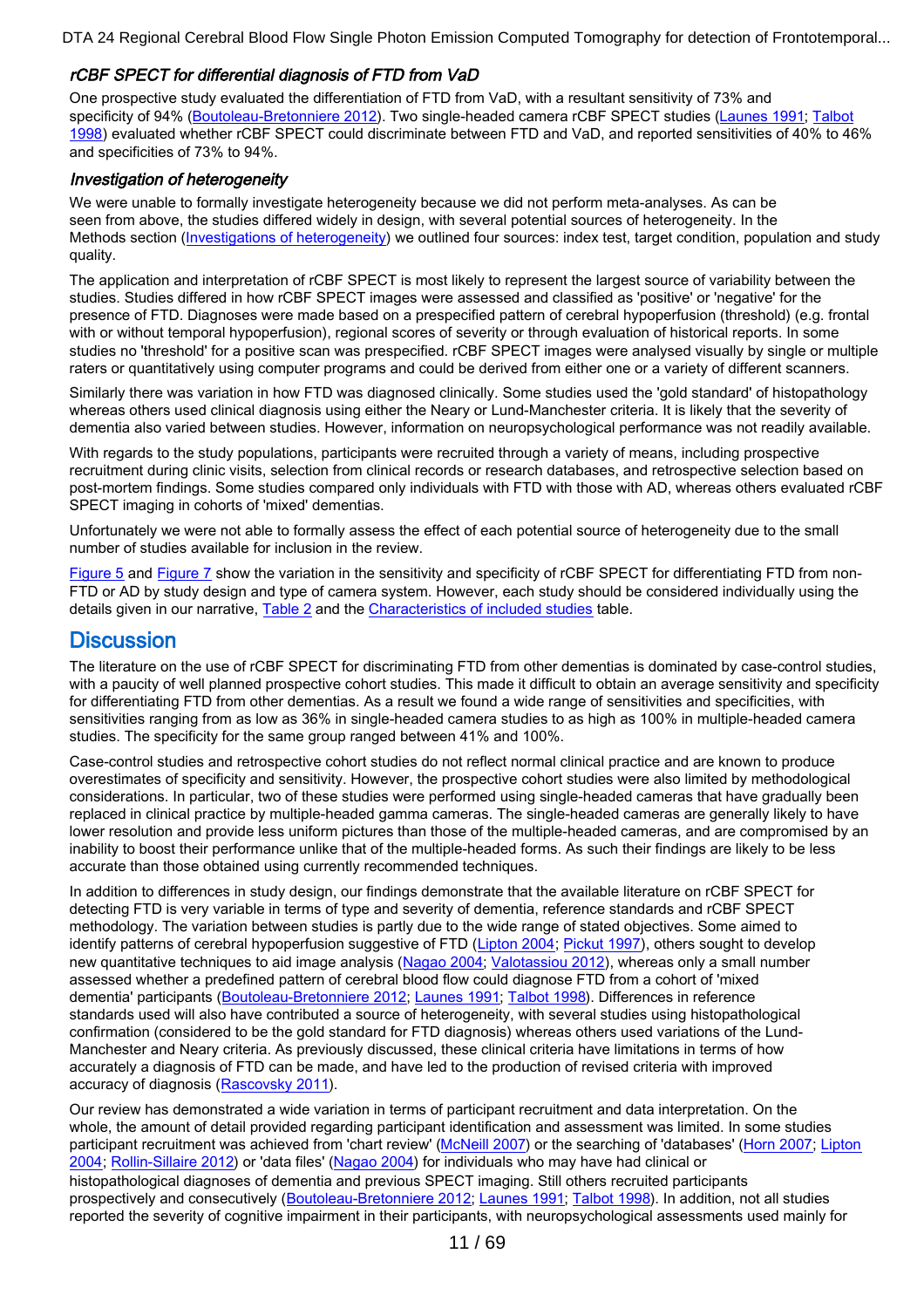diagnostic rather than descriptive purposes. It is possible that some SPECT scans may have been carried out early in the disease process whilst others may have been imaged much later, influencing the pattern of cerebral hypoperfusion seen due to changes in brain structure and function related to the underlying neurodegenerative process. Recruitment of participants from mainly secondary or tertiary sources means that the generalisation of these results to the general population is likely to be misleading.

In terms of SPECT scan analysis, there was variation in whether scans were interpreted by one or multiple raters, or whether a previous clinical SPECT report was used. Two studies used consensus reporting, a method not commonly used in day-to-day practice [\(Boutoleau-Bretonniere 2012](#page-46-0); [Pickut 1997](#page-47-0)). Of all the studies, only one reported an inter-rater reliability measurement with a kappa of 0.48 [\(McNeill 2007](#page-47-0)). This study was from the single-headed camera group. [Horn 2007](#page-46-0) suggested that the correct classification of images depended on both the experience of the reporter and also on whether the images had come from their own centre. Reproducibility in image reporting is an essential aspect in assessing the utility of this tool, where scans are often reported qualitatively but not quantitatively. It is likely that lack of standardisation in how scans are reported, and questionable reproducibility will lead to less accurate results.

Of all the available studies, [Boutoleau-Bretonniere 2012](#page-46-0) most closely mirrors both the participant population and methods commonly seen in clinical practice. Due to the small number of studies, differing protocols and limited applicability to everyday practice it is difficult to make a recommendation on the use of rCBF SPECT in clinical practice based on these results. More prospective cohort studies with delayed verification would be helpful, particularly if verification was also confirmed by histopathological diagnosis.

## Summary of main results

This review demonstrates that the currently available literature does not clearly answer the question of whether rCBF SPECT can differentiate FTD from AD and other dementias. The 11 studies included in this review varied widely in terms of their study design (case-control or cohort), technological methodology (single- or multiple-headed cameras, in how and when thresholds for a scan 'positive' for FTD were determined, how scans were reported and whether this was qualitative or quantitative) and reference standard (clinical or histopathological). The studies differed in their objectives; for example, whether they sought to identify a pattern of cerebral perfusion characteristic of FTD, or aimed to test whether a predefined pattern of cerebral perfusion could correctly identify FTD. These factors, along with the wide range of sensitivities and specificities reported makes the value of rCBF SPECT in FTD uncertain.

## Strengths and weaknesses of the review

One study ([Boutoleau-Bretonniere 2012](#page-46-0)) most closely mirrored the patient population and study design appropriate to evaluate rCBF in clinical practice. In addition, four of the included studies [\(Lipton 2004](#page-46-0); [McNeill 2007](#page-47-0); [Read 1995](#page-47-0); [Rollin-](#page-47-0)[Sillaire 2012](#page-47-0)) were conducted using the gold standard of histopathological diagnosis, which allows a definitive diagnosis to be given and, therefore, allows greater certainty in assessing the accuracy of rCBF SPECT for identifying FTD. Due to the small number of studies designed specifically to address this question, as well as confounding factors in terms of scan acquisition and analysis, it is difficult to draw conclusions regarding how rCBF SPECT compares to clinical diagnosis when histopathological confirmation is available. More studies using histopathology as a reference standard would be helpful.

A weakness of this review is the limited number and variability of the different studies available for review. As we have illustrated, a wide range of recruitment techniques, both retrospective and prospective studies, different cohort composition and sizes have been reported.

It must be noted that several papers from which we extracted data for this review did not have our central objective as their primary aim. Furthermore, we have not been able to assess the impact that differing methods of analysis (qualitative - single- /multirater - or quantitative) have on sensitivity and specificity, and it is not clear whether the accuracy of the diagnosis depends on the patterns of hypometabolism per se or on the measurement or interpretation of this pattern.

These results are unlikely to be generalisable to a memory clinic setting. The majority of studies evaluated the use of rCBF SPECT in isolation to diagnose FTD, but this does not represent how this technique is used in clinical practice. We have been unable to answer whether, when this technique is used within a clinical context as suggested by [Rascovsky 2011](#page-52-0), the sensitivity and specificity of a diagnosis of FTD improves. Our review suggests that there is inadequate literature available at present to address this question.

## Applicability of findings to the review question

Our findings highlight the need for further studies in this area. In particular, protocols should be standardised, study populations well described, thresholds for 'abnormal' scans predefined and clear details given on how scans are analysed.

# Authors' conclusions

## Implications for practice

At present we can not make any recommendations for the use of rCBF SPECT in the diagnosis of FTD on the basis of our findings.

## Implications for research

Further research using predetermined patterns of cerebral hypoperfusion in large prospectively followed cohorts of individuals with mixed dementia is required to evaluate the sensitivity and specificity of rCBF SPECT for detecting FTD. It would be useful to compare the diagnostic accuracy of a combination of clinical information and rCBF SPECT to a combination of clinical information and another neuroimaging modality (such as MRI). For clinically applicable research, a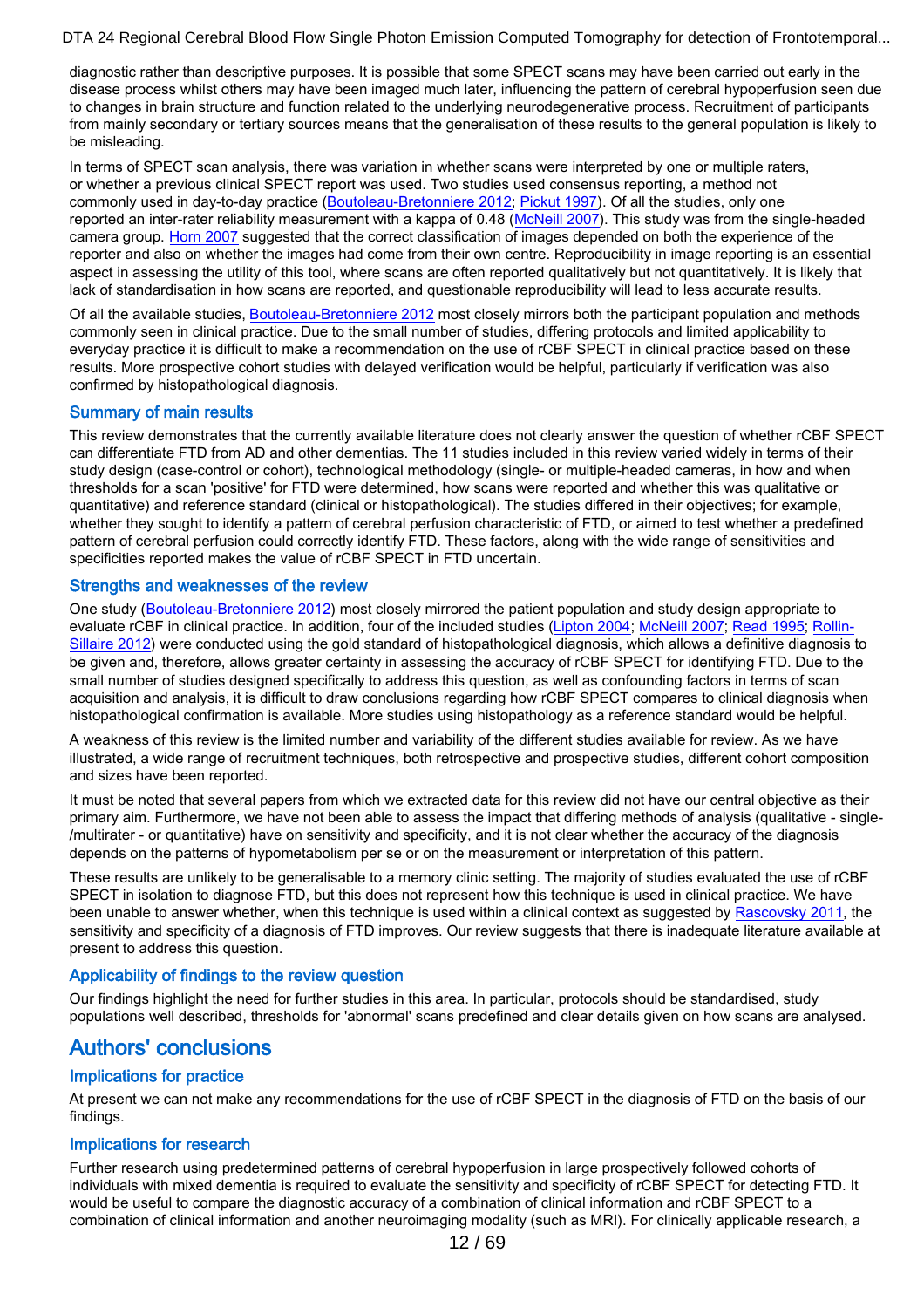<span id="page-12-0"></span>cohort of memory clinic patients could be selected for SPECT on the basis of their clinical history and equivocal neuroimaging. Delayed verification could be used to confirm the diagnosis at a later date through either future clinical evaluation or post mortem. It is essential that measurements of intra- and inter-rater reliability are reported to allow a judgement to be made on how reproducible these findings may be in everyday practice. Standardisation of the interpretation of images between centres would also be very useful.

# Acknowledgements

The authors would like to thank Anna Noel-Storr, Trials Search Co-ordinator of the Cochrane Dementia and Cognitive Improvement Group, for her assistance with writing the search strategy, searching and initial screening of search results.

# Contributions of authors

HAA: designed and drafted protocol; took overall responsibility for study selection and data extraction, and data and analyses tables; checked data entry; assessed QUADAS-2; updated methods, drafted Results, Findings, Discussion and Authors' conclusions sections, and finalised the review manuscript.

NS: designed and drafted protocol; helped with study selection and data extraction; assessed QUADAS-2; compiled characteristics of included and excluded studies tables; entered data and checked data entry; set up data and analyses tables; updated Methods section and drafted the Results section; drafted Summary of Findings table; contributed to Discussion section and finalised the review manuscript; managed the review process and produced progress reports, attended progress meetings and worked with all review authors to ensure that the review met publication deadlines.

CJ: helped with study selection and article retrieval, attended progress meetings, drafted manuscript.

RBH: designed and drafted protocol, advised on technical aspects of the review, drafted discussion and finalised review manuscript.

YT: restructured data and analysis tables, constructed analyses to generate forest plots and SROC plots, critically revised and finalised review manuscript.

SC: designed and drafted the protocol, helped with article retrieval and screening, and finalised review manuscript.

EJC: designed and drafted the protocol, helped with article retrieval and screening, took responsibility for study selection, attended progress meetings, drafted discussion and finalised the review manuscript.

# Declarations of interest

Hilary A Archer - none known Nadja Smailagic- none known Christeena John- none known Robin B Holmes- none known Yemisi Takwoingi- none known Elizabeth J Coulthard- none known Sarah Cullum- none known

# Differences between protocol and review

# Published notes

Characteristics of studies Characteristics of included studies Boutoleau-Bretonniere 2012

Patient Selection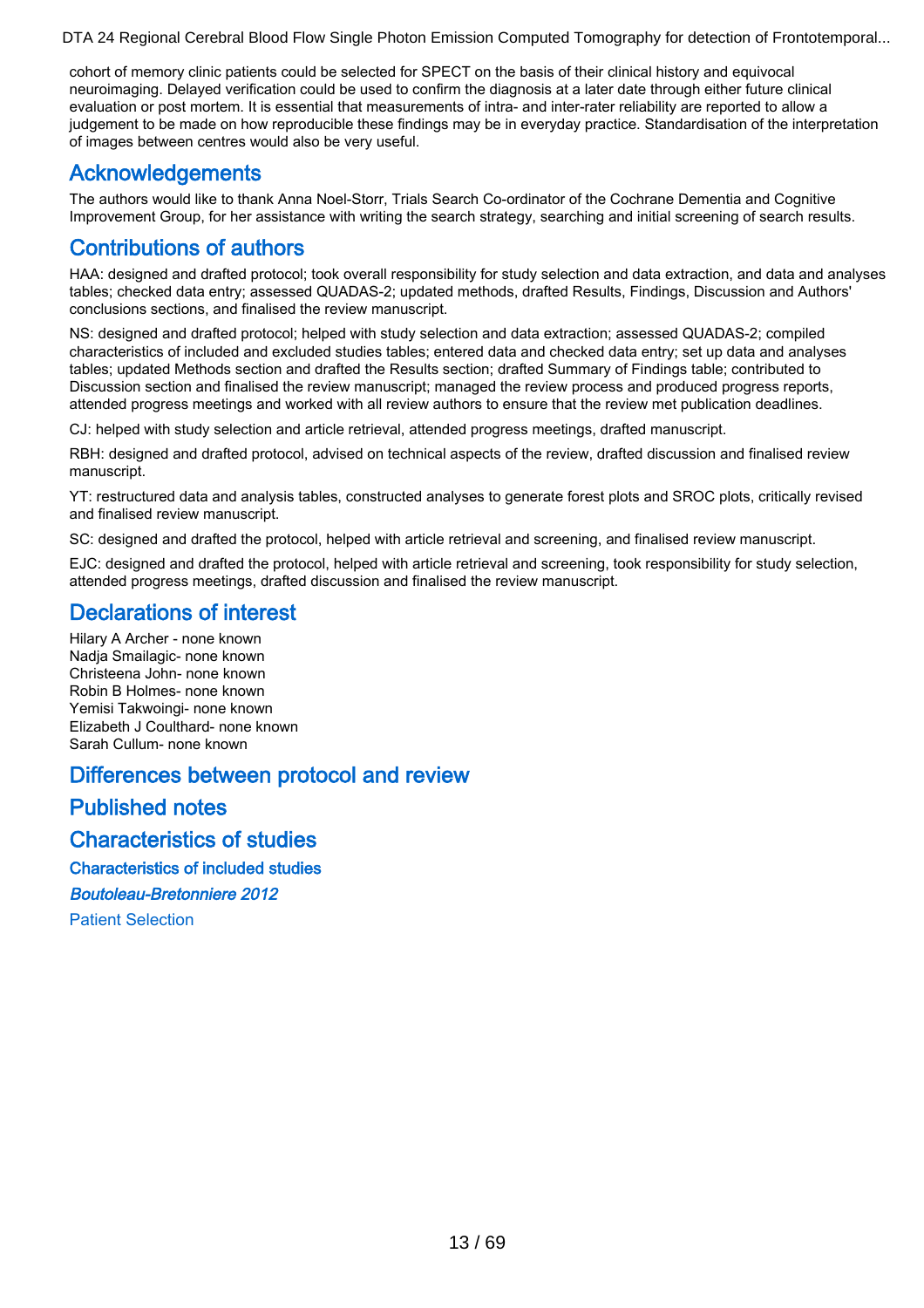| A. Risk of Bias                                          |                                                                                                                                                                                                                                                                                |
|----------------------------------------------------------|--------------------------------------------------------------------------------------------------------------------------------------------------------------------------------------------------------------------------------------------------------------------------------|
|                                                          | Patients attending the Neurological Memory Center at<br>Nantes University Hospital were enrolled prospectively<br>over a period of 36 months (2004 to 2007) to a<br>longitudinal study. The sampling procedure not<br>∥reported.                                               |
| <b>Patient Sampling</b>                                  | The exclusion criteria included: major depressive<br>disorders, probable AD dementia, FTD, VaD, LBD,<br>Parkinson's disease, rapidly progressing dementia,<br>neoplastic, inflammatory, infectious or metabolic<br>disease, and contraindications to SPECT or MRI<br>limaging. |
| Was a consecutive or random sample of patients enrolled? | Unclear                                                                                                                                                                                                                                                                        |
| Was a case-control design avoided?                       | lYes                                                                                                                                                                                                                                                                           |
| Did the study avoid inappropriate exclusions?            | lYes                                                                                                                                                                                                                                                                           |
| Could the selection of patients have introduced bias?    | Unclear risk                                                                                                                                                                                                                                                                   |

| <b>B. Concerns regarding applicability</b>                                                     |                                                                                                                                                                                                                                                                                                                                                                                                                                                                                                                                                                                                                                                                                                                                                                                                                                                                                                                                                                                                                                                                                                                                                                                |  |
|------------------------------------------------------------------------------------------------|--------------------------------------------------------------------------------------------------------------------------------------------------------------------------------------------------------------------------------------------------------------------------------------------------------------------------------------------------------------------------------------------------------------------------------------------------------------------------------------------------------------------------------------------------------------------------------------------------------------------------------------------------------------------------------------------------------------------------------------------------------------------------------------------------------------------------------------------------------------------------------------------------------------------------------------------------------------------------------------------------------------------------------------------------------------------------------------------------------------------------------------------------------------------------------|--|
|                                                                                                | Ninety-one participants with clinically ambiguous dementia<br>(CAD) were screened. Fourteen participants did not fulfil<br>inclusion criteria and eight refused to participate in the<br>study.                                                                                                                                                                                                                                                                                                                                                                                                                                                                                                                                                                                                                                                                                                                                                                                                                                                                                                                                                                                |  |
| Patient characteristics and setting                                                            | 69 participants were recruited after<br>neuropsychological assessment, CSF sampling, MRI<br>and SPECT and prospectively followed up. At<br>baseline, patients were examined both by a<br>neurologist and a neuropsychologist for eligibility<br>according to the CAD criteria: 1) dementia according<br>to DSM-IV criteria; 2) cognitive changes of moderate<br>severity (MMSE $\geq$ 18); 3) clinical symptoms at<br>inclusion not fulfilling existing criteria for<br>frontotemporal dementia (FTD) (Neary 1998),<br>vascular dementia (Román 1993), progressive<br>supranuclear palsy/corticobasal degeneration<br>spectrum (Gibb 1989; Litvan 1996), Parkinson's<br>disease, and Lewy body disease (Hughes 2001; McKeith<br>$2005$ ), 4) presence of $\geq$ 1 atypical feature for AD listed in<br>criteria III to V of NINCDS-ADRDA criteria (i.e. early and<br>prominent neuropsychiatric symptoms, early gait<br>disturbances, focal neurological findings, systemic or brain<br>disorder sufficient to produce dementia which is not<br>considered to be the cause of the dementia). Demographic<br>data reported on 60 participants who had follow-up<br>lassessment: |  |
|                                                                                                | Gender: 23 F, 37 M (FTD: 4 F; 7 M; AD: 9 F, 9 M; VaD: 3<br>$\mathsf{F}$ ; 5 M)                                                                                                                                                                                                                                                                                                                                                                                                                                                                                                                                                                                                                                                                                                                                                                                                                                                                                                                                                                                                                                                                                                 |  |
|                                                                                                | Age (mean $\pm$ SD years): 63.9 $\pm$ 9.4 (FTD: 68.6 $\pm$ 5.4; AD:<br>65.2 ± 9.4; VaD: 62.6 ± 9.0)                                                                                                                                                                                                                                                                                                                                                                                                                                                                                                                                                                                                                                                                                                                                                                                                                                                                                                                                                                                                                                                                            |  |
|                                                                                                | MMSE (mean±SD): 22.3 ± 3.5 (FTD: 22.5 ± 3.6; AD: 21.1<br>$\pm$ 3.8; VaD: 23.6 $\pm$ 1.9)                                                                                                                                                                                                                                                                                                                                                                                                                                                                                                                                                                                                                                                                                                                                                                                                                                                                                                                                                                                                                                                                                       |  |
|                                                                                                | Education: 23/60 graduated (FTD: 3/11, AD: 9/9 and VaD:<br>2/8 graduated)                                                                                                                                                                                                                                                                                                                                                                                                                                                                                                                                                                                                                                                                                                                                                                                                                                                                                                                                                                                                                                                                                                      |  |
|                                                                                                | Sources of referral: patients were referred by neurologists<br>or general practitioners                                                                                                                                                                                                                                                                                                                                                                                                                                                                                                                                                                                                                                                                                                                                                                                                                                                                                                                                                                                                                                                                                        |  |
|                                                                                                | Sources of recruitment: Neurological Memory Center,<br>University Hospital, Nantes, France                                                                                                                                                                                                                                                                                                                                                                                                                                                                                                                                                                                                                                                                                                                                                                                                                                                                                                                                                                                                                                                                                     |  |
| Are there concerns that the included patients and setting do not<br>match the review question? | Low concern                                                                                                                                                                                                                                                                                                                                                                                                                                                                                                                                                                                                                                                                                                                                                                                                                                                                                                                                                                                                                                                                                                                                                                    |  |

Index Test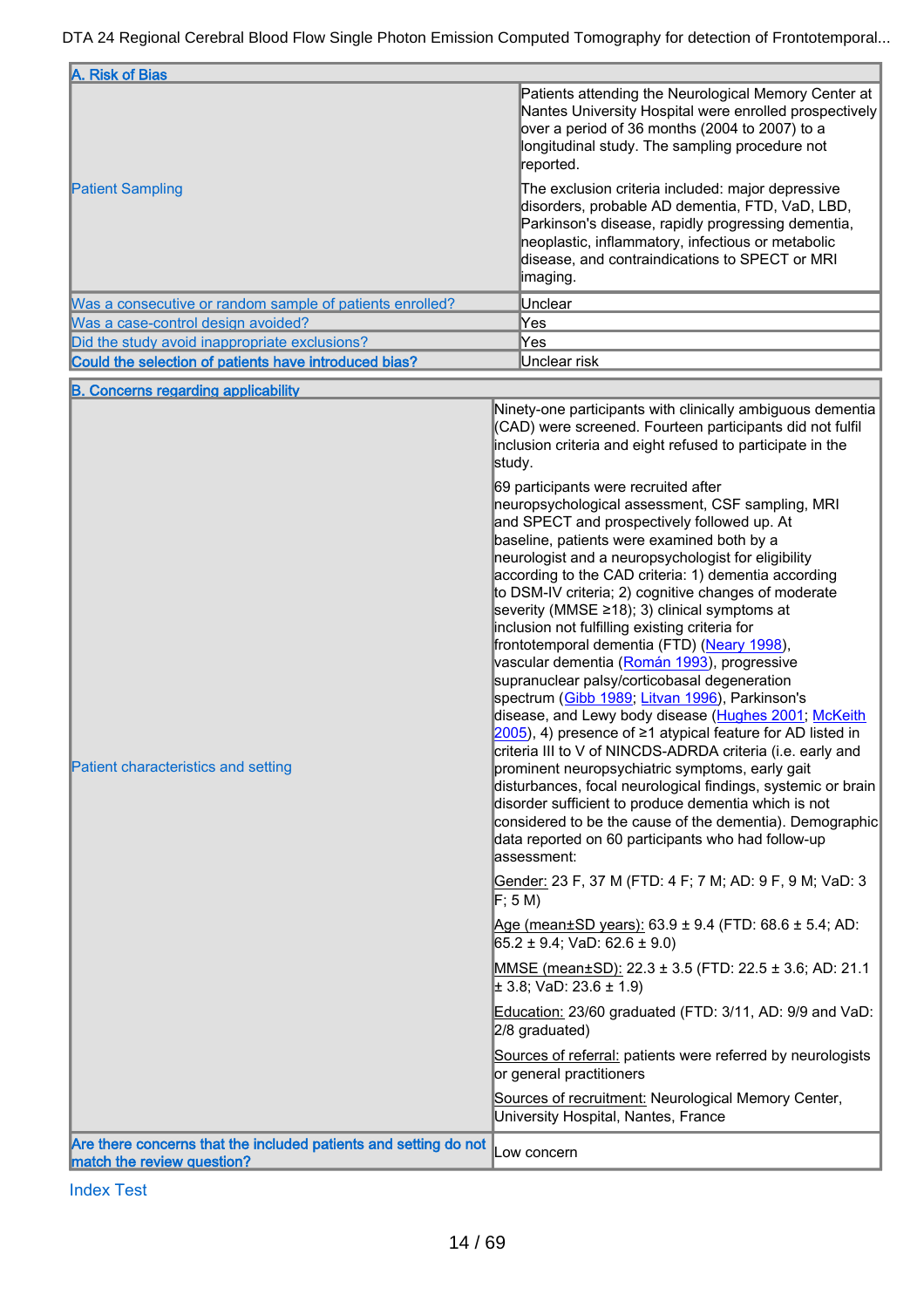|              | 99mTc-HMPAO SPECT                                                                                                                                                                                                                                              |
|--------------|----------------------------------------------------------------------------------------------------------------------------------------------------------------------------------------------------------------------------------------------------------------|
| lindex tests | 99mTc-HMPAO fixation was analysed regionally for frontal, parietal, temporal and occipital regions on<br>the left and right. According to the pattern of <sup>99m</sup> Tc-HMPAO fixation, results were classified in four<br>categories:                      |
|              | • hypoperfusion of the AD type (temporoparietal hypoperfusion, whatever the perfusion of the frontal<br>lobes)<br>• hypoperfusion of the FTD type (frontal ± temporal hypoperfusion, no posterior defect)<br>• hypoperfusion of another type<br>• normal SPECT |
|              | Threshold: prespecified; visual interpretation of the SPECT images                                                                                                                                                                                             |
|              | Two of the authors that were not implicated in patient care and blind to all clinical data analysed<br>ISPECT                                                                                                                                                  |

## Reference Standard

| A. Risk of Bias                                                                                                                    |                                                                                                                                                                                                                                     |
|------------------------------------------------------------------------------------------------------------------------------------|-------------------------------------------------------------------------------------------------------------------------------------------------------------------------------------------------------------------------------------|
|                                                                                                                                    | Target condition: FTD (differential diagnosis<br>lof FTD versus 1. AD dementia and 2. VaD<br>dementia)                                                                                                                              |
| Target condition and reference standard(s)                                                                                         | Reference standards: Neary 1998.<br>The clinical diagnosis of Alzheimer's<br>ldisease dementia and VaD dementia<br>were established by the NINCDS-<br>ADRDA (McKeith 2005) and NINDS-<br>AIREN (Román 1993) criteria, respectively. |
|                                                                                                                                    | Clinicians were unaware of SPECT pattern<br>(p325)                                                                                                                                                                                  |
| Is the reference standards likely to correctly classify the target condition?                                                      | lYes.                                                                                                                                                                                                                               |
| Were the reference standard results interpreted without knowledge of the<br><b>results of the index tests?</b>                     | lYes                                                                                                                                                                                                                                |
| Could the reference standard, its conduct, or its interpretation have<br>introduced bias?                                          | Low risk                                                                                                                                                                                                                            |
| <b>B. Concerns regarding applicability</b>                                                                                         |                                                                                                                                                                                                                                     |
| lLow<br>Are there concerns that the target condition as defined by the reference standard does not match the question?<br>Iconcern |                                                                                                                                                                                                                                     |

Flow and Timing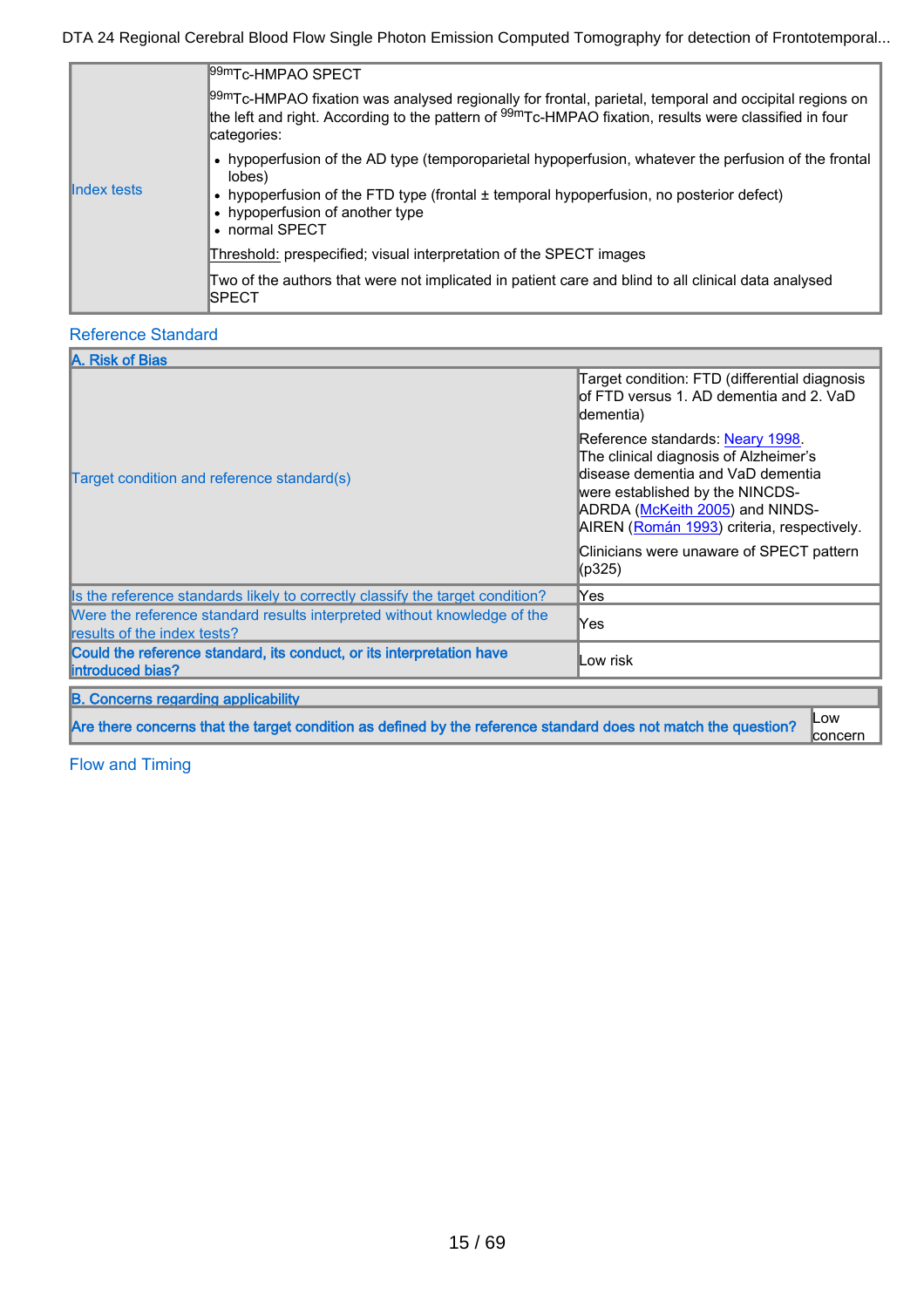| A. Risk of Bias                                                                 |                                                                                                                                                              |
|---------------------------------------------------------------------------------|--------------------------------------------------------------------------------------------------------------------------------------------------------------|
|                                                                                 | Duration of follow up: 24 months                                                                                                                             |
|                                                                                 | At baseline 69 participants                                                                                                                                  |
|                                                                                 | At follow up (table 3, p328 & information from the author):<br>60 participants were assessed by neuropsychological tests<br>and MRI and included in analysis |
|                                                                                 | 11 FTD: 8 FTD type SPECT (TP = 8); 3 AD type (FN = 3)                                                                                                        |
|                                                                                 | 18 AD: 1 FTD type SPECT (FP = 1); 17 AD type (TN = 17)                                                                                                       |
|                                                                                 | 8 VD: 2 FTD type SPECT (FP = 2); 3 AD type and 2 'other'<br>$(TN = 6)$                                                                                       |
|                                                                                 | 4 other dementia: 1 AD type + 3 'other' $(TN = 4)$                                                                                                           |
|                                                                                 | 12 unclassified: 4 with FTD type SPECT (FP = 4); 8 non-<br>FTD type SPECT $(TN = 8)$                                                                         |
|                                                                                 | 7 Psych: 3 with FTD type SPECT (FP=3); 4 non- FTD type<br>$SPECT (TN = 4)$                                                                                   |
|                                                                                 | 1) SPECT FTD type pattern indicative of FTD $(N = 60)$                                                                                                       |
| <b>Flow and timing</b>                                                          | $FTD = 11$ (disease positive); non-FTD = 49 (disease<br>negative)                                                                                            |
|                                                                                 | $TP = 8$ , FP = 10, FN = 3, TN = 39; Sensitivity = 73%;<br>Specificity = 80% (calculated in RevMan5)                                                         |
|                                                                                 | 2) FTD vs AD ( $N = 29$ )                                                                                                                                    |
|                                                                                 | $FTD = 11$ (disease positive); $AD = 18$ (disease negative)                                                                                                  |
|                                                                                 | $TP = 8$ , FP = 1, FN = 3, TN = 17; Sensitivity = 73%;<br>Specificity = 94% (calculated in RevMan5)                                                          |
|                                                                                 | $ 3\rangle$ FTD vs VaD (N = 19)                                                                                                                              |
|                                                                                 | $FTD = 11$ (disease positive); VaD = 8 (disease negative)                                                                                                    |
|                                                                                 | $TP = 8$ , FP = 2, FN = 3, TN = 6; Sensitivity = 73%;<br>Specificity = 75% (calculated in RevMan5)                                                           |
|                                                                                 | Lost to follow up: Nine patients withdrew from the study (6<br>were lost to follow up and 3 died)                                                            |
|                                                                                 | All patients that had a follow-up assessment were included<br>in the analysis                                                                                |
| Was there an appropriate interval between index test and<br>reference standard? | Yes                                                                                                                                                          |
| Were all patients included in the analysis?                                     | No                                                                                                                                                           |
| Could the patient flow have introduced bias?                                    | Unclear risk                                                                                                                                                 |

**Notes** 

| <b>Notes</b> | The trial investigators were contacted; they provided some requested data tor the $2 \times 2$<br>table to be completed; email from Dr Boutoleau-Bretonniere on 25/3/14 |
|--------------|-------------------------------------------------------------------------------------------------------------------------------------------------------------------------|

## Horn 2007

# Patient Selection

| A. Risk of Bias                                          |                                                               |
|----------------------------------------------------------|---------------------------------------------------------------|
| <b>Patient Sampling</b>                                  | Retrospective study of 173 patients from a<br><b>database</b> |
|                                                          | Exclusion criteria: not reported                              |
| Was a consecutive or random sample of patients enrolled? | ∥No                                                           |
| Was a case-control design avoided?                       | lNo.                                                          |
| Did the study avoid inappropriate exclusions?            | Unclear                                                       |
| Could the selection of patients have introduced bias?    | High risk                                                     |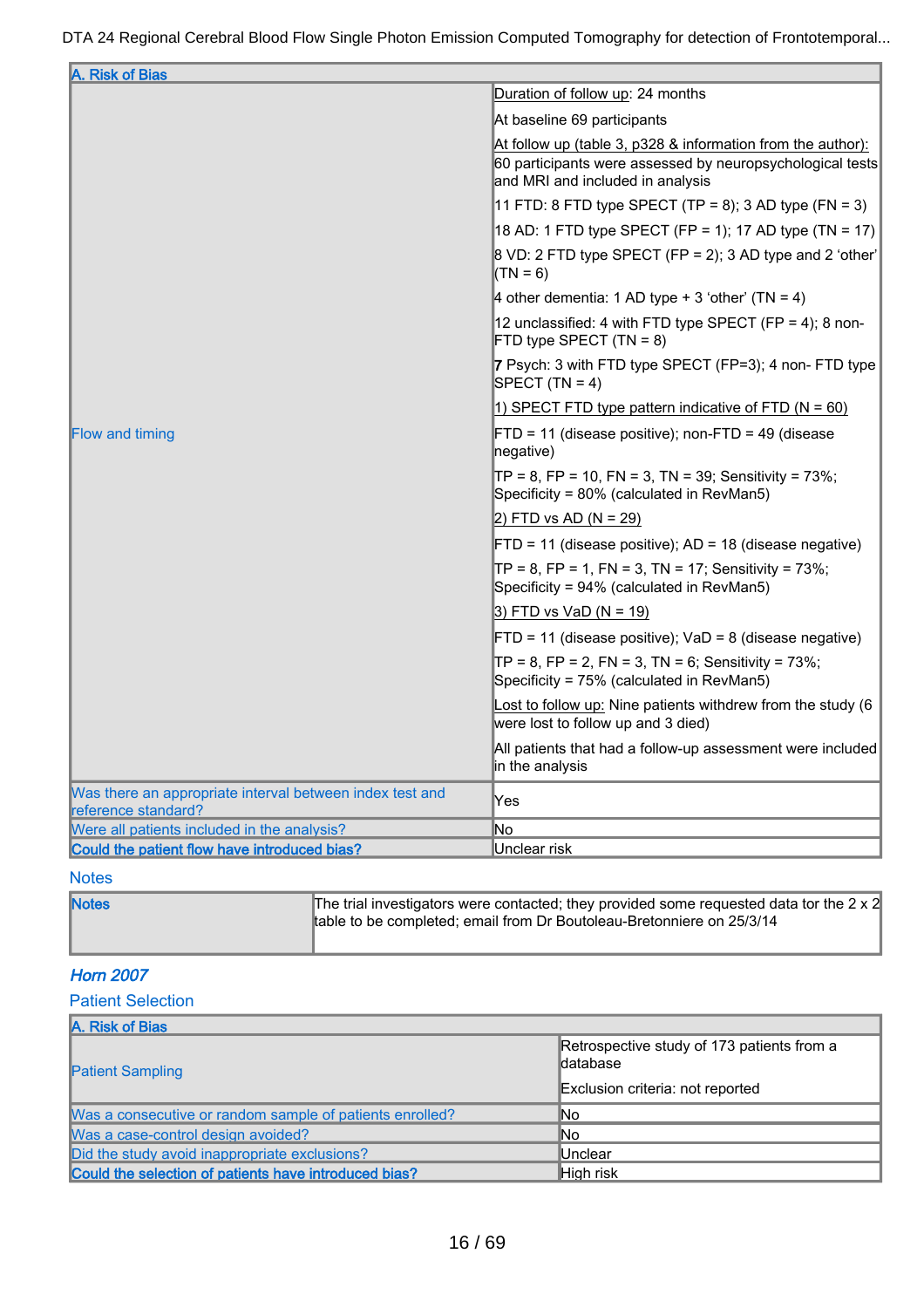| <b>B. Concerns regarding applicability</b>                                                     |                                                                                                                                                                                                                                                                                                                                       |
|------------------------------------------------------------------------------------------------|---------------------------------------------------------------------------------------------------------------------------------------------------------------------------------------------------------------------------------------------------------------------------------------------------------------------------------------|
| <b>Patient characteristics and setting</b>                                                     | 173 participants: 91 FTD and 82 AD. Each diagnosis was<br>established and retrospectively verified by a neurologist on<br>the basis of clinical symptoms, neuropsychological tests<br>and follow up. No further details. The widely used<br>reference standards for FTD and the standardised criteria<br>for AD dementia not reported |
|                                                                                                | Demographic data not reported                                                                                                                                                                                                                                                                                                         |
|                                                                                                | Sources of recruitment: a number of different French<br>hospitals (Paris, Toulouse, Nice, Rennes, Nantes, Rouen,<br>Saint Etienne and Marseille)                                                                                                                                                                                      |
| Are there concerns that the included patients and setting do not<br>match the review question? | Unclear                                                                                                                                                                                                                                                                                                                               |

#### Index Test

|                    | 3D Tc-99m ECD (ethyl cysteinate diethylester) SPECT                                                                                                                                                                                                                                                                                                                                                                                                                                                                                                                                                                                                                                                                                                                                                                                                                                                                                                                                           |
|--------------------|-----------------------------------------------------------------------------------------------------------------------------------------------------------------------------------------------------------------------------------------------------------------------------------------------------------------------------------------------------------------------------------------------------------------------------------------------------------------------------------------------------------------------------------------------------------------------------------------------------------------------------------------------------------------------------------------------------------------------------------------------------------------------------------------------------------------------------------------------------------------------------------------------------------------------------------------------------------------------------------------------|
|                    | There are obviously some differences between SPECT images caused by different cameras and<br>reconstruction methods                                                                                                                                                                                                                                                                                                                                                                                                                                                                                                                                                                                                                                                                                                                                                                                                                                                                           |
|                    | Threshold: visual inspection against a classifier; not prespecified: the best performances are obtained<br>for 8 PLS components and intensity normalisation based on the whole cortex, 0.5 probability threshold<br>for classifying data (table 1, p1338)                                                                                                                                                                                                                                                                                                                                                                                                                                                                                                                                                                                                                                                                                                                                     |
| <b>Index tests</b> | The images were reported by four experts, nuclear physicians with a high experience in SPECT<br>images, blind to all clinical data. The images were displayed according to their daily practice. In<br>addition, they were asked to give a probability-like diagnosis so that their doubts may be recorded. The<br>physicians seem to favour the detection of AD to the detriment of FTD: the 0.5 thresholds reveals<br>predominance of sensitivity over specificity. It can be noticed that AD has a higher prevalence than<br>FTD in their daily practice, leading them to biased diagnosis toward the most frequent disease. The<br>images were acquired in different hospitals with different cameras, and had undergone different<br>reconstruction methods. As a general experience, physicians found it more difficult to diagnose the<br>images from centres other than their own. As a matter of fact, their performances are higher for the<br>limages coming from their own centre |

## Reference Standard

| A. Risk of Bias                                                                                         |                                                                                                                                                                                                                            |
|---------------------------------------------------------------------------------------------------------|----------------------------------------------------------------------------------------------------------------------------------------------------------------------------------------------------------------------------|
| Target condition and reference standard(s)                                                              | Target condition: FTD dementia (differential diagnosis of<br><b>FTD versus AD dementia)</b>                                                                                                                                |
|                                                                                                         | Reference standard: not specified. Both the FTD dementia<br>and AD dementia were established and retrospectively<br>verified by a neurologist on the basis of clinical symptoms,<br>neuropsychological tests and follow up |
|                                                                                                         | Unclear whether the reference standard results were<br>interpreted without knowledge of the results of the index<br>ltest                                                                                                  |
| Is the reference standards likely to correctly classify the target<br>condition?                        | Unclear                                                                                                                                                                                                                    |
| Were the reference standard results interpreted without<br>knowledge of the results of the index tests? | Unclear                                                                                                                                                                                                                    |
| Could the reference standard, its conduct, or its interpretation<br>have introduced bias?               | High risk                                                                                                                                                                                                                  |
|                                                                                                         |                                                                                                                                                                                                                            |

B. Concerns regarding applicability

Are there concerns that the target condition as defined by the reference standard does not match the question? Unclear

Flow and Timing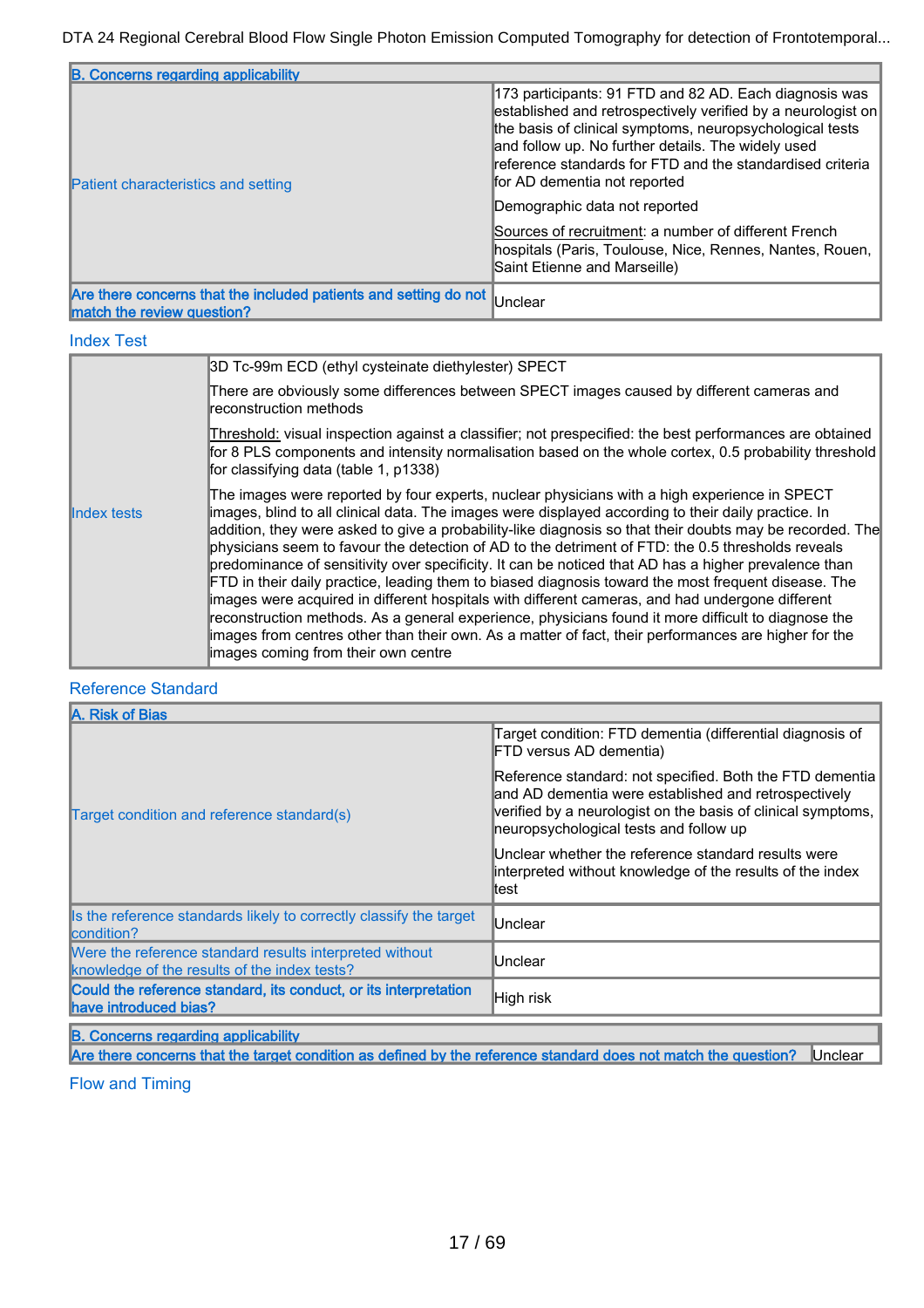| A. Risk of Bias                                                                  |                                                                                                                                                                                                                        |
|----------------------------------------------------------------------------------|------------------------------------------------------------------------------------------------------------------------------------------------------------------------------------------------------------------------|
|                                                                                  | The Interval between SPECT and clinical<br>assessment not reported. However, timing is<br>not applicable as cross-sectional. A delay is<br>unlikely to introduce bias as the condition of<br>Idementia is irreversible |
| <b>Flow and timing</b>                                                           | FTD vs AD (Table 1, p1338)                                                                                                                                                                                             |
|                                                                                  | $N = 173$ ; n = 91 FTD (disease positive); n =<br>82 AD (disease negative)                                                                                                                                             |
|                                                                                  | $\text{ITP} = 77$ : FP = 15: FN = 14: TN = 67                                                                                                                                                                          |
|                                                                                  | Sensitivity = $85\%$ ; Specificity = $82\%$                                                                                                                                                                            |
| Was there an appropriate interval between index test and reference standard? Yes |                                                                                                                                                                                                                        |
| Were all patients included in the analysis?                                      | lYes                                                                                                                                                                                                                   |
| Could the patient flow have introduced bias?                                     | ∥Low risk                                                                                                                                                                                                              |

## **Notes**

# **Notes**

## Launes 1991

# Patient Selection

| A. Risk of Bias                                                                                |                                                                                                                                   |
|------------------------------------------------------------------------------------------------|-----------------------------------------------------------------------------------------------------------------------------------|
| <b>Patient Sampling</b>                                                                        | 160 consecutively imaged elderly patients with<br>suspected dementia from the hospital's memory<br>disorder clinic were recruited |
|                                                                                                | Exclusion criteria: not reported                                                                                                  |
| Was a consecutive or random sample of patients enrolled?                                       | Yes                                                                                                                               |
| Was a case-control design avoided?                                                             | Yes                                                                                                                               |
| Did the study avoid inappropriate exclusions?                                                  | Unclear                                                                                                                           |
| Could the selection of patients have introduced bias?                                          | Unclear risk                                                                                                                      |
| <b>B. Concerns regarding applicability</b>                                                     |                                                                                                                                   |
|                                                                                                | 160 participants were included in the study. A<br>number of patients with dementia was 98 (Table<br>4, p762).                     |
|                                                                                                | Demographic data on 5 FTD; 36 AD; 33 VaD<br>(MID: multi-infarct dementia); 32 SPEC (specific<br>causes of dementia)               |
|                                                                                                | Gender: FTD: 2 F; 3 M; AD: 25 F, 11 M; VaD: 24<br>F; 9 M; SPEC: 16 F, 16 M                                                        |
| <b>Patient characteristics and setting</b>                                                     | Age (mean $\pm$ SD years): FTD: 66.0 $\pm$ 5.1; AD:<br>64.9 ± 8.1; VaD: 68.0 ± 7.9; SPEC: 58.4 ± 12.0                             |
|                                                                                                | MMSE: not reported                                                                                                                |
|                                                                                                | Education: not reported                                                                                                           |
|                                                                                                | Duration of disease (mean±SD years): FTD: 3.2<br>$\pm$ 1.5; AD: 2.8 $\pm$ 2.0; VaD: 3.2 $\pm$ 2.0; SPEC: 2.0<br>l± 3.1            |
|                                                                                                | Sources of referral: not reported                                                                                                 |
|                                                                                                | Sources of recruitment: memory disorder clinic,<br>Helsinki University Central Hospital, Finland                                  |
| Are there concerns that the included patients and setting do not match the<br>review question? | Low concern                                                                                                                       |

Index Test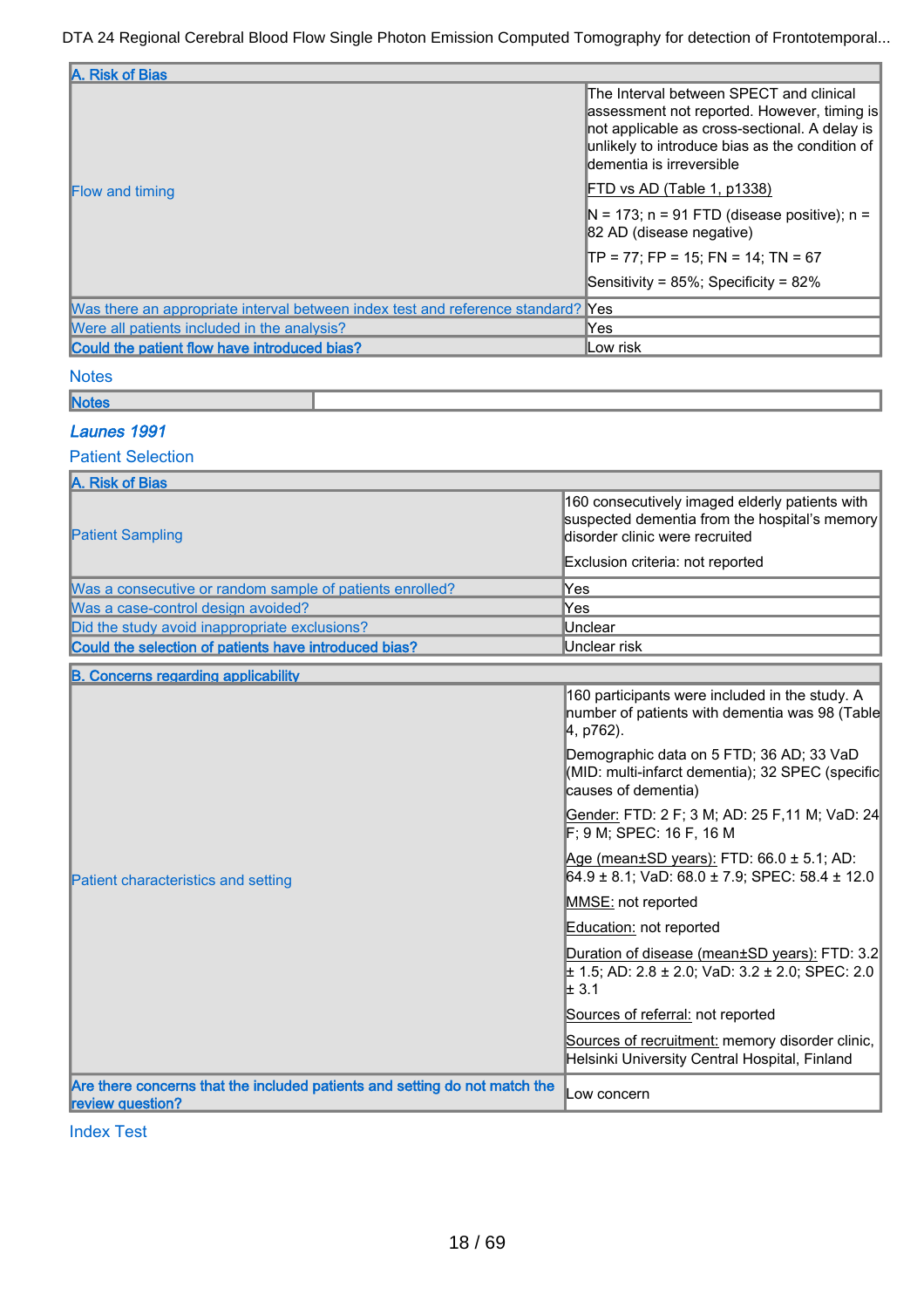|              | <sup>99m</sup> Tc-HMPAO SPECT                                                                                                                                                                                                                                                                                                                                            |
|--------------|--------------------------------------------------------------------------------------------------------------------------------------------------------------------------------------------------------------------------------------------------------------------------------------------------------------------------------------------------------------------------|
| llndex tests | 370 to 600 MBq dose was used. Data acquisition was started 2 to 5 min after the injection. SPECT<br>images were classified into five rCBF patterns:                                                                                                                                                                                                                      |
|              | • FTD pattern: bilateral frontal or frontotemporal area of hypoperfusion<br>• AD pattern: bilateral posterior parieto-temporal or parieto-temporo-occipital hypoperfusion<br>• MID pattern: single large defect or multiple perfusion defects but no bilateral posterior parieto-<br>temporal hypoperfusion<br>• Abnormal but unclassified<br>• Normal                   |
|              | As the perfusion defects are not known to be preferentially located in any particular brain areas in MID<br>and a number of other dementing conditions, in contrast to AD and FTD, the rCBF was not semi-<br>quantified (e.g. by calculating cortical/cerebral count density ratios); therefore, the rCBF patterns on<br>the SPECT scans were interpreted only visually. |
|              | Threshold: prespecified; rCBF patterns on the SPECT scans were interpreted visually and without<br>knowledge of the clinical diagnosis. However, a single-headed camera was used with no extended<br>acquisition. Image analysis was not performed. This is against the EANM guidelines and would<br>represent an obsolete clinical service.                             |

## Reference Standard

| A. Risk of Bias                                                                                                                    |                                                                                                                                                                                                                                          |
|------------------------------------------------------------------------------------------------------------------------------------|------------------------------------------------------------------------------------------------------------------------------------------------------------------------------------------------------------------------------------------|
|                                                                                                                                    | Target condition: FTD dementia (differential<br>diagnosis of FTD vs 1. AD dementia, 2. VaD<br>(MID))                                                                                                                                     |
| Target condition and reference standard(s)                                                                                         | Reference standards: the Neary 1998<br>criteria. The clinical diagnosis of<br>Alzheimer's disease dementia and<br>VaD (MID) dementia were<br>established by the NINCDS-ADRDA (<br>McKeith 2005) and DSM-III-R criteria,<br>respectively. |
|                                                                                                                                    | The SPECT results were unknown to the<br>lclinicians                                                                                                                                                                                     |
| Is the reference standards likely to correctly classify the target condition?                                                      | lYes                                                                                                                                                                                                                                     |
| Were the reference standard results interpreted without knowledge of the<br>results of the index tests?                            | lYes.                                                                                                                                                                                                                                    |
| Could the reference standard, its conduct, or its interpretation have<br><b>introduced bias?</b>                                   | Low risk                                                                                                                                                                                                                                 |
| <b>B. Concerns regarding applicability</b>                                                                                         |                                                                                                                                                                                                                                          |
| lLow<br>Are there concerns that the target condition as defined by the reference standard does not match the question?<br>lconcern |                                                                                                                                                                                                                                          |

Flow and Timing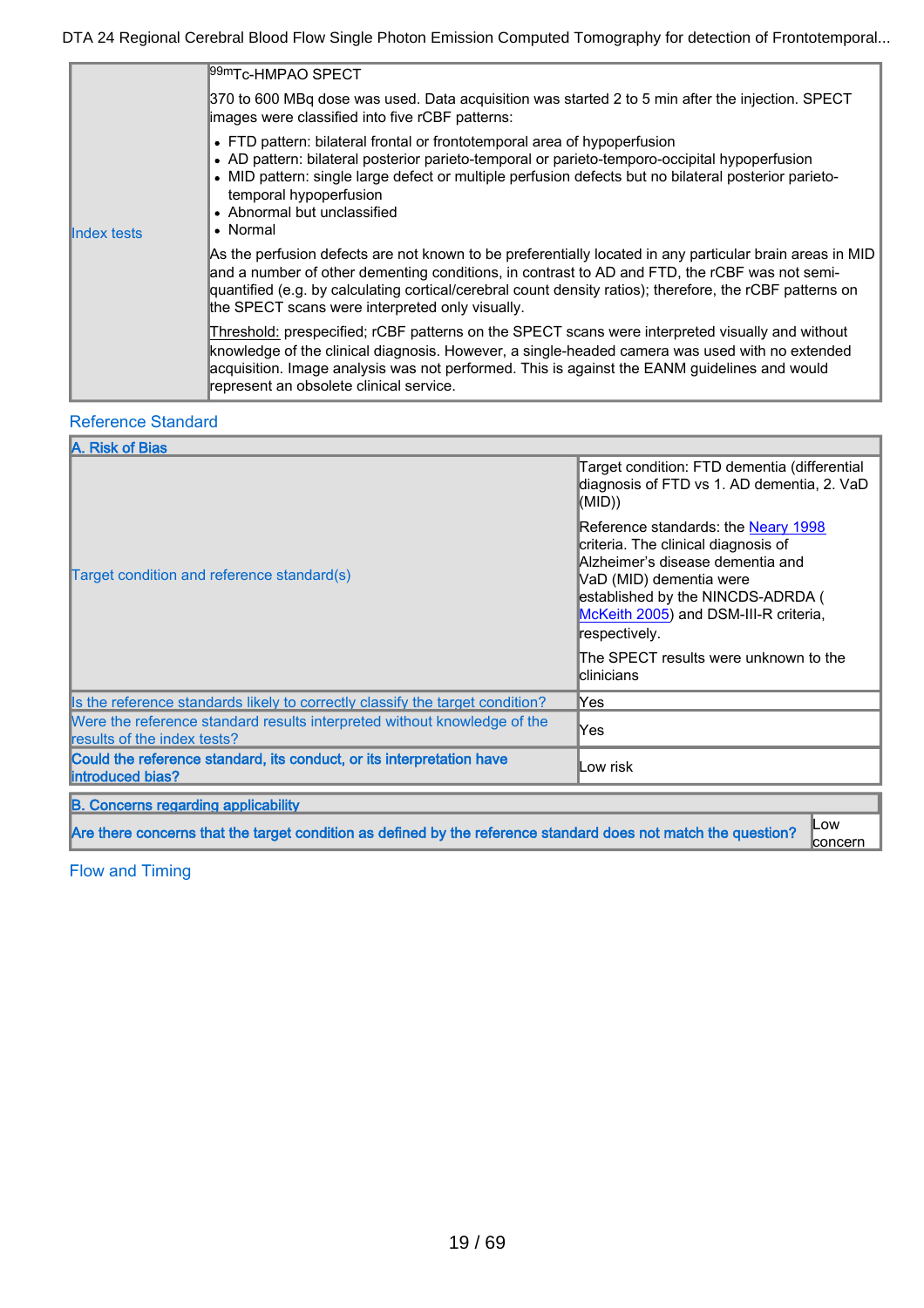| A. Risk of Bias                                                                 |                                                                                                                                                            |
|---------------------------------------------------------------------------------|------------------------------------------------------------------------------------------------------------------------------------------------------------|
|                                                                                 | Interval between SPECT and clinical assessment<br>not reported. However, timing is not applicable as<br>cross-sectional                                    |
|                                                                                 | A delay is unlikely to introduce bias as the<br>condition of dementia is irreversible. Clinical<br>diagnosis: 98 with dementia and 62 without<br>ldementia |
|                                                                                 | SPECT FTD pattern (bilateral frontal or<br>frontotemporal area of hypoperfusion) = abnormal<br>scans; 'other patterns' = normal scans                      |
|                                                                                 | Information from Table 4 (p762) and table 3 (p761)                                                                                                         |
|                                                                                 | 5 FTD participants: 2 had compatible SPECT<br>pattern; 2 had MID pattern; 1 had AD pattern                                                                 |
|                                                                                 | 2 abnormal scans (TP = 2); 3 normal scans (FN =<br>3)                                                                                                      |
|                                                                                 | 36 AD participants: 23 had compatible SPECT<br>pattern; 1 had FTD pattern; 10 had MID pattern; 2<br>had normal pattern                                     |
|                                                                                 | 1 abnormal scan (FP = 1); 35 normal scan (TN =<br>35)                                                                                                      |
|                                                                                 | 33 MID (VaD) participants: 25 had compatible<br>SPECT pattern; 2 had FTD pattern; 5 AD pattern; 1<br>abnormal but unclassified                             |
| <b>Flow and timing</b>                                                          | 2 abnormal scan (FP = 2); 31 normal scan (TN =<br>31)                                                                                                      |
|                                                                                 | 24 'unclassifiable dementia': 1 had compatible<br>SPECT pattern; 5 FTD patterns; 1 had AD pattern;<br>11 had VaD pattern; 6 had normal pattern             |
|                                                                                 | 5 abnormal scan (FP = 5); 19 normal scan (TN =<br>19)                                                                                                      |
|                                                                                 | 62 patients without dementia: all patients had<br>normal SPECT scan (Table 3, p761)                                                                        |
|                                                                                 | 0 abnormal scan (FP = 0); 62 normal scan (TN =<br>62)                                                                                                      |
|                                                                                 | 1) SPECT FTD pattern indicative of FTD $(n = 160)$                                                                                                         |
|                                                                                 | 5 D <sup>+</sup> ; 155 D <sup>-</sup>                                                                                                                      |
|                                                                                 | $TP = 2$ ; FP = 8; FN = 3; TN = 147                                                                                                                        |
|                                                                                 | Sensitivity = $40\%$ ; Specificity = $95\%$ (calculated in<br>Revman5)                                                                                     |
|                                                                                 | 2) FTD vs AD ( $n = 41$ )                                                                                                                                  |
|                                                                                 | $TP = 2$ ; FP = 1; FN = 3; TN = 35                                                                                                                         |
|                                                                                 | Sensitivity = $40\%$ ; Specificity = $97\%$ (calculated in<br>RevMan)                                                                                      |
|                                                                                 | $\vert$ 3) FTD vs VaD (n = 38)                                                                                                                             |
|                                                                                 | $TP = 2$ ; FP = 2; FN = 3; TN = 31                                                                                                                         |
|                                                                                 | Sensitivity = $40\%$ ; Specificity = $94\%$ (calculated in<br>RevMan)                                                                                      |
| Was there an appropriate interval between index test and reference<br>standard? | Yes                                                                                                                                                        |
| Were all patients included in the analysis?                                     | Yes                                                                                                                                                        |
| Could the patient flow have introduced bias?                                    | <u>Low risk</u>                                                                                                                                            |

- **Notes**
- **Notes**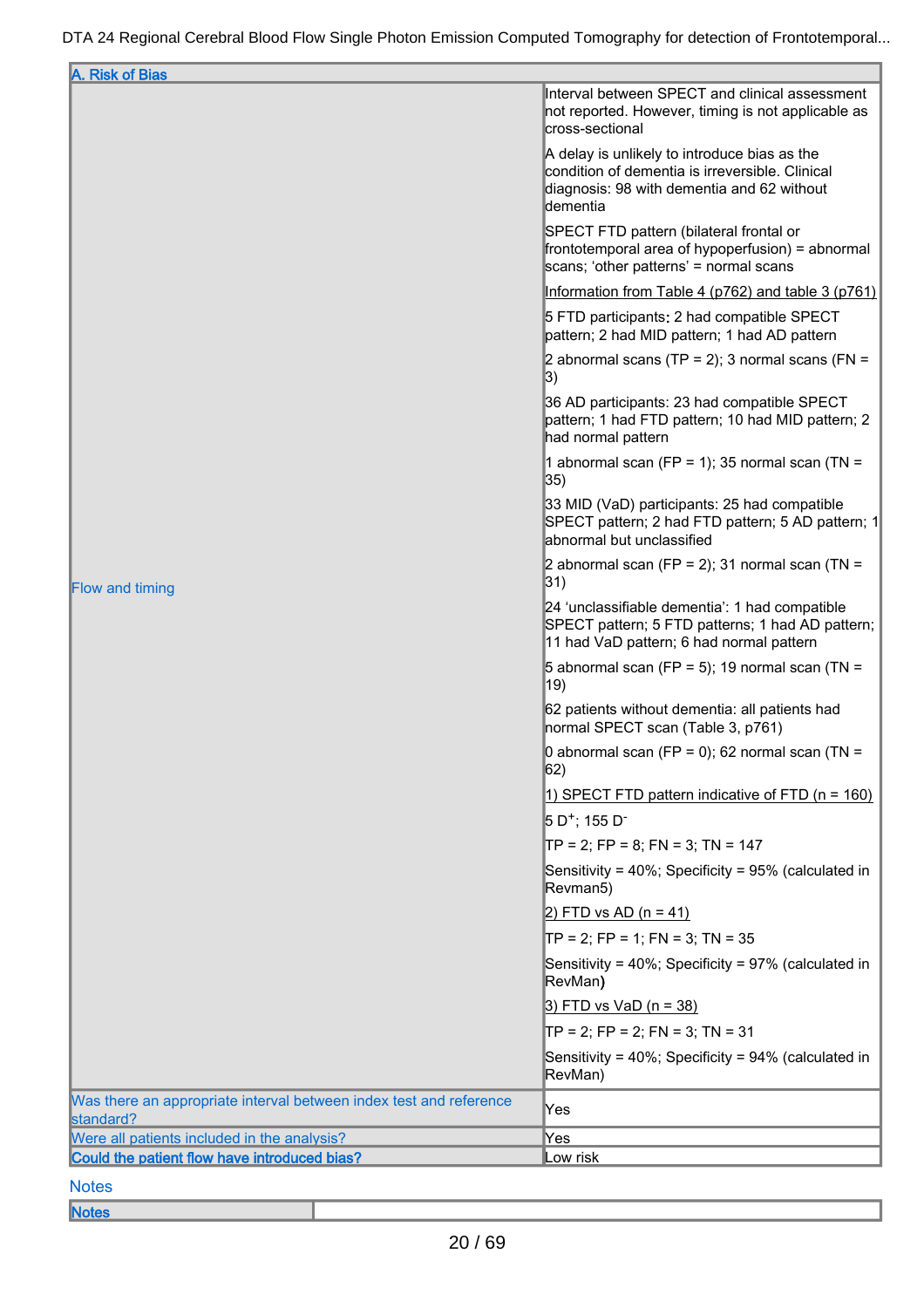# Lipton 2004

Patient Selection

| A. Risk of Bias                                          |                                                                                                                                                                                                                                                                                                                    |
|----------------------------------------------------------|--------------------------------------------------------------------------------------------------------------------------------------------------------------------------------------------------------------------------------------------------------------------------------------------------------------------|
|                                                          | Retrospective design: data used from a longitudinal study;<br>the cases with neuropathologically diagnosed FTLD and<br>definite AD in the database were collected for 27<br>participants                                                                                                                           |
| <b>Patient Sampling</b>                                  | Inclusion criteria: all cases with neuropathologically<br>diagnosed FTLD and definite AD in the database were<br>collected. Definite AD participants defined as having both<br>pathologically confirmed definite AD and a history of at<br>least one <sup>99m</sup> Tc-HMPAO SPECT scan during clinical<br>lcourse |
| Was a consecutive or random sample of patients enrolled? | lNo.                                                                                                                                                                                                                                                                                                               |
| Was a case-control design avoided?                       | lNo.                                                                                                                                                                                                                                                                                                               |
| Did the study avoid inappropriate exclusions?            | Yes.                                                                                                                                                                                                                                                                                                               |
| Could the selection of patients have introduced bias?    | ∥High risk                                                                                                                                                                                                                                                                                                         |

| <b>B. Concerns regarding applicability</b>                                                            |                                                                                                                                                                                                |
|-------------------------------------------------------------------------------------------------------|------------------------------------------------------------------------------------------------------------------------------------------------------------------------------------------------|
| <b>Patient characteristics and setting</b>                                                            | In total, 27 participants were included. 23/27<br>participants had SPECT scan data: 6/10 FTLD<br>and 17 AD dementia. Participants with<br>pathologically confirmed diagnosis were<br>lincluded |
|                                                                                                       | Country: USA                                                                                                                                                                                   |
|                                                                                                       | No further information                                                                                                                                                                         |
| Are there concerns that the included patients and setting do not match the<br><b>review question?</b> | Unclear                                                                                                                                                                                        |

## Index Test

|             | Xenon or <sup>99m</sup> Tc-HMPAO SPECT                                                                                                                                                                                                                                                                                                                                                                                                                                                                                                                                                                                                                                                                                                             |
|-------------|----------------------------------------------------------------------------------------------------------------------------------------------------------------------------------------------------------------------------------------------------------------------------------------------------------------------------------------------------------------------------------------------------------------------------------------------------------------------------------------------------------------------------------------------------------------------------------------------------------------------------------------------------------------------------------------------------------------------------------------------------|
| Index tests | The degree of lateralisation was semiguantitated by the degree of abnormality: reduced regional<br>cerebral blood flow (rCBF) on SPECT, noted in the radiologist's report ( $0 =$ no abnormality, $1 =$ mild or<br>unspecified, 2 = moderate, and 3 = severe abnormality). Ratings were made for frontal, temporal,<br>parietal, and occipital lobes on the right and left. Lateralisation for each lobe individually was defined<br>by greater abnormality on either the right or left. A difference of at least 1 point between left and right<br>for a given lobe was considered as lateralisation for that lobe. A global rating of lateralisation was<br>made based on the predominance of left or right lateralisation for one or more lobes |
|             | Threshold: not prespecified; SPECT scans were interpreted with knowledge of the clinical diagnosis.                                                                                                                                                                                                                                                                                                                                                                                                                                                                                                                                                                                                                                                |
|             | Two different types of SPECT are used                                                                                                                                                                                                                                                                                                                                                                                                                                                                                                                                                                                                                                                                                                              |

# Reference Standard

| A. Risk of Bias                                                                                             |                                                                                                                                                                                                                  |
|-------------------------------------------------------------------------------------------------------------|------------------------------------------------------------------------------------------------------------------------------------------------------------------------------------------------------------------|
| Target condition and reference standard(s)                                                                  | Target condition: FTLD (differential diagnosis of FTLD<br>lvs AD dementia)                                                                                                                                       |
|                                                                                                             | Reference standard: neuropathological diagnoses for<br>FTLD. The diagnosis of definite AD pathologically<br>confirmed and a history of at least one <sup>99m</sup> Tc-HMPAO<br>SPECT scan during clinical course |
|                                                                                                             | Not reported whether the pathological diagnosis was<br>made without knowledge of SPECT scan, although it is<br>likely to be independent                                                                          |
| Is the reference standards likely to correctly classify the target<br>condition?                            | Yes                                                                                                                                                                                                              |
| Were the reference standard results interpreted without knowledge Yes<br>of the results of the index tests? |                                                                                                                                                                                                                  |
| Could the reference standard, its conduct, or its interpretation have<br>lintroduced bias?                  | ow risk.                                                                                                                                                                                                         |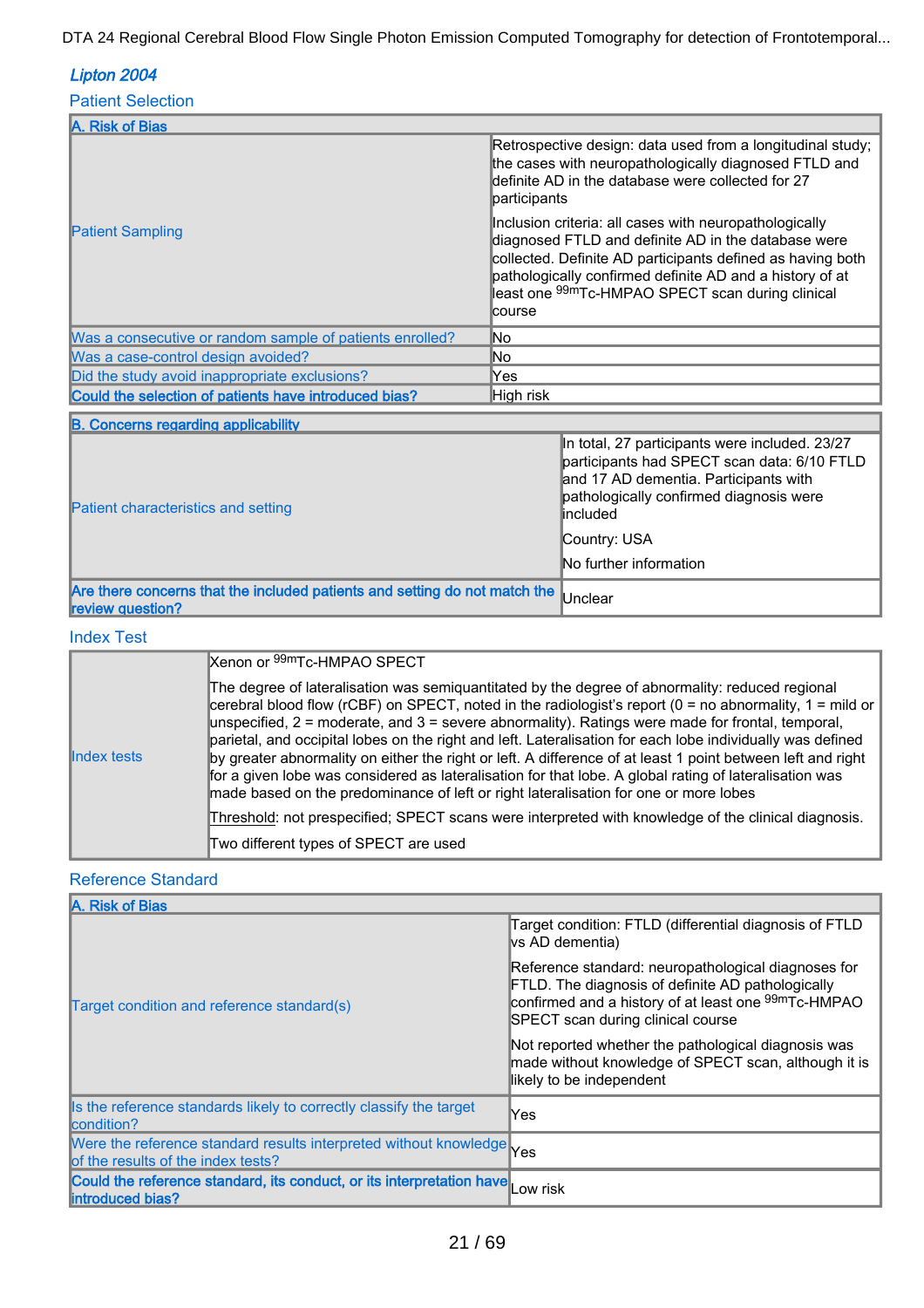| DTA 24 Regional Cerebral Blood Flow Single Photon Emission Computed Tomography for detection of Frontotemporal.                                                                 |                                                                                                                                                                                                |
|---------------------------------------------------------------------------------------------------------------------------------------------------------------------------------|------------------------------------------------------------------------------------------------------------------------------------------------------------------------------------------------|
| <b>B. Concerns regarding applicability</b><br>Low<br>Are there concerns that the target condition as defined by the reference standard does not match the question?<br>lconcern |                                                                                                                                                                                                |
| <b>Flow and Timing</b>                                                                                                                                                          |                                                                                                                                                                                                |
| A. Risk of Bias                                                                                                                                                                 |                                                                                                                                                                                                |
|                                                                                                                                                                                 | Interval between SPECT and pathological<br>diagnosis not reported. However, timing is not<br>applicable as cross-sectional assessment                                                          |
|                                                                                                                                                                                 | Information from Table 1 (p325)                                                                                                                                                                |
|                                                                                                                                                                                 | SPECT performed on 6/10 FTLD and 17 AD<br>participants: all 6 FTLD had 'abnormal' SPECT<br>scan ('any lateralisation); 10 AD had 'abnormal'<br>and 7 'normal' ('no lateralisation') SPECT scan |
|                                                                                                                                                                                 | Information from Table 2 (p325)                                                                                                                                                                |
| <b>Flow and timing</b>                                                                                                                                                          | SPECT: sensitivity = $100\%$ ; specificity = $41\%$ ;<br>$PPV = 38\%$ ; NPV = 100%                                                                                                             |
|                                                                                                                                                                                 | FTLD vs AD (any lateralisation on SPECT scan)<br>$(N = 23)$                                                                                                                                    |
|                                                                                                                                                                                 | $\mathbb{N}$ = 23; disease positive = 6; disease negative =<br>17                                                                                                                              |
|                                                                                                                                                                                 | $TP = 6$ ; FP = 10; FN = 0; TN = 7 (calculated in<br>RevMan)                                                                                                                                   |
|                                                                                                                                                                                 | Note: SPECT was not performed on 4<br>participants with FTD                                                                                                                                    |
| Was there an appropriate interval between index test and reference<br><b>standard?</b>                                                                                          | lYes                                                                                                                                                                                           |

## **Notes**

## **Notes**

# McNeill 2007

## Patient Selection

| A. Risk of Bias                                          |                                                                                                                                                                                                                                                                                                                                                          |
|----------------------------------------------------------|----------------------------------------------------------------------------------------------------------------------------------------------------------------------------------------------------------------------------------------------------------------------------------------------------------------------------------------------------------|
| <b>Patient Sampling</b>                                  | Retrospective design. Forty-three FTD and 31 AD<br>patients had been referred between 1985 and<br>1998 to the Greater Manchester Neurosciences<br>Center, Salford, UK. Their diagnoses were<br>pathologically confirmed in Shi Shi 2005 This study<br>is part of a larger research programme. No further<br>ldetails<br>Exclusion criteria: not reported |
| Was a consecutive or random sample of patients enrolled? | lNo                                                                                                                                                                                                                                                                                                                                                      |
| Was a case-control design avoided?                       | lNo.                                                                                                                                                                                                                                                                                                                                                     |
| Did the study avoid inappropriate exclusions?            | Unclear                                                                                                                                                                                                                                                                                                                                                  |
| Could the selection of patients have introduced bias?    | High risk                                                                                                                                                                                                                                                                                                                                                |

Were all patients included in the analysis?  $\blacksquare$ Could the patient flow have introduced bias? High risk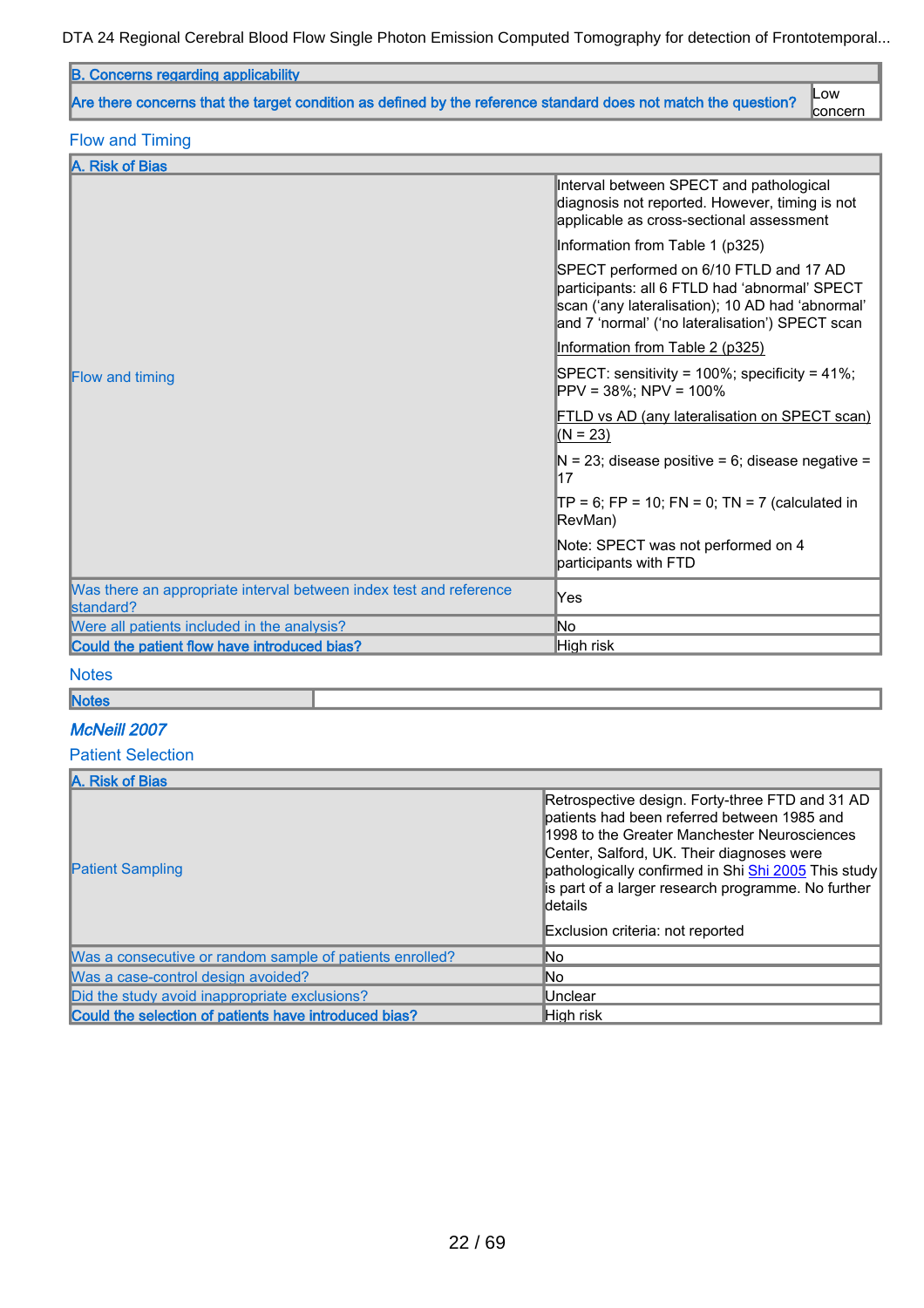| <b>B. Concerns regarding applicability</b>                                                     |                                                                                                                                                                                                                                                                                                                                                                                                                                                                                                                                                                                                                                    |
|------------------------------------------------------------------------------------------------|------------------------------------------------------------------------------------------------------------------------------------------------------------------------------------------------------------------------------------------------------------------------------------------------------------------------------------------------------------------------------------------------------------------------------------------------------------------------------------------------------------------------------------------------------------------------------------------------------------------------------------|
| <b>Patient characteristics and setting</b>                                                     | Fifty six participants: 25 FTD and 31 AD participants<br>with pathologically confirmed diagnoses were<br>lincluded. The clinical records of both FTD and AD<br>groups were scrutinised. These patients had been<br>assessed longitudinally using detailed neurological<br>and neuropsychological evaluation (Neary 1986). The<br>overall clinical diagnosis had been based on a consensus<br>between the neurologist and neuropsychologist in a<br>multidisciplinary setting. This presumptive clinical<br>diagnosis was before SPECT scanning was recorded.<br>Patients had been followed up every 6 months until their<br>ldeath |
|                                                                                                | Gender: 18 F, 38 M (FTD: 7 F; 18 M; AD: 11 F, 20 M)<br>Age (mean $\pm$ SD years): FTD: 58.0 $\pm$ 10; AD: 61 $\pm$ 7                                                                                                                                                                                                                                                                                                                                                                                                                                                                                                               |
|                                                                                                | MMSE (mean $\pm$ SD): FTD: 20 $\pm$ 7; AD: 16 $\pm$ 6                                                                                                                                                                                                                                                                                                                                                                                                                                                                                                                                                                              |
|                                                                                                | Duration of disease (mean±SD years): FTD: 4 ± 4; AD: 4 ±                                                                                                                                                                                                                                                                                                                                                                                                                                                                                                                                                                           |
|                                                                                                | Education: not reported                                                                                                                                                                                                                                                                                                                                                                                                                                                                                                                                                                                                            |
|                                                                                                | Sources of referral: not reported                                                                                                                                                                                                                                                                                                                                                                                                                                                                                                                                                                                                  |
|                                                                                                | Sources of recruitment: tertiary care centre, UK                                                                                                                                                                                                                                                                                                                                                                                                                                                                                                                                                                                   |
| Are there concerns that the included patients and setting do not<br>match the review question? | Low concern                                                                                                                                                                                                                                                                                                                                                                                                                                                                                                                                                                                                                        |

Index Test

|              | 99mTc-HMPAO SPECT                                                                                                                                                                                                                                                                                                                                                                                                                                              |
|--------------|----------------------------------------------------------------------------------------------------------------------------------------------------------------------------------------------------------------------------------------------------------------------------------------------------------------------------------------------------------------------------------------------------------------------------------------------------------------|
|              | Obtained at initial evaluation. SPECT scans, performed within 1 month of the first clinical assessment,<br>were included in the study                                                                                                                                                                                                                                                                                                                          |
|              | The scans were rated:                                                                                                                                                                                                                                                                                                                                                                                                                                          |
| llndex tests | $\bullet$ 0 for normal CBF<br>• 1 for abnormal CBF                                                                                                                                                                                                                                                                                                                                                                                                             |
|              | This rating was performed regionally for frontal, parietal, temporal and occipital regions on the left and<br>right. Asymmetry was rated as either absent or present (0 and 1, respectively). Blood flow was<br>assessed using a coloured magenta heat scale. Areas were considered abnormal if they were below<br>the halfway point of this scale on more than two sections. Finally, a diagnosis was made using a<br>choice of FTD, AD or 'non-specific'     |
|              | Threshold: prespecified; visual interpretation of the SPECT images by a consultant in nuclear<br>medicine, experienced in the interpretation of SPECT images of patients with dementia. They were<br>reported blind to all clinical and pathological data. However, a single-headed camera was used with no<br>extended acquisition. Image analysis was not performed. This is against the EANM guidelines and<br>would represent an obsolete clinical service |

## Reference Standard

| A. Risk of Bias                                                                                              |                                                                                                                                                                                                      |
|--------------------------------------------------------------------------------------------------------------|------------------------------------------------------------------------------------------------------------------------------------------------------------------------------------------------------|
|                                                                                                              | Target condition: FTD (differential diagnosis of FTD vs<br><b>IAD</b> dementia)                                                                                                                      |
| Target condition and reference standard(s)                                                                   | Reference standard: pathological diagnosis (Shi<br>2005). The diagnosis for AD was made by<br>Consortium to Establish a Registry for AD criteria<br>for the neuropathological diagnosis (Mirra 1991) |
| Is the reference standards likely to correctly classify the target<br>condition?                             | lYes                                                                                                                                                                                                 |
| Were the reference standard results interpreted without knowledge Yes<br>lof the results of the index tests? |                                                                                                                                                                                                      |
| Could the reference standard, its conduct, or its interpretation have<br><b>introduced bias?</b>             | ow risk                                                                                                                                                                                              |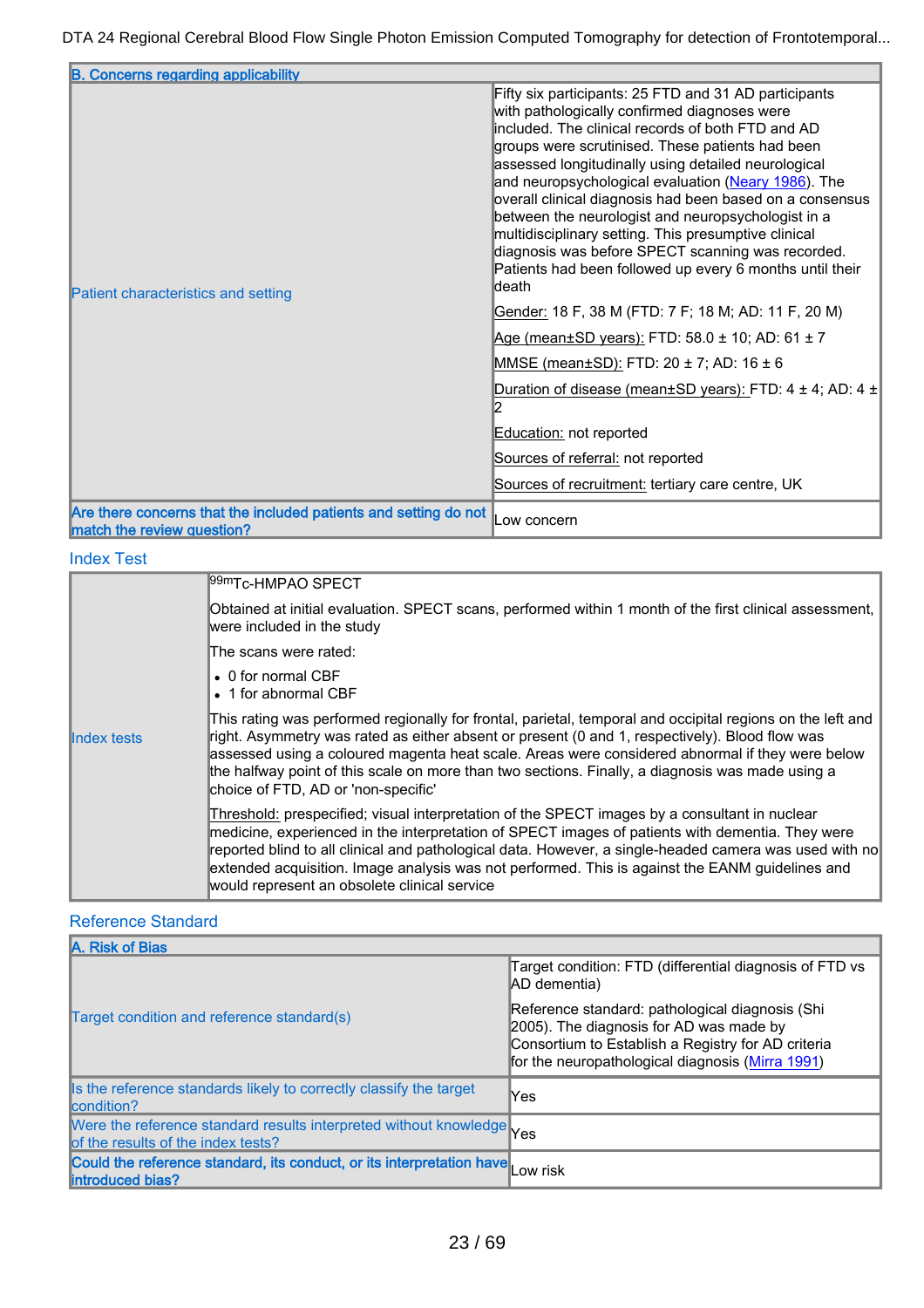| <b>B. Concerns regarding applicability</b>                                                                     |                 |
|----------------------------------------------------------------------------------------------------------------|-----------------|
| Are there concerns that the target condition as defined by the reference standard does not match the question? | $\mathbb{L}$ ow |
| <b>Concern</b>                                                                                                 |                 |

Flow and Timing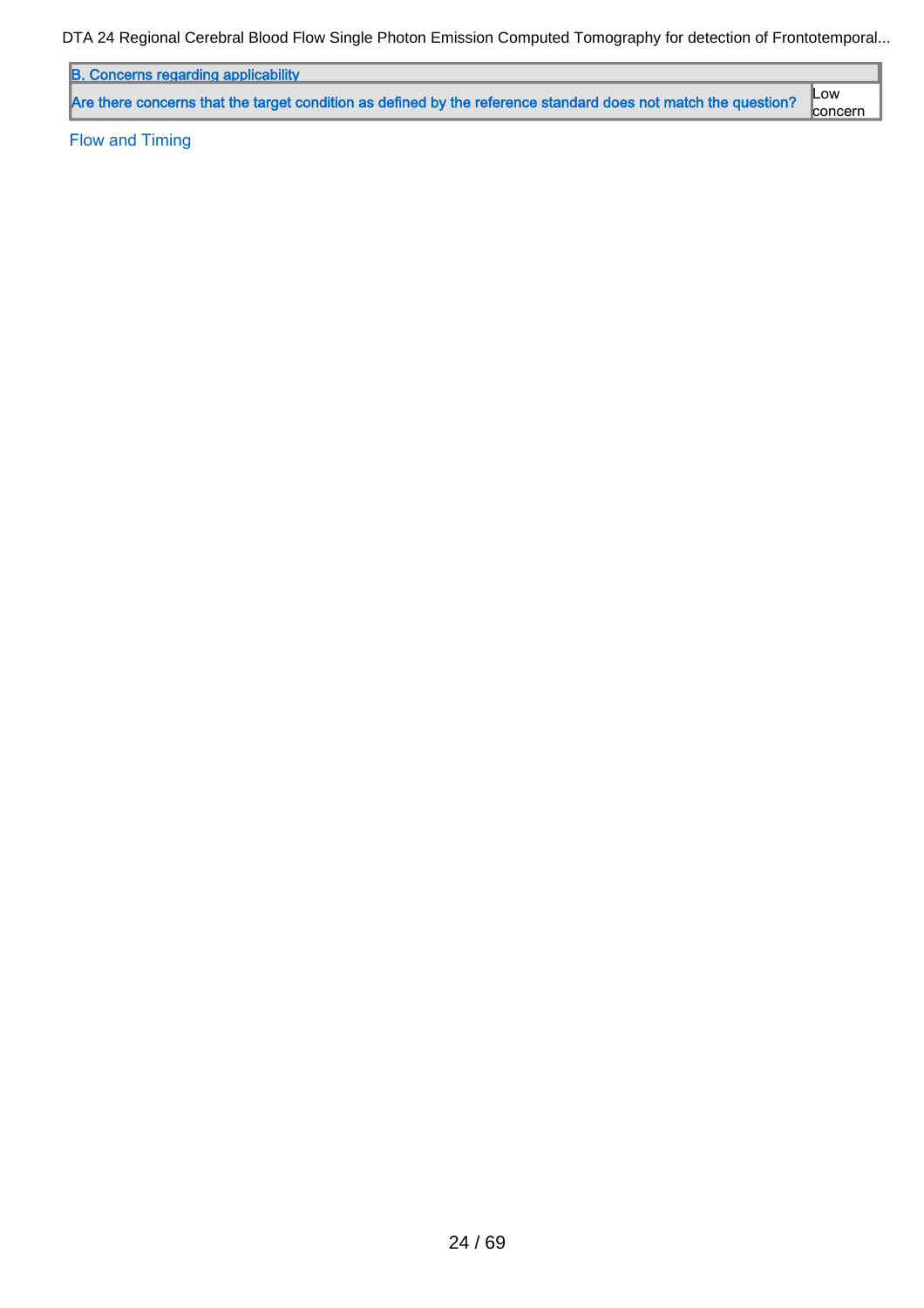| A. Risk of Bias                                                                 |                                                                                                        |
|---------------------------------------------------------------------------------|--------------------------------------------------------------------------------------------------------|
|                                                                                 | Duration until death: mean 4 ± 4 years for FTD;<br>mean $4 \pm 2$ years for FTD                        |
|                                                                                 | Information from Table 2 (page 351):                                                                   |
|                                                                                 | FTD vs AD analysis ( $N = 56$ ) (frontal region)                                                       |
|                                                                                 | $FTD = 25$ (disease positive); AD = 31 (disease<br>negative)                                           |
|                                                                                 | SPECT in FTD participants: 20 (73%) FTD<br>abnormal (TP = 20); $5(20%)$ SPECT normal<br>$K = 5$        |
|                                                                                 | SPECT in AD participants: 12 (39%) FTD<br>abnormal (FP = 12); 19 (61%) AD normal (TN =<br>$ 19\rangle$ |
|                                                                                 | Sensitivity = $80\%$ ; Specificity = $61\%$ (calculated<br>in Revman5)                                 |
|                                                                                 | FTD vs AD analysis ( $N = 56$ ) (parietal region)                                                      |
|                                                                                 | FTD = 25 (disease positive); $AD = 31$ (disease<br>negative)                                           |
|                                                                                 | SPECT in FTD participants: 7 (28%) FTD<br>abnormal (TP = 7); 18 (72%) SPECT normal<br>$(FN = 18)$      |
|                                                                                 | SPECT in AD participants: 28 (90%) FTD<br>abnormal (FP = 28); 3 (10%) AD normal (TN =<br>3)            |
|                                                                                 | Sensitivity = $28\%$ ; Specificity = $10\%$ (calculated<br>in Revman5)                                 |
| <b>Flow and timing</b>                                                          | FTD vs AD analysis ( $N = 56$ ) (temporal region)                                                      |
|                                                                                 | $FTD = 25$ (disease positive); AD = 31 (disease<br>negative)                                           |
|                                                                                 | SPECT in FTD participants: 15 (60%) FTD<br>abnormal (TP = 15); 10 (40%) SPECT normal<br>$K = 10$       |
|                                                                                 | SPECT in AD participants: 27 (87%) FTD<br>abnormal (FP = 27); 4 (13%) AD normal (TN =<br>4)            |
|                                                                                 | Sensitivity = 60%; Specificity = 13% (calculated<br>in Revman5)                                        |
|                                                                                 | FTD vs AD analysis ( $N = 56$ ) (occipital region)                                                     |
|                                                                                 | $FTD = 25$ (disease positive); AD = 31 (disease<br>negative)                                           |
|                                                                                 | SPECT in FTD participants: 1 (4%) FTD<br>abnormal (TP = 1); 24 (96%) SPECT normal<br>$(FN = 24)$       |
|                                                                                 | SPECT in AD participants: 6 (19%) FTD<br>abnormal (FP = 11); 25 (81%) AD normal (TN =<br>25)           |
|                                                                                 | Sensitivity = $4\%$ ; Specificity = $69\%$ (calculated in<br>Revman5)                                  |
|                                                                                 | Note: all participants with the pathologically<br>confirmed diagnosis were included in the<br>analysis |
| Was there an appropriate interval between index test and reference<br>standard? | Yes                                                                                                    |
| Were all patients included in the analysis?                                     | Yes                                                                                                    |
| Could the patient flow have introduced bias?                                    | Low risk                                                                                               |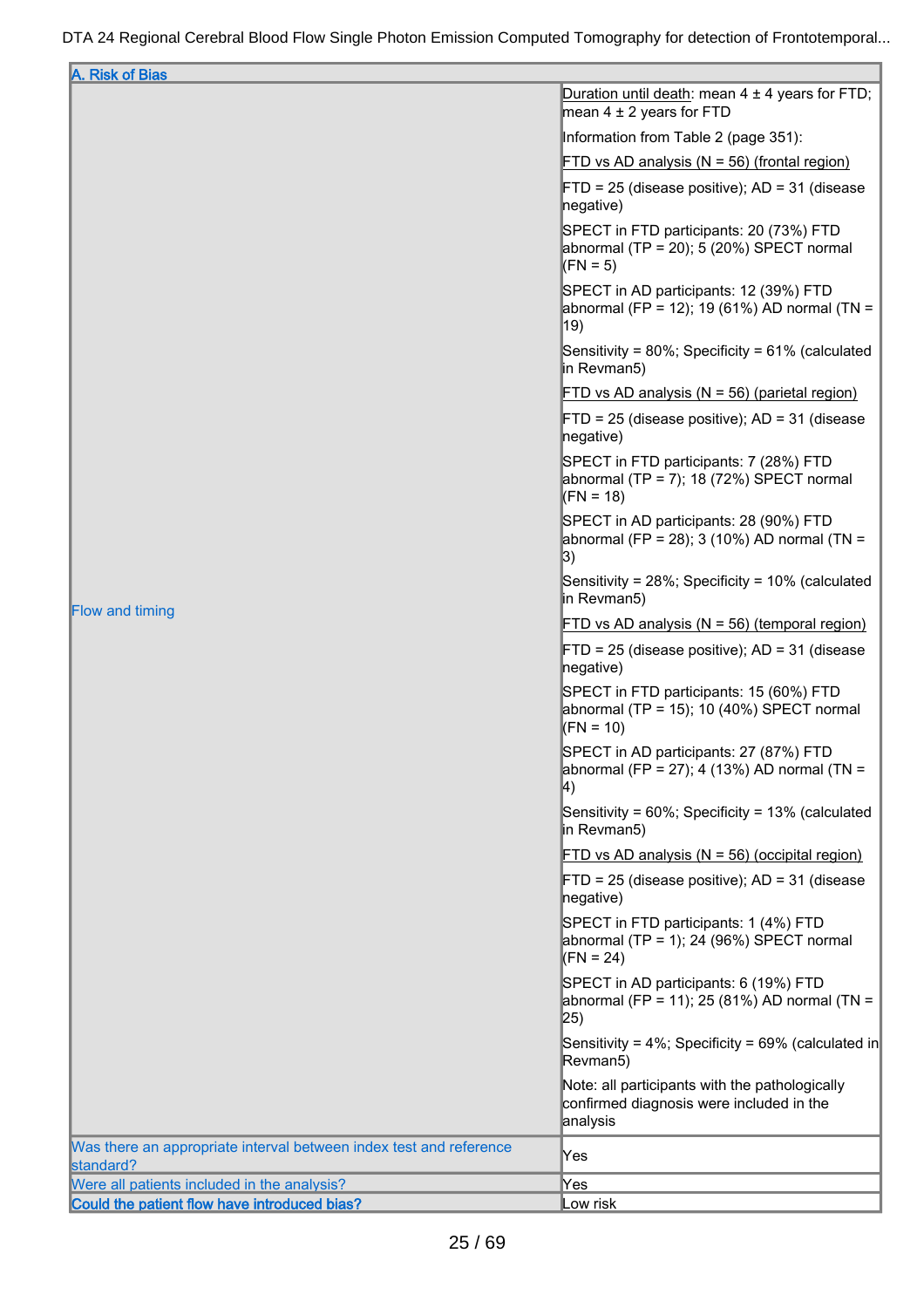| <b>Notes</b>                                             |                                                                                                                                                                                                                                                                                                                                                                                                                                                                                                     |
|----------------------------------------------------------|-----------------------------------------------------------------------------------------------------------------------------------------------------------------------------------------------------------------------------------------------------------------------------------------------------------------------------------------------------------------------------------------------------------------------------------------------------------------------------------------------------|
| <b>Notes</b>                                             |                                                                                                                                                                                                                                                                                                                                                                                                                                                                                                     |
| <b>Nagao 2004</b>                                        |                                                                                                                                                                                                                                                                                                                                                                                                                                                                                                     |
| <b>Patient Selection</b>                                 |                                                                                                                                                                                                                                                                                                                                                                                                                                                                                                     |
| A. Risk of Bias                                          |                                                                                                                                                                                                                                                                                                                                                                                                                                                                                                     |
|                                                          | Retrospective study: 21 consecutive<br>patients with a diagnosis of FTLD were<br>selected from the data file of the<br>outpatient clinic between October 1998<br>and March 2002 (Hokoishi 2001) and 21 patients<br>with probable AD were randomly sampled from<br>the same data file. They were matched for sex,<br>age, duration of dementia and severity of<br>dementia as estimated with the CDR. Eleven<br>healthy controls with normal cognitive findings<br>were recruited from the community |
| <b>Patient Sampling</b>                                  | We only included data on performance of the<br>index test to discriminate between patients with<br>FTLD and AD dementia                                                                                                                                                                                                                                                                                                                                                                             |
|                                                          | Exclusion criteria: i) the clinical features<br>described as excluding FTLD by Neary 1998<br>criteria; ii) an advanced stage of FTLD, with<br>severe deficits or behavioural disorders that<br>could have made assessment difficult; iii)<br>patients with magnetic resonance imaging (MR)<br>imaging evidence of focal brain lesions and MR<br>angiographic evidence of occlusive lesions in the<br>cervical and intracranial arteries were also<br>excluded                                       |
| Was a consecutive or random sample of patients enrolled? | Unclear                                                                                                                                                                                                                                                                                                                                                                                                                                                                                             |
| Was a case-control design avoided?                       | No.                                                                                                                                                                                                                                                                                                                                                                                                                                                                                                 |
| Did the study avoid inappropriate exclusions?            | Yes                                                                                                                                                                                                                                                                                                                                                                                                                                                                                                 |
| Could the selection of patients have introduced bias?    | High risk                                                                                                                                                                                                                                                                                                                                                                                                                                                                                           |
| <b>B. Concerns regarding applicability</b>               |                                                                                                                                                                                                                                                                                                                                                                                                                                                                                                     |
|                                                          | 42 participants: 21 FTLD and 21 AD. Primary<br>degenerative dementia patients who satisfied<br>the DSM-III criteria for dementia were recruited<br>for this study. FTLD and AD were diagnosed<br>clinically using the Neary 1998 and McKhann<br>1984 criteria, respectively.<br>Gender: FTLD: 14 F and 7 M; AD: 13 F and 8<br>M<br>Age (mean±SD years): FTLD: 65.5 ± 6.2; AD:<br>$69.6 \pm 6.9$                                                                                                     |
| Patient characteristics and setting                      | Clinical Dementia Rating (CDR): FTLD: 8 with<br>a CDR of 0.5 and 13 with a CDR of 1.0; AD: 7<br>with a CDR of 0.5 and 14 with a CDR of 1.0<br>MMSE: (mean±SD) FTLD: 23.2 ± 5.4; AD:                                                                                                                                                                                                                                                                                                                 |
|                                                          | $21.6 \pm 4.6$                                                                                                                                                                                                                                                                                                                                                                                                                                                                                      |
|                                                          | Sources of referrals: not reported                                                                                                                                                                                                                                                                                                                                                                                                                                                                  |
|                                                          | Sources of recruitment: Higher Brain Function<br>Clinic for Outpatients of the University Hospital<br>of Ehime, Matsuyama, Japan                                                                                                                                                                                                                                                                                                                                                                    |
|                                                          | Are there concerns that the included patients and setting do not match the                                                                                                                                                                                                                                                                                                                                                                                                                          |

Index Test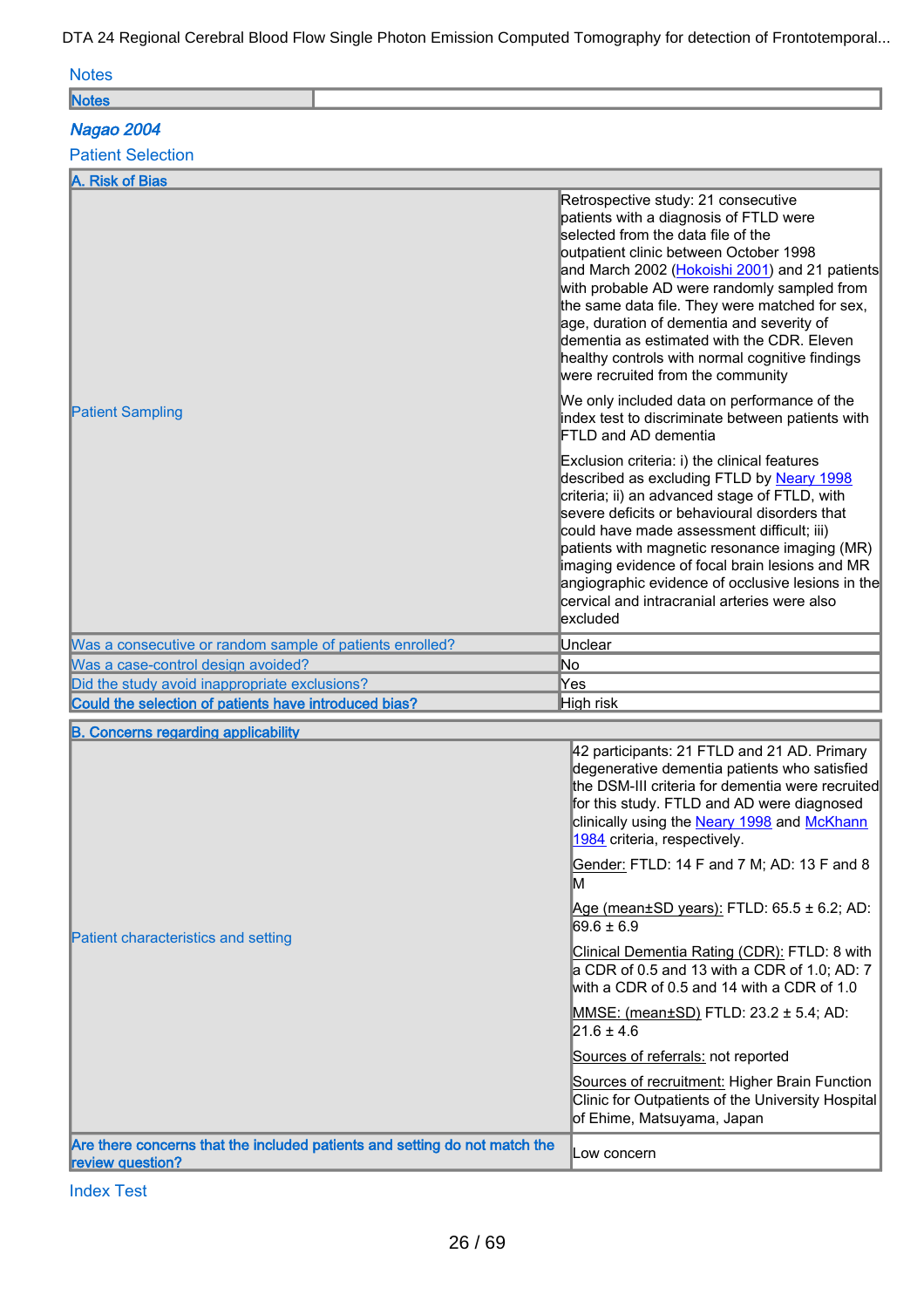|                    | 99mTc-HMPAO SPECT                                                                                                                                                                                                                                                                                                                                                                                                                                                                                             |
|--------------------|---------------------------------------------------------------------------------------------------------------------------------------------------------------------------------------------------------------------------------------------------------------------------------------------------------------------------------------------------------------------------------------------------------------------------------------------------------------------------------------------------------------|
| <b>Index tests</b> | 740 MBq dose was used. The SPECT images were delineated images using a 35% and a 50%<br>cut-off of the maximal voxel radioactivity and measured the number of voxels included in the<br>contours of two different cutoffs. The fractal dimension (FD) was calculated by relating the<br>logarithms of the cut-offs and the numbers of voxels and it was defined as the heterogeneity of<br>cerebral perfusion (Chung 2000; Nagao 2002). The SPET images were divided into two sets, anterior<br>and posterior |
|                    | Thresholds: not prespecified                                                                                                                                                                                                                                                                                                                                                                                                                                                                                  |
|                    | • anterior FD > 1.46 indicates a clinical diagnosis of FTLD (SPECT positive)<br>• anterior FD to posterior FD > 1.6 indicates a clinical diagnosis of FTLD (SPECT positive)                                                                                                                                                                                                                                                                                                                                   |
|                    | Not reported whether the results of the index test were interpreted without the knowledge of a clinical<br>ldiagnosis                                                                                                                                                                                                                                                                                                                                                                                         |

# Reference Standard

| A. Risk of Bias                                                                                                                    |                                                                                                                                                                                                                                                                                                                    |
|------------------------------------------------------------------------------------------------------------------------------------|--------------------------------------------------------------------------------------------------------------------------------------------------------------------------------------------------------------------------------------------------------------------------------------------------------------------|
|                                                                                                                                    | Target condition: FTLD (differential<br>diagnosis of FTLD vs AD dementia)                                                                                                                                                                                                                                          |
| Target condition and reference standard(s)                                                                                         | Reference standard: Neary 1998.<br>The clinical diagnosis of AD was<br>established by the NINCDS-<br>ADRDA criteria (McKhann 1984). The<br>reference standard results were interpreted<br>without knowledge of the results of the<br>index test (index test was applied after the<br>clinical diagnoses were made) |
| Is the reference standards likely to correctly classify the target condition?                                                      | lYes                                                                                                                                                                                                                                                                                                               |
| Were the reference standard results interpreted without knowledge of the<br><b>results of the index tests?</b>                     | Yes                                                                                                                                                                                                                                                                                                                |
| Could the reference standard, its conduct, or its interpretation have introduced<br>bias?                                          | Low risk                                                                                                                                                                                                                                                                                                           |
| <b>B. Concerns regarding applicability</b>                                                                                         |                                                                                                                                                                                                                                                                                                                    |
| lLow<br>Are there concerns that the target condition as defined by the reference standard does not match the question?<br>∥concern |                                                                                                                                                                                                                                                                                                                    |

Flow and Timing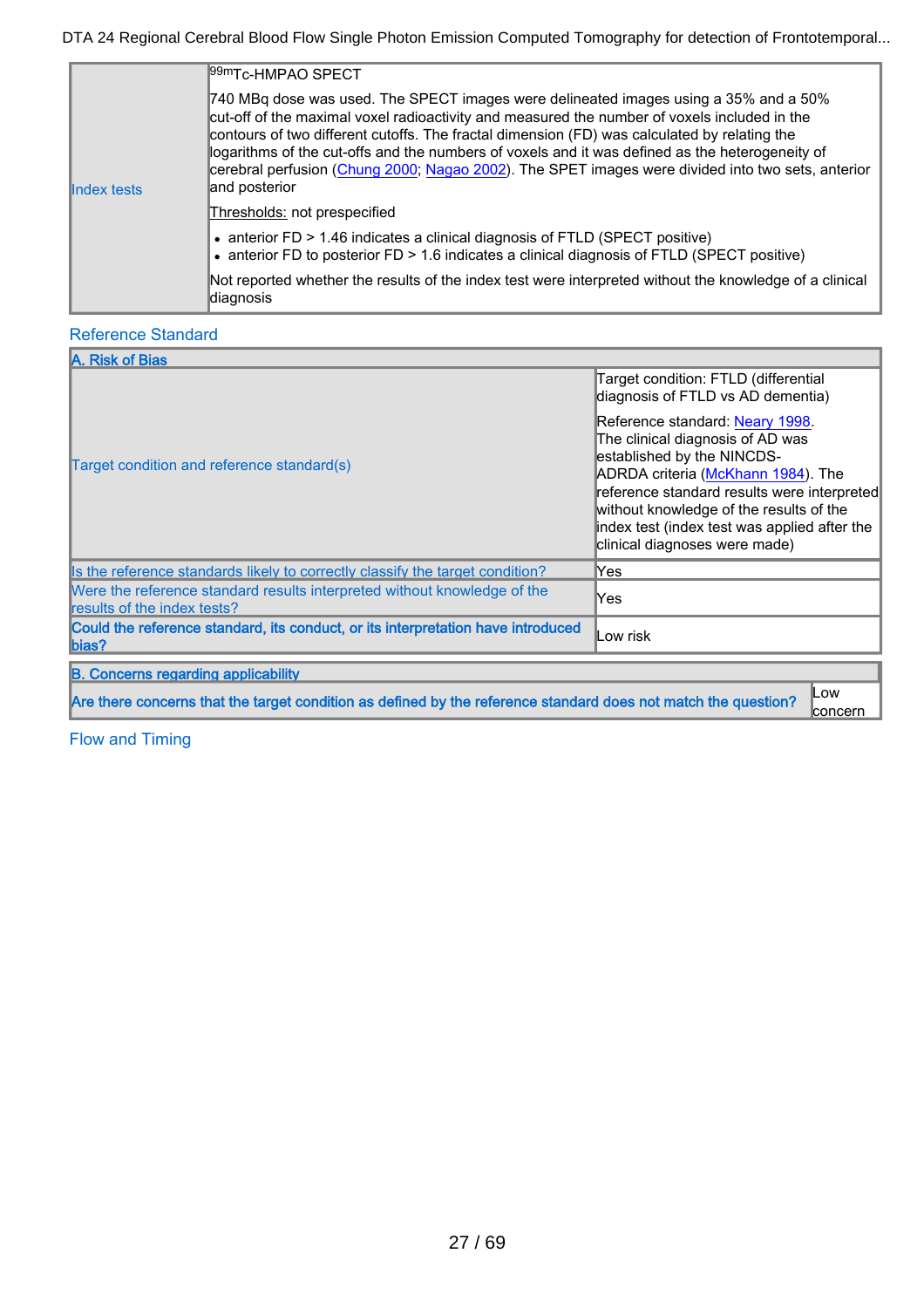| Interval between SPECT and clinical<br>assessment not reported. However, timing is<br>not applicable as cross-sectional. A delay is<br>unlikely to introduce bias as the condition of<br>dementia is irreversible<br>FTLD vs AD<br>1) SPECT result: anterior FD > 1.46<br>21 FTLD participants: 11 SPECT positive; 10<br>SPECT negative<br>21 AD participants: 3 SPECT positive; 18<br>SPECT negative<br>$TP = 11$ ; $FN = 10$ ; $FP = 3$ ; $TN = 18$<br><b>Flow and timing</b><br>Sensitivity = $52\%$ ; Specificity = $86\%$<br>(calculated in Revman5)<br>2) SPECT result: anterior FD to posterior FD<br>> 1.6<br>21 FTLD participants: 11 SPECT positive; 10<br>SPECT negative<br>21 AD participants: 0 SPECT positive; 21<br>SPECT negative<br>$TP = 11$ ; $FN = 10$ ; $FP = 0$ ; $TN = 21$<br>Sensitivity = 52%; Specificity = 100%<br>(calculated in Revman5)<br>Was there an appropriate interval between index test and reference standard? Yes<br>Yes<br>Low risk | A. Risk of Bias                              |  |
|------------------------------------------------------------------------------------------------------------------------------------------------------------------------------------------------------------------------------------------------------------------------------------------------------------------------------------------------------------------------------------------------------------------------------------------------------------------------------------------------------------------------------------------------------------------------------------------------------------------------------------------------------------------------------------------------------------------------------------------------------------------------------------------------------------------------------------------------------------------------------------------------------------------------------------------------------------------------------|----------------------------------------------|--|
|                                                                                                                                                                                                                                                                                                                                                                                                                                                                                                                                                                                                                                                                                                                                                                                                                                                                                                                                                                              |                                              |  |
|                                                                                                                                                                                                                                                                                                                                                                                                                                                                                                                                                                                                                                                                                                                                                                                                                                                                                                                                                                              |                                              |  |
|                                                                                                                                                                                                                                                                                                                                                                                                                                                                                                                                                                                                                                                                                                                                                                                                                                                                                                                                                                              |                                              |  |
|                                                                                                                                                                                                                                                                                                                                                                                                                                                                                                                                                                                                                                                                                                                                                                                                                                                                                                                                                                              |                                              |  |
|                                                                                                                                                                                                                                                                                                                                                                                                                                                                                                                                                                                                                                                                                                                                                                                                                                                                                                                                                                              |                                              |  |
|                                                                                                                                                                                                                                                                                                                                                                                                                                                                                                                                                                                                                                                                                                                                                                                                                                                                                                                                                                              |                                              |  |
|                                                                                                                                                                                                                                                                                                                                                                                                                                                                                                                                                                                                                                                                                                                                                                                                                                                                                                                                                                              |                                              |  |
|                                                                                                                                                                                                                                                                                                                                                                                                                                                                                                                                                                                                                                                                                                                                                                                                                                                                                                                                                                              |                                              |  |
|                                                                                                                                                                                                                                                                                                                                                                                                                                                                                                                                                                                                                                                                                                                                                                                                                                                                                                                                                                              |                                              |  |
|                                                                                                                                                                                                                                                                                                                                                                                                                                                                                                                                                                                                                                                                                                                                                                                                                                                                                                                                                                              |                                              |  |
|                                                                                                                                                                                                                                                                                                                                                                                                                                                                                                                                                                                                                                                                                                                                                                                                                                                                                                                                                                              |                                              |  |
|                                                                                                                                                                                                                                                                                                                                                                                                                                                                                                                                                                                                                                                                                                                                                                                                                                                                                                                                                                              |                                              |  |
|                                                                                                                                                                                                                                                                                                                                                                                                                                                                                                                                                                                                                                                                                                                                                                                                                                                                                                                                                                              |                                              |  |
|                                                                                                                                                                                                                                                                                                                                                                                                                                                                                                                                                                                                                                                                                                                                                                                                                                                                                                                                                                              | Were all patients included in the analysis?  |  |
|                                                                                                                                                                                                                                                                                                                                                                                                                                                                                                                                                                                                                                                                                                                                                                                                                                                                                                                                                                              | Could the patient flow have introduced bias? |  |

## **Notes**

| <b>Notes</b> | The trial investigators were contacted; they provided requested data tor the $2 \times 2$ table<br>to be completed; email from Dr Nagao on 02/2/13 |
|--------------|----------------------------------------------------------------------------------------------------------------------------------------------------|
|              |                                                                                                                                                    |

# Pickut 1997

# Patient Selection

| A. Risk of Bias                                          |                                                                                                                                                                                                                                                    |
|----------------------------------------------------------|----------------------------------------------------------------------------------------------------------------------------------------------------------------------------------------------------------------------------------------------------|
| <b>Patient Sampling</b>                                  | Twenty-one patients clinically diagnosed<br>with FLD were selected from the records of<br>a Memory Clinic. Age- and severity-<br>matched FLD ( $n = 21$ ) and (S)DAT ( $n = 19$ )<br>groups were considered. No further<br>information on sampling |
|                                                          | Exclusion criteria: patients with concurrent<br>pathology (vascular dementia, atrophy,<br>tumours, focal or more than age-associated<br>atrophy) were excluded                                                                                     |
| Was a consecutive or random sample of patients enrolled? | lNo.                                                                                                                                                                                                                                               |
| Was a case-control design avoided?                       | lNo.                                                                                                                                                                                                                                               |
| Did the study avoid inappropriate exclusions?            | lYes                                                                                                                                                                                                                                               |
| Could the selection of patients have introduced bias?    | High risk                                                                                                                                                                                                                                          |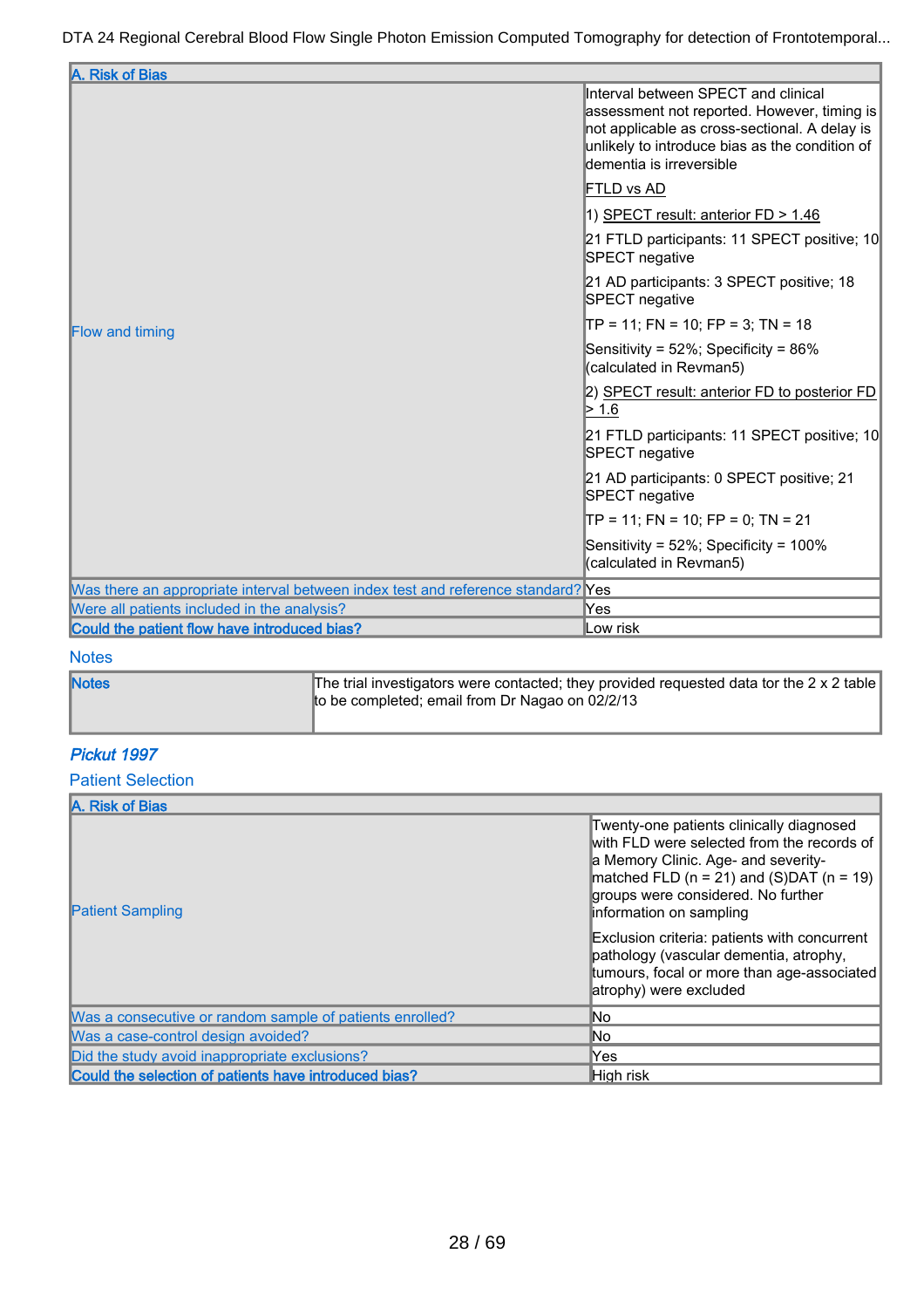| <b>B. Concerns regarding applicability</b>                                                            |                                                                                                                                                                           |
|-------------------------------------------------------------------------------------------------------|---------------------------------------------------------------------------------------------------------------------------------------------------------------------------|
|                                                                                                       | 40 participants: 21 FLD and 19 (S)ADT                                                                                                                                     |
| <b>Patient characteristics and setting</b>                                                            | Age (mean $\pm$ SD years): 70 $\pm$ 9 years in both<br><b>A</b> ccups<br>MMSE (mean $\pm$ SD) 15.4 $\pm$ 4.9 in the FLD<br>group; mean $14.8 \pm 5.3$ in the (S)DAT group |
|                                                                                                       | Sources of recruitment: records of memory<br>clinic. Country: Belgium                                                                                                     |
| Are there concerns that the included patients and setting do not match the<br><b>review question?</b> | ∥Low concern                                                                                                                                                              |

## Index Test

|              | 99mTc-HMPAO SPECT                                                                                                                                                                                                                                                                                                                                                                                                                                                                                                                                                                                                                                                                                                                    |
|--------------|--------------------------------------------------------------------------------------------------------------------------------------------------------------------------------------------------------------------------------------------------------------------------------------------------------------------------------------------------------------------------------------------------------------------------------------------------------------------------------------------------------------------------------------------------------------------------------------------------------------------------------------------------------------------------------------------------------------------------------------|
| lindex tests | Threshold: images were assessed qualitatively by visual interpretation on shades of colour in cortical<br>regions. Brain SPECT perfusion deficits were scored by visual qualitative analysis with respect to<br>location: frontal, parietal, temporal and occipital; lateralisation: left and or right; and severity score: $0 =$<br>normal (no perfusion deficit); $1 =$ slight (13% to 30%); $2 =$ moderate (30% to 50%); $3 =$ severe (> 50%,<br>including breaching of the cortex). The probability of predicting (S)DAT based on the SPECT scan is<br>calculated with the formula (p932), using the severity score of bifrontal hypoperfusion: value '0.5 was<br>predictive for FLD; value $> 0.5$ was predictive for $(S)$ DAT |
|              | Threshold: not prespecified                                                                                                                                                                                                                                                                                                                                                                                                                                                                                                                                                                                                                                                                                                          |
|              | The physicians were unaware of the type and severity of cognitive impairment of the patient studied                                                                                                                                                                                                                                                                                                                                                                                                                                                                                                                                                                                                                                  |

## Reference Standard

| A. Risk of Bias                                                                                                |                                                                                                                                       |
|----------------------------------------------------------------------------------------------------------------|---------------------------------------------------------------------------------------------------------------------------------------|
| Target condition and reference standard(s)                                                                     | Target condition: FLD (differentiating FLD vs<br>senile dementia of Alzheimer's type)                                                 |
|                                                                                                                | Reference standard: not specified                                                                                                     |
|                                                                                                                | The diagnosis of probable (S)DAT was based on<br>the NINCDS-ADRDA criteria. The patients also<br><b>fulfilled the DSM IV-criteria</b> |
|                                                                                                                | The clinical diagnoses were established before<br>participants underwent SPECT scans                                                  |
| Is the reference standards likely to correctly classify the target condition? Unclear                          |                                                                                                                                       |
| Were the reference standard results interpreted without knowledge of the<br><b>results of the index tests?</b> | lYes                                                                                                                                  |
| Could the reference standard, its conduct, or its interpretation have<br>introduced bias?                      | High risk                                                                                                                             |
| <b>B. Concerns regarding applicability</b>                                                                     |                                                                                                                                       |

Are there concerns that the target condition as defined by the reference standard does not match the question? Unclear

Flow and Timing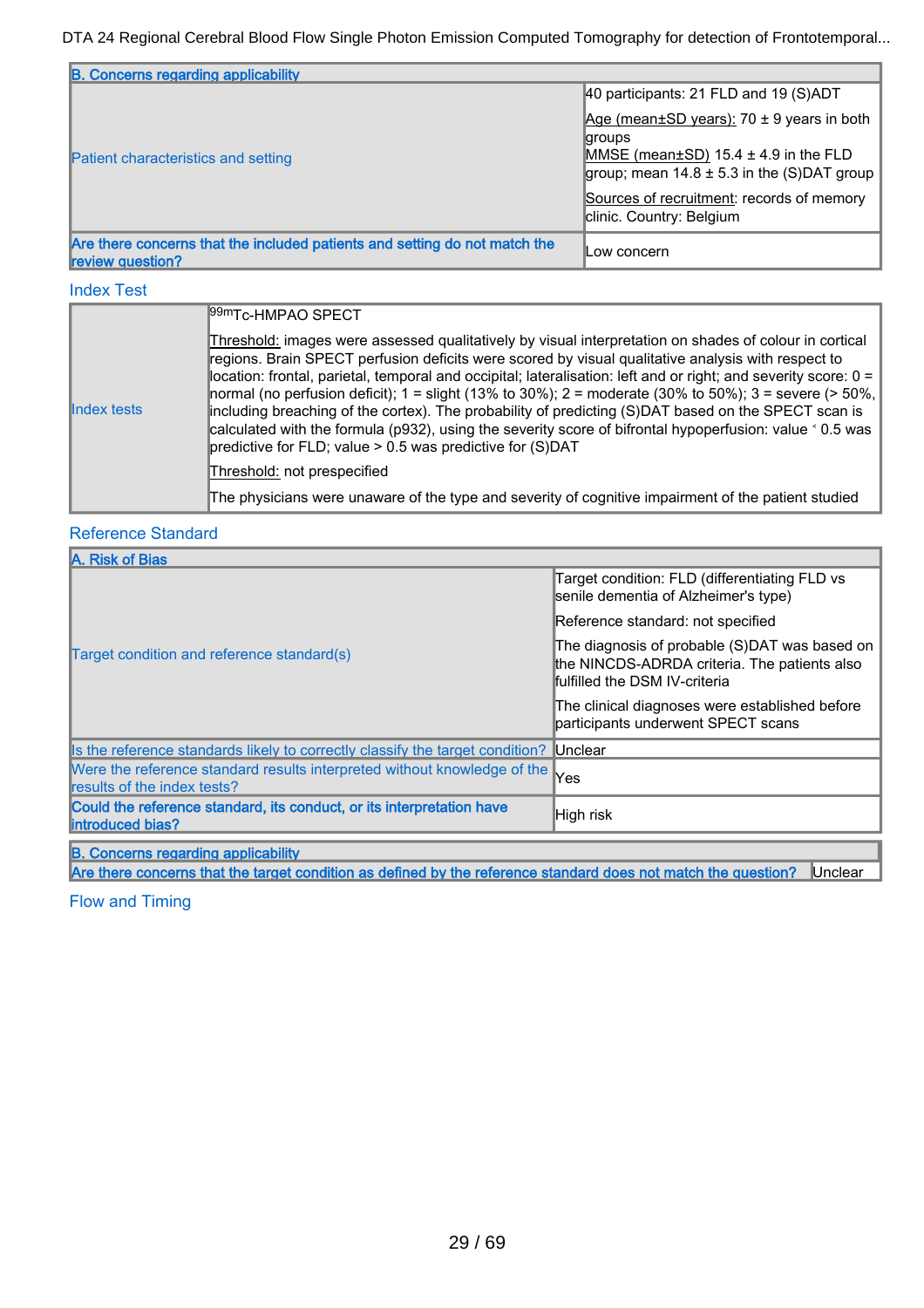| A. Risk of Bias                                                                  |                                                                                                                                                                                                                    |
|----------------------------------------------------------------------------------|--------------------------------------------------------------------------------------------------------------------------------------------------------------------------------------------------------------------|
| <b>Flow and timing</b>                                                           | Interval between SPECT and clinical<br>assessment not reported. However, timing is<br>not applicable as cross-sectional. A delay is<br>unlikely to introduce bias as the condition of<br>Idementia is irreversible |
|                                                                                  | ∥FLD vs (S)DAT                                                                                                                                                                                                     |
|                                                                                  | $N = 40$ : 21 FLD (D <sup>+</sup> ): 81% correctly<br>classified: $17/21$ : TP = 17; FN = 4; 18<br>(S)DTA (D <sup>-</sup> ): 74% correctly classified: 14/19:<br>$TN = 14: FP = 5$                                 |
|                                                                                  | Sensitivity = $81\%$ ; Specificity = $74\%$<br>(calculated in RevMan5)                                                                                                                                             |
| Was there an appropriate interval between index test and reference standard? Yes |                                                                                                                                                                                                                    |
| Were all patients included in the analysis?                                      | Yes                                                                                                                                                                                                                |
| Could the patient flow have introduced bias?                                     | Low risk                                                                                                                                                                                                           |

## **Notes**

# **Notes**

# Read 1995

## Patient Selection

| A. Risk of Bias                                          |                                                                                                                                                                                                                            |
|----------------------------------------------------------|----------------------------------------------------------------------------------------------------------------------------------------------------------------------------------------------------------------------------|
| <b>Patient Sampling</b>                                  | Twenty seven participants were retrospectively<br>recruited. They were consecutive dementia<br>patients, clinically evaluated at a Univeresity<br>dementia clinic. and were unselected<br>Exclusion criteria: not reported |
| Was a consecutive or random sample of patients enrolled? | Unclear                                                                                                                                                                                                                    |
| Was a case-control design avoided?                       | Yes                                                                                                                                                                                                                        |
| Did the study avoid inappropriate exclusions?            | Unclear                                                                                                                                                                                                                    |
| Could the selection of patients have introduced bias?    | IUnclear risk                                                                                                                                                                                                              |
|                                                          |                                                                                                                                                                                                                            |

| <b>B. Concerns regarding applicability</b>                                                     |                                                                                                                                                                                                                                                                                                                       |
|------------------------------------------------------------------------------------------------|-----------------------------------------------------------------------------------------------------------------------------------------------------------------------------------------------------------------------------------------------------------------------------------------------------------------------|
| <b>Patient characteristics and setting</b>                                                     | 27 patients undergoing full clinical evaluation, including<br>SPECT, were identified with diagnostic<br>neuropathological studies by a chart review. Clinical<br>diagnosis at baseline: 8 FTD; 7 probable AD; 4 possible<br>AD; 1 AD-LBD variant; 1 AD-vascular; 6 other (2 JCD; 2<br>MID; 1 MID-AD; 1 hydrocephalus) |
|                                                                                                | Pathologically confirmed diagnosis at follow up: 7 FTLD<br>$(n = 4$ FTD & 3 Pick's disease) and 13 AD. Demographic<br>data reported for those 20 participants                                                                                                                                                         |
|                                                                                                | lGender: 11 M; 9 F                                                                                                                                                                                                                                                                                                    |
|                                                                                                | Age: range 42 to 69 years                                                                                                                                                                                                                                                                                             |
|                                                                                                | Sources of recruitment: University-based speciality<br>dementia clinic. Country: USA                                                                                                                                                                                                                                  |
| Are there concerns that the included patients and setting do not<br>match the review question? | _ow concern                                                                                                                                                                                                                                                                                                           |

Index Test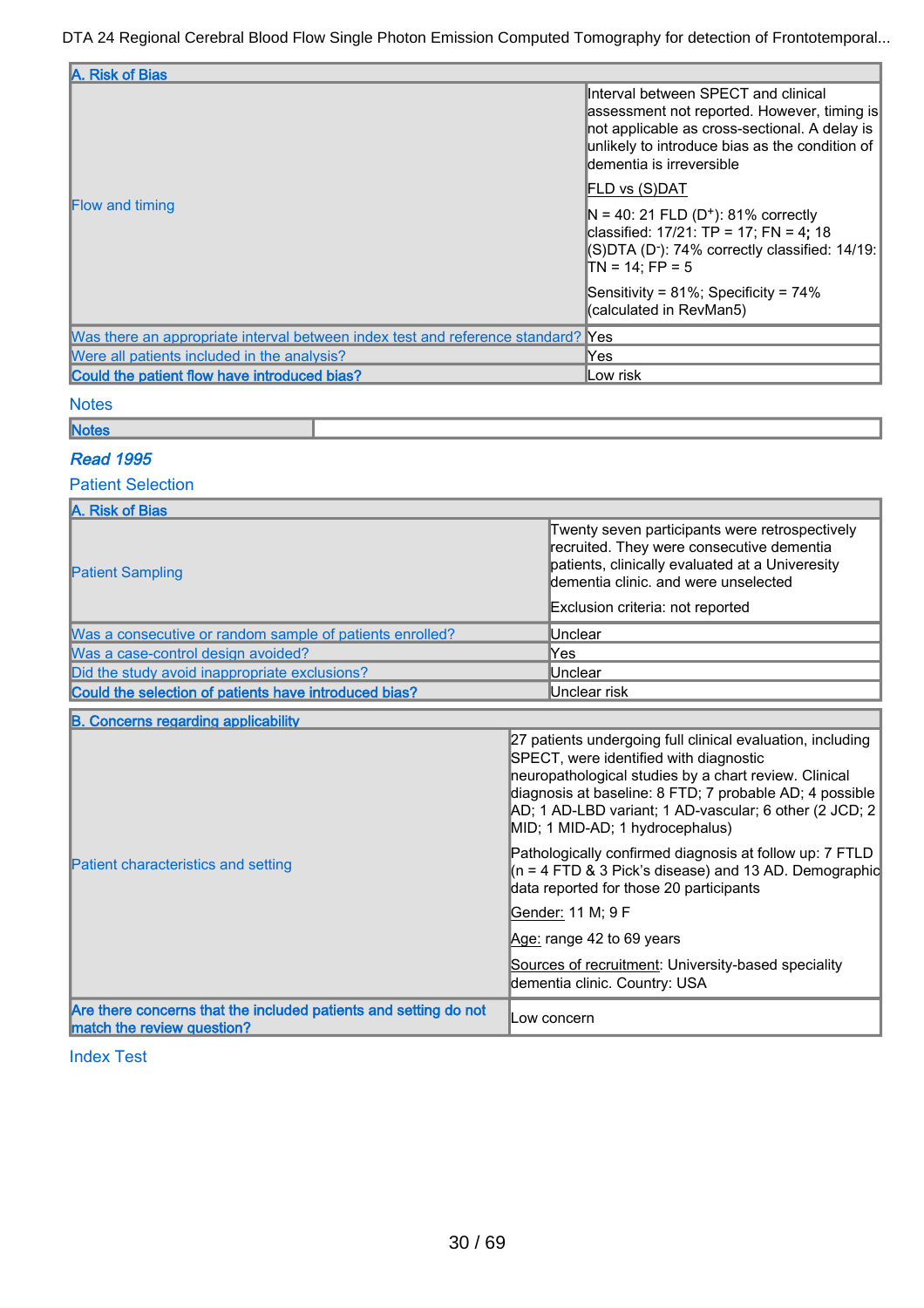|              | 99mTc-HMPAO SPECT                                                                                                                                                                                                                                                                                                                                                                                                                            |
|--------------|----------------------------------------------------------------------------------------------------------------------------------------------------------------------------------------------------------------------------------------------------------------------------------------------------------------------------------------------------------------------------------------------------------------------------------------------|
|              | Threshold: prespecified; four patterns emerged, each corresponding to a distinct pathological entry. All<br>SPECT scans were interpreted visually by a nuclear medicine physician blinded to clinical diagnosis.<br>SPECT predicted pathology in 93%                                                                                                                                                                                         |
| llndex tests | The SPECT methodology section is unclear in this paper. Two types of camera are mentioned, one of<br>which would not meet the criteria of the EANM and SNM guidelines. However, the other camera is a<br>dedicated brain system. The authors do not state the proportion of patients imaged on each system. In<br>addition standard clinical practice was not followed with regards to rest times following injection of the<br>lradiotracer |

## Reference Standard

| A. Risk of Bias                                                                                         |                                                                                |
|---------------------------------------------------------------------------------------------------------|--------------------------------------------------------------------------------|
| Target condition and reference standard(s)                                                              | Target condition: FTLD (differential<br>diagnosis of FTD versus AD dementia)   |
|                                                                                                         | Reference standard: pathology (brain<br>biopsy or post-mortem brain pathology) |
|                                                                                                         | In all of the patients clinical diagnosis was<br>made before using SPECT       |
| Is the reference standards likely to correctly classify the target condition?                           | lYes                                                                           |
| Were the reference standard results interpreted without knowledge of the results<br>of the index tests? | lYes                                                                           |
| Could the reference standard, its conduct, or its interpretation have introduced<br>bias?               | ∥Low risk                                                                      |
|                                                                                                         |                                                                                |
| <b>B. Concerns regarding applicability</b>                                                              |                                                                                |
|                                                                                                         | $\sim$                                                                         |

Are there concerns that the target condition as defined by the reference standard does not match the question? concern

## Flow and Timing

| A. Risk of Bias                                                                 |                                                                                                                                                                                                                            |
|---------------------------------------------------------------------------------|----------------------------------------------------------------------------------------------------------------------------------------------------------------------------------------------------------------------------|
| <b>Flow and timing</b>                                                          | There was an appropriate interval between index test<br>and referense standard (pathohystology or brain<br>biopsy).                                                                                                        |
|                                                                                 | 1) SPECT FTD type pattern indicative of FTD<br>confirmed pathologically ( $n = 27$ ) (Table 1, p1244)                                                                                                                      |
|                                                                                 | Participants (N = 27): 7/27 had 'SPECT FTD type<br>pattern': 'positive test'; 20/27 'SPECT other type<br>pattern': 'negative test'                                                                                         |
|                                                                                 | All 7 participants with SPECT 'positive test' were<br>pathologically diagnosed with FTLD (FTD) (1 with<br>biopsy and 6 with histopathology). No participant<br>with SPECT 'negative' test was diagnosed with<br>FTLD (FTD) |
|                                                                                 | $TP = 7$ ; FP = 0; FN = 0; TN = 20; Sensitivity = 100%;<br>Specificity = $100\%$                                                                                                                                           |
|                                                                                 | 2) FTLD vs AD ( $n = 20$ ) (Table 1, p1244)                                                                                                                                                                                |
|                                                                                 | $TP = 7$ ; FP = 0; FN = 0; TN = 13; Sensitivity = 100%;<br>Specificity = $100\%$                                                                                                                                           |
|                                                                                 | All participants pathologically diagnosed with FTD<br>and AD were included in analyses                                                                                                                                     |
| Was there an appropriate interval between index test and reference<br>standard? | lYes                                                                                                                                                                                                                       |
| Were all patients included in the analysis?                                     | Yes                                                                                                                                                                                                                        |
| Could the patient flow have introduced bias?                                    | Low risk                                                                                                                                                                                                                   |

**Notes** 

**Notes** 

Rollin-Sillaire 2012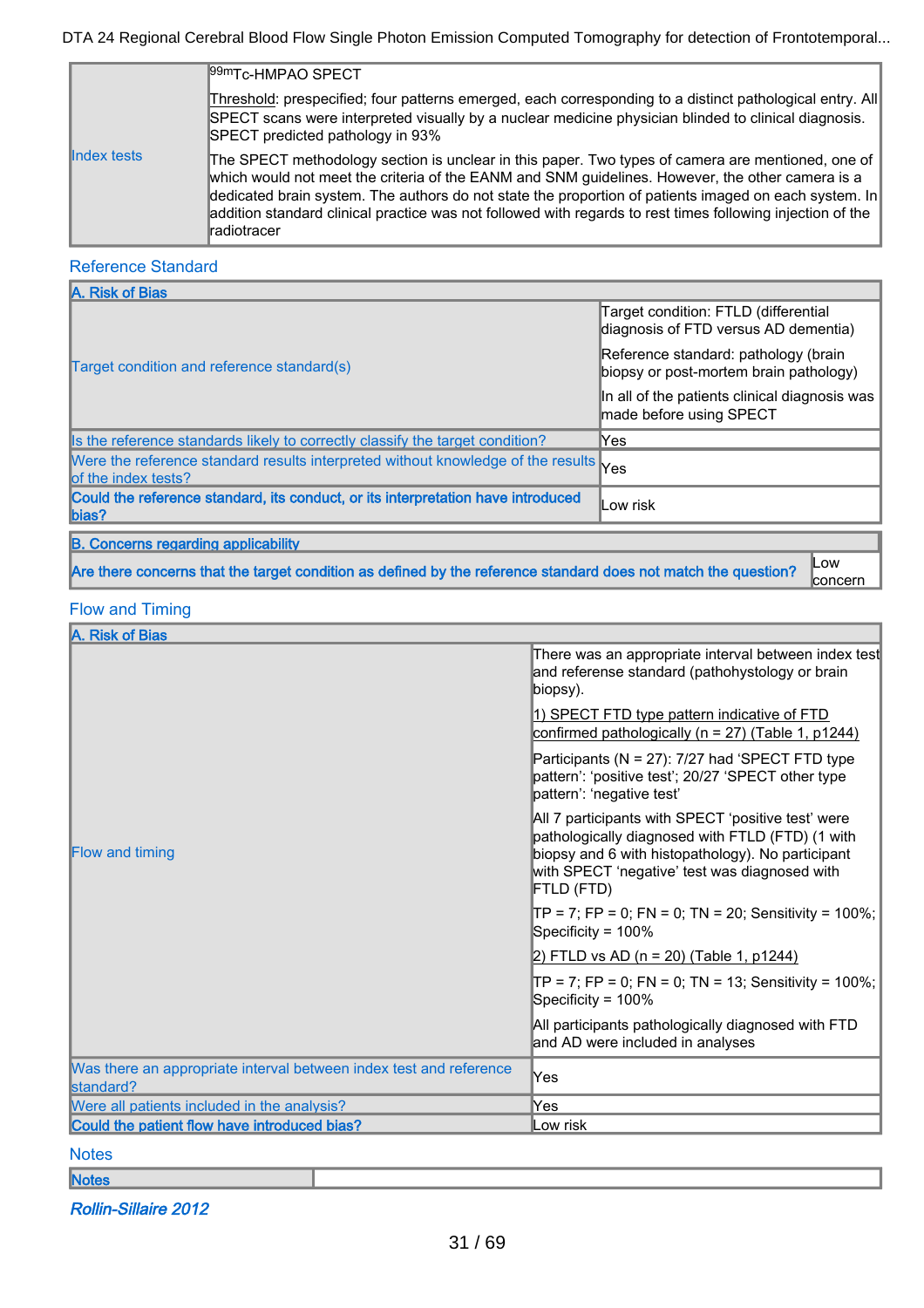| <b>Patient Selection</b>                                 |                                                                                                                                                                                                  |
|----------------------------------------------------------|--------------------------------------------------------------------------------------------------------------------------------------------------------------------------------------------------|
| A. Risk of Bias                                          |                                                                                                                                                                                                  |
| <b>Patient Sampling</b>                                  | Retrospective study of 48 consecutive patients<br>with a degenerative or vascular dementia who<br>were referred to a memory clinic between 1989<br>land 2008<br>Exclusion criteria: not reported |
| Was a consecutive or random sample of patients enrolled? | Unclear                                                                                                                                                                                          |
| Was a case-control design avoided?                       | lYes                                                                                                                                                                                             |
| Did the study avoid inappropriate exclusions?            | Unclear                                                                                                                                                                                          |
| Could the selection of patients have introduced bias?    | Unclear risk                                                                                                                                                                                     |

| <b>B. Concerns regarding applicability</b>                                                     |                                                                                                                                                                                                                                                                                                                                                                                                                                                                                                                                                                                                                                                                                                                                                         |
|------------------------------------------------------------------------------------------------|---------------------------------------------------------------------------------------------------------------------------------------------------------------------------------------------------------------------------------------------------------------------------------------------------------------------------------------------------------------------------------------------------------------------------------------------------------------------------------------------------------------------------------------------------------------------------------------------------------------------------------------------------------------------------------------------------------------------------------------------------------|
|                                                                                                | 48 participants patients: 25 with a clinical<br>diagnosis of AD; 19 with a clinical diagnosis of<br>FTLD/PSP/CBD; 5 with 'other' clinical diagnoses.<br>The caseload database (1989 to 2008) at the<br>Lille/Bailleul memory clinic was reviewed to<br>identify all patients who had: i) a clinical diagnosis<br>of dementia disorder, ii) SPECT imaging data,<br>and iii) a definite diagnosis determined by<br>neuropathological or genetic evidence. All<br>medical records were reviewed by two<br>neurologists blinded to the definite diagnosis and<br>SPECT images. These clinical diagnoses were<br>made at time of SPECT acquisition and just<br>before death, according to the international<br>diagnostic criteria (Cairns 2007; Ball 1997). |
| Patient characteristics and setting                                                            | Age at first symptom (median; mean±SD years): total<br>sample: 62.8; 61.6 ± 9.6; FTLD/PSP/CBD: 58.9; 57.4 ±<br>$10.3$ ; AD: 62.9; 62.4 ± 7.8                                                                                                                                                                                                                                                                                                                                                                                                                                                                                                                                                                                                            |
|                                                                                                | Age at SPECT (median; mean±SD years): total sample:<br>68.5; 67.3 ± 8.9; FTLD/PSP/CBD: 64.9; 62.1 ± 10.5; AD:<br>$69.2; 65.5 \pm 6.2$                                                                                                                                                                                                                                                                                                                                                                                                                                                                                                                                                                                                                   |
|                                                                                                | Time between first symptom and first visit (median;<br>mean $\pm$ SD years): total sample: 3.3; 4.4 $\pm$ 3.6;<br>FTLD/PSP/CBD: 2.8; 3.6 $\pm$ 3.1; AD: 5.7; 5.5 $\pm$ 5.6                                                                                                                                                                                                                                                                                                                                                                                                                                                                                                                                                                              |
|                                                                                                | Time between first symptoms and SPECT (median;<br>mean $\pm$ SD years): total sample: 4.7; 5.8 $\pm$ 3.8;<br>FTLD/PSP/CBD: 3.7; 4.7±3.2; AD: 5.4; 6.9±3.8 Time<br>between first visit and SPECT (median; mean±SD<br>years): total sample: 0.3; 1.4±1.9; FTLD/PSP/CBD: 0.6;<br>1.1±1.3; AD: 0.2; 1.4±2.1                                                                                                                                                                                                                                                                                                                                                                                                                                                 |
|                                                                                                | MMSE at first visit (median; mean±SD): total sample:<br>total sample: 20; 19.5±6.7; FTLD/PSP/CBD: 24;<br>23.8±3.4; AD: 15; 14.6±8.1                                                                                                                                                                                                                                                                                                                                                                                                                                                                                                                                                                                                                     |
|                                                                                                | MMSE at the time of SPECT (median; mean±SD): total<br>sample: 19; 17.6±7.6; FTLD/PSP/CBD: 20.5;<br>231.2±34.5; AD: 18; 16.9±7.2                                                                                                                                                                                                                                                                                                                                                                                                                                                                                                                                                                                                                         |
|                                                                                                | Age at death (median; mean±SD years): total sample:<br>73.5; 72.3±9.5; FTLD/PSP/CBD: 67.4; 66.1±10.9; AD:<br>¶75; 75.1±6.8                                                                                                                                                                                                                                                                                                                                                                                                                                                                                                                                                                                                                              |
|                                                                                                | Duration of (median; mean±SD years): total sample: 9.6;<br>10.8±4.7; FTLD/PSP/CBD: 8.5; 8.6±3.2; AD: 12.6;<br>12.7±4.8                                                                                                                                                                                                                                                                                                                                                                                                                                                                                                                                                                                                                                  |
|                                                                                                | Sources of recruitment: Lille-Bailleul Memory Clinic,<br>University of Lille Nord de France                                                                                                                                                                                                                                                                                                                                                                                                                                                                                                                                                                                                                                                             |
| Are there concerns that the included patients and setting do not<br>match the review question? | Low concern                                                                                                                                                                                                                                                                                                                                                                                                                                                                                                                                                                                                                                                                                                                                             |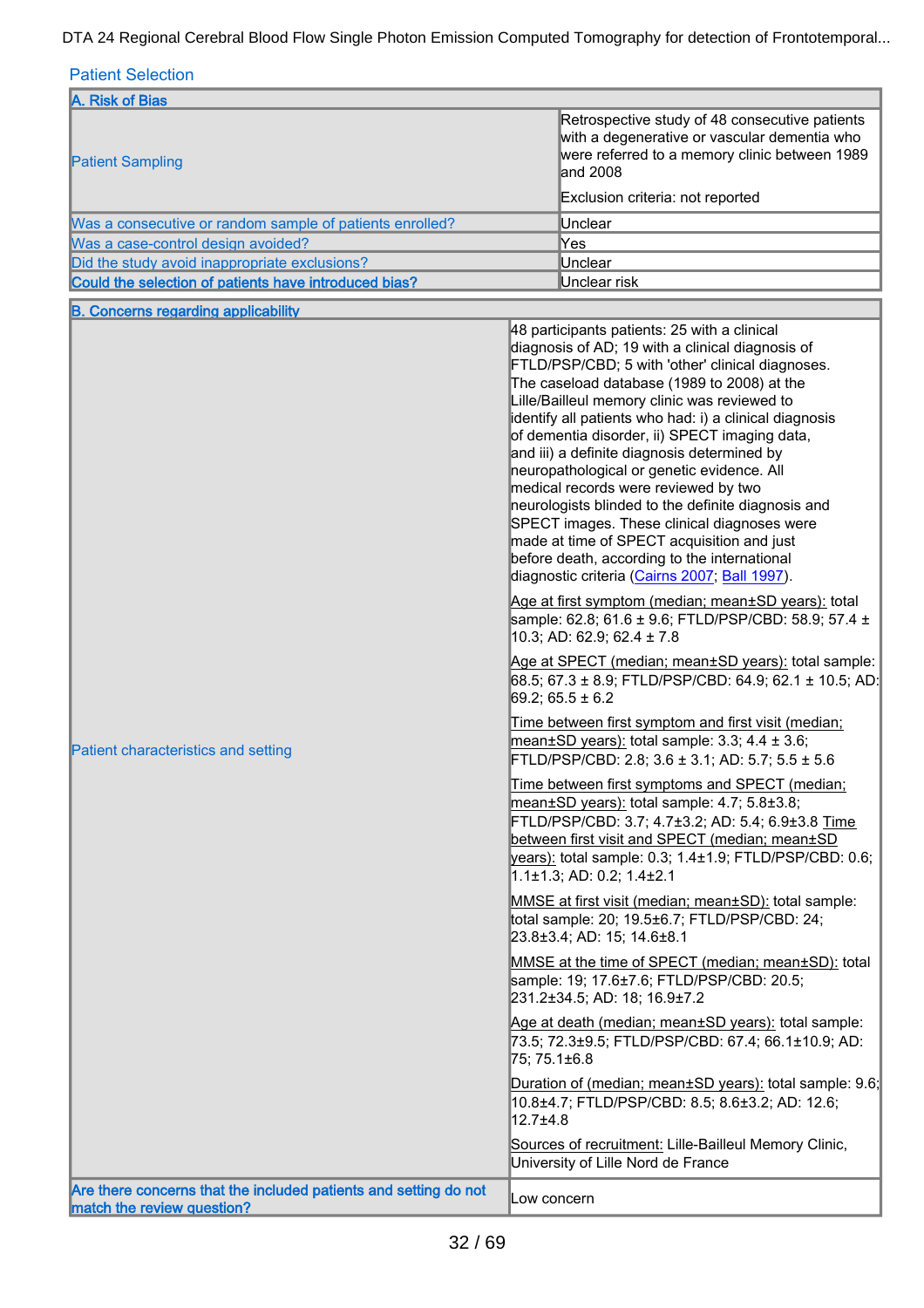Index Test

|                    | 99mTc-HMPAO SPECT                                                                                                                                                                                                                                                                                                                                                                                        |
|--------------------|----------------------------------------------------------------------------------------------------------------------------------------------------------------------------------------------------------------------------------------------------------------------------------------------------------------------------------------------------------------------------------------------------------|
| <b>Index tests</b> | All SPECT images were acquired between 1990 and 2006. SPECT imaging data were<br>normalised and represented by fixation values according to a coloured scale for immediate<br>ranking: a value of less than 80% was considered to be significant (Steinling 1988). This cut-<br>off was inially determined to obtain a specificity of 100% and a specificity of 60% for AD<br>diagnosis (Steinling 1989) |
|                    | Threshold: prespecified; visual interpretation                                                                                                                                                                                                                                                                                                                                                           |
|                    | Index test was interpreted without the knowledge of reference standard                                                                                                                                                                                                                                                                                                                                   |

# Reference Standard

| A. Risk of Bias                                                                                                                    |                                                                                                                                                                                 |
|------------------------------------------------------------------------------------------------------------------------------------|---------------------------------------------------------------------------------------------------------------------------------------------------------------------------------|
| Target condition and reference standard(s)                                                                                         | Target conditions: FTLD (differential<br>diagnosis of FTLD vs 1) AD and 2) non-<br>IFTLD)                                                                                       |
|                                                                                                                                    | Reference standards: pathological diagnosis<br>for FTLD was established by the Cairns<br>2007 criteria. The pathological diagnosis for<br>AD was made by the Ball 1997 criteria |
|                                                                                                                                    | The reference standard results were<br>interpreted without knowledge of the index<br>ltest                                                                                      |
| Is the reference standards likely to correctly classify the target condition?                                                      | lYes.                                                                                                                                                                           |
| Were the reference standard results interpreted without knowledge of the<br><b>results of the index tests?</b>                     | Yes                                                                                                                                                                             |
| Could the reference standard, its conduct, or its interpretation have introduced<br>bias?                                          | ∥Low risk                                                                                                                                                                       |
|                                                                                                                                    |                                                                                                                                                                                 |
| <b>B. Concerns regarding applicability</b>                                                                                         |                                                                                                                                                                                 |
| ⊩Low<br>Are there concerns that the target condition as defined by the reference standard does not match the question?<br>lconcern |                                                                                                                                                                                 |

Flow and Timing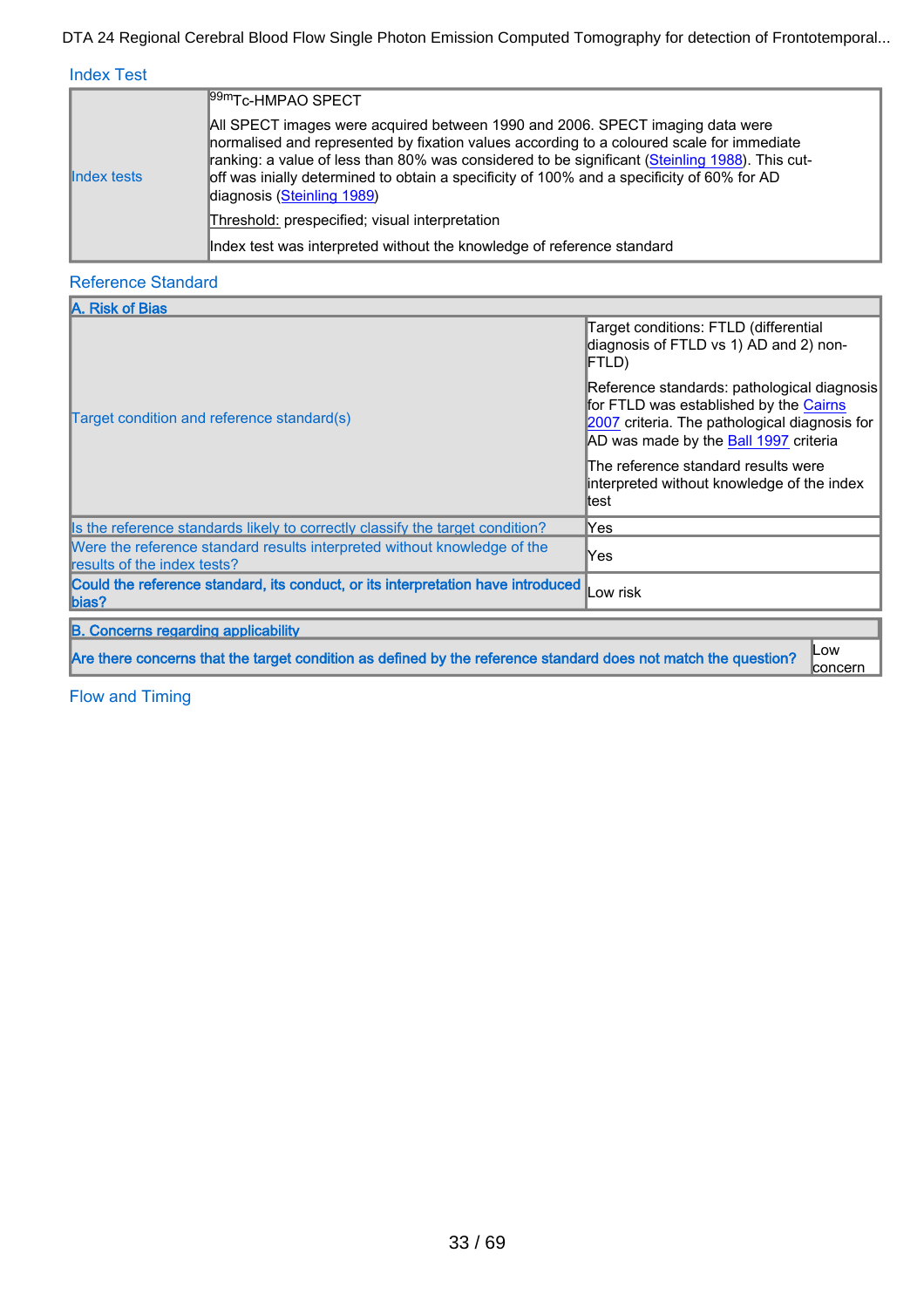| A. Risk of Bias                                                                 |                                                                                                                                                                                                                                                                                                                          |
|---------------------------------------------------------------------------------|--------------------------------------------------------------------------------------------------------------------------------------------------------------------------------------------------------------------------------------------------------------------------------------------------------------------------|
|                                                                                 | Duration of follow up: participants were followed<br>luntil death                                                                                                                                                                                                                                                        |
|                                                                                 | At baseline: $N = 48$ participants with a clinical<br>diagnosis of dementia disorder (9 SPECT with FTLD<br>pattern; 1 SPECT with PPA; 38 SPECT with 'other'<br>patterns) (p836)                                                                                                                                          |
|                                                                                 | At follow up: neuropathology was performed in 47<br>patients and genetic mutation in one patient (data<br>provided by the author)                                                                                                                                                                                        |
|                                                                                 | 1) SPECT FTD pattern indicative of FTD $(n = 48)$                                                                                                                                                                                                                                                                        |
| <b>Flow and timing</b>                                                          | SPECT 'FTD type pattern' = 10 'positive tests': 9<br>FTLD (disease positive) and 1 non-FTLD (disease<br>negative)                                                                                                                                                                                                        |
|                                                                                 | SPECT 'other or normal type pattern' = 38 'negative<br>tests': 3 FTLD (disease positive) and 35 non FTLD<br>(disease negative)                                                                                                                                                                                           |
|                                                                                 | $TP = 9$ ; FP = 1; FN = 3; TN = 35; Sensitivity = 75%;<br>Specificity = 97% (calculated in Revman5)                                                                                                                                                                                                                      |
|                                                                                 | 2) FTD vs AD (N = 35)                                                                                                                                                                                                                                                                                                    |
|                                                                                 | 12 patients with FTLD pathological diagnosis<br>(including 2 Pick's dementia and 1 PGRN mutation)<br>at follow up: 9 with FTLD SPECT pattern and 1 with<br>PPA pattern (positive tests) $TP = 9$ ; 3 with 'other'<br>SPECT patterns (2 with DLB pattern; 1 with non-<br>specific hypoperfusion) (negative test) $FN = 3$ |
|                                                                                 | 23 patients with AD pathological diagnosis at follow<br>$\mu$ p: 0 with FTLD SPECT pattern (positive tests) FP =<br>0; 23 with 'other' SPECT patterns (negative test) TN<br>⊫ 23                                                                                                                                         |
|                                                                                 | Sensitivity = $75\%$ ; Specificity = $100\%$ (calculated in<br>Revman5)                                                                                                                                                                                                                                                  |
|                                                                                 | Loss to follow up: none                                                                                                                                                                                                                                                                                                  |
| Was there an appropriate interval between index test and reference<br>standard? | ∣Yes                                                                                                                                                                                                                                                                                                                     |
| Were all patients included in the analysis?                                     | Yes                                                                                                                                                                                                                                                                                                                      |
| Could the patient flow have introduced bias?                                    | ∥Low risk                                                                                                                                                                                                                                                                                                                |

## **Notes**

| <b>Notes</b> | The trial investigators were contacted; they provided some requested data tor the $2 \times 2$<br>table to be completed; email from Dr Rollin-Silliare on 21/2/13 |
|--------------|-------------------------------------------------------------------------------------------------------------------------------------------------------------------|
|              |                                                                                                                                                                   |

# Talbot 1998

## Patient Selection

| A. Risk of Bias                                          |                                                                                                                                                                                                         |
|----------------------------------------------------------|---------------------------------------------------------------------------------------------------------------------------------------------------------------------------------------------------------|
| <b>Patient Sampling</b>                                  | A sample of 363 patients who were<br>consecutively referred to the cerebral function<br>unit at Manchester Royal Infirmary for<br>diagnostic assessment of dementia<br>Exclusion criteria: not reported |
| Was a consecutive or random sample of patients enrolled? | lYes                                                                                                                                                                                                    |
| Was a case-control design avoided?                       | lYes                                                                                                                                                                                                    |
| Did the study avoid inappropriate exclusions?            | Unclear                                                                                                                                                                                                 |
| Could the selection of patients have introduced bias?    | Unclear risk                                                                                                                                                                                            |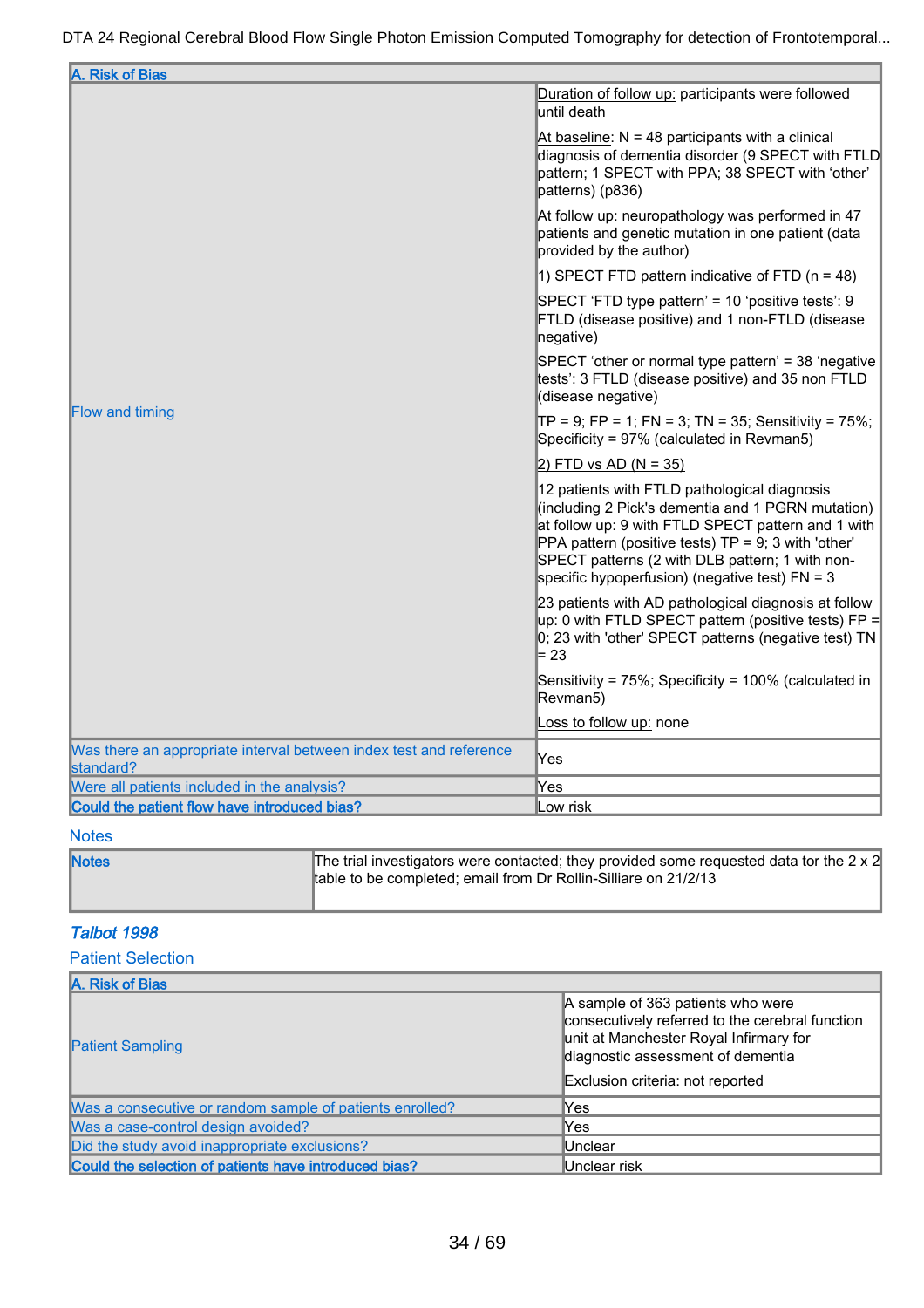| <b>B. Concerns regarding applicability</b>                                                     |                                                                                                                                                                                                                                                                                                                                                                                                                                                                                                                                                                                                                                               |
|------------------------------------------------------------------------------------------------|-----------------------------------------------------------------------------------------------------------------------------------------------------------------------------------------------------------------------------------------------------------------------------------------------------------------------------------------------------------------------------------------------------------------------------------------------------------------------------------------------------------------------------------------------------------------------------------------------------------------------------------------------|
|                                                                                                | 363 participants with suspected dementia underwent<br>neuropsychological evaluation, neurological examination,<br>CT, and <sup>99m</sup> Tc-HMPAO SPECT at initial presentation.<br>Patients were reviewed prospectively for a median three<br>(range 1–6) years with six monthly neuropsychological and<br>neurological evaluation, and classified on the basis of<br>lestablished clinical criteria into a number of disease<br>groups. Age and gender were reported in the five largest<br>groups ( $N = 314$ ): AD (132), vascular dementia (78), Lewy<br>body disease (24), frontotemporal dementia (58) and<br>progressive aphasia (22) |
| <b>Patient characteristics and setting</b>                                                     | Gender: FTD: 26 F; 32 M; AD: 80 F, 52 M; VaD: 37 F; 41<br>M; LBD: 10 F; 14 M; progressive aphasia: 15 F; 7 M                                                                                                                                                                                                                                                                                                                                                                                                                                                                                                                                  |
|                                                                                                | Age (mean $\pm$ SD years): FTD: 58.9 $\pm$ 1.1; AD: 58.9 $\pm$ 1.1;<br>VaD: $63.6 \pm 8.1$ ; LBD: $67.6 \pm 4.8$ ; progressive aphasia<br>(PA): 64.9 ± 6.8                                                                                                                                                                                                                                                                                                                                                                                                                                                                                    |
|                                                                                                | MMSE (mean±SD): not reported                                                                                                                                                                                                                                                                                                                                                                                                                                                                                                                                                                                                                  |
|                                                                                                | Education (mean±SD years): not reported                                                                                                                                                                                                                                                                                                                                                                                                                                                                                                                                                                                                       |
|                                                                                                | Sources of referral: not reported                                                                                                                                                                                                                                                                                                                                                                                                                                                                                                                                                                                                             |
|                                                                                                | Sources of recruitment: Hospital Cerebral Functional Unit,<br>Manchester, UK                                                                                                                                                                                                                                                                                                                                                                                                                                                                                                                                                                  |
| Are there concerns that the included patients and setting do not<br>match the review question? | Low concern                                                                                                                                                                                                                                                                                                                                                                                                                                                                                                                                                                                                                                   |

## Index Test

|              | 99mTc-HMPAO SPECT                                                                                                                                                                                                                                                                                                                                                                                      |
|--------------|--------------------------------------------------------------------------------------------------------------------------------------------------------------------------------------------------------------------------------------------------------------------------------------------------------------------------------------------------------------------------------------------------------|
|              | The index test was performed on all 363 participants at baseline (within one month of initial<br>presentation). The <sup>99m</sup> Tc-HMPAO SPECT images were reported by a consultant in nuclear medicine<br>experienced in the interpretation of CBF images. Images were viewed on a monitor with standardised<br>display settings and reported blind to clinical and CT findings                    |
| lindex tests | Threshold: not prespecified: visual interpretation, using magenta scale: bilateral anterior CBF<br>abnormality or bilateral anterior plus unilateral posterior CBF abnormality (SPECT indicative of FTLD)                                                                                                                                                                                              |
|              | The threshold above provides support for frontotemporal dementia (p311). It was not reported whether<br>the index test results were interpreted without knowledge of the results of the reference standard. A<br>single-headed camera was used with no extended acquisition. Image analysis was not performed.<br>This is against the EANM guidelines and would represent an obsolete clinical service |

# Reference Standard

| A. Risk of Bias                                                                                                |                                                                                                                                                                                                                                                                                                                                                                                                                                                                                     |
|----------------------------------------------------------------------------------------------------------------|-------------------------------------------------------------------------------------------------------------------------------------------------------------------------------------------------------------------------------------------------------------------------------------------------------------------------------------------------------------------------------------------------------------------------------------------------------------------------------------|
|                                                                                                                | Target condition: FTD: differential diagnosis of<br>FTD vs i) AD dementia and ii) VaD                                                                                                                                                                                                                                                                                                                                                                                               |
| Target condition and reference standard(s)                                                                     | Reference standard: the Brun 1994 criteria; in<br>four patients the clinical diagnosis was confirmed<br>pathologically Mann 1993). The clinical<br>diagnosis for AD and vascular dementia<br>were established by the NINCDS-<br>ADRDA (McKhann 1984) and Román 1993<br>criteria, respectively. Pathological confirmation of<br>AD was established in eight patients (Mann 1993)<br>Not reported whether the reference standard<br>results were interpreted without knowledge of the |
|                                                                                                                | results of the index test                                                                                                                                                                                                                                                                                                                                                                                                                                                           |
| Is the reference standards likely to correctly classify the target condition? Yes                              |                                                                                                                                                                                                                                                                                                                                                                                                                                                                                     |
| Were the reference standard results interpreted without knowledge of the<br><b>results of the index tests?</b> | Unclear                                                                                                                                                                                                                                                                                                                                                                                                                                                                             |
| Could the reference standard, its conduct, or its interpretation have<br><b>Introduced bias?</b>               | Unclear risk                                                                                                                                                                                                                                                                                                                                                                                                                                                                        |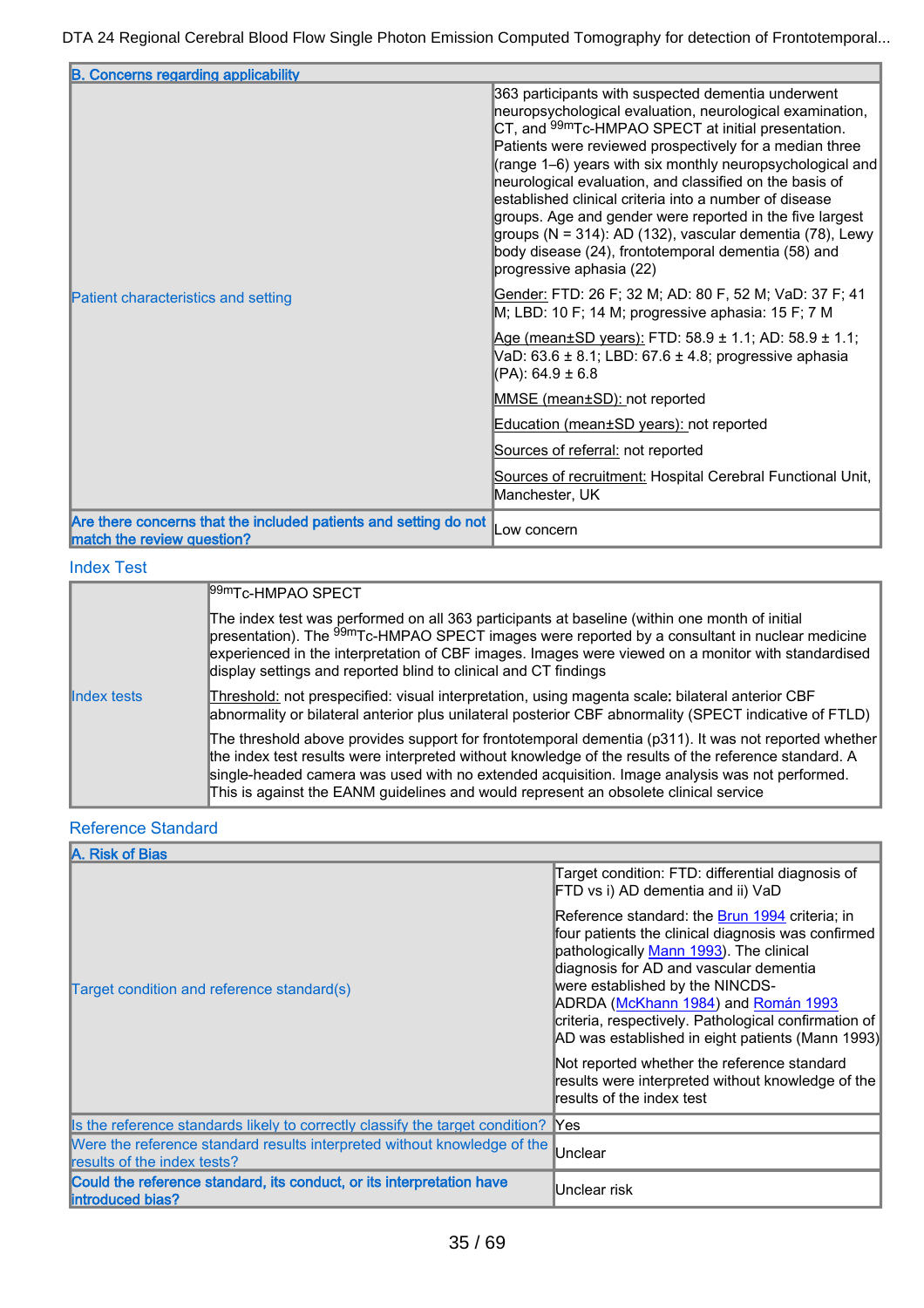| <b>B. Concerns regarding applicability</b>                                                                     |                                                                                                                                                               |
|----------------------------------------------------------------------------------------------------------------|---------------------------------------------------------------------------------------------------------------------------------------------------------------|
| Are there concerns that the target condition as defined by the reference standard does not match the question? | Low<br>∥concern                                                                                                                                               |
| <b>Flow and Timing</b>                                                                                         |                                                                                                                                                               |
| A. Risk of Bias                                                                                                |                                                                                                                                                               |
|                                                                                                                | Duration of follow up: median 3 years (range 1 to<br>6 years)                                                                                                 |
|                                                                                                                | Index test: SPECT 'bilateral anterior' or 'bilateral<br>anterior plus unilateral posterior' CBF<br>abnormality                                                |
|                                                                                                                | At baseline: 363 participants with suspected<br>ldementia                                                                                                     |
|                                                                                                                | At follow up: 132 AD; 58 FTD; 78 VD; 24 LBD; 22<br>progressive aphasia; 49 'other' (according to the<br>clinical diagnosis)                                   |
|                                                                                                                | Information from Table 2 (p307)                                                                                                                               |
|                                                                                                                | 1) SPECT FTD pattern indicative of FTD                                                                                                                        |
|                                                                                                                | SPECT pattern: bilateral anterior brain<br>hypoperfusion                                                                                                      |
|                                                                                                                | Participants: 132 AD; 58 FTD; 78 VD; 24 LBD; 22<br>progressive aphasia $(n = 314)$                                                                            |
|                                                                                                                | $TP = 21$ ; FP = 21; FN = 37; TN = 235                                                                                                                        |
|                                                                                                                | Sensitivity = $36\%$ ; specificity = $92\%$ (calculated in<br>RevMan5)                                                                                        |
| <b>Flow and timing</b>                                                                                         | 2) FTLD vs AD                                                                                                                                                 |
|                                                                                                                | SPECT pattern: bilateral anterior and bilateral<br>anterior & unilateral posterior brain hypoperfusion                                                        |
|                                                                                                                | Participants: FTLD (FTD & PA) = 80; AD = 132<br>$(N = 212)$                                                                                                   |
|                                                                                                                | $TP = 37$ ; FP = 5; FN = 43; TN = 127                                                                                                                         |
|                                                                                                                | Sensitivity = 46%; specificity = 96% (calculated in<br>RevMan5)                                                                                               |
|                                                                                                                | 2) FTLD vs VD                                                                                                                                                 |
|                                                                                                                | SPECT pattern: bilateral anterior and bilateral<br>anterior & unilateral posterior brain hypoperfusion                                                        |
|                                                                                                                | Participants: FTLD (FTD & PA) = 80; $VaD = 78$<br>$(N = 158)$                                                                                                 |
|                                                                                                                | $TP = 37$ ; FP = 21; FN = 43; TN = 57                                                                                                                         |
|                                                                                                                | Sensitivity = $46\%$ ; specificity = $73\%$ (calculated in<br>RevMan5)                                                                                        |
|                                                                                                                | Loss to follow up: 49 participants with 'other'<br>clinical diagnosis not included because the<br>relevant information for those patients are not<br>reported |
| Was there an appropriate interval between index test and reference<br>standard?                                | Yes                                                                                                                                                           |
| Were all patients included in the analysis?                                                                    | lNo.                                                                                                                                                          |

**Notes** 

**Notes** 

# Valotassiou 2012

Patient Selection

Could the patient flow have introduced bias?  $\Box$  Unclear risk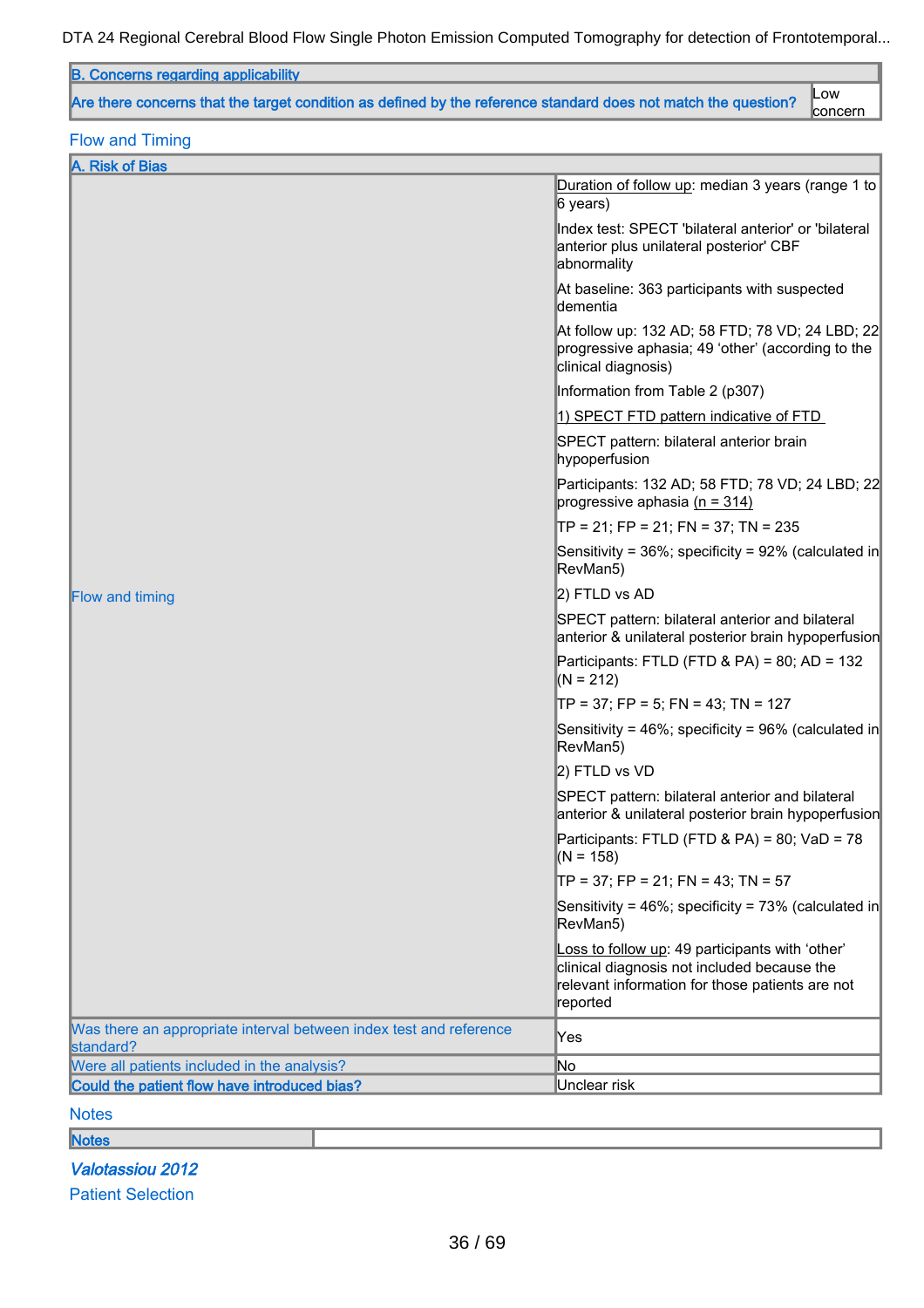| A. Risk of Bias                                          |                                                                                                                                                                                                                                                                                                                      |
|----------------------------------------------------------|----------------------------------------------------------------------------------------------------------------------------------------------------------------------------------------------------------------------------------------------------------------------------------------------------------------------|
|                                                          | 112 consecutive patients from the outpatient<br>hospital memory clinic                                                                                                                                                                                                                                               |
| <b>Patient Sampling</b>                                  | Exclusion criteria: pregnant women, patients<br>with a history of psychiatric disorders and<br>patients with signs or findings of other<br>neurological disorders and patients with the<br>presence of vascular or structural brain<br>lesions                                                                       |
| Was a consecutive or random sample of patients enrolled? | Unclear                                                                                                                                                                                                                                                                                                              |
| Was a case-control design avoided?                       | lNo.                                                                                                                                                                                                                                                                                                                 |
| Did the study avoid inappropriate exclusions?            | Yes                                                                                                                                                                                                                                                                                                                  |
| Could the selection of patients have introduced bias?    | High risk                                                                                                                                                                                                                                                                                                            |
| <b>B. Concerns regarding applicability</b>               |                                                                                                                                                                                                                                                                                                                      |
| Patient characteristics and setting                      | 112 participants: 73 FTLD (bvFTLD = 20;<br>$PNFA = 11$ ; SD = 21; CBD/PSP = 21) and 39<br>IAD<br>Gender: FTLD: 52 F; 21 M; AD: 29 F 10 M<br>Age (mean±SD years): FTLD: 65± 9; AD: 71<br>l± 8<br>MMSE (mean $\pm$ SD): FTLD: 16 $\pm$ 9; AD: 19 $\pm$ 5<br>Education: (mean±SD years)FTLD: 10.7± 4.7;<br>AD: 9.3± 4.7 |
|                                                          | Years of disease (mean±SD): FTLD: 3± 2;<br>AD: 4± 2<br>Sources of referral: not reported                                                                                                                                                                                                                             |
|                                                          | Sources of recruitment: outpatient hospital<br>memory clinic of the General Hospital,<br>Larrisa, Greece                                                                                                                                                                                                             |

Are there concerns that the included patients and setting do not match the review question? Low concern

Index Test

|              | 99mTc-HMPAO SPECT                                                                                                                                                                                                                                                                                                                                                                    |
|--------------|--------------------------------------------------------------------------------------------------------------------------------------------------------------------------------------------------------------------------------------------------------------------------------------------------------------------------------------------------------------------------------------|
|              | 740 MBq dose was administered                                                                                                                                                                                                                                                                                                                                                        |
| lindex tests | NeuroGram software on the restricted data for the semiquantitative evaluation of brain perfusion in<br>specific Broadmann areas (BA) was used. This is the method of statistical analysis for automated<br>diagnosis of brain perfusion SPECT images. A predefined anatomical and BA template for the<br>semiquantitative analysis was used in order to investigate brain perfusion. |
|              | Threshold: not prespecified; the optimal sensitivity and specificity of various cut-off perfusion values<br>were determined from ROC curves<br>Computer program used for the interpretation of the results of the index test                                                                                                                                                         |
|              |                                                                                                                                                                                                                                                                                                                                                                                      |

Reference Standard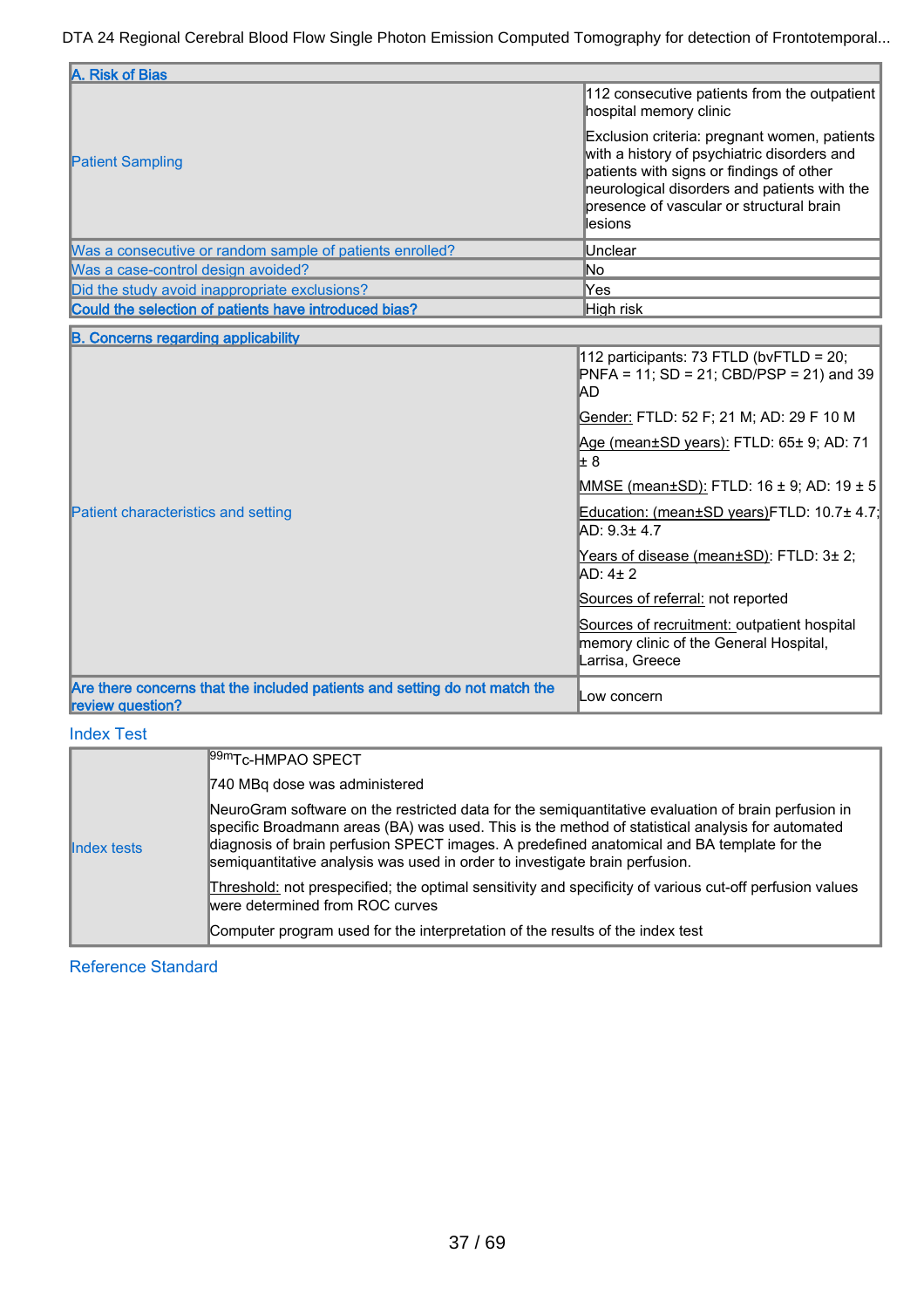| A. Risk of Bias                                                                                                |                                                                                                                                            |
|----------------------------------------------------------------------------------------------------------------|--------------------------------------------------------------------------------------------------------------------------------------------|
|                                                                                                                | Target condition: i) bvFTLD or ii) PNFA or<br>iii) SD vs AD dementia (differential<br>diagnosis)                                           |
| Target condition and reference standard(s)                                                                     | Reference standard: Neary 1998<br>criteria. The clinical diagnosis of<br>AD dementia was established by<br>the NINCDS-ADRDA (McKhann 1984) |
|                                                                                                                | The clinical diagnosis of dementia was<br>made before performing SPECT scans                                                               |
| Is the reference standards likely to correctly classify the target condition?                                  | lYes.                                                                                                                                      |
| Were the reference standard results interpreted without knowledge of the<br><b>results of the index tests?</b> | Yes                                                                                                                                        |
| Could the reference standard, its conduct, or its interpretation have introduced<br>bias?                      | _ow risk                                                                                                                                   |
| <b>B. Concerns regarding applicability</b>                                                                     |                                                                                                                                            |

concern

Are there concerns that the target condition as defined by the reference standard does not match the question?

## Flow and Timing

| A. Risk of Bias                                                                 |                                                                                                                                                                                                                   |
|---------------------------------------------------------------------------------|-------------------------------------------------------------------------------------------------------------------------------------------------------------------------------------------------------------------|
|                                                                                 | Interval between SPECT and clinical<br>assessment not reported. However, timing is<br>not applicable as cross-sectional. A delay is<br>unlikely to introduce bias as the condition of<br>dementia is irreversible |
|                                                                                 | Participants: 73 FTLD (bvFTLD = 20; PNFA =<br>11; SD = 21; CBD/PSP = 21) and 39 AD                                                                                                                                |
|                                                                                 | Information from Table 4 (p1271)                                                                                                                                                                                  |
|                                                                                 | 1) bvFTLD vs AD ( $n = 59$ )                                                                                                                                                                                      |
|                                                                                 | bvFTLD = 20 (disease positive); $AD = 39$<br>(disease negative); sensitivity = $75\%$ ;<br>specificity = $79%$                                                                                                    |
|                                                                                 | $TP = 15$ ; FP = 8; FN = 5; TN = 31 (calculated<br>in Revman5)                                                                                                                                                    |
| <b>Flow and timing</b>                                                          | $ 2)$ PNFA vs AD (n = 50)                                                                                                                                                                                         |
|                                                                                 | $PNFA = 11$ (disease positive); $AD = 39$<br>(disease negative); sensitivity = $76.9\%$ ;<br>specificity = $63.4\%$                                                                                               |
|                                                                                 | $TP = 8$ ; FP = 14; FN = 3; TN = 25 (calculated<br>in Revman5)                                                                                                                                                    |
|                                                                                 | $ 3)$ SD vs AD (n = 50)                                                                                                                                                                                           |
|                                                                                 | $SD = 21$ (disease positive); $AD = 39$ (disease<br>negative); sensitivity = $81\%$ ; specificity = $51\%$                                                                                                        |
|                                                                                 | $TP = 17$ ; FP = 19; FN = 4; TN = 20<br>(calculated in Revman5)                                                                                                                                                   |
|                                                                                 | We did not include 21 CBD/PSP patients in<br>the analyses; they are not the patients with<br>the target condition considered in the review                                                                        |
| Was there an appropriate interval between index test and reference<br>standard? | Yes                                                                                                                                                                                                               |
| Were all patients included in the analysis?                                     | No                                                                                                                                                                                                                |
| Could the patient flow have introduced bias?                                    | Unclear risk                                                                                                                                                                                                      |

## **Notes**

**Notes**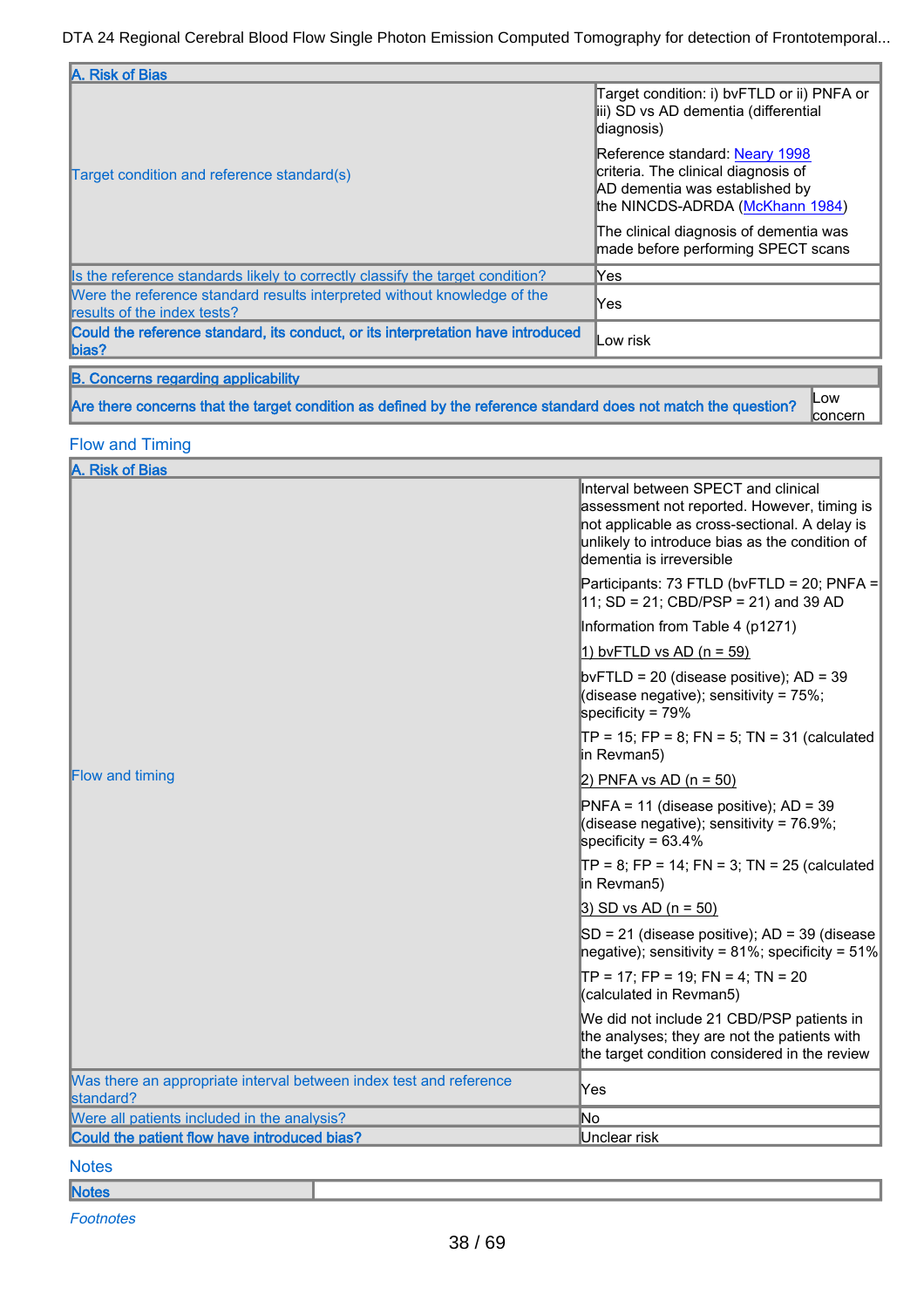<span id="page-38-0"></span>AD=Alzheimer's disease dementia; FTD=frontotemporal dementia; VaD=vascular dementia; LBD=Lewy body dementia; SPECT=single-photon emission computerised tomography; MRI=magnetic resonance imaging; CSF=cerebrospinal fluid; CAD=clinically ambiguous dementia; DSM=Diagnostic and Statistical Manual of Mental Disorders; MMSE=The Mini Mental State Examination; NINCDS-ADRDA=National Institute of Neurological and Communicative Disorders and Stroke and the Alzheimer's Disease and Related Disorders Association; ±SD= ±standard deviation; 99mTc-HMPAO=Technetium exametazime hexamethylpropyleneamine oxime; RevMan5; Review Manager 5; NINDS-AIREN=National Institute of Neurological and Communicative Disorders and Stroke and Association Internationale pour la Recherche et l'Enseignement en Neurosciences; TP: true positive; FP: false positive; FN: false negative; TN: true negative; 3D Tc-99m ECD=threedimensional spaceTechnetium exametazime ethyl cysteinate diethylester; PLS=partial least square; SPEC=specific causes of dementia; MID: multi-infarct dementia; rCBF=regional cerebral blood flow; EANM=European Association of Nuclear Medicine; FTLD=frontotemporal lobar degeneration; PPV=positive predictive value; NPV=negative predictive value; CDR=; FD=fractal dimension; CDR=clinical dementia rating; (S)DAT=(Senile) demenia of the Alzheimer's type; D<sup>+</sup> = disease positive; D+ = disease negative; SNM: Society of Nuclear Medicine; bvFTLD=behavioural variant frontotemporal degeneration; PNFA=progressive nonfluent aphasia; CBD/PSP=corticobasal degeneration/ progressive supranuclear palsy; PPA=primary progressive aphasia; CT=computerised tomography; BA: Brodmann area; ROC=receiver operating characteristic; SD=semantic dementia

## Characteristics of excluded studies

## Barnes 2000

| <b>Reason for exclusion</b> | Not having data for constructing a 2 x 2 table. Target condition: not differential<br>diagnosis of FTD vs other forms of dementia. The focus of the study was to investigate<br>whether SPM is an effective decision and whether it impacts on the confidence of<br>limage reporting |
|-----------------------------|--------------------------------------------------------------------------------------------------------------------------------------------------------------------------------------------------------------------------------------------------------------------------------------|
|                             |                                                                                                                                                                                                                                                                                      |

## Barquero 1996

| <b>Reason for exclusion</b> | Not having data for constructing a 2 x 2 table. Participants: PPA variant FTD;<br>participants with other forms of dementia not included |  |
|-----------------------------|------------------------------------------------------------------------------------------------------------------------------------------|--|

## Boeve 2012

| Not having data for constructing a $2 \times 2$ table for FTD. Genetic analysis performed<br><b>Reason for exclusion</b> |
|--------------------------------------------------------------------------------------------------------------------------|
|--------------------------------------------------------------------------------------------------------------------------|

## Bonte 1994

| <b>Reason for exclusion</b> | Not having data for constructing a 2 x 2 table for FTD. Target condition: Alzheimer's<br>diasease dementia participants: only 4/30 patients had frontal dementia pathological<br><b>diagnosis</b> |
|-----------------------------|---------------------------------------------------------------------------------------------------------------------------------------------------------------------------------------------------|
|                             |                                                                                                                                                                                                   |

## Bonte 2004

| <b>Reason for exclusion</b> | Not having data for constructing a $2 \times 2$ table. Target condition: Alzheimer's disease<br>dementia not FTD. Index test: AD SPECT pattern observed |
|-----------------------------|---------------------------------------------------------------------------------------------------------------------------------------------------------|
|                             |                                                                                                                                                         |

## Borghesani 2010

| <b>Reason for exclusion</b> | Insufficient data to complete 2 x 2 tables. Additional data were requested from the trial<br>investigators but no further information was available at the time this review was<br><b>I</b> brepared |
|-----------------------------|------------------------------------------------------------------------------------------------------------------------------------------------------------------------------------------------------|
|                             |                                                                                                                                                                                                      |

## Borroni 2010

| <b>Reason for exclusion</b> | Not having data for constructing a 2 x 2 table. Participants: bvFTD, SD and PNFA<br>variant only; participants with other frorms of dementia not included. The focus of the<br>study was to evaluate the correlation between FTLD-modified Clinical Dementia<br>Rating (CDR) scale and the degree of frontotemporal hypoperfusion in patients with<br>IFTLD |
|-----------------------------|-------------------------------------------------------------------------------------------------------------------------------------------------------------------------------------------------------------------------------------------------------------------------------------------------------------------------------------------------------------|
|                             |                                                                                                                                                                                                                                                                                                                                                             |

Borroni 2012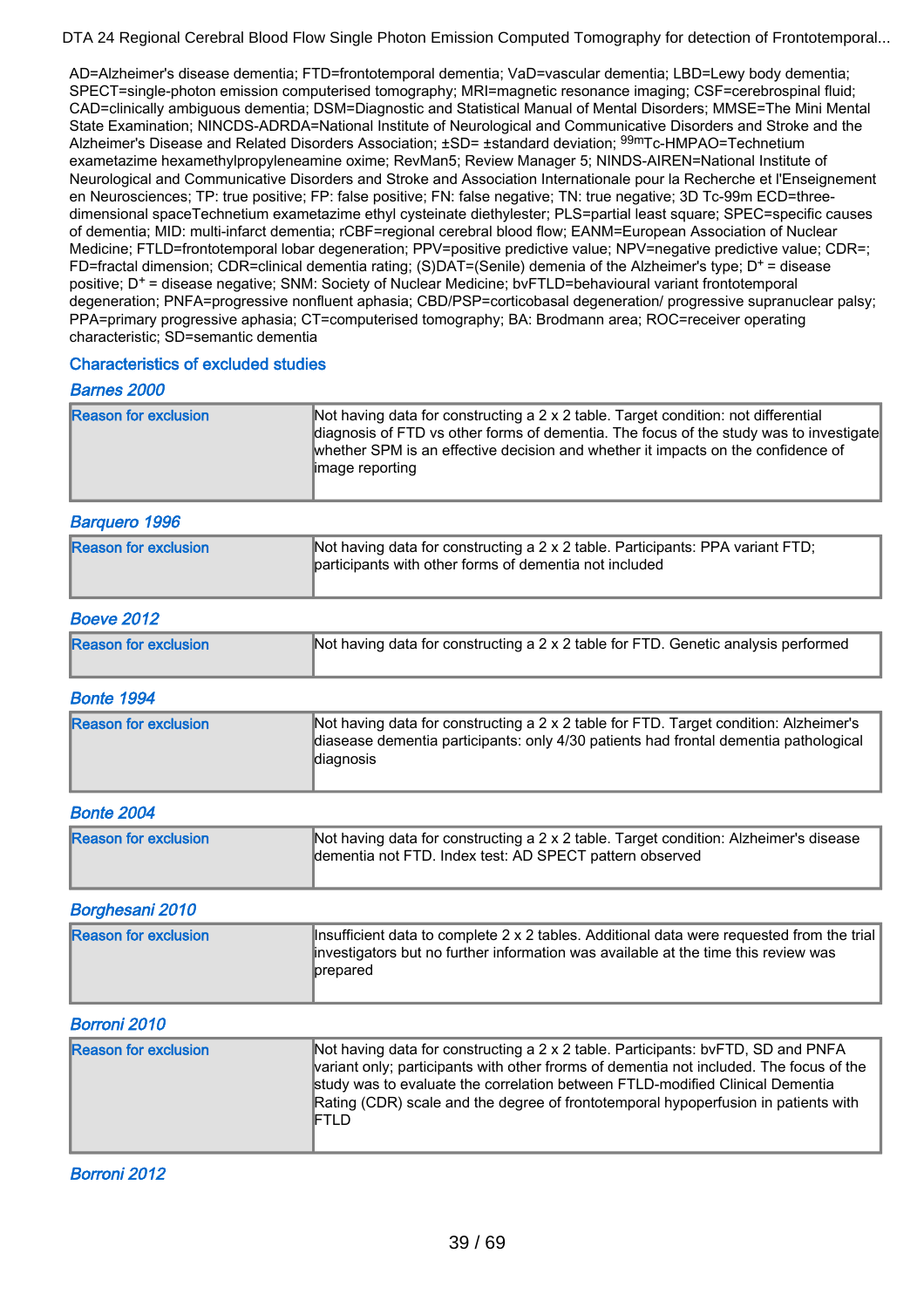| <b>Reason for exclusion</b> | Not having data for constructing a 2 x 2 table. Participants: by FTD and SD variant FTD<br>only; participants with other forms of dementia not included. The focus of the study<br>was to evaluate whether SPECT scan may be useful to predict prognosis of long-term<br>survival in FTLD patients |
|-----------------------------|----------------------------------------------------------------------------------------------------------------------------------------------------------------------------------------------------------------------------------------------------------------------------------------------------|
|                             |                                                                                                                                                                                                                                                                                                    |

# Buchpiguel 1996

| <b>Reason for exclusion</b> | Not having data for constructing a $2 \times 2$ table. Participants: at follow up only 1<br>participant with FTD |
|-----------------------------|------------------------------------------------------------------------------------------------------------------|
|                             |                                                                                                                  |

## Didic 1998

| <b>Reason for exclusion</b> | Not having data for constructing a 2 x 2 table. Participants: FTD patients only;<br>participants with other types of dementia not included. Target condition: not differential<br>diagnosis of FTD vs other types of dementia |
|-----------------------------|-------------------------------------------------------------------------------------------------------------------------------------------------------------------------------------------------------------------------------|
|                             |                                                                                                                                                                                                                               |

## Frisoni 1992

| <b>Reason for exclusion</b> | Not having data for constructing a 2 x 2 table. Index test: threshold not used.<br>Participants: 5 FTD and 5 AD. The AD participants were 'atypical': one participant had<br>vivid hallucinations and one had delusions |
|-----------------------------|-------------------------------------------------------------------------------------------------------------------------------------------------------------------------------------------------------------------------|
|                             |                                                                                                                                                                                                                         |

## Frisoni 1995

| <b>Reason for exclusion</b> | Not having data for constructing a $2 \times 2$ table. Index test: threshold not used. Target<br>condition not differential diagnosis of FTD vs other types of dementia. The focus of the<br>study was to assess the neuropsychological SPECT imaging feature in DFT and AD<br><b>participants</b> |
|-----------------------------|----------------------------------------------------------------------------------------------------------------------------------------------------------------------------------------------------------------------------------------------------------------------------------------------------|
|                             |                                                                                                                                                                                                                                                                                                    |

## Grace 2001

| <b>Reason for exclusion</b> | Not having data for constructing a 2 x 2 table. Target condition: not differential<br>diagnosis of FTD vs other types of dementia. The focus of the study was to evaluate<br>the relationship of behavioural changes to other diagnostic information regarding<br>dementia (SPECT, neuropsychological performance, depressive symptomatology) |
|-----------------------------|-----------------------------------------------------------------------------------------------------------------------------------------------------------------------------------------------------------------------------------------------------------------------------------------------------------------------------------------------|
|                             |                                                                                                                                                                                                                                                                                                                                               |

## Hannequin 2001

| <b>Reason for exclusion</b> | Not having data for constructing a 2 x 2 table. Participants: PPA variant FTD patients<br>only. Participants with other forms of dementia not included. Target condition: not<br>differential diagnosis of FTD vs other types of dementia |
|-----------------------------|-------------------------------------------------------------------------------------------------------------------------------------------------------------------------------------------------------------------------------------------|
|                             |                                                                                                                                                                                                                                           |

# Hogh 2004

| baseline who would develop FTD at follow up | <b>Reason for exclusion</b> | Not having data for constructing a $2 \times 2$ table. Target condition: not FTD. The focus of<br>the studies was not identifying those participants with a questionable dementia at |
|---------------------------------------------|-----------------------------|--------------------------------------------------------------------------------------------------------------------------------------------------------------------------------------|
|---------------------------------------------|-----------------------------|--------------------------------------------------------------------------------------------------------------------------------------------------------------------------------------|

## Honda 2002

| <b>Reason for exclusion</b> | Not having data for constructing a $2 \times 2$ table. The focus of the study was to evaluate<br>interobserver variation in diagnosis of dementia by brain perfusion SPECT |
|-----------------------------|----------------------------------------------------------------------------------------------------------------------------------------------------------------------------|
|                             |                                                                                                                                                                            |

## Joseph 2006

| <b>Reason for exclusion</b> | Not having data for constructing a $2 \times 2$ table. Only one patient out of five with FTLD<br>pathological diagnosis had a SPECT scan at baseline |
|-----------------------------|------------------------------------------------------------------------------------------------------------------------------------------------------|
|-----------------------------|------------------------------------------------------------------------------------------------------------------------------------------------------|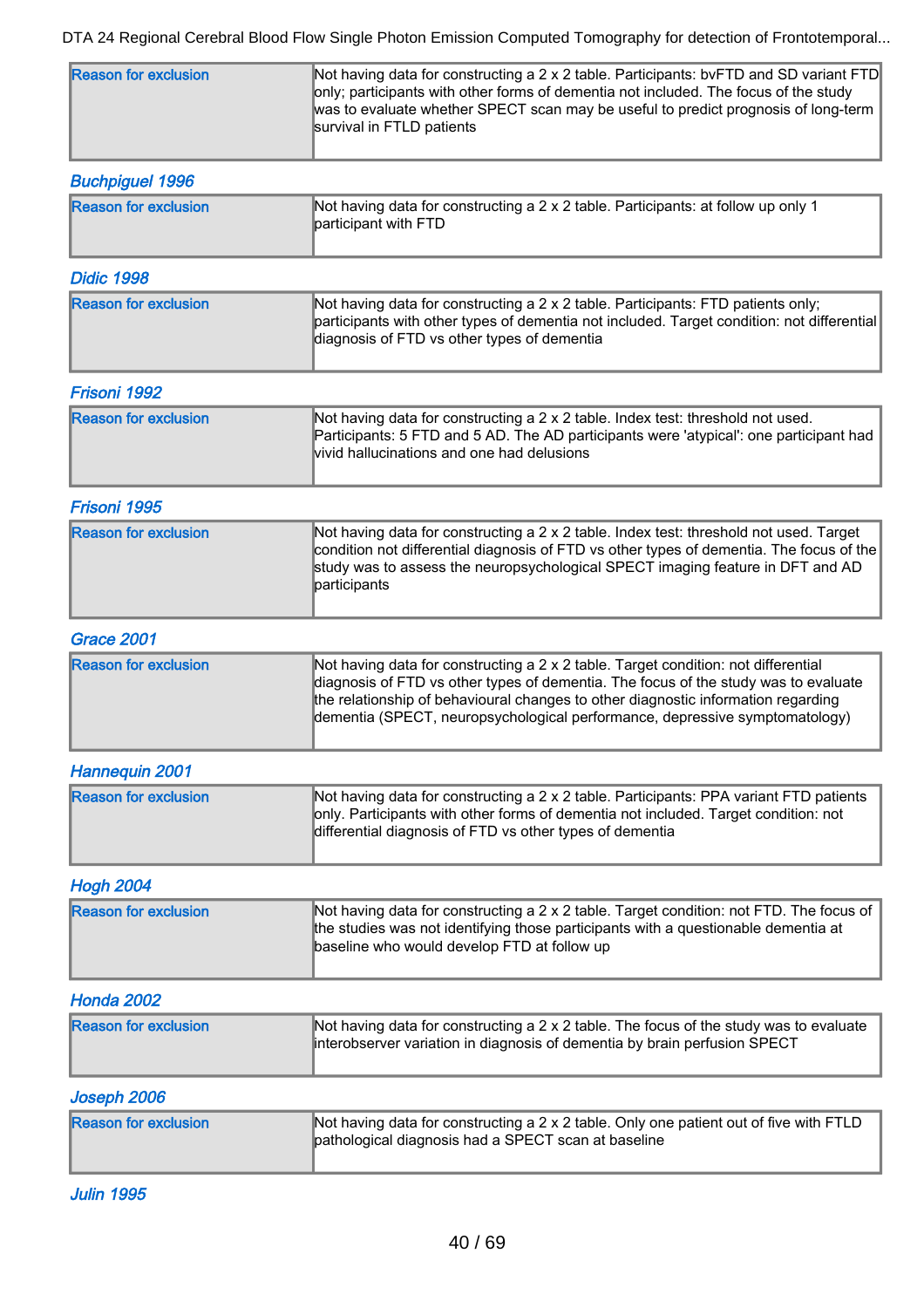| <b>Reason for exclusion</b> | Not having data for constructing a 2 x 2 table. Index test: threshold not used. Target<br>condition: not differential diagnosis of FTD vs AD dementia |
|-----------------------------|-------------------------------------------------------------------------------------------------------------------------------------------------------|
|-----------------------------|-------------------------------------------------------------------------------------------------------------------------------------------------------|

| Kaneko 2004                 |                                                                                                                                                                                                                                                   |
|-----------------------------|---------------------------------------------------------------------------------------------------------------------------------------------------------------------------------------------------------------------------------------------------|
| <b>Reason for exclusion</b> | Not having data for constructing a 2 x 2 table. Index test: $99mTc$ -HMPAO SPECT:<br>posterior cingulate perfusion was observed only in 13/20 AD patients and in 5/20<br>SDAT patients. The index test was not performed in the patients with FTD |

## Le Ber 2006

| <b>Reason for exclusion</b> | Participants: fvFTD patients only; participants with other types of dementia not<br> included. Target condition: not differential diagnosis of FTD vs other types of dementia |
|-----------------------------|-------------------------------------------------------------------------------------------------------------------------------------------------------------------------------|
|                             |                                                                                                                                                                               |

# Lojkowska 2002

| <b>Reason for exclusion</b> | Not having data for constructing a 2 x 2 table. Descriptive analysis reported |  |
|-----------------------------|-------------------------------------------------------------------------------|--|
|-----------------------------|-------------------------------------------------------------------------------|--|

## Mendez 2007

| <b>Reason for exclusion</b> | Insufficient data to complete $2 \times 2$ tables. Additional data were requested from the trial<br>investigators but no further information was available at the time this review was<br><b>I</b> brepared |
|-----------------------------|-------------------------------------------------------------------------------------------------------------------------------------------------------------------------------------------------------------|
|                             |                                                                                                                                                                                                             |

## Miller 1997

| <b>Reason for exclusion</b> | Not having data for constructing a $2 \times 2$ table. Aim of the study: to assess the of the<br>Lund-Manchester research (LMRC) criteria for FTD. The initial research question was<br>whether any of the items on the LMRC could reliably distinguish between FTD and AD.<br>A SPECT scan was used as a reference standard not an index test |
|-----------------------------|------------------------------------------------------------------------------------------------------------------------------------------------------------------------------------------------------------------------------------------------------------------------------------------------------------------------------------------------|
|                             |                                                                                                                                                                                                                                                                                                                                                |

## Miller 1999

| <b>Reason for exclusion</b> | Not having data for constructing a $2 \times 2$ table. Index test: threshold not used. The<br>focus of the study was to evaluate SPECT scans against the presence of right or left<br>frontal or temporal hypoperfusion in participants with FTD |
|-----------------------------|--------------------------------------------------------------------------------------------------------------------------------------------------------------------------------------------------------------------------------------------------|
|                             |                                                                                                                                                                                                                                                  |

# Papma 2013

| <b>Reason for exclusion</b> | Not having data for constructing a $2 \times 2$ table. Index test: threshold not used. The<br>focus of the study was to evaluate SPECT scan hypoperfusion patterns in FTD with<br>and without episodic memory impairment and in early onset of AD dementia |
|-----------------------------|------------------------------------------------------------------------------------------------------------------------------------------------------------------------------------------------------------------------------------------------------------|
|                             |                                                                                                                                                                                                                                                            |

# Sjogren 2000

| <b>Reason for exclusion</b> | Insufficient data to complete 2 x 2 tables. Additional data were requested from the trial<br>investigators but no further information was available at the time this review was |
|-----------------------------|---------------------------------------------------------------------------------------------------------------------------------------------------------------------------------|
|                             | <b>I</b> brepared                                                                                                                                                               |

## Talbot 1995

| <b>Reason for exclusion</b> | Not having data for constructing a 2 x 2 table. Index test: threshold not used. This<br>study evaluated differences in the patterns of rCBF data between groups |
|-----------------------------|-----------------------------------------------------------------------------------------------------------------------------------------------------------------|
|                             |                                                                                                                                                                 |

| Valotassiou 2009            |                                                                                                                                                                                                                                                      |
|-----------------------------|------------------------------------------------------------------------------------------------------------------------------------------------------------------------------------------------------------------------------------------------------|
| <b>Reason for exclusion</b> | Not having data for constructing a $2 \times 2$ table. Index test: threshold not used. The<br>focus of the study was to evaluate the perfusion of specific BA areas of the brain<br>cortex in FTD and AD patients, using NeuroGam processing program |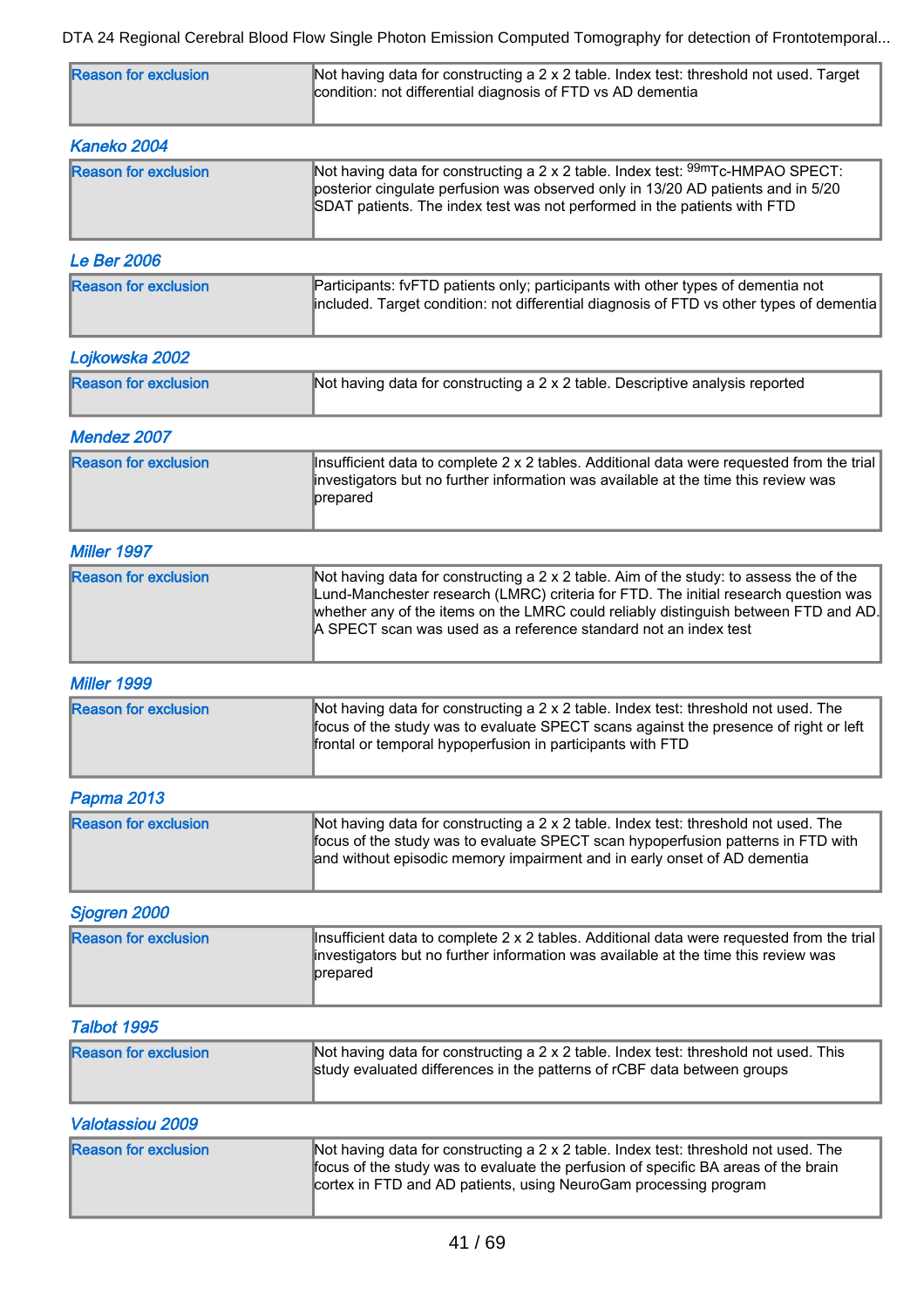| Valotassiou 2011            |                                                                                                                        |
|-----------------------------|------------------------------------------------------------------------------------------------------------------------|
| <b>Reason for exclusion</b> | Not having data for constructing a 2 x 2 table. Participants: SD variant FTD and AD<br>(data extractable for SD vs AD) |
| Valotassiou 2012a           |                                                                                                                        |
| <b>Reason for exclusion</b> | Not having data for constructing a 2 x 2 table. Participants: PNFA variant FTD and AD                                  |
| Valotassiou 2012b           |                                                                                                                        |
| <b>Reason for exclusion</b> | Not having data for constructing a 2 x 2 table. Participants: SD and PNFA variant FTD<br>∥only                         |
| Waragai 2008                |                                                                                                                        |

| <b>Reason for exclusion</b> | Not having data for constructing a 2x 2 table. Target condition: AD dementia not FTD |
|-----------------------------|--------------------------------------------------------------------------------------|
|                             |                                                                                      |

## **Footnotes**

FTD=frontotemporal dementia; SPM=Statistical Parametric Maps; PPA=primary progressive aphasia; FTD=frontotemporal dementia; AD=Alzheimer's disease; SPECT=single-photon emission computerised tomography; bvFTD= behavioural variant frontotemporal degeneration; SD=semantic dementia; PNFA=progressive nonfluent aphasia; CDR=Clinical Dementia Rating scale; FTLD=frontotemporal lobar degeneration; DFT=dementia of frontal type; ; <sup>99m</sup>Tc-HMPAO=Technetium exametazime hexamethylpropyleneamine oxime; SDAT=senile dementia Alzheimer's type; fvFTD=frontal variant frontotemporal dementia; PNFA= progressive nonfluent aphasia

## Characteristics of studies awaiting classification

**Footnotes** 

## Characteristics of ongoing studies

Footnotes

# Summary of results tables

## 1 Performance of rCBF SPECT for detection of frontotemporal dementia

Is the SPECT FTD pattern indicative of developing FTD over time in populations with suspected dementia? What is the diagnostic accuracy of rCBF SPECT biomarker for discriminating FTD from non-FTD, and FTD from Alzheimer's disease dementia and other dementia subtypes?

|                              | Participants with suspected dementia and rCBF SPECT administered at baseline (prospective cohort<br>design) $(n = 3)$                                        |
|------------------------------|--------------------------------------------------------------------------------------------------------------------------------------------------------------|
| Population                   | Participants with suspected dementia and rCBF SPECT administered at baseline with histopathological<br>confirmation (retrospective cohort design) $(n = 2)$  |
|                              | Participants clinically diagnosed with FTD or other dementia subtypes using standard clinical diagnostic<br>criteria (case-control design) ( $n = 6$ )       |
|                              | Outpatients from University centres or University memory clinics ( $n = 7$ )                                                                                 |
|                              | Outpatients from General Hospital memory clinics $(n = 1)$                                                                                                   |
| <b>Setting</b>               | Tertiary referral centre (n = 1)                                                                                                                             |
|                              | Multicentre (different French hospitals) ( $n = 1$ )                                                                                                         |
|                              | Not reported $(n = 1)$                                                                                                                                       |
|                              | Consecutive or random $(n = 3)$                                                                                                                              |
| Sampling<br><b>procedure</b> | Not consecutive or random $(n = 4)$                                                                                                                          |
|                              | Not reported $(n = 4)$                                                                                                                                       |
| Prior testing                | Prior to performing rCBF SPECT scans, diagnostic criteria for identifying dementia subtypes were applied in<br>studies that used a case-control study design |
| Index tests                  | 99mTc-HMPAO SPECT; 99mTc-ECD SPECT; Xenon SPECT                                                                                                              |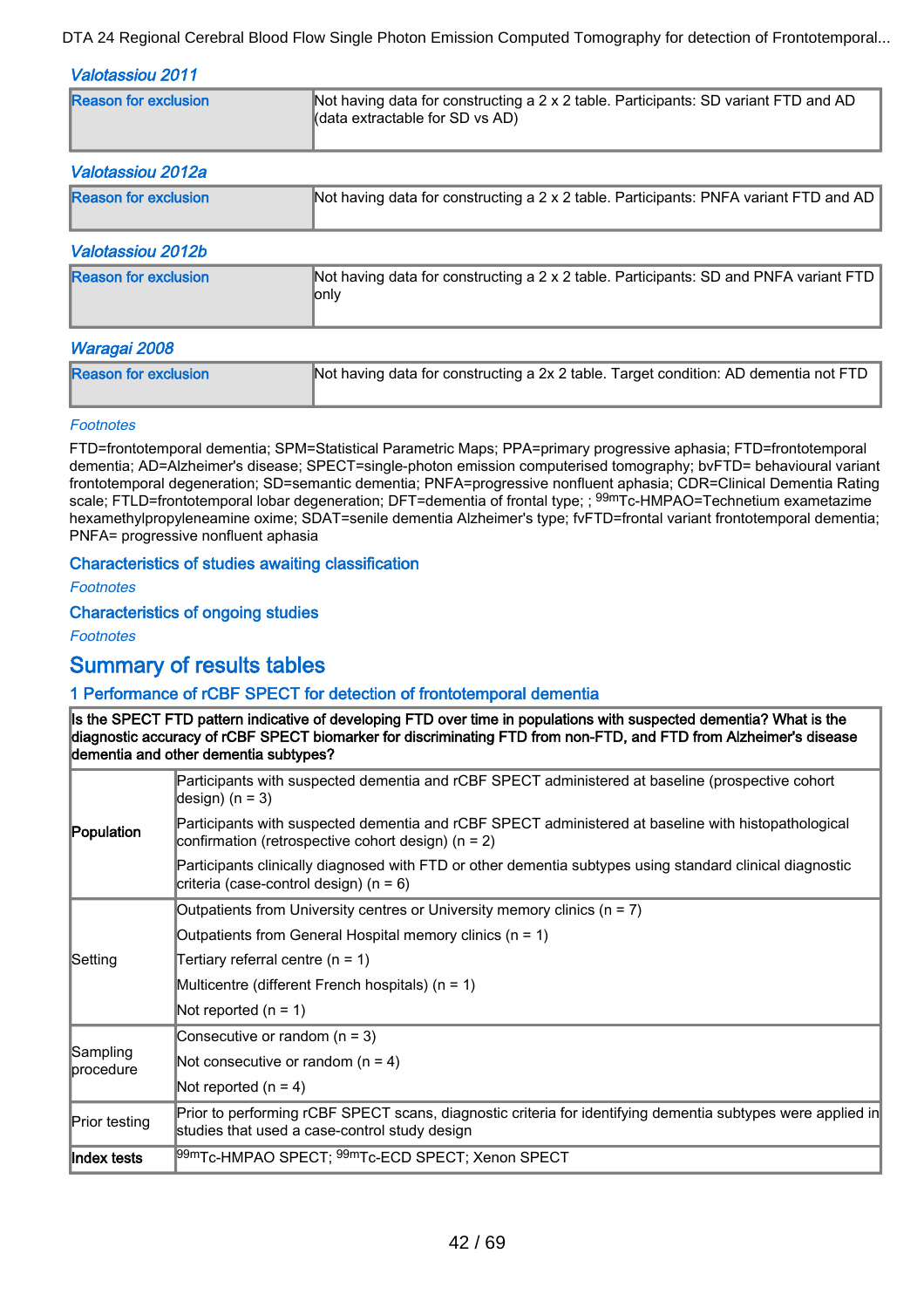|                                                     | Yes (n = $6$ )                                                                                                                                                                                                                                                            |
|-----------------------------------------------------|---------------------------------------------------------------------------------------------------------------------------------------------------------------------------------------------------------------------------------------------------------------------------|
| Threshold<br>prespecified at $No(n = 3)$            |                                                                                                                                                                                                                                                                           |
| <b>baseline</b>                                     | Unclear (n = 2)                                                                                                                                                                                                                                                           |
| Threshold                                           | Included studies used a range of thresholds                                                                                                                                                                                                                               |
| SPECT scan                                          | Combined visual and semiquantitative interpretation ( $n = 6$ )                                                                                                                                                                                                           |
| interpretation                                      | Visual interpretation only $(n = 5)$                                                                                                                                                                                                                                      |
| ICBF<br>hypoperfusion<br>region                     | Authors used brain regions that were expected to be affected by FTD and so frontal and/or temporal lobes<br>were involved in all studies. Two studies also included parietal and occipital lobes in their evaluations. One<br>study used a range of Broadmann areas (BAs) |
| <b>Target</b><br>condition                          | Frontotemporal dementia (FTD): ante-mortem clinical diagnosis of FTD (n = 7) or neuropathological<br>diagnosis of FTD $(n = 4)$                                                                                                                                           |
| Reference<br><b>standard</b>                        | For ante-mortem clinical diagnosis: Neary 1998 criteria (n = 4); Brun 1994 criteria (n = 1); not specified (n =<br> 2)<br>For neuropathological diagnosis: Shi 2005 ( $n = 1$ ); Cairns 2007 ( $n = 1$ ); not specified ( $n = 2$ )                                       |
| Diagnostic<br>criteria for<br>ldementia<br>subtypes | For AD dementia: NINCDS-ADRDA criteria ( $n = 6$ ); not specified ( $n = 1$ ); histopathological criteria ( $n = 4$ )<br>For vascular dementia: NINDS-AIREN criteria (n = 2); histopathological (n = 1)                                                                   |
| Included<br><b>studies</b>                          | Eleven studies (n = 1077 participants) assessed rCBF SPECT for differentiating between FTD and AD. Five<br>of these studies (n = 609) also assessed rCBF SPECT for differentiating between FTD and non-FTD                                                                |

| differentiating FTD from AD |       |    |                                   |                                         |           |          |  |
|-----------------------------|-------|----|-----------------------------------|-----------------------------------------|-----------|----------|--|
| Objective                   | Study | ΙN | Confirmed Sensitivity Specificity | $(95\% \text{ Cl})$ $(95\% \text{ Cl})$ | ا Quality | lComment |  |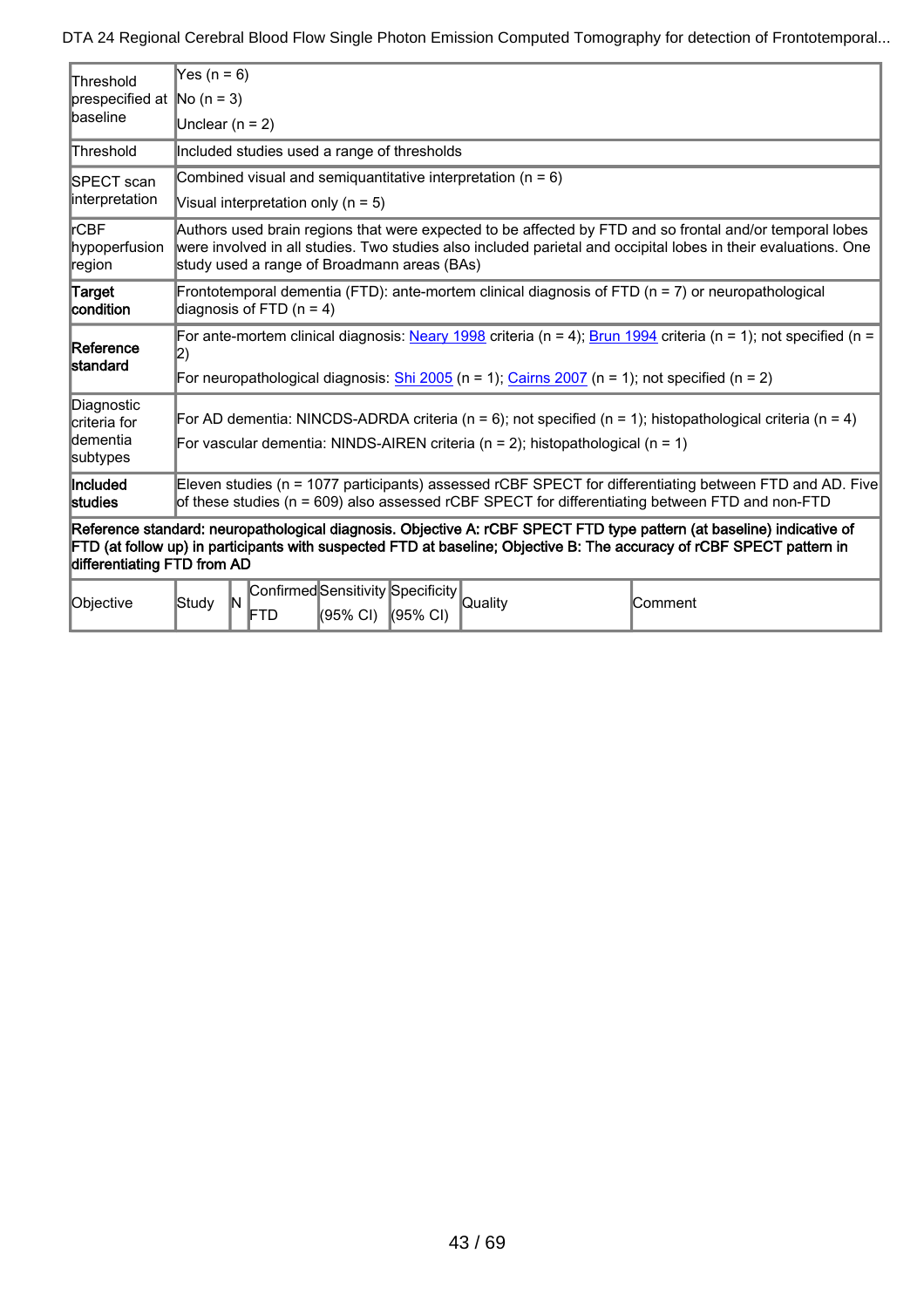<span id="page-43-0"></span>

| lA                                    | Read                           | 27   |                             | 100%                            | 100%                             | Unclear risk of bias                                                                                                                                                                                                                                                                               | <b>Objective A:</b> These papers used the                                                                                                                                                                          |
|---------------------------------------|--------------------------------|------|-----------------------------|---------------------------------|----------------------------------|----------------------------------------------------------------------------------------------------------------------------------------------------------------------------------------------------------------------------------------------------------------------------------------------------|--------------------------------------------------------------------------------------------------------------------------------------------------------------------------------------------------------------------|
|                                       | 1995                           |      |                             | (0.59,<br>1.00                  | (0.83,<br>1.00                   | lwas seen in the<br>patient selection                                                                                                                                                                                                                                                              | gold standard of histopathological<br>diagnosis; however. the methods                                                                                                                                              |
|                                       | Rollin-                        |      |                             | 75%                             | 97%                              | QUADAS-2 domain.                                                                                                                                                                                                                                                                                   | used in participant selection and                                                                                                                                                                                  |
| ΙA                                    | Sillaire<br>2012               | 489  |                             | (0.43,<br>$ 0.95\rangle$        | (0.85.<br>1.00                   | The remaining three<br>domains considered<br>to be at low risk of                                                                                                                                                                                                                                  | image analysis have led to the<br>introduction of a degree of bias                                                                                                                                                 |
|                                       | Read                           |      |                             | 100%                            | 100%                             | bias. There were no                                                                                                                                                                                                                                                                                | Objective B: These papers used the<br>gold standard of histopathological                                                                                                                                           |
| B                                     | 1995                           | 20 7 |                             | (0.59,<br>1.00                  | (0.75,<br>1.00                   | concerns about<br>applicability (Read 1995,<br>Rollin-Sillaire 2012).                                                                                                                                                                                                                              | diagnosis. Although the diagnosis is<br>robust, case-control design, small                                                                                                                                         |
|                                       | Rollin-                        |      |                             | 75%                             | 100%                             | High risk of bias                                                                                                                                                                                                                                                                                  | study numbers, different<br>methodologies with a wide range of                                                                                                                                                     |
| B                                     | Sillaire<br>2012               | 359  |                             | (0.43,<br>$ 0.95\rangle$        | (0.85,<br>1.00                   | was seen in patient<br>selection, index                                                                                                                                                                                                                                                            | sensitivities and specificities mean<br>that it is difficult to make                                                                                                                                               |
| <b>B</b>                              | Lipton<br>2004                 | 236  |                             | 100%<br>(0.54,<br>1.00          | 41%<br>(0.18,<br>$ 0.67\rangle$  | test, and flow and<br>timing QUADAS-2<br>domains. The<br>lreference standard<br>was strength of the                                                                                                                                                                                                | recommendations on the basis of<br>these results                                                                                                                                                                   |
| IΒ                                    | $M$ cNeill $ _{56}$ 20<br>2007 |      |                             | 80%<br>(0.59,<br>$ 0.93\rangle$ | 61 %<br>(0.42,<br>$ 0.78\rangle$ | study. There were<br>no concerns about<br>applicability (Lipton 2004)<br>High risk of bias<br>lwas seen in<br>participant<br>selection and<br>lindex test domain.<br>The reference<br>standard was<br>strength of the<br>study. There were<br>no concerns<br>about applicability<br>(McNeill 2007) |                                                                                                                                                                                                                    |
| Investigation<br>of.<br>heterogeneity |                                |      | analyses were not performed |                                 |                                  |                                                                                                                                                                                                                                                                                                    | We were not able to formally assess the effect of potential sources of heterogeneity because meta-                                                                                                                 |
| Conclusion                            |                                |      |                             |                                 |                                  | scans predefined and clear details given on how scans are analysed                                                                                                                                                                                                                                 | Further research on the use of rCBF SPECT for differentiating FTD from other dementias is required. In<br>particular, protocols should be standardised, study populations well described, threshold for 'abnormal' |

## Footnotes

rCBF=regional cerebral blood flow; SPECT=single-photon emission computerised tomography; FTD=frontotemporal dementia; <sup>99m</sup>Tc-HMPAO=Technetium exametazime hexamethylpropyleneamine oxime; <sup>99m</sup>Tc-ECD=Technetium exametazime ethyl cysteinate diethylester; AD=Alzheimer's disease; NINCDS-ADRDA=National Institute of Neurological and Communicative Disorders and Stroke and the Alzheimer's Disease and Related Disorders Association; NINDS-AIREN=National Institute of Neurological and Communicative Disorders and Stroke and Association Internationale pour la Recherche et l'Enseignement en Neurosciences; QUADAS-2=Quality Assessment of Diagnostic Accuracy Studies

# Additional tables

1 Cross classification (2 x 2) table of rCBF SPECT results agisting disease status (based on reference standard results)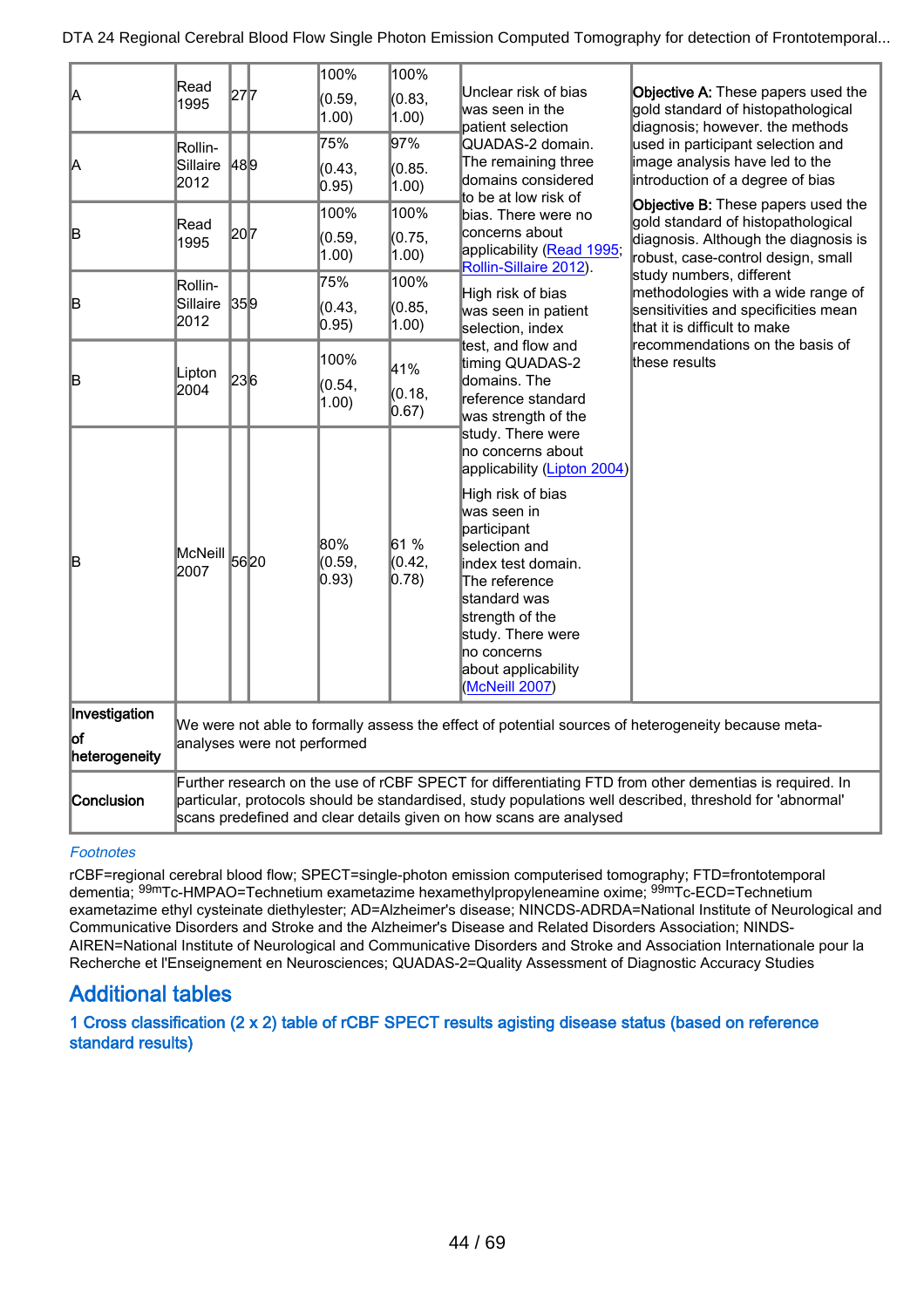<span id="page-44-0"></span>

| <b>rCBF SPECT</b>                         | Reference standard          |                                       |
|-------------------------------------------|-----------------------------|---------------------------------------|
|                                           | (Lund-Manchester; NINDS;    |                                       |
|                                           | histopathological criteria) |                                       |
|                                           | <b>FTD</b> present          | <b>FTD absent</b>                     |
|                                           |                             | (disease positive) (disease negative) |
| <b>FTD pattern' present</b> True positive |                             | False positive                        |
| (test positive)                           |                             |                                       |
| <b>FTD pattern' absent</b> False negative |                             | True negative                         |
| (test negative)                           |                             |                                       |

## **Footnotes**

# 2 Summary of characteristics of included studies

| Author<br><b>year</b><br>(country) | Target population                                                                                  | Study<br>size<br>(number<br>analysed<br>lin.<br>review) | Sampling<br>procedure | Number of<br>cases (FTD) Index<br>reference<br>standard | identified by test/camera/interpretation/braincx<br>hypoperfusion                                                                              | R                               |
|------------------------------------|----------------------------------------------------------------------------------------------------|---------------------------------------------------------|-----------------------|---------------------------------------------------------|------------------------------------------------------------------------------------------------------------------------------------------------|---------------------------------|
|                                    | Prospective cohort studies                                                                         |                                                         |                       |                                                         |                                                                                                                                                |                                 |
| 2012<br>KFrance)                   | Boutoleau- Neurological Memory Center attendees with<br>Bretonniere clinically ambiguous dementias | 69 (19,<br>29 or 60)                                    | Not<br>reported       | 11/60                                                   | 99mTc-HMPAO<br>SPECT/multiple camera<br>visual/frontal ± temporal                                                                              | C<br> di<br>F<br>Ŀ.<br>F<br>lF. |
| Talbot<br>1998*<br>(UK)            | Memory clinic attendees with suspected<br>dementia                                                 | 363<br>(158,<br>212 or<br>$ 314\rangle$                 | Consecutive           | 58<br>(FTD)/363<br>80 (FTD &<br>PPA)/363                | 99mTc-HMPAO<br>SPECT*/single<br>camera/visual/bilateral<br>anterior <sup>+</sup> and bilateral<br>anterior & unilateral posterior <sup>+</sup> | di<br>lF.                       |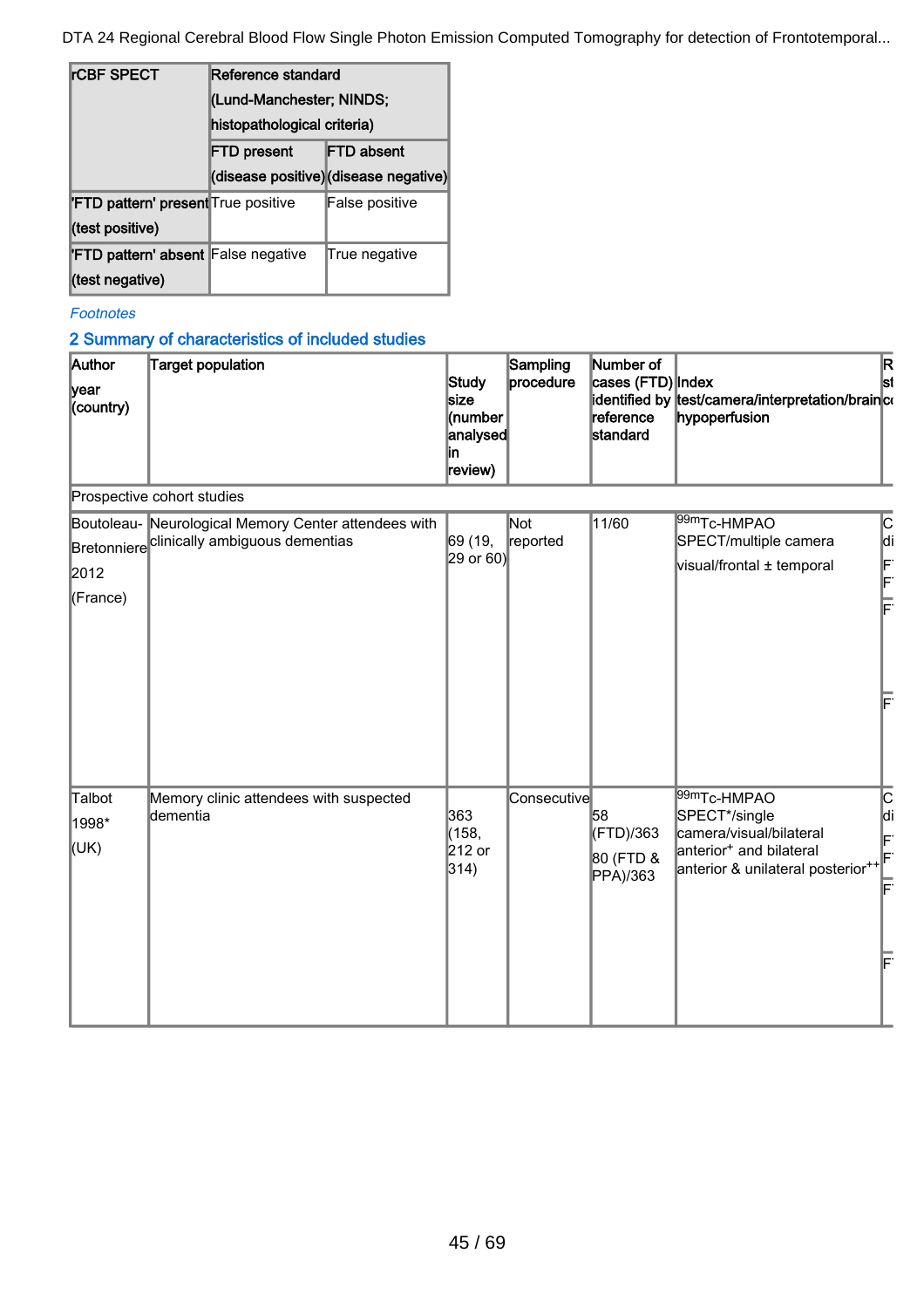| Launes        | Memory clinic attendees with suspected |         | Consecutive |       | 99mTc-HMPAO* SPECT/single C     |     |
|---------------|----------------------------------------|---------|-------------|-------|---------------------------------|-----|
| 1991*         | dementia                               | 160 (41 |             | 5/160 | camera/visual/frontal bilateral | ldi |
|               |                                        | or 160  |             |       | or frontal-temporal             |     |
| $ $ (Finland) |                                        |         |             |       |                                 |     |
|               |                                        |         |             |       |                                 |     |
|               |                                        |         |             |       |                                 |     |
|               |                                        |         |             |       |                                 |     |
|               |                                        |         |             |       |                                 |     |
|               |                                        |         |             |       |                                 |     |
|               |                                        |         |             |       |                                 |     |
|               |                                        |         |             |       |                                 |     |
|               |                                        |         |             |       |                                 |     |
|               |                                        |         |             |       |                                 |     |
|               |                                        |         |             |       |                                 |     |
|               |                                        |         |             |       |                                 |     |
|               |                                        |         |             |       |                                 |     |

Retrospective cohort studies with post-mortem diagnosis

| Read<br>1995**<br>(USA)                 | AD/FTD/JCD/MID/LBD/hydrocephalus<br>recruited from a chart review of the<br>University-based speciality dementia clinic                         | 27) | INot∶<br>27 (20 or reported       | 7/27  | <sup>99m</sup> Tc-HMPAO SPECT/double di<br>camera/visual/bilateral frontal                |
|-----------------------------------------|-------------------------------------------------------------------------------------------------------------------------------------------------|-----|-----------------------------------|-------|-------------------------------------------------------------------------------------------|
| Rollin-<br>Sillaire<br>2012<br>(France) | AD/DLB/FTD/VD/FTLD/bvFTD/SD/PPA/PSP/48 (35 or from initially<br>CBD recruited from the caseload database of 48)<br>the University memory clinic |     | Selected<br>consecutive<br>sample | 12/48 | 99mTc-HMPAO<br>SPECT/multiple camera<br>combined visual and semi-<br>quantitative/frontal |

## Case-control studies

| Horn<br>2007<br>(France) | FTD/AD recruited from a number of hospitals        | 173<br>(173) | $\blacksquare$<br>consecutive<br>lor random | 91/173 | Tc-99m ECD SPECT/multiple<br>camera/visual/automatic<br>classifier for whole brain                                                     | $\mathbb C$ |
|--------------------------|----------------------------------------------------|--------------|---------------------------------------------|--------|----------------------------------------------------------------------------------------------------------------------------------------|-------------|
| Lipton<br>2004<br>(USA)  | <b>FTD/AD.</b> Sources of recruitment not reported | 27(23)       | lNot ⊺<br><b>consecutive</b><br>lor random  | 6/23   | Xenon or <sup>99m</sup> Tc-HMPAO<br>SPECT/multiple<br>camera/combined visual and<br>semiquantitative/global<br><b>l</b> lateralisation |             |
| McNeill<br>2007*<br>(UK) | AD /FTD recruited from a tertiary care centre      | 56(56)       | lNot ⊺<br>consecutive<br>lor random         | 25/56  | 99mTc-HMPAO SPECT*/single di<br>camera/combined visual and<br>semiquantitative/bifrontal                                               |             |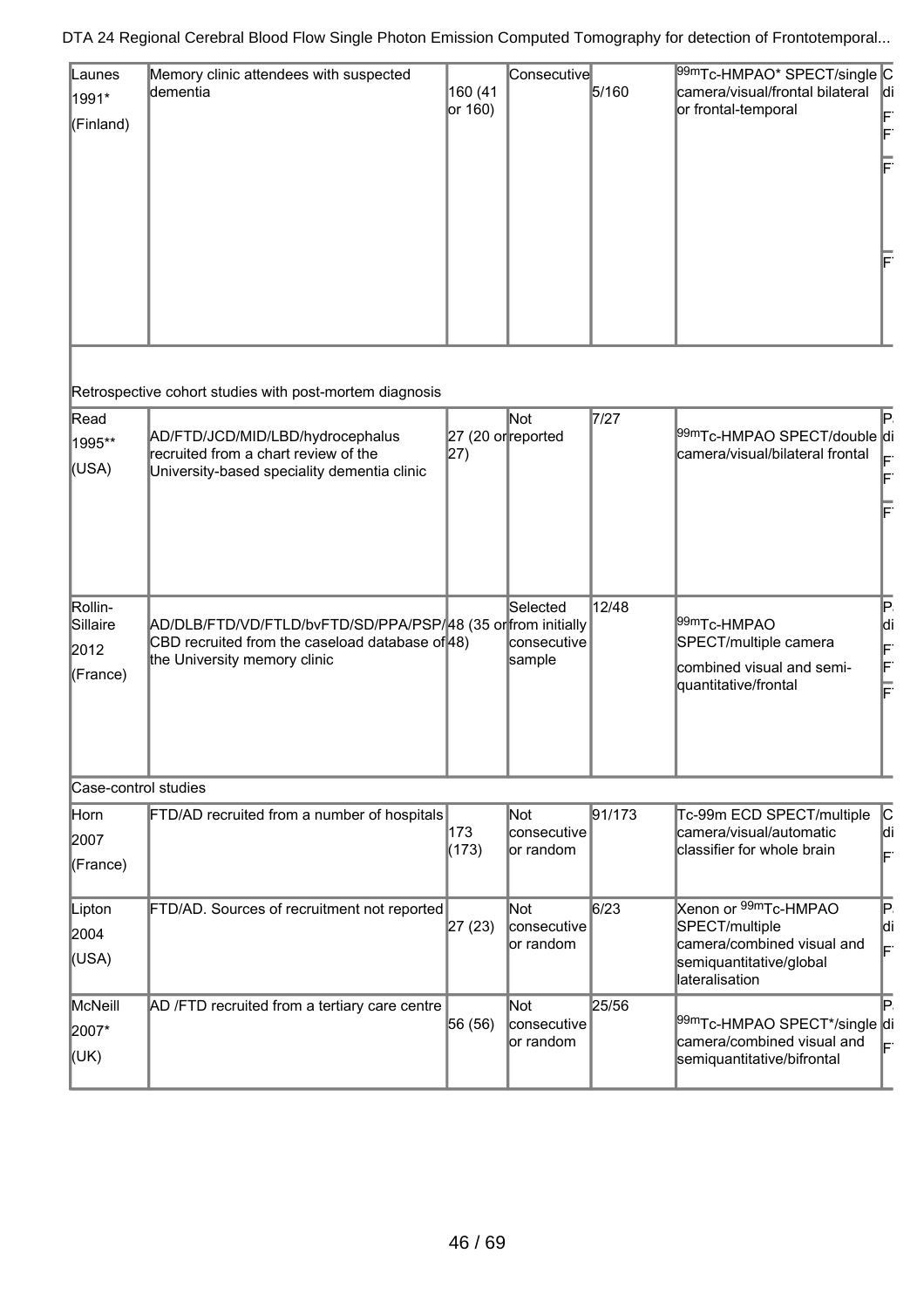<span id="page-46-0"></span>

| Nagao<br>2003<br>(Japan)        | FTD/AD recruited from the Higher Brain<br>Function Clinic for outpatients of the<br>University Hospital + healthy controls (not<br>included in the analysis)                                                                                                                | 42 (42) | From data<br>file of<br>initially<br>consecutive<br>sample | 21/42                                | 99mTc-HMPAO SPECT<br>multiple camera<br>semiquantitative/Bifrontal <sup>+++</sup><br>or bifrontal & posterior <sup>+++++</sup> | ldi             |
|---------------------------------|-----------------------------------------------------------------------------------------------------------------------------------------------------------------------------------------------------------------------------------------------------------------------------|---------|------------------------------------------------------------|--------------------------------------|--------------------------------------------------------------------------------------------------------------------------------|-----------------|
| Pickut<br>1996<br>(Belgium)     | FTD/AD recruited from a memory clinic                                                                                                                                                                                                                                       | 40 (40) | Not<br>consecutive<br>lor random                           | 21/40                                | <sup>99m</sup> Tc-HMPAO SPECT<br>multiple camera<br>combined visual and<br>semiquantitative/frontal and<br>∥temporal           | ldi             |
| Valotassiou<br>2012<br>(Greece) | FTLD (bvFTD; lvFTD; PNFA; CBD+PSP)/AD 112 (59<br>recruited from an outpatient memory clinic of or 60 or<br>the General Hospital<br>21 CBD+PSP participants not included in the<br>analysis; they are not the patients with the<br>target condition considered in the review | 50)     | Consecutive                                                | 20<br>21 (SD)/60<br> 11<br>(PNFA)/50 | 99mTc-HMPAO<br>SPECT/multiple camera<br>(bvFTLD)/59 semiquantitative/brain<br>Broadmann areas                                  | di<br>ľ۱۱<br>ls |
|                                 |                                                                                                                                                                                                                                                                             |         |                                                            |                                      |                                                                                                                                |                 |

#### Footnotes

 $N =$  number of participants in the study; n = number of participants included in the analysis in the review; \*Study used a single-headed camera with no extended acquisition and did not use image analysis; \*\*Study used two cameras but details of total counts can only realistically apply to the brain-dedicated camera; <sup>+</sup> bilateral anterior brain hypoperfusion; <sup>++</sup> bilateral anterior & unilateral posterior brain hypoperfusion; <sup>+++</sup>bifrontal brain hypoperfusion; <sup>++++</sup> bifrontal & posterior brain hypoperfusion; bvFTD = behavioural variant frontotemporal degeneration; CBD = corticobasal degeneration; FTLD = frontotemporal degeneration; JCD = Jakob-Creutzfeldt Disease; lvFTD = language variant frontotemporal degeneration; MID = mixed dementia; PM = post-mortem; PPA = primary progressiva aphasia; PNFA = progressive non-fluent aphasia, PSP = progressive supranuclear palsy; SD = semantic dementia; SPECT = Single photon emission computed tomography; <sup>99m</sup>Tc-HMPAO = 99mTc-hexamethylpropyleneamineoxime

# References to studies

## Included studies

## Boutoleau-Bretonniere 2012

\* Boutoleau-Bretonniere C, Lebouviera T, Delaroche O, Lamy E, Evrard C, Charriau T et al. Value of neuropsychological testing, imaging, and CSF biomarkers for the differential diagnosis and prognosis of clinically ambiguous dementia. Journal of Alzheimer's Disease 2012;28(2):323–36.

## Horn 2007

\* Horn JF, Habert MO, Giron A, Fertil B. Alzheimer's disease and frontotemporal dementia differential automatic diagnosis based on SPECT images. In: Biomedical Imaging: From Nano to Macro, 2007. ISBI 2007. 4th IEEE International Symposium on Biomedical Imaging; 2007 April 12-15; Arlington, VA, USA. IEEE, 2007:1336-9.

Horn JF, Habert MO, Kas A, Malek Z, Maksud P, Lacomblez L et al. Differential automatic diagnosis between Alzheimer's disease and frontotemporal dementia based on perfusion SPECT images. Artificial Intelligence in Medicine 2009; 47(2):147-58.

## Launes 1991

\* Launes J, Sulkava R, Erkinjuntti T, Nikkinen P, Lindroth L, Liewendahl K et al. 99Tcm-HMPAO SPECT in suspected dementia. Nuclear Medicine Communications 1991;12(9):757-65.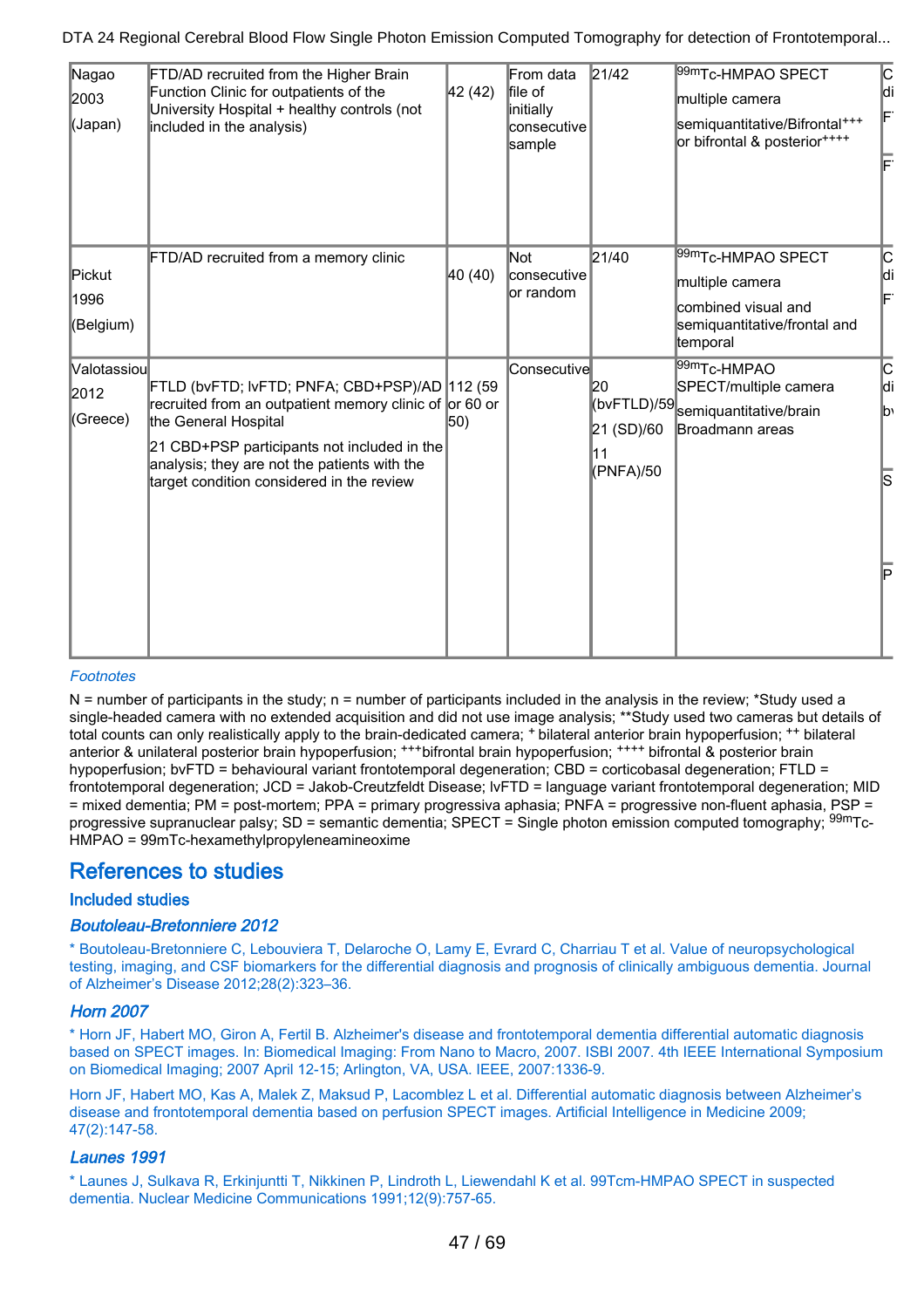## <span id="page-47-0"></span>Lipton 2004

\* Lipton AM, Benavidesa R, Hynan LS, Bonte FJ, Harris TS, White CL et al. Lateralization on neuroimaging does not differentiate frontotemporal lobar degeneration from Alzheimer's disease. Dementis and Geriatriatric Cognitive Disorders 2004;17(4):324-7.

#### McNeill 2007

\* McNeill R, Sare GM, Manoharan M, Testa HJ, Mann DM, Neary D et al. Accuracy of single-photon emission computed tomography in differentiating frontotemporal dementia from Alzheimer's disease. Journal of Neurology, Neurosurgery, and Psychiatry 2007;78(4):350–5.

#### Nagao 2004

\* Nagao M, Sugawara Y, Ikeda M, Fukuhara R, Hokoishi K, Murase K et al. Heterogeneity of cerebral blood flow in frontotemporal lobar degeneration and Alzheimer's disease. European Journal of Nuclear Medicine and Molecular Imaging 2004;31(2):162-8.

#### Pickut 1997

\* Pickut BA, Saerens J, Marien P, Borggreve F, Goeman J, Vandevivere J et al. Discriminative use of SPECT in frontal lobetype dementia versus (senile) dementia of the Alzheimer's type. Journal of Nuclear Medicine 1997;38(6):929-34.

## Read 1995

\* Read SL, Miller BL, Mena I, Kim R, Itabashi H, Darby A. SPECT in dementia: clinical and pathological correlation. Journal of the American Geriatrics Society 1995;43(11):1243-7.

## Rollin-Sillaire 2012

\* Rollin-Silliare A, Bombois S, Deramecourt V, Steinert-Emptaz A, Salleron J, Morvan J et al. Contribution of single photon emission computed tomography to the differential diagnosis of dementia in a memory clinic. Journal of Alzheimer's Disease 2012;30(4):833-45.

#### Talbot 1998

\* Talbot PR, Lloyd JJ, Snowden JS, Neary D, Testa HJ. A clinical role for 99mTc-HMPAO SPECT in the investigation of dementia? Journal of Neurology, Neurosurgery, and Psychiatry 1998;63(3):306–13.

#### Valotassiou 2012

\* Valotassiou V, Papatriantafyllou J, Sifakis N, Tzavara C, Tsougos I, Kapsalaki E et al. Perfusion SPECT studies with mapping of Brodmann areas in differentiating Alzheimer's disease from frontotemporal degeneration syndromes. Nuclear Medicine Communications 2012;33(12):1267-76.

Valotassiou V, Papatriantafyllou J, Sifakis N, Tzvara C, Tsougos J, Kapsalaki E et al. Brain perfusion SPECT with Brodmann areas mapping in the differential diagnosis of Alzheimer's disease from behavioural variant of frontotemporal lobar degeneration. European Journal of Nuclear Medicine and Molecular Imaging 2011;38(Suppl 2):S260-441.

#### Excluded studies

#### Barnes 2000

Barnes A, Lusman D, Pattersona J, Brown D, Wyper D. The use of statistical pParametric mapping (SPM96) as a decision aid in the differential diagnosis of dementia using 99mTc-HMPAO SPECT. Behavioural Neurology 2000;12(1-2):77-86.

#### Barquero 1996

Barquero MS, Dominguez M, Encinas M, Barabash A, Cabranes JA, Varela de Seijas E. Primary progressive aphasia: diagnosis and evolution using brain SPECT. In: Fifth International Conference on Alzheimer's Disease and Related Disorders. Osaka, Japan July 1996. Neurobiology of Aging. Vol. 17(4). 1996:S92.

#### Boeve 2012

Boeve BF, Boylan KB, Graff-Radford NR, DeJesus-Hernandez M, Knopman DS, Pedraza O et al. Characterization of frontotemporal dementia and/or amyotrophic lateral sclerosis associated with the GGGGCC repeat expansion in C9ORF72. Brain 2012;135:765-83.

#### Bonte 1994

Bonte F, Tintner R, Weiner M, Bigio E, White C. Histopathological validation of brain blood flow SPECT in the differential diagnosis of the dementias. In: 39th annual Meeting of the Southwestern Chapter of the Society of Nuclear Medicine. Albuquerque, New Mexico, USA 1994. Clinical Nuclear Medicine. Vol. 19(3). 1994:260.

#### Bonte 2004

Bonte FJ, Harris TS, Roney CA, Hynan LS. Differential diagnosis between Alzheimer's and frontotemporal disease by the posterior cingulate sign. Journal of Nuclear Medicine 2004;45(5):771-4.

## Borghesani 2010

Borghesani PR, DeMers SM, Manchanda V, Pruthi S, Lewis DH, Borson S. Neuroimaging in the clinical diagnosis of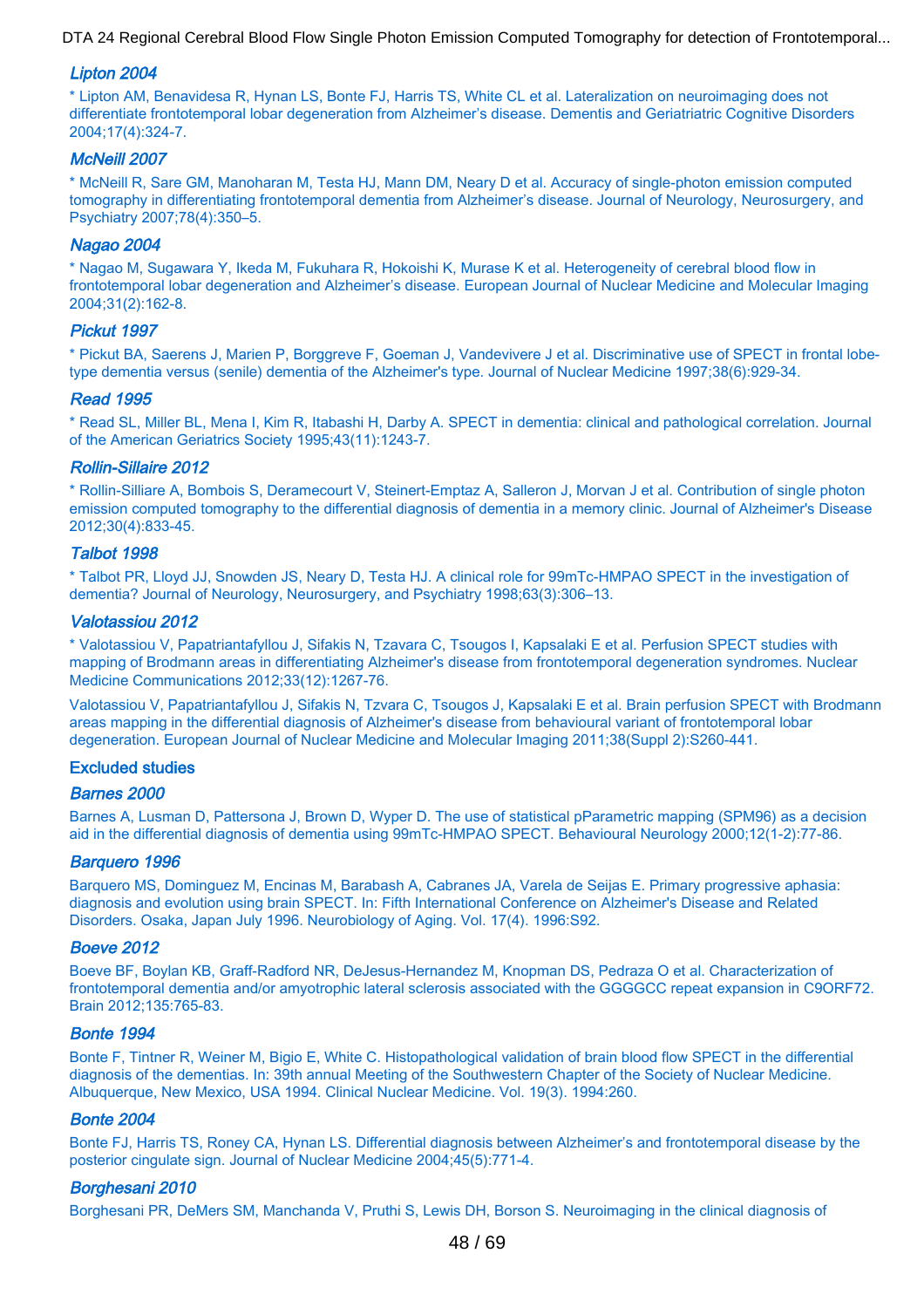dementia: observations from a memory disorders clinic. Journal of the American Geriatrics Society 2010;58(8):1453-8.

#### Borroni 2010

Borroni B, Agosti C, Premi E, Cerini C, Cosseddu M, Paghera B et al. The FTLD-modified Clinical Dementia Rating scale is a reliable tool for defining disease severity in frontotemporal lobar degeneration: evidence from a brain SPECT study. European Journal of Neurology 2010;17(5):703-7.

#### Borroni 2012

Borronia B, Grassi M, Premi E, Alberici A, Cosseddu M, Cancelli V et al. Is long-term prognosis of frontotemporal lobar degeneration predictable by neuroimaging? Evidence from a single-subject functional brain study. Journal of Alzheimer's Disease 2012;29(4):883-90.

#### Buchpiguel 1996

Buchpiguel CA, Mathias SC, Itaya LY, Barros NG, Portela LA, Freitas JM et al. Brain SPECT in dementia. A clinicalscintigraphic correlation. Arquivos de Neuro-psiquiatria 1996;54(3):375-83.

#### Didic 1998

Didic M, Giusiano B, de Laforte C, Ceccaldi M, Poncet M. Identification of clinical subtypes of fronto-temporal dementia and cerebral blood flow on SPECT: preliminary results. Alzheimer's Reports 1998;1(3):179-85.

#### Frisoni 1992

Frisoni GB, Bianchetti A, Pizzolato G, Ferlin G, L Battistin L, Trabucchi M. Functional imaging (<sup>99m</sup>Tc-HMPAO SPECT) and clinical findings in the differentiation of Alzheimer's disease and dementia of frontal type. In: Third International Conference on Alzheimer's disease and related disorders. Abano Terme, Italy, July 1992. Neurobiol Aging. Vol. 13 Suppl 1. 1992:S16.

#### Frisoni 1995

Frisoni GB, Pizzolato G, Geroldi C, Rossato A, Bianchetti A, Trabucchi M. Dementia of the frontal type: neuropsychological and [99Tc]-HM-PAO SPET features. Journal of Geriatric Psychiatry and Neurology 1995;8(1):42-8.

#### Grace 2001

Grace J, Zawacki TM, Ott BR, Boyle P, Noto R. Behavioral, neuropsychological, and SPECT correlates of frontal lobe functioning in dementia. In: Brain and Cognition. Vol. 47. 2001:279-82.

#### Hannequin 2001

Hannequin D, Lefevre MHS, Bakchine S, Kotzki PO, Vera P. Primary progressive aphasia: a bilateral temporal lobe involvment. In: Neurology. Vol. 56. 2001:A189.

#### Hogh 2004

Hogh P, Teller AS, Hasselbalch SG, Waldemar G. Clinical progression of MCI or questionable dementia and predictive value of HMPAO-SPECT: Follow-up study of 115 patients from a multidisciplinary memory clinic based in neurology.. In: 9th International Conference on Alzheimer's Disease and Related Disorders. Philadelphia, USA July 2004. Neurobiology of Aging. Vol. 25 Suppl 2. 2004:S272.

## Honda 2002

Honda N, Machida K, Hosono M, Matsumoto T, Matsuda H, Oshima M et al. Interobserver variation in diagnosis of dementia by brain perfusion SPECT. Radiation Medicine 2002;20(6):281-9.

#### Joseph 2006

Josephs KA, Duffy JR, Strand EA, Whitwell JL, Layton KF, Parisi JE et al. Clinicopathological and imaging correlates of progressive aphasia and apraxia of speech. Brain 2006;129(Pt 6):1385-98.

#### Julin 1995

Julin P, Wahlund LO, Basun H, Persson A, Måre K, Rudberg U. Clinical diagnosis of frontal lobe dementia and Alzheimer's disease: relation to cerebral perfusion, brain atrophy and electroencephalography. Dementia 1995;6(3):142-7.

#### Kaneko 2004

Kaneko K, Kuwabara Y, Sasaki M, Ogomori K, Ichimiya A, Koga H et al. Posterior cingulate hypoperfusion in Alzheimer's disease, senile dementia of Alzheimer type, and other dementias evaluated by three-dimensional stereotactic surface projections using Tc-99m HMPAO SPECT. Clinical Nuclear Medicine 2004;29(6):362-6.

## Le Ber 2006

Le Ber I, Guedj E, Gabelle A, Verpillat P, Volteau M, Thomas-Anterion C et al. Demographic, neurological and behavioural characteristics and brain perfusion SPECT in frontal variant of frontotemporal dementia. Brain 2006;129(Pt 11):3051-65.

#### Lojkowska 2002

Lojkowska W, Ryglewicza D, Jedrzejczak T, Sienkiewicz-Jarosz H, Minc S, Jakubowska T et al. SPECT as a diagnostic test in the investigation of dementia. Journal of the Neurological Sciences 2002;203-204:215-9.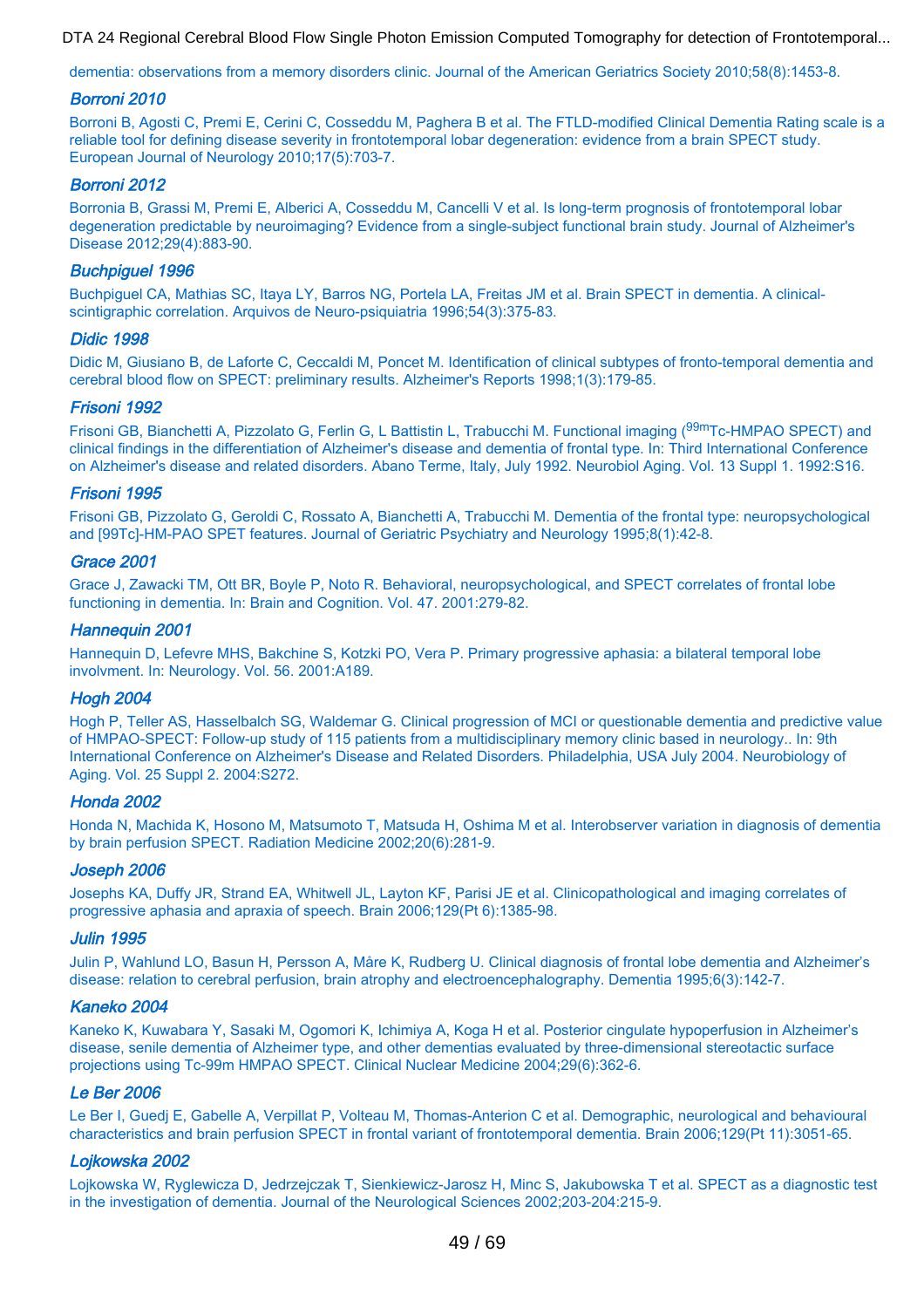## <span id="page-49-0"></span>Mendez 2007

\* Mendez MF, Shapira JS, McMurtray A, Licht E, Miller BL. Accuracy of the clinical evaluation for frontotemporal dementia. Archives of Neurology 2007;64(6):830-5.

#### Miller 1997

Miller BL, Ikonte C, Ponton M, Levy M, Boone K, Darby A et al. A study of the Lund-Manchester research criteria for frontotemporal dementia: clinical and single-photon emission CT correlations. Neurology 1997;48(4):937-42.

#### Miller 1999

Miller BL, Gearhart R. Neuroimaging in the diagnosis of frontotemporal dementia. Dementia and Geriatric Cognitive Disorders 1999;10(Suppl 1):71-4.

#### Papma 2013

\* Papma JM, Seelaar H, de Koning I, Hasan D, Reijs A, Valkema R et al. Episodic memory impairment in frontal dementia; A 99mTc-HMPAO SPECT study. Current Alzheimer Research 2013;10(3):332-9.

#### Sjogren 2000

Sjögren M, Gustafson L, Wikkelsö C, Wallin A. Frontotemporal dementia can be distinguished from Alzheimer's disease and subcortical white matter dementia by an anterior-to-posterior rCBF-SPET ratio. Dementia and Geriatric Cognitive Disorders 2000;11(5):275-85.

#### Talbot 1995

Talbot PR, Snowden JS, Lloyd JJ, Neary D, Testa HJ. The contribution of single photon emission tomography to the clinical differentiation of degenerative cortical brain disorders. Journal of Neurology 1995;242(9):579-86.

#### Valotassiou 2009

\* Valotassiou V, Papatriantafyllou J, Sifakis N, Karageorgiou C, Tsougos I, Tzavara C et al. Evaluation of brain perfusion in specific Brodmann areas in frontotemporal dementia and Alzheimer disease using automated 3-D voxel based analysis. Journal of Instrumentation 2009;4:doi:10.1088/1748-0221/4/05/P05020.

#### Valotassiou 2011

Valotassiou V, Papatriantafyllou J, Sifakis N, Tzavara C, Tsougos J, Psimadas D et al. Evaluation of perfusion differences in semantic dementia and Alzheimer's disease using Tc-99m-HMPAO SPECT with automated Brodmann areas mapping. European Journal of Nuclear Medicine and Molecular Imaging 2011;38(Suppl 2):S323.

#### Valotassiou 2012a

Valotassiou V, Papatriantafyllou J, Sifakis N, Tzavara C, Tsougos J, Psimadas D et al. Alzheimer's disease and progressive non-fluent aphasia: evaluation of perfusion differences using 99mTc-HMPAO SPECT and Brodmann areas mapping.. In: 25th Annual Congress of the European Association of Nuclear Medicine (EANM) Milan Italy Oct 2012. European Journal of Nuclear Medicine and Molecular Imaging. Vol. 39 (Suppl 2). 2012:S547.

#### Valotassiou 2012b

Valotassiou V, Papatriantafyllou J, Sifakis N, Tzavara C, Tsougos J, Psimadas D et al. Patterns of perfusion deficit in semantic dementia and progressive non-fluent aphasia: a Tc-99m-HMPAO SPECT study with Brodmann areas mapping. In: 25th Annual Congress of the European Association of Nuclear Medicine (EANM) Milan Italyn Oct 2012. European Journal of Nuclear Medicine and Molecular Imaging. Vol. 39(Suppl 2). 2012:S547.

#### Waragai 2008

Waragai M, Mizumura S, Yamada T, Matsuda H. Differentiation of early-stage Alzheimer's disease from other types of dementia using brain perfusion single photon emission computed tomography with easy Z-score imaging system analysis. Dementia and Geriatric Cognitive Disorders 2008;26(6):547-55.

#### Studies awaiting classification

## Ongoing studies

# Other references

## Additional references

#### Alzheimer's Disease International 2010

Alzheimer's Disease International. World Alzheimer report 2010. The global economic impact of dementia. www.alz.co.uk/research/files/WorldAlzheimerReport2010.pdf 2010 (accessed 14 May 2015).

#### Alzheimer's Society 2007

Alzheimer's Society. Dementia UK 2007. www.alzheimers.org.uk/site/scripts/download\_info.php?fileID=2 2007 (accessed 14 May 2015).

#### American Psychiatric Association 2013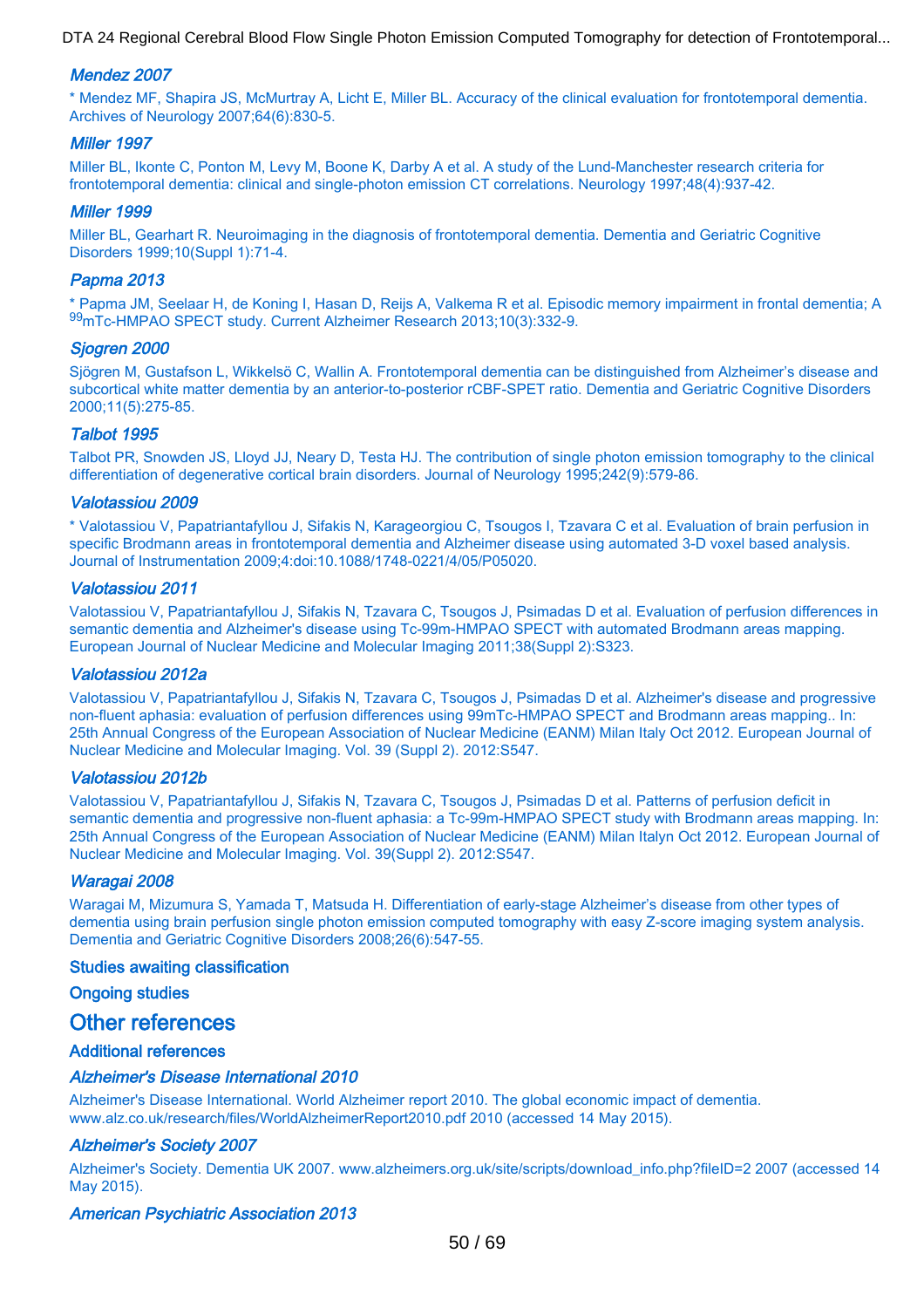<span id="page-50-0"></span>American Psychiatric Association. Diagnostic and Statistical Manual of Mental Disorders, Fifth Edition. http://dsm.psychiatryonline.org//book.aspx?bookid=556 2013 (accessed 14 May 2015).

#### Ball 1997

Ball MG, Braak H, Coleman P, Dickson D, Duyckaerts C, Gambetti P, et al. Consensus recommedations for the postmortem diagnosis of Alzheimer's disease: The National Institute on Aging, and Reagan Institute Working Group on Diagnostic Criteria for the Neuropathological Assessment of Alzheimer's Disease. neurobiology of Aging 1997;18:S1-S2.

#### Brun 1994

Brun A, England B, Gustafson L, et al. Clinical and neuropathological criteria for frontotempora;l dementia. Journal of Neurology, Neurosurgery and Psychiatry 1994;57:416-8.

#### Cairns 2007

Cairns NG, Bigio EH, Mackenzie IR, Neumann M, Lee VM, Hatanpaa KJ, et al. Consortium for Frontotemporal Lobar Degeneration.Neuropathologic diagnostic and nosologic criteria for frontotempolar lobar degeneration: Consensus of the consortium for frontotemporal lobar degeneration. Acta Neuropathologica 2007;114:5-22.

#### Catafau 2001

Catafau AM. Brain SPECT in clinical practice. Part I: perfusion. Journal of Nuclear Medicine 2001;42(2):259-71.

#### Chui 1992

Chui HC, Victoroff JI, Margolin D, Jagust W, Shankle R, Katzman R. Criteria for the diagnosis of ischemic vascular dementia proposed by the State of California Alzheimer's Disease Diagnostic and Treatment Centers. Neurology 1992;42(3 Pt 1):473-80.

#### Chung 2000

Chung HW, Huang YH. Fractal analysis of nuclear medicine images for the diagnosis of pulmonary emphysema:interpretations, implications, and limitations. American Journal of Roentgenology 2000;174:1055-9.

#### Davis 2013

Davis DHJ, Creavin ST, Noel-Storr A, Quinn TJ, Smailagic N, Hyde C, et al. Neuropsychological tests for the diagnosis of Alzheimer's disease dementia and other dementias: a generic protocol for cross-sectional and delayed-verification studies. Cochrane Database of Systematic Reviews 2013, Issue 3. Art. No.: CD010460 DOI: 10.1002/14651858.CD010460.

#### Ferri 2005

Ferri CP, Prince M, Brayne C, Brodaty H, Fratiglioni L, Ganguli M et al. Global prevalence of dementia: a Delphi consensus study. Lancet 2005;366(9503):2112-7.

#### Geslani 2005

Geslani DM, Tierney MC, Herrmann N, Szalai JP. Mild cognitive impairment: an operational definition and its conversion rate to Alzheimer's disease. Dementia and Geriatric Cognitive Disorders 2005;19(5-6):383-9.

#### Gibb 1989

Gibb WR, Luthert PJ, Marsden CD. Corticobasal degeneration. Brain 1989;112:1171-92.

#### Glanville 2010

Glanville JM, Cikalo M, Crawford F, Dozier M, Lowson P. Handsearching for reports of diagnostic test accuracy studies: adding to the evidence base. Oral presentation at the Joint Cochrane and Campbell Colloquium; 2010 Oct 18-22; Keystone, Colorado, USA [abstract]. In: CMR Metodologia Cochrane ID:CMR 15328. Vol. Suppl. 2010:48.

#### Hendrie 1988

Hendrie HC, Hall KS, Brittain HM, Austrom MG, Farlow M, Parker J et al. The CAMDEX: a standardized instrument for the diagnosis of mental disorder in the elderly: a replication with a US sample. Journal of the American Geriatrics Society 1988; 36(5):402-8.

#### Hokoishi 2001

Hokoishi K, Ikeda M, Maki N, et al. Frontotemporal lobar degeneration: a study in Japan. Dementia and Geriatric Cognitive Disorders 2001;12:393-9.

## Hughes 2001

Hughes AJ, Daniel SE, Lees AJ. Improved accuracy of clinical diagnosis of Lewy body Parkinson's disease. Neurology 2001; 57:1497-99.

#### Juni 2009

Juni JE, Waxman AD, Devous MD Sr, Tikofsky RS, Ichise M, Van Heertum RL et al. Procedure guideline for brain perfusion SPECT using (99m)Tc radiopharmaceuticals 3.0. Journal of Nuclear Medicine Technology 2009;37(3):191-5.

#### Kapucu 2009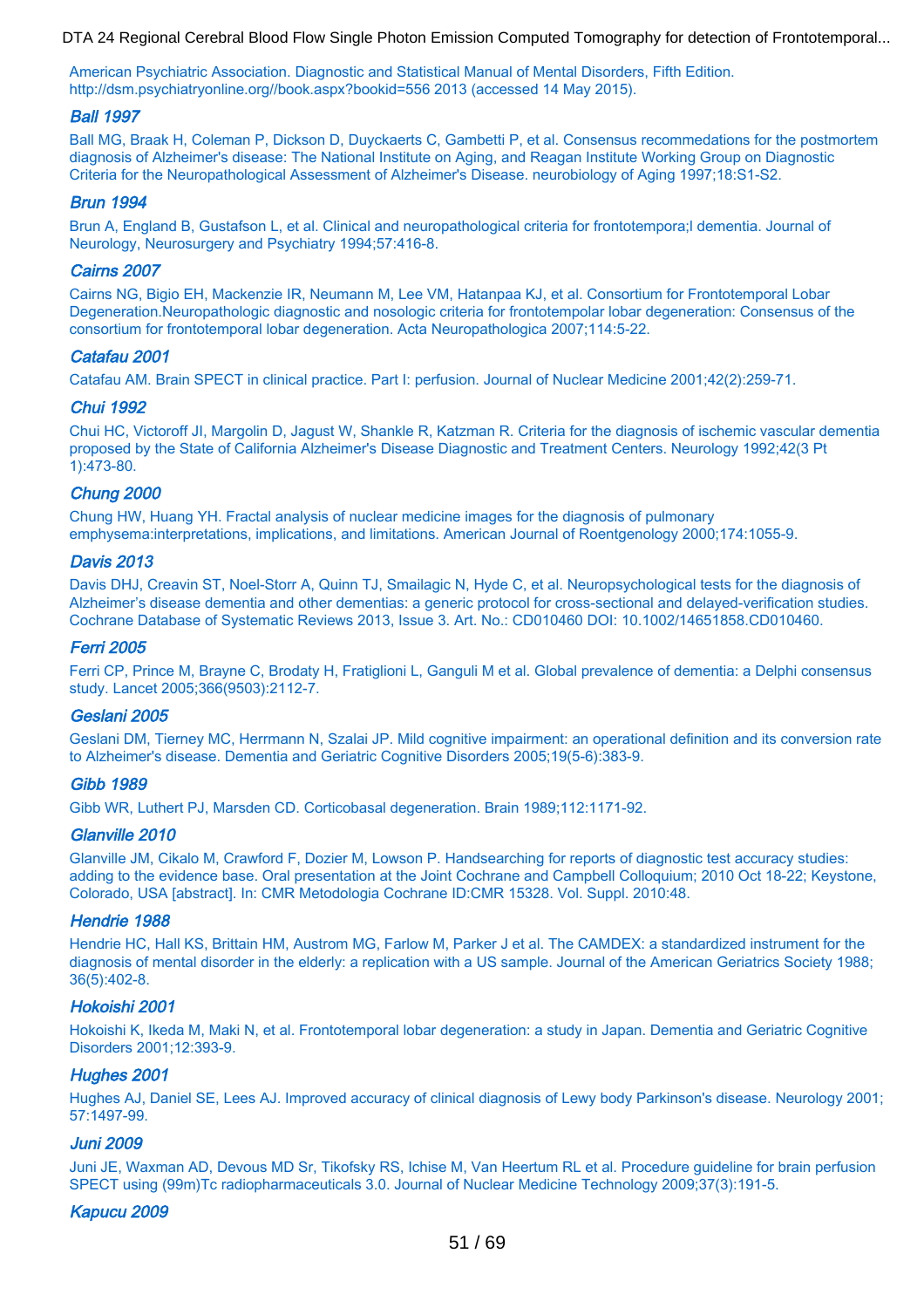<span id="page-51-0"></span>Kapucu OL, Nobili F, Varrone A, Booij J, Vander Borght T, Någren K et al. EANM procedure guideline for brain perfusion SPECT using 99mTc-labelled radiopharmaceuticals, version 2. European Journal of Nuclear Medicine and Molecular Imaging 2009;36(12):2093-102.

#### Knopman 2001

Knopman DS, DeKosky ST, Cummings JL, Chui H, Corey-Bloom J, Relkin N et al. Practice parameter: diagnosis of dementia (an evidence-based review). Report of the Quality Standards Subcommittee of the American Academy of Neurology. Neurology 2001;56(9):1143-53.

#### Litvan 1996

Litvan I, Agid Y, Calne D, Campbell G, Dubois B, Duvoisin RC, et al. Clinical research criteria for the diagnosis of progressive supranuclear palsy (Steele-Richardson-Olszewski syndrome): Report of the NINDS-SPSP international workshop. Neurology 1996;47:1-9.

#### Lund and Manchester Groups 1994

Clinical and neuropathological criteria forfrontotemporal dementia. The Lund and Manchester Groups. Journal of Neurology, Neurosurgery, and Psychiatry 1994;57(4):416-8.

#### Mackenzie 2010

Mackenzie IRA, Neumann M, Bigio EH, Cairns NG, Alafuzoff I, Kril J et al. Nomenclature and nosology for neuropathologic subtypes of frontotemporal lobar degeneration: an update. Acta Neuropathologica 2010;119(1):1-4.

#### Mackenzie 2011

Mackenzie IR, Neumann M, Baborie A, Sampathu DM, Du Plessis D, Jaros E et al. A harmonized classification system for FTLD-TDP pathology. Acta Neuropathologica 2011;122(1):111-3.

#### Mahoney 2012

Mahoney CJ, Beck J, Rohrer JD, Lashley T, Mok K, Shakespeare T et al. Frontotemporal dementia with the C9ORF72 hexanucleotide repeat expansion: clinical, neuroanatomical and neuropathological features. Brain 2012;135(Pt 3):736-50.

#### Mann 1993

Mann DMA, South PW. The topographic distributaion of brain atrophy in frontal lobe dementia. Acta Neuropathologica 1993; 85:334-40.

#### Matthews 2009

Matthews FE, Brayne C, Lowe J, McKeith I, Wharton SB, Ince P. Epidemiological pathology of dementia: attributable-risks at death in the Medical Research Council Cognitive Function and Ageing Study. PLoS Medicine 2009;6(11):e1000180.

#### McKeith 2005

McKeith IG, Dickson DW, Lowe J, Emre M, O' Brien JT, Feldman H, et al. Diagnosis and management of dementia with Lewy bodies: Third report of the DLB Consortium. Neurology 2005;65:1863-72.

#### McKhann 1984

McKhann G, Drachman D, Folstein M, Katzman R, Price D, Stadlan EM. Clinical diagnosis of Alzheimer's disease: report of the NINCDS-ADRDA Work Group under the auspices of Department of Health and Human Services Task Force on Alzheimer's Disease. Neurology 1984;34(7):939-44.

#### McKhann 2001

McKhann GM, Albert MS, Grossman M, Miller B, Dickson D, Trojanowski JQ et al. Clinical and pathological diagnosis of frontotemporal dementia: report of the Work Group on Frontotemporal Dementia and Pick's Disease. Archives of Neurology 2001;58(11):1803-9.

#### McKhann 2011

McKhann GM, Knopman DS, Chertkow H, Hyman BT, Jack CR Jr, Kawas CH et al. The diagnosis of dementia due to Alzheimer's disease: recommendations from the National Institute on Aging-Alzheimer's Association workgroups on diagnostic guidelines for Alzheimer's disease. Alzheimer's & Dementia 2011;7(3):263-9.

#### Mirra 1991

Mirra SS, Heyman A, McKeel D, Sumi SM, Crain BJ, Brownlee LM et al. The Consortium to Establish a Registry for Alzheimer's Disease (CERAD). Part II. Standardization of the neuropathologic assessment of Alzheimer's disease. Neurology 1991;41(4):479-86.

## Moher 2009

Moher D, Liberati A, Tetzlaff J, Altman DG; PRISMA Group. Preferred reporting items for systematic reviews and metaanalyses: the PRISMA statement. Annals of Internal Medicine 2009;151(4):264-9.

## MRC CFAS 2001

Neuropathology Group of the Medical Research Council Cognitive Function and Ageing Study. Pathological correlates of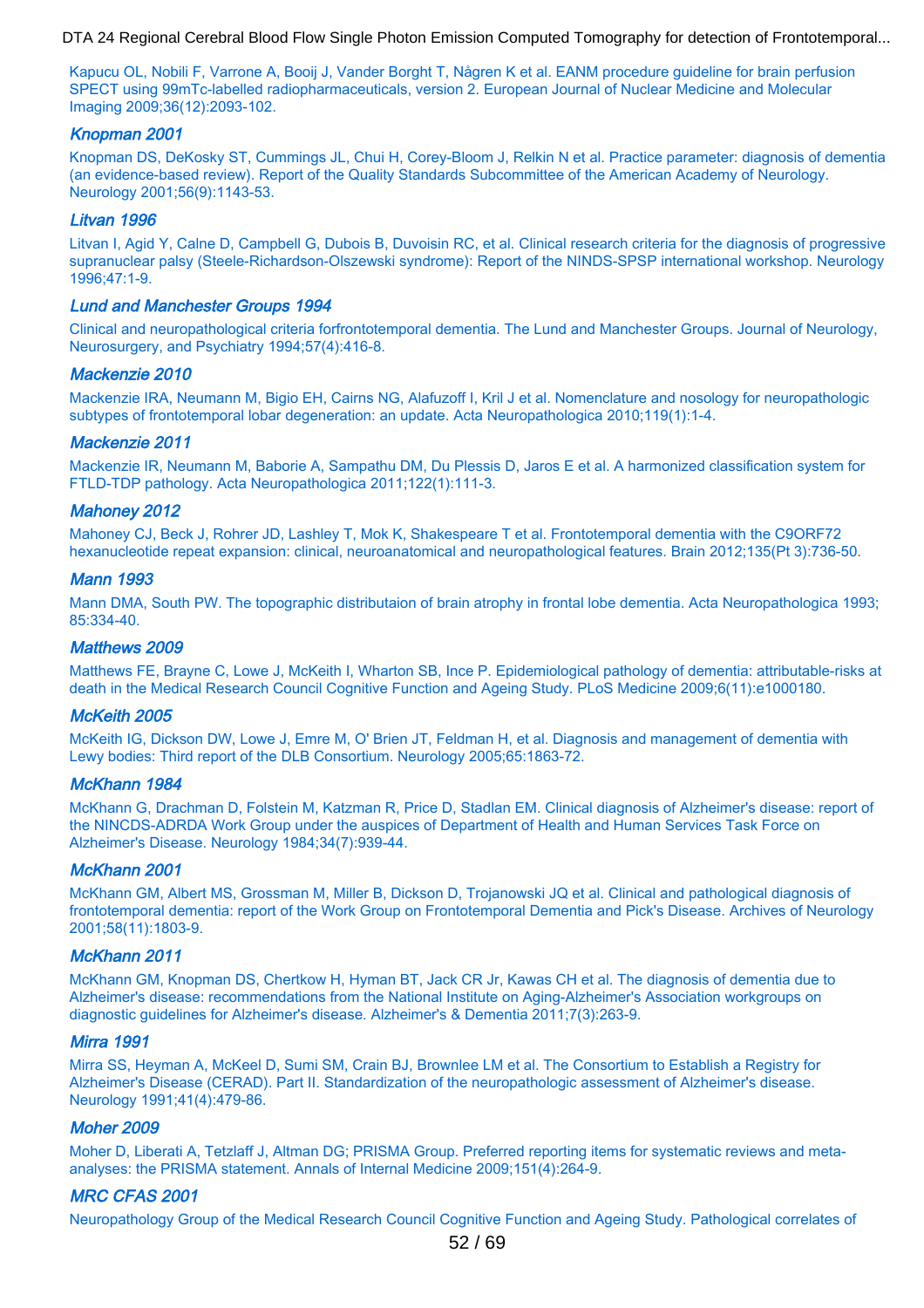<span id="page-52-0"></span>late-onset dementia in a multicentre, community-based population in England and Wales. Neuropathology Group of the Medical Research Council Cognitive Function and Ageing Study (MRC CFAS). Lancet 2001;357(9251):169-75.

#### Nagao 2002

Nagao M, Murase K. Measurement of heterogeneous distribution on Technegas SPECT images by three-dimensional fractal analysis. Annals of Nuclear medicine 2002;16(6):369-76.

#### NAO 2007

National Audit Office. Improving services and support for people with dementia. http://www.nao.org.uk/wpcontent/uploads/2007/07/0607604.pdf 4 July 2007 (accessed 14 May 2015).

#### Neary 1986

Neary D, Snowden JS, Bowen DM, et al. Neuropsychological syndromes in presenile dementia due to cerebral atrophy. Journal of Neurology, neurosurgery, and Psychiatry 1986;49:163-74.

#### Neary 1998

Neary D, Snowden JS, Gustafson L, Passant U, Stuss D, Black S et al. Frontotemporal lobar degeneration: a consensus on clinical diagnostic criteria. Neurology 1998;51(6):1546-54.

#### NICE 2006

National Institute for Health and Care Excellence. Dementia: supporting people with dementia and their carers in health and social care. Clinical guidelines CG42.. http://guidance.nice.org.uk/CG42/NICEGuidance/pdf/English November 2006 (accessed 14 May 2015).

#### Okello 2009

Okello A, Koivunen J, Edison P, Archer HA, Turkhemer FE, Nagren K et al. Conversion of amyloid positive and negative MCI to AD over 3 years: an 11C-PIB PET study. Neurology 2009;73(10):754-60.

## Rascovsky 2007

Rascovsky K, Hodges JR, Kipps CM, Johnson JK, Seeley WW, Mendez MF et al. Diagnostic criteria for the behavioral variant of frontotemporal dementia (bvFTD): current limitations and future directions.. Alzheimer Disease and Associated Disorders 2007;21(4):S14-8.

#### Rascovsky 2011

Rascovsky K, Hodges JR, Knopman D, Mendez MF, Kramer JH, Neuhaus J et al. Sensitivity of revised diagnostic criteria for the behavioural variant of frontotemporal dementia. Brain 2011;134(Pt 9):2456-77.

#### Ratnavalli 2002

Ratnavalli E, Brayne C, Dawson K, Hodges JR. The prevalence of frontotemporal dementia. Neurology 2002; 58(11):1615-21.

#### Review Manager 2013

Review Manage (RevMan) [Computer program]. Version 5.2. Copenhagen: The Nordic Cochrane Centre, The Cochrane Collaboration, 2013.

#### Román 1993

Román GC, Tatemichi TK, Erkinjuntti T, Cummings JL, Masdeu JC, Garcia JH et al. Vascular dementia: diagnostic criteria for research studies. Report of the NINDS-AIREN International Workshop. Neurology 1993;43(2):250-60.

#### Savva 2009

Savva GM, Wharton SB, Ince PG, Forster G, Matthews FE, Brayne C. Age, neuropathology, and dementia. The New England Journal of Medicine 2009;360(22):2302-9.

#### Seelaar 2011

Seelaar H, Rohrer JD, Pijnenburg YA, Fox NC, van Swieten JC. Clinical, genetic and pathological heterogeneity of frontotemporal dementia: a review. Journal of Neurology, Neurosurgery, and Psychiatry 2011;82(5):476-86.

#### Shi 2005

Shi J, Shaw CL, Richardson AMT, et al. Hystopathological changes underlying frontotemporal lobar degeneration with clinicopathological correlation. Acta Neuropathologica 2005;110:501-12.

#### Steinling 1988

Steinling M, Mazingue A, Kassiotis P, Gaudet Y, Fialdes P, Duhamel A, et al. MmPaO TC as an indicator of local cerebral blood flow: Quantfied study compared to xenon 133 inhalation method. Annals of Radiology 1988;31:229-38.

#### Steinling 1989

Steinling M, Leys D, Amagassi F, Soetart G, Vernes R. Can Alzheimer and multi infarct dementia be differentiated using 99m-Tc-HMPAO tomograms. In: Circulation cerebrale et viellissement, G Geraud-A Bes, Eds.John Libbey Eurotext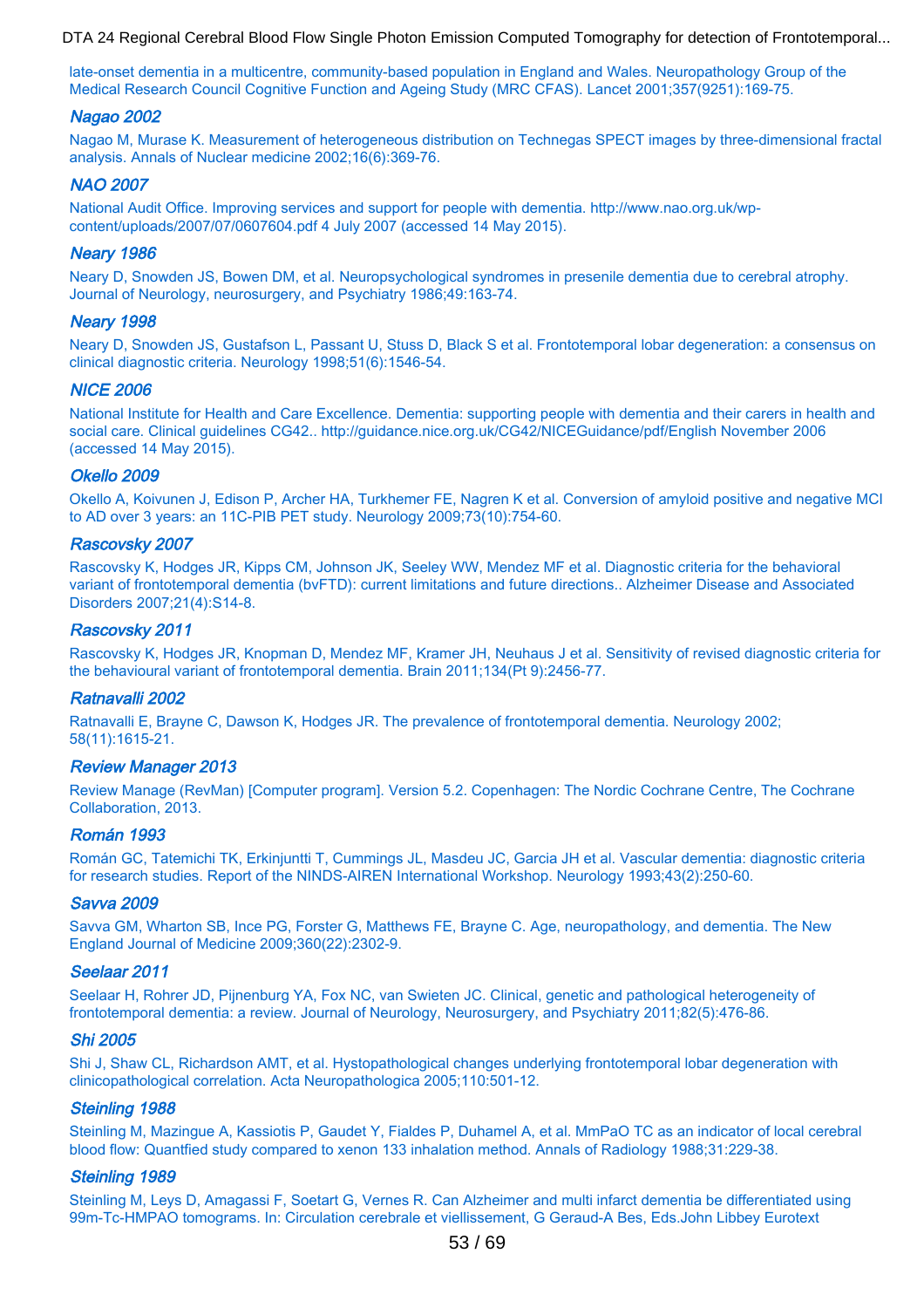<span id="page-53-0"></span>1989:291-4.

## Visser 2006

Visser PJ, Kester A, Jolles J, Verhey F. Ten-year risk of dementia in subjects with mild cognitive impairment. Neurology 2006;67(7):1201-7.

## Whiting 2011

Whiting P, Westwood M, Beynon R, Burke M, Sterne JA, Glanville J. Inclusion of methodological filters in searches for diagnostic test accuracy studies misses relevant studies. Journal of Clinical Epidemiology 2011;64(6):602-7.

## WHO 2010

World Health Organization. International Classification of Diseases and Related Health Problems 10th revision (ICD-10). http://www.who.int/entity/classifications/icd/ICD10Volume2\_en\_2010.pdf 2010 (accessed 14 May 2015).

## Other published versions of this review

Classification pending references

# Data and analyses

# Data tables by test

| <b>Test</b>                                                             |    | <b>Studies Participants</b> |
|-------------------------------------------------------------------------|----|-----------------------------|
| 1 FTD versus non-FTD: Single-headed camera rCBF SPECT 2                 |    | <b>1474</b>                 |
| 2 FTD versus non-FTD: Multiple-headed camera rCBF SPECT <sup>[3</sup> ] |    | <b>135</b>                  |
| 3 FTD versus AD: Single-headed camera rCBF SPECT                        |    | 309                         |
| 4 FTD versus AD: Multiple-headed camera rCBF SPECT                      | 18 | <b>421</b>                  |

**Figures** 

Figure 1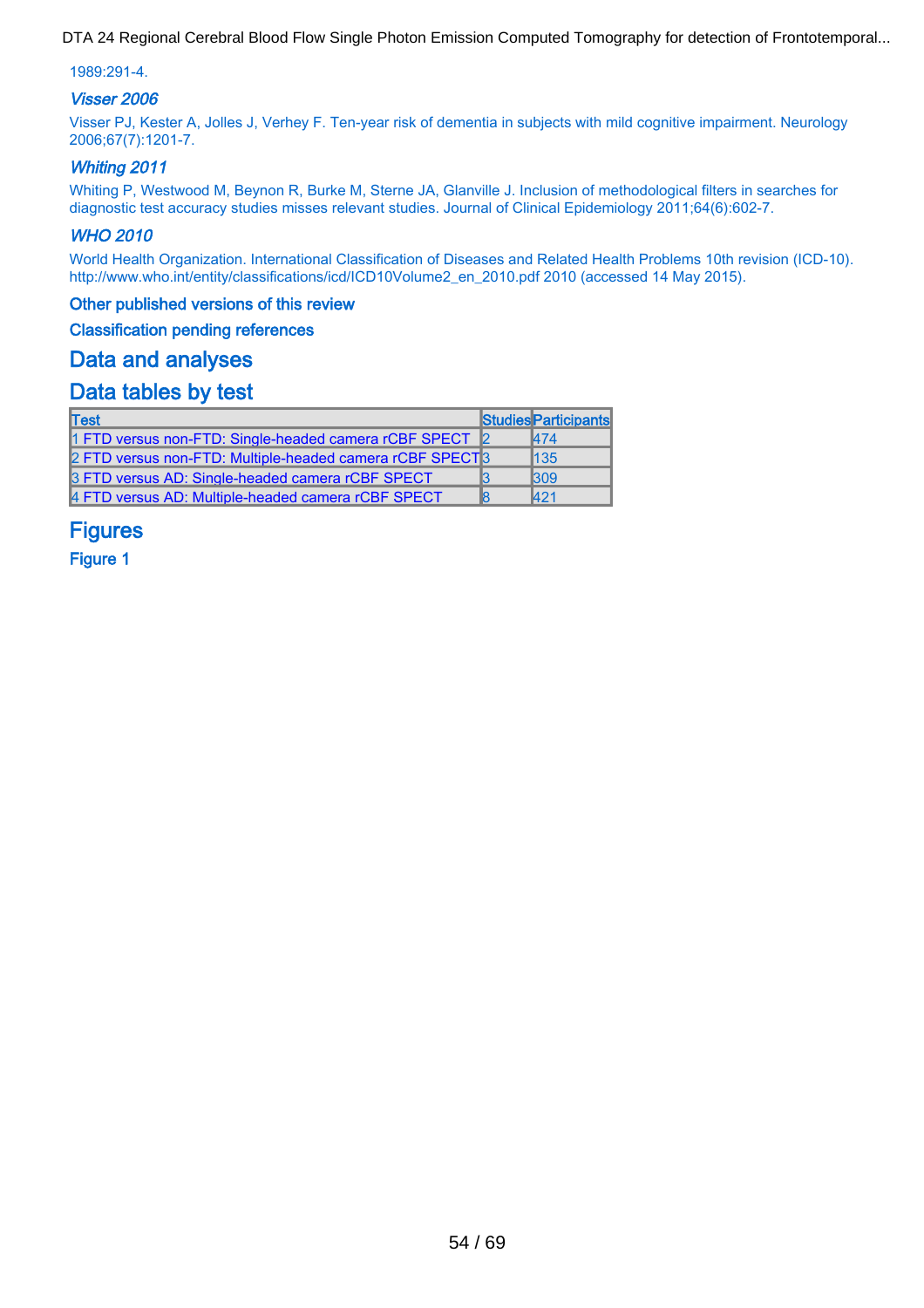<span id="page-54-0"></span>DTA 24 Regional Cerebral Blood Flow Single Photon Emission Computed Tomography for detection of Frontotemporal...



## **Caption**

Flow diagram.

## Figure 2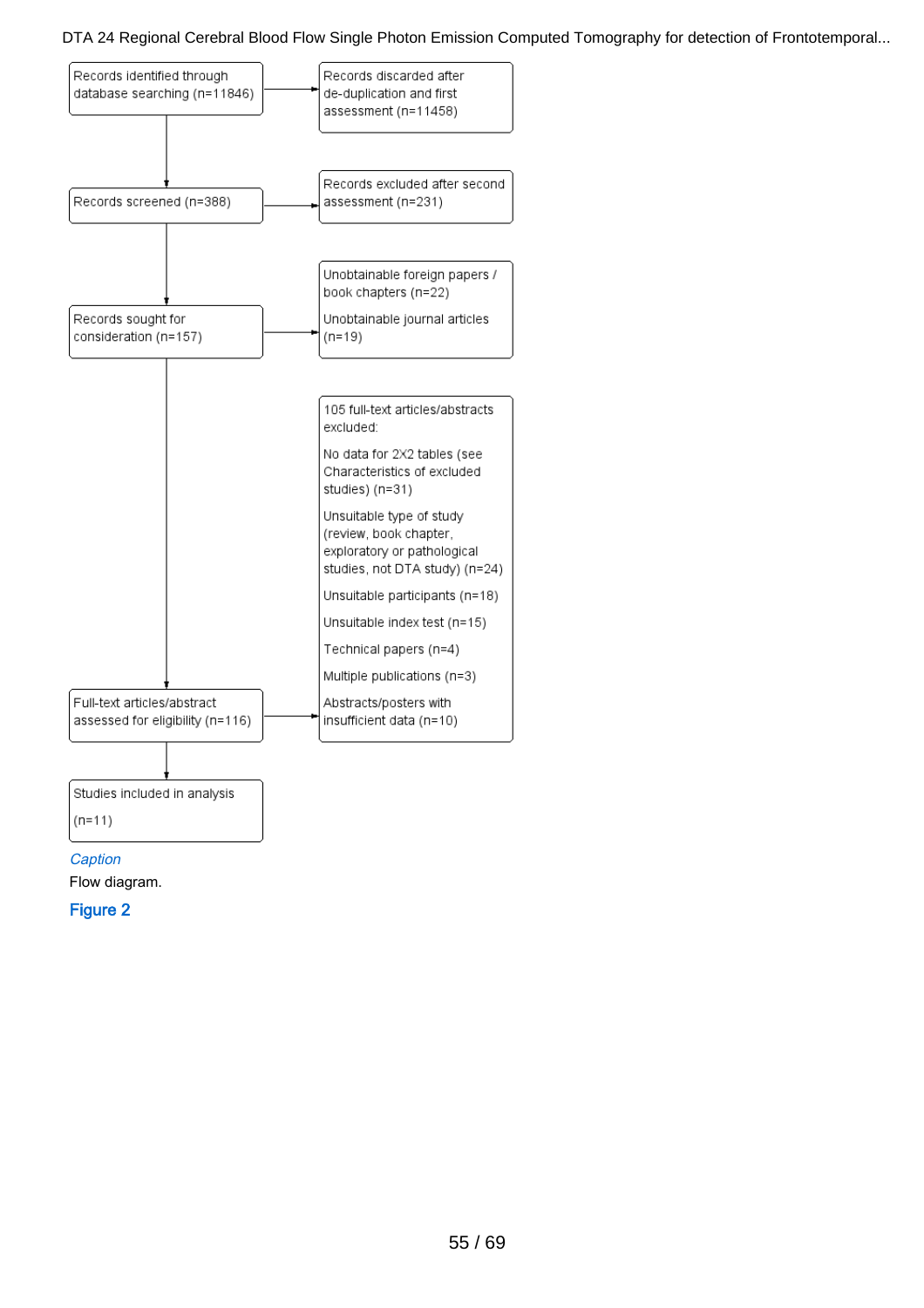<span id="page-55-0"></span>

#### **Caption**

'Risk of bias' and applicability concerns summary: review authors' judgements about each domain for each included study

## Figure 3



#### **Caption**

'Risk of bias' and applicability concerns graph: review authors' judgements about each domain presented as percentages across included studies

## Figure 4 (Analysis 1)

FTD versus non-FTD: Single-headed camera rCBF SPECT

| Study                                                 | TP FP | FN   | <b>TN</b> |             |    |     | Design<br>RS                    | Sensitivity (95% CI)              | Specificity (95% CI) |                      | Sensitivity (95% CI) | <b>Specif</b> |
|-------------------------------------------------------|-------|------|-----------|-------------|----|-----|---------------------------------|-----------------------------------|----------------------|----------------------|----------------------|---------------|
| Talbot 1998                                           | 21 21 | - 37 |           |             |    |     | 235 Prospective cohort Clinical | $0.36$ [0.24, 0.50]               | $0.92$ [0.88, 0.95]  |                      | —                    |               |
| Launes 1991                                           | 28    | з.   |           |             |    |     | 147 Prospective cohort Clinical | $0.40$ [0.05, 0.85]               | $0.95$ [0.90, 0.98]  |                      | 0.0204060810020      |               |
| FTD versus non-FTD: Multiple-headed camera rCBF SPECT |       |      |           |             |    |     |                                 |                                   |                      |                      |                      |               |
|                                                       |       |      |           |             |    |     |                                 |                                   |                      |                      |                      |               |
| Study                                                 |       |      |           | TP FP FN TN |    |     | Design                          | RS                                | Sensitivity (95% CI) | Specificity (95% CI) | Sensitivity (95% CI) | Specif        |
| Boutoleau-Bretonniere 2012                            |       |      |           | 810         | з. | 39  | Prospective cohort              | Clinical                          | $0.73$ [0.39, 0.94]  | $0.80$ [0.66, 0.90]  | ——                   |               |
| Rollin-Sillaire 2012                                  |       |      | я.        |             | з. | 35. |                                 | Retrospective cohort Pathological | $0.75$ [0.43, 0.95]  | $0.97$ [0.85, 1.00]  |                      |               |

#### **Caption**

Forest plot of single-headed and multiple-headed camera rCBF SPECT for differentiating frontotemporal dementia (FTD) from non-FTD. The studies are ordered according to study design, reference standard (RS) and sensitivity. TP: true positive;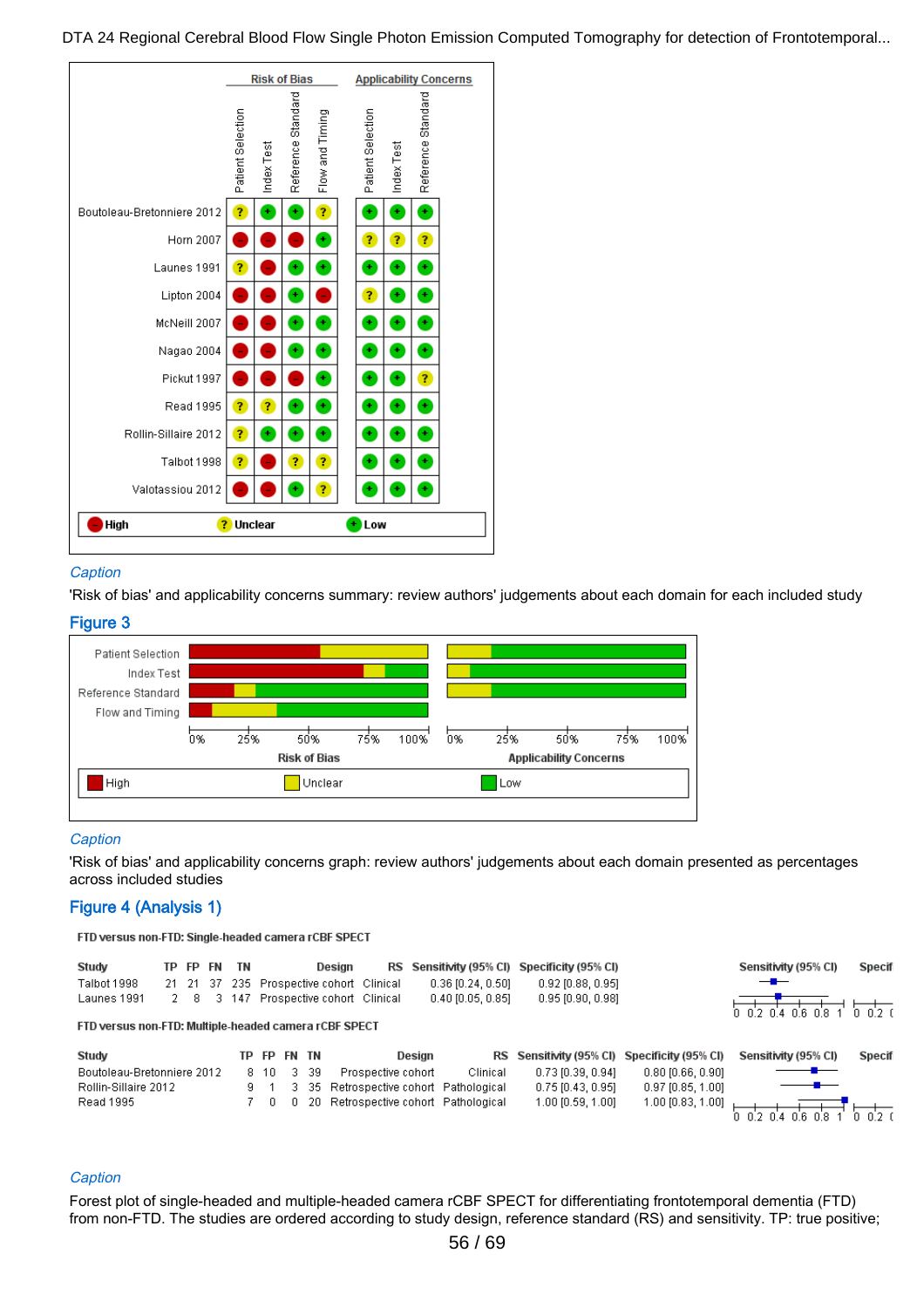<span id="page-56-0"></span>FP: false positive; FN: false negative; TN: true negative; CI: confidence interval.

## Figure 5 (Analysis 1)



#### **Caption**

Summary ROC plot of single-headed and multiple-headed camera rCBF SPECT for differentiating frontotemporal dementia (FTD) from non-FTD. Each symbol represents the sensitivity and specificity of a study. Different colours are used to indicate the two camera types and different symbols are used to indicate study design.

## Figure 6 (Analysis 2)

#### FTD versus AD: Single-headed camera rCBF SPECT

| Study                                            | TP  | FP FN |    | ΤN  |     |       |     | RS<br>Design                      | Sensitivity (95% CI) | Specificity (95% CI)  |                       | Sensitivity (95% CI)    | Specif        |
|--------------------------------------------------|-----|-------|----|-----|-----|-------|-----|-----------------------------------|----------------------|-----------------------|-----------------------|-------------------------|---------------|
| McNeill 2007                                     |     | 20 12 | 5. | 19  |     |       |     | Case-control<br>Pathological      | $0.80$ [0.59, 0.93]  | $0.61$ $[0.42, 0.78]$ |                       |                         |               |
| Launes 1991                                      | 2.  |       | 3  | 35  |     |       |     | Prospective cohort<br>Clinical    | $0.40$ [0.05, 0.85]  | $0.97$ [0.85, 1.00]   |                       |                         |               |
| Talbot 1998                                      | 37. | 5     | 43 | -27 |     |       |     | Prospective cohort<br>Clinical    | $0.46$ [0.35, 0.58]  | $0.96$ $[0.91, 0.99]$ |                       |                         |               |
| FTD versus AD: Multiple-headed camera rCBF SPECT |     |       |    |     |     |       |     |                                   |                      |                       |                       | 0 0 2 0 4 0 6 0 8       | $\sqrt{0.02}$ |
| Study                                            |     |       |    | TP  | FP. | FN TN |     | Design                            | RS                   | Sensitivity (95% CI)  | Specificity (95% CI)  | Sensitivity (95% CI)    | Specif        |
| Nagao 2004                                       |     |       |    | 11  | 3.  | 10 18 |     | Case-control                      | Clinical             | $0.52$ [0.30, 0.74]   | $0.86$ $[0.64, 0.97]$ |                         |               |
| Valotassiou 2012                                 |     |       |    | 15  | 8   | 5.    | -31 | Case-control                      | Clinical             | $0.75$ [0.51, 0.91]   | 0.79 [0.64, 0.91]     | -∎—                     |               |
| Pickut 1997                                      |     |       |    | 17  | 5.  | 4     | -14 | Case-control                      | Clinical             | $0.81$ [0.58, 0.95]   | $0.74$ [0.49, 0.91]   | — <b>11</b>             |               |
| Horn 2007                                        |     |       |    | 77  | 15  | 14    | -67 | Case-control                      | Clinical             | $0.85$ [0.76, 0.91]   | $0.82$ $[0.72, 0.89]$ |                         |               |
| Lipton 2004                                      |     |       |    | 6.  | 10  | 0     |     | Case-control                      | Pathological         | 1.00 [0.54, 1.00]     | $0.41$ [0.18, 0.67]   |                         |               |
| Boutoleau-Bretonniere 2012                       |     |       |    | 8.  |     | 3.    | -17 | Prospective cohort                | Clinical             | $0.73$ [0.39, 0.94]   | $0.94$ [0.73, 1.00]   |                         |               |
| Rollin-Sillaire 2012                             |     |       |    | 9.  | n   | З.    | -23 | Retrospective cohort Pathological |                      | $0.75$ [0.43, 0.95]   | 1.00 [0.85, 1.00]     |                         |               |
| <b>Read 1995</b>                                 |     |       |    |     |     |       | з   | Retrospective cohort Pathological |                      | 1.00 [0.59, 1.00]     | 1.00 [0.75, 1.00]     | $0\,0.2\,0.4\,0.6\,0.8$ | n 2.          |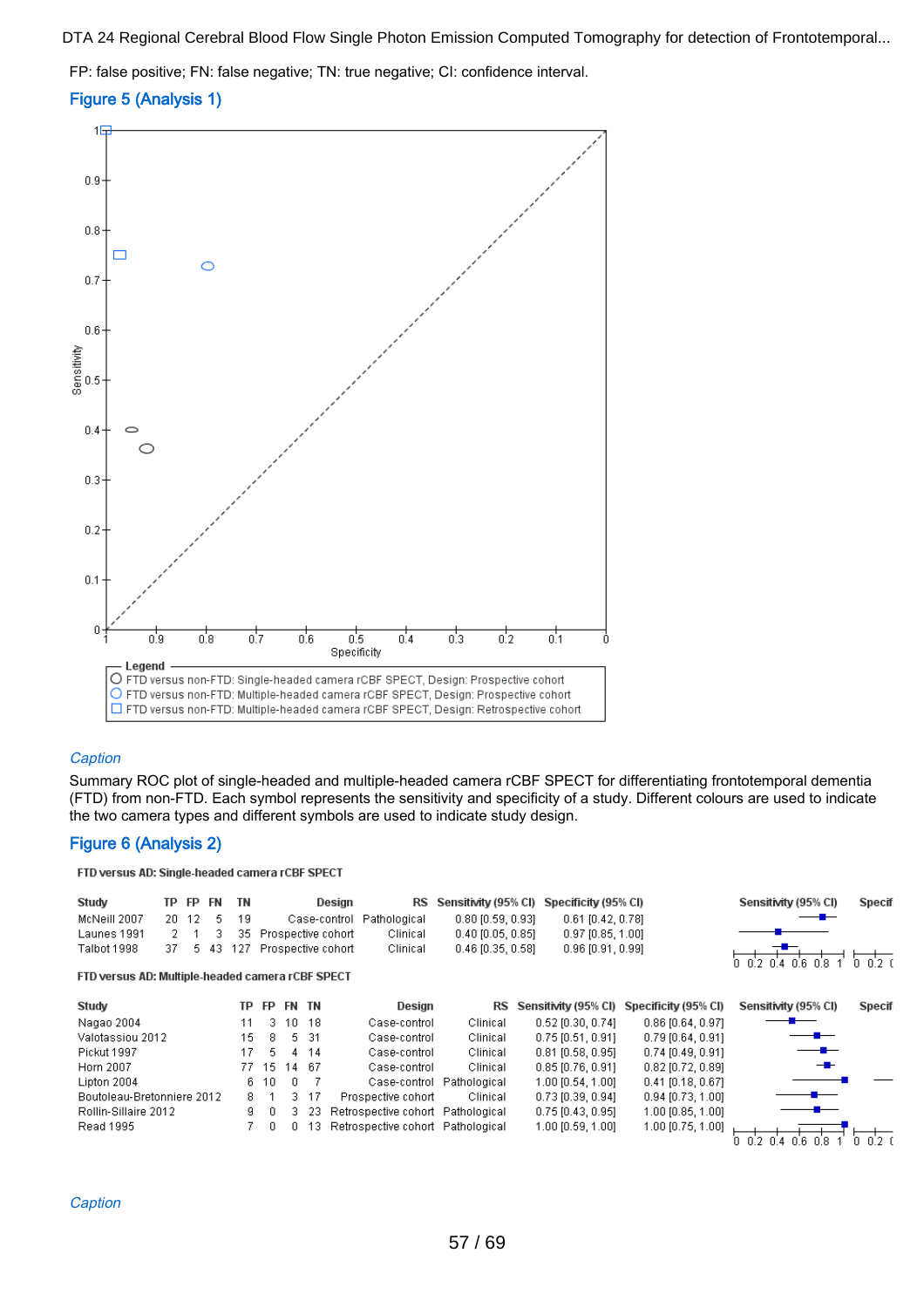<span id="page-57-0"></span>Forest plot of single-headed and multiple-headed camera rCBF SPECT for differentiating frontotemporal dementia (FTD) from Alzheimer's disease dementia (AD). The studies are ordered according to study design, reference standard (RS) and sensitivity. TP: true positive; FP: false positive; FN: false negative; TN: true negative; CI: confidence interval.

## Figure 7 (Analysis 2)



#### **Caption**

Summary ROC plot of single-headed and multiple-headed camera rCBF SPECT for differentiating frontotemporal dementia (FTD) from Alzheimer's disease dementia (AD). Each symbol represents the sensitivity and specificity of a study. Different colours are used to indicate the two camera types and different symbols are used to indicate study design.

# Sources of support

## Internal sources

No sources of support provided

## External sources

• NIHR, UK

This review was supported by the National Institute for Health Research, via a Cochrane Programme Grant to the Cochrane Dementia and Cognitive Improvement group. The views and opinions expressed therein are those of the authors and do not necessarily reflect those of the Systematic Reviews Programme, NIHR, NHS or the Department of **Health** 

# **Feedback**

# **Appendices**

1 Classification of dementia WHO ICD-10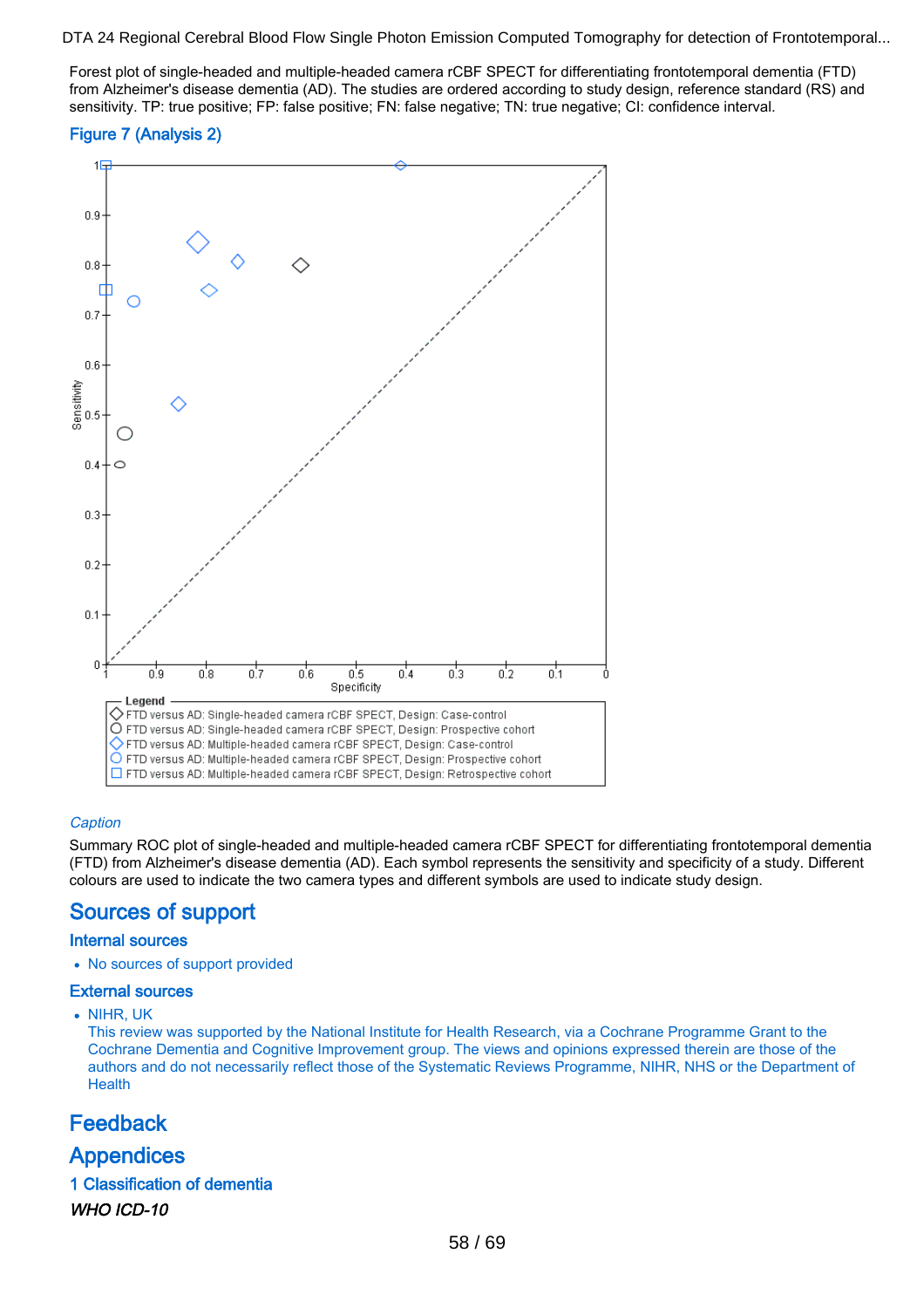#### Dementia

- G1. Evidence of each of the following:
	- (1) A decline in memory, which is most evident in the learning of new information, although in more severe cases the recall of previously learned information may be also affected. The impairment applies to both verbal and non-verbal material. The decline should be objectively verified by obtaining a reliable history from an informant, supplemented, if possible, by neuropsychological tests or quantified cognitive assessments. The severity of the decline, with mild impairment as the threshold for diagnosis, should be assessed as follows:
		- Mild: a degree of memory loss sufficient to interfere with everyday activities, though not so severe as to be incompatible with independent living. The main function affected is the learning of new material. For example, the individual has difficulty in registering, storing and recalling elements in daily living, such as where belongings have been put, social arrangements, or information recently imparted by family members.
		- Moderate: a degree of memory loss which represents a serious handicap to independent living. Only highly learned or very familiar material is retained. New information is retained only occasionally and very briefly. The individual is unable to recall basic information about where he lives, what he has recently been doing, or the names of familiar persons.
		- Severe: a degree of memory loss characterised by the complete inability to retain new information. Only fragments of previously learned information remain. The subject fails to recognise even close relatives.
	- (2) A decline in other cognitive abilities characterised by deterioration in judgement and thinking, such as planning and organising, and in the general processing of information. Evidence for this should be obtained when possible from interviewing an informant, supplemented, if possible, by neuropsychological tests or quantified objective assessments. Deterioration from a previously higher level of performance should be established. The severity of the decline, with mild impairment as the threshold for diagnosis, should be assessed as follows:
		- Mild: the decline in cognitive abilities causes impaired performance in daily living, but not to a degree making the individual dependent on others. More complicated daily tasks or recreational activities cannot be undertaken.
		- Moderate: the decline in cognitive abilities makes the individual unable to function without the assistance of another in daily living, including shopping and handling money. Within the home, only simple chores are preserved. Activities are increasingly restricted and poorly sustained.
		- Severe: the decline is characterised by an absence, or virtual absence, of intelligible ideation. The overall severity of the dementia is best expressed as the level of decline in memory or other cognitive abilities, whichever is the more severe (e.g. mild decline in memory and moderate decline in cognitive abilities indicate a dementia of moderate severity).
- G2. Preserved awareness of the environment during a period of time long enough to enable the unequivocal demonstration of G1. When there are superimposed episodes of delirium the diagnosis of dementia should be deferred.
- G3. A decline in emotional control or motivation, or a change in social behaviour, manifest as at least one of the following:
	- emotional lability;
	- irritability;
	- apathy;
	- coarsening of social behaviour.
- G4. For a confident clinical diagnosis, G1 should have been present for at least six months; if the period since the manifest onset is shorter, the diagnosis can only be tentative.

Comments: The diagnosis is further supported by evidence of damage to other higher cortical functions, such as aphasia, agnosia, apraxia.

Judgements about independent living or the development of dependence (upon others) need to take account of the cultural expectation and context.

Dementia is specified here as having a minimum duration of six months to avoid confusion with reversible states with identical behavioural syndromes, such as traumatic subdural haemorrhage (S06.5), normal pressure hydrocephalus (G91.2) and diffuse or focal brain injury (S06.2 and S06.3).

## Neary criteria for behavioural variant of frontotemporal dementia

- I. Core diagnostic features
	- A. Insidious onset and gradual progression
	- B. Early decline in social interpersonal conduct
	- C. Early impairment in regulation of personal conduct
	- D. Early emotional blunting
	- E. Early loss of insight
- II. Supportive diagnostic features
	- A. Behavioural disorder
		- 1. Decline in personal hygiene and grooming
		- 2. Mental rigidity and inflexibility
		- 3. Distractibility and impersistence
		- 4. Hyperorality and dietary changes
		- 5. Perseverative and stereotyped behaviour
		- 6. Utilisation behaviour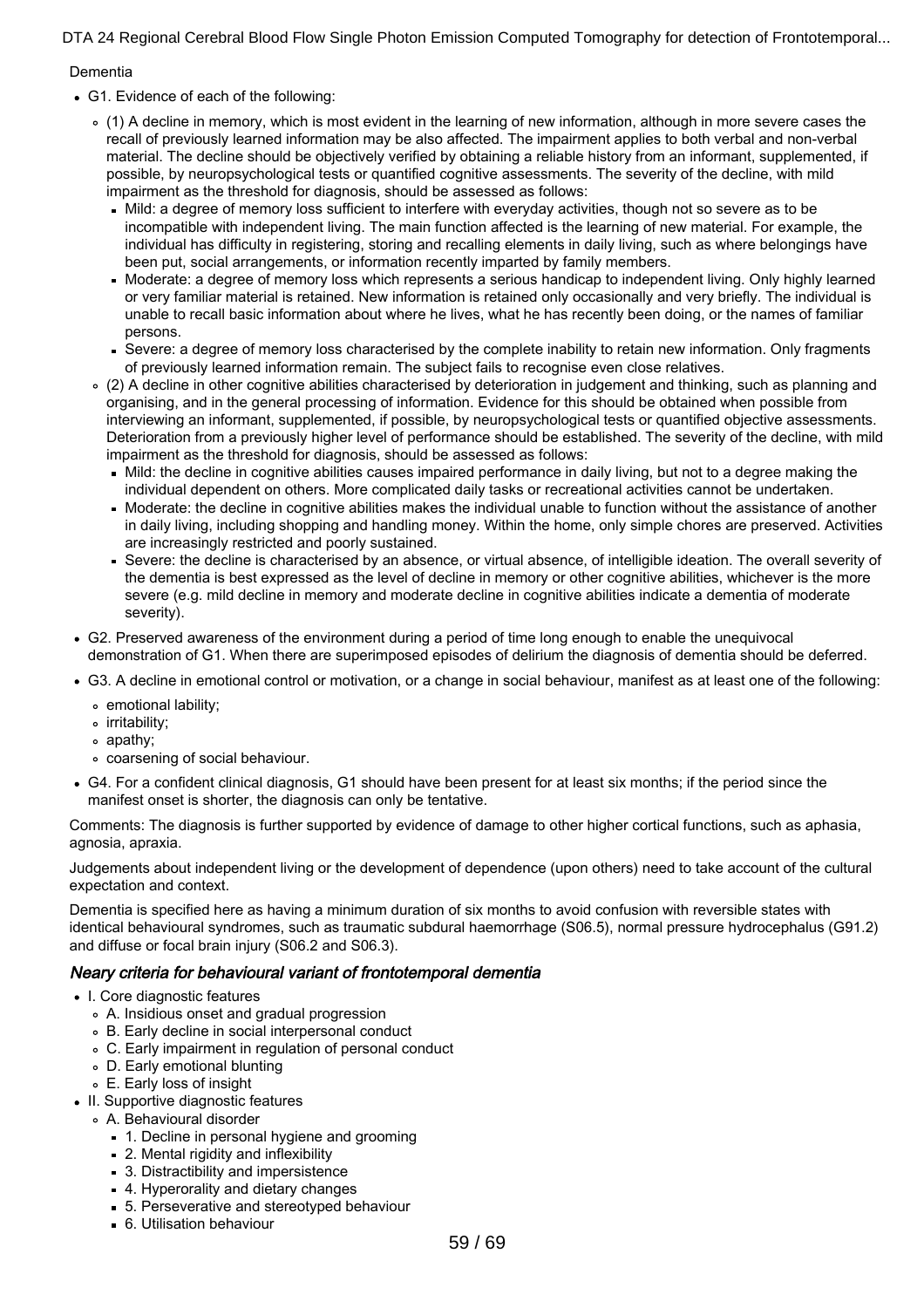- <span id="page-59-0"></span>B. Speech and language
	- 1. Altered speech output
		- a. Aspontaneity and economy of speech
		- b. Press of speech
	- 2. Stereotypy of speech
	- 3. Echolalia
	- 4. Perseveration
	- 5. Mutism
- C. Physical signs
	- 1. Primitive reflexes
	- 2. Incontinence
	- 3. Akinesia, rigidity, and tremor
	- 4. Low and labile blood pressure
- D. Investigations
	- 1. Neuropsychology: significant impairment on frontal lobe tests in the absence of severe amnesia, aphasia, or perceptuospatial disorder
	- 2. Electroencephalography (EEG): normal on conventional EEG despite clinically evident dementia
	- 3. Brain imaging (structural and/or functional): predominant frontal and/or anterior temporal abnormality

## 2 Search strategies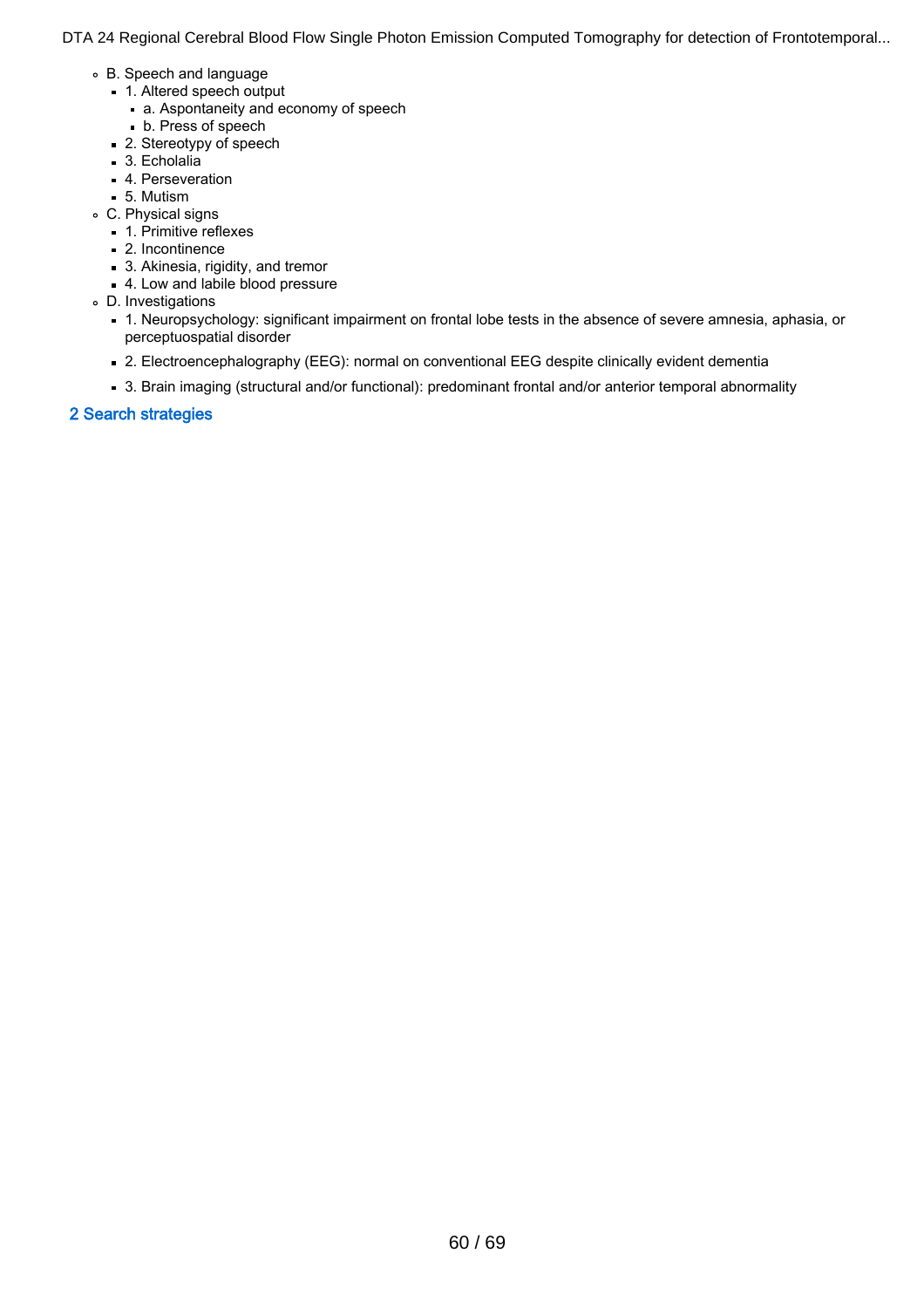| Source                                                              | Search strategy                                                                          | <b>Hits</b><br>retrieved |
|---------------------------------------------------------------------|------------------------------------------------------------------------------------------|--------------------------|
| 1. MEDLINE In-                                                      |                                                                                          | July                     |
| process and other                                                   | 1. Tomography, Emission-Computed, Single-Photon/ or Tomography, Emission-Computed/ 2012: | 2387                     |
| non-indexed citations $\vert$ 2. SPECT ti, ab.<br>and MEDLINE 1950- |                                                                                          | June                     |
| present (Ovid SP)                                                   | 3. SPET.ti,ab.                                                                           | 2013:                    |
|                                                                     | 4. single photon emission tomography.ti,ab.                                              | 161                      |
|                                                                     | 5. single photon emission computed tomography.ti,ab.                                     |                          |
|                                                                     | 6. "SPECT/CT".ti,ab.                                                                     |                          |
|                                                                     | 7. or/1-6                                                                                |                          |
|                                                                     | 8. exp Dementia/                                                                         |                          |
|                                                                     | 9. Delirium/                                                                             |                          |
|                                                                     | 10. Delirium, Dementia, Amnestic, Cognitive Disorders/                                   |                          |
|                                                                     | 11. dement*.ti,ab.                                                                       |                          |
|                                                                     | 12. alzheimer*.ti,ab.                                                                    |                          |
|                                                                     | 13. (lewy* adj2 bod*).ti,ab.                                                             |                          |
|                                                                     | 14. (chronic adj2 cerebrovascular).ti,ab.                                                |                          |
|                                                                     | 15. ("organic brain disease" or "organic brain syndrome").ti, ab.                        |                          |
|                                                                     | 16. "benign senescent forgetfulness".ti,ab.                                              |                          |
|                                                                     | 17. (cerebr* adj2 deteriorat*).ti,ab.                                                    |                          |
|                                                                     | 18. (cerebral* adj2 insufficient*).ti,ab.                                                |                          |
|                                                                     | 19. (pick* adj2 disease).ti,ab.                                                          |                          |
|                                                                     | 20. "Frontotemporal lobar degeneration".ti,ab.                                           |                          |
|                                                                     | 21. "progressive non-fluent aphasia".ti,ab.                                              |                          |
|                                                                     | 22. "primary progressive aphasia".ti,ab.                                                 |                          |
|                                                                     | 23. (FTD or FTLD).ti,ab.                                                                 |                          |
|                                                                     | 24. Frontotemporal Lobar Degeneration/                                                   |                          |
|                                                                     | 25. Primary Progressive Nonfluent Aphasia/                                               |                          |
|                                                                     | 26. Aphasia, Primary Progressive/                                                        |                          |
|                                                                     | 27. or/8-26                                                                              |                          |
|                                                                     | 28. 7 and 27                                                                             |                          |
|                                                                     | 29. (animals not (humans and animals)).sh.                                               |                          |
|                                                                     | 30. 28 not 29                                                                            |                          |
|                                                                     | 31. (2012* or 2013*).ed.                                                                 |                          |
|                                                                     | 32. 30 and 31                                                                            |                          |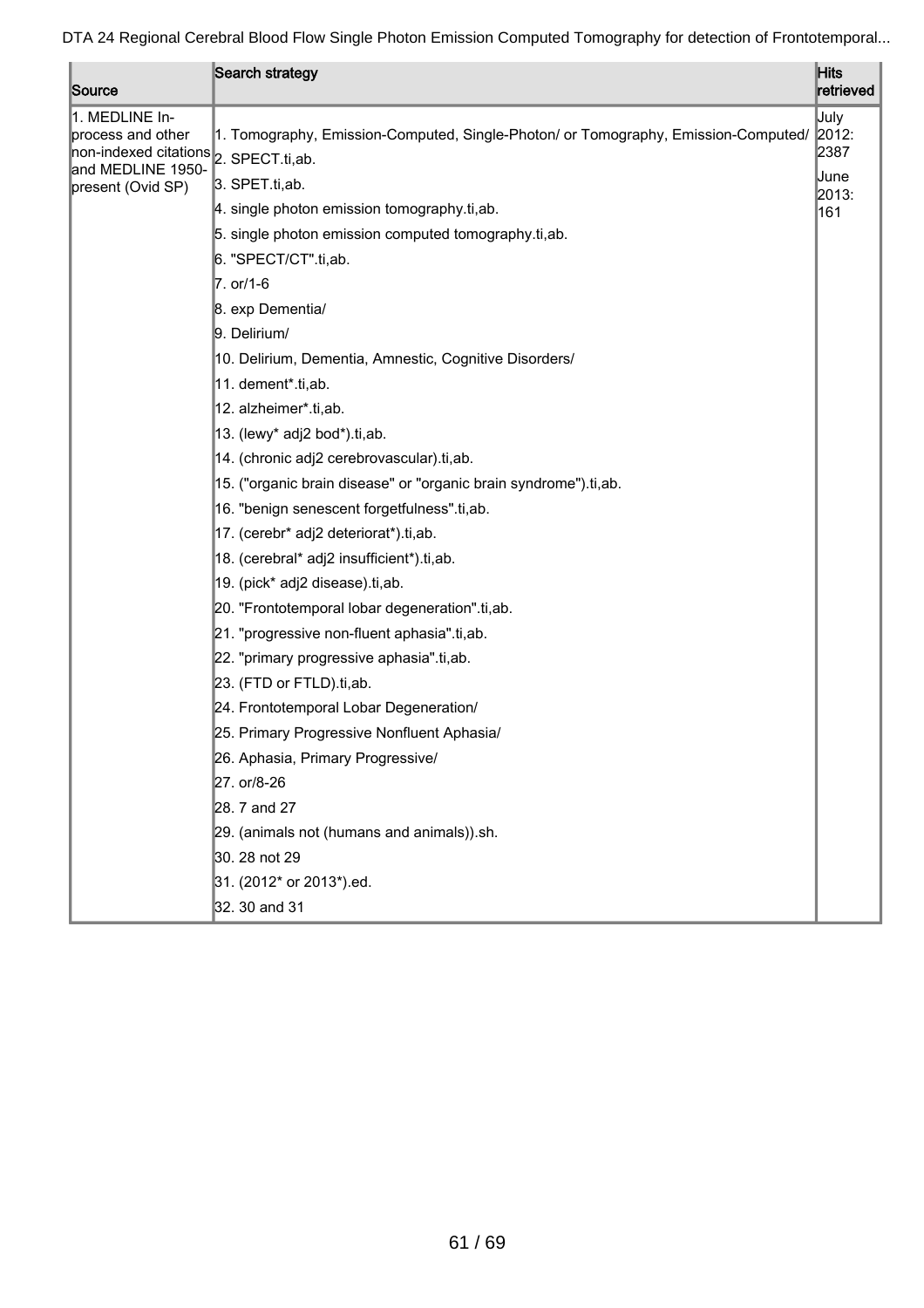| Source            | Search strategy                                                   | <b>Hits</b><br>retrieved |
|-------------------|-------------------------------------------------------------------|--------------------------|
| 2. EMBASE         |                                                                   | July                     |
| 1980-2013 June 21 | 1. single photon emission computer tomography/                    |                          |
| (Ovid SP)         | 2. SPECT.ti,ab.                                                   | 3439                     |
|                   | 3. SPET.ti,ab.                                                    | June<br>2013:            |
|                   | 4. single photon emission tomography.ti,ab.                       | 426                      |
|                   | 5. single photon emission computed tomography.ti,ab.              |                          |
|                   | 6. ("99mTc-SPECT" or "99mTc SPECT" or "99mTc SPECT/CT").ti,ab.    |                          |
|                   | 7. or/1-6                                                         |                          |
|                   | l8. dementia/                                                     |                          |
|                   | 9. delirium/                                                      |                          |
|                   | 10. dement*.ti,ab.                                                |                          |
|                   | 11. alzheimer*.ti,ab.                                             |                          |
|                   | 12. (lewy* adj2 bod*).ti,ab.                                      |                          |
|                   | 13. (chronic adj2 cerebrovascular).ti,ab.                         |                          |
|                   | 14. ("organic brain disease" or "organic brain syndrome").ti, ab. |                          |
|                   | 15. "benign senescent forgetfulness".ti,ab.                       |                          |
|                   | 16. (cerebr* adj2 deteriorat*).ti,ab.                             |                          |
|                   | 17. (cerebral* adj2 insufficient*).ti,ab.                         |                          |
|                   | 18. (pick* adj2 disease).ti,ab.                                   |                          |
|                   | 19. "Frontotemporal lobar degeneration".ti,ab.                    |                          |
|                   | 20. "progressive non-fluent aphasia".ti,ab.                       |                          |
|                   | 21. "primary progressive aphasia".ti,ab.                          |                          |
|                   | 22. (FTD or FTLD).ti,ab.                                          |                          |
|                   | 23. frontotemporal dementia/                                      |                          |
|                   | 24. progressive nonfluent aphasia/                                |                          |
|                   | 25. primary progressive aphasia/                                  |                          |
|                   | 26. or/8-25                                                       |                          |
|                   | 27. 7 and 26                                                      |                          |
|                   | 28. (2012* OR 2013*).em.                                          |                          |
|                   | 29. 27 and 28                                                     |                          |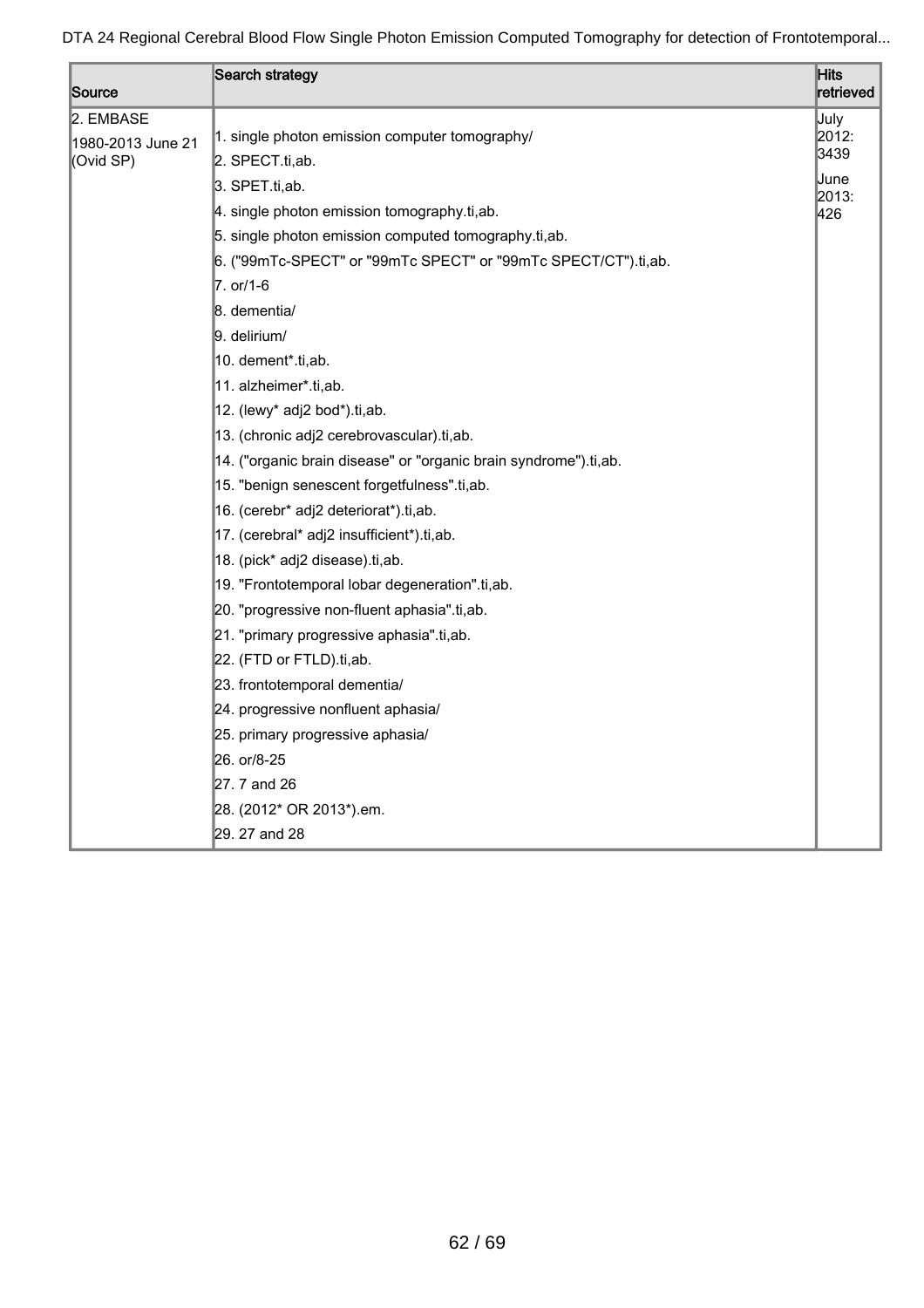| Source                                                                | Search strategy                                                                                                                                                                                                                                                                                                                                                                                                                                | Hits<br>retrieved                              |
|-----------------------------------------------------------------------|------------------------------------------------------------------------------------------------------------------------------------------------------------------------------------------------------------------------------------------------------------------------------------------------------------------------------------------------------------------------------------------------------------------------------------------------|------------------------------------------------|
| 3. PSYCINFO                                                           |                                                                                                                                                                                                                                                                                                                                                                                                                                                | Uuly                                           |
| 1806-July week 1                                                      | 1. SPECT.mp.                                                                                                                                                                                                                                                                                                                                                                                                                                   | 2012:                                          |
| 2012 (Ovid SP)                                                        | 2. SPET.mp.                                                                                                                                                                                                                                                                                                                                                                                                                                    | 657                                            |
|                                                                       | 3. single photon emission tomography.ti,ab.                                                                                                                                                                                                                                                                                                                                                                                                    | June<br>2013: 76                               |
|                                                                       | 4. single photon emission computed tomography.ti,ab.                                                                                                                                                                                                                                                                                                                                                                                           |                                                |
|                                                                       | 5. ("99mTc-SPECT" or "99mTc SPECT" or "99mTc SPECT/CT").ti,ab.                                                                                                                                                                                                                                                                                                                                                                                 |                                                |
|                                                                       | 6. or/1-5                                                                                                                                                                                                                                                                                                                                                                                                                                      |                                                |
|                                                                       | 7. exp Dementia/                                                                                                                                                                                                                                                                                                                                                                                                                               |                                                |
|                                                                       | 8. Delirium/                                                                                                                                                                                                                                                                                                                                                                                                                                   |                                                |
|                                                                       | 9. dement*.ti,ab.                                                                                                                                                                                                                                                                                                                                                                                                                              |                                                |
|                                                                       | 10. alzheimer*.ti,ab.                                                                                                                                                                                                                                                                                                                                                                                                                          |                                                |
|                                                                       | 11. (lewy* adj2 bod*).ti,ab.                                                                                                                                                                                                                                                                                                                                                                                                                   |                                                |
|                                                                       | 12. (chronic adj2 cerebrovascular).ti,ab.                                                                                                                                                                                                                                                                                                                                                                                                      |                                                |
|                                                                       | 13. ("organic brain disease" or "organic brain syndrome").ti, ab.                                                                                                                                                                                                                                                                                                                                                                              |                                                |
|                                                                       | 14. "benign senescent forgetfulness".ti,ab.                                                                                                                                                                                                                                                                                                                                                                                                    |                                                |
|                                                                       | 15. (cerebr* adj2 deteriorat*).ti,ab.                                                                                                                                                                                                                                                                                                                                                                                                          |                                                |
|                                                                       | 16. (cerebral* adj2 insufficient*).ti,ab.                                                                                                                                                                                                                                                                                                                                                                                                      |                                                |
|                                                                       | 17. (pick* adj2 disease).ti,ab.                                                                                                                                                                                                                                                                                                                                                                                                                |                                                |
|                                                                       | 18. "Frontotemporal lobar degeneration".ti,ab.                                                                                                                                                                                                                                                                                                                                                                                                 |                                                |
|                                                                       | 19. "progressive non-fluent aphasia".ti,ab.                                                                                                                                                                                                                                                                                                                                                                                                    |                                                |
|                                                                       | 20. "primary progressive aphasia" ti, ab.                                                                                                                                                                                                                                                                                                                                                                                                      |                                                |
|                                                                       | 21. (FTD or FTLD).ti,ab.                                                                                                                                                                                                                                                                                                                                                                                                                       |                                                |
|                                                                       | 22. or/7-21                                                                                                                                                                                                                                                                                                                                                                                                                                    |                                                |
|                                                                       | 23. 6 and 22                                                                                                                                                                                                                                                                                                                                                                                                                                   |                                                |
|                                                                       | 24. 2012*.up. or 2013*.up.                                                                                                                                                                                                                                                                                                                                                                                                                     |                                                |
|                                                                       | 25. 23 and 24                                                                                                                                                                                                                                                                                                                                                                                                                                  |                                                |
| 4. Biosis previews                                                    |                                                                                                                                                                                                                                                                                                                                                                                                                                                | <b>July</b>                                    |
| 1926 to present (ISI<br>Web of Knowledge)                             | Topic=(SPECT OR SPET OR "single photon emission tomography" OR "single photon<br>emission computed tomography" OR "99mTc-SPECT" OR "99mTc SPECT" OR "99mTc<br>SPECT/CT") AND Topic=(dement* OR alzheimer* OR FTLD OR FTD OR "primary<br>progressive aphasia" OR "progressive non-fluent aphasia" OR "frontotemporal lobar<br>degeneration" OR "frontolobar degeneration" OR "frontal lobar degeneration" OR "pick*<br>disease" OR "lewy bod*") | 2012:<br>1691<br>June<br>2013: 77              |
|                                                                       | Timespan=All Years. Databases=BIOSIS Previews.                                                                                                                                                                                                                                                                                                                                                                                                 |                                                |
|                                                                       | Lemmatization=On                                                                                                                                                                                                                                                                                                                                                                                                                               |                                                |
| 5. Web of Science<br>and conference<br>proceedings (1945-<br>present) | Topic=(SPECT OR SPET OR "single photon emission tomography" OR "single photon<br>emission computed tomography" OR "99mTc-SPECT" OR "99mTc SPECT" OR "99mTc<br>SPECT/CT") AND Topic=(dement* OR alzheimer* OR FTLD OR FTD OR "primary<br>progressive aphasia" OR "progressive non-fluent aphasia" OR "frontotemporal lobar<br>degeneration" OR "frontolobar degeneration" OR "frontal lobar degeneration" OR "pick*<br>disease" OR "lewy bod*") | July<br>2012:<br>2556<br> June<br>2013:<br>276 |
|                                                                       | Timespan=records processed from 2011-07-01 - 2013-06-23. Databases=SCI-EXPANDED,<br>SSCI, A&HCI, CPCI-S, CPCI-SSH, BKCI-S, BKCI-SSH.                                                                                                                                                                                                                                                                                                           |                                                |
|                                                                       | Lemmatization=On                                                                                                                                                                                                                                                                                                                                                                                                                               |                                                |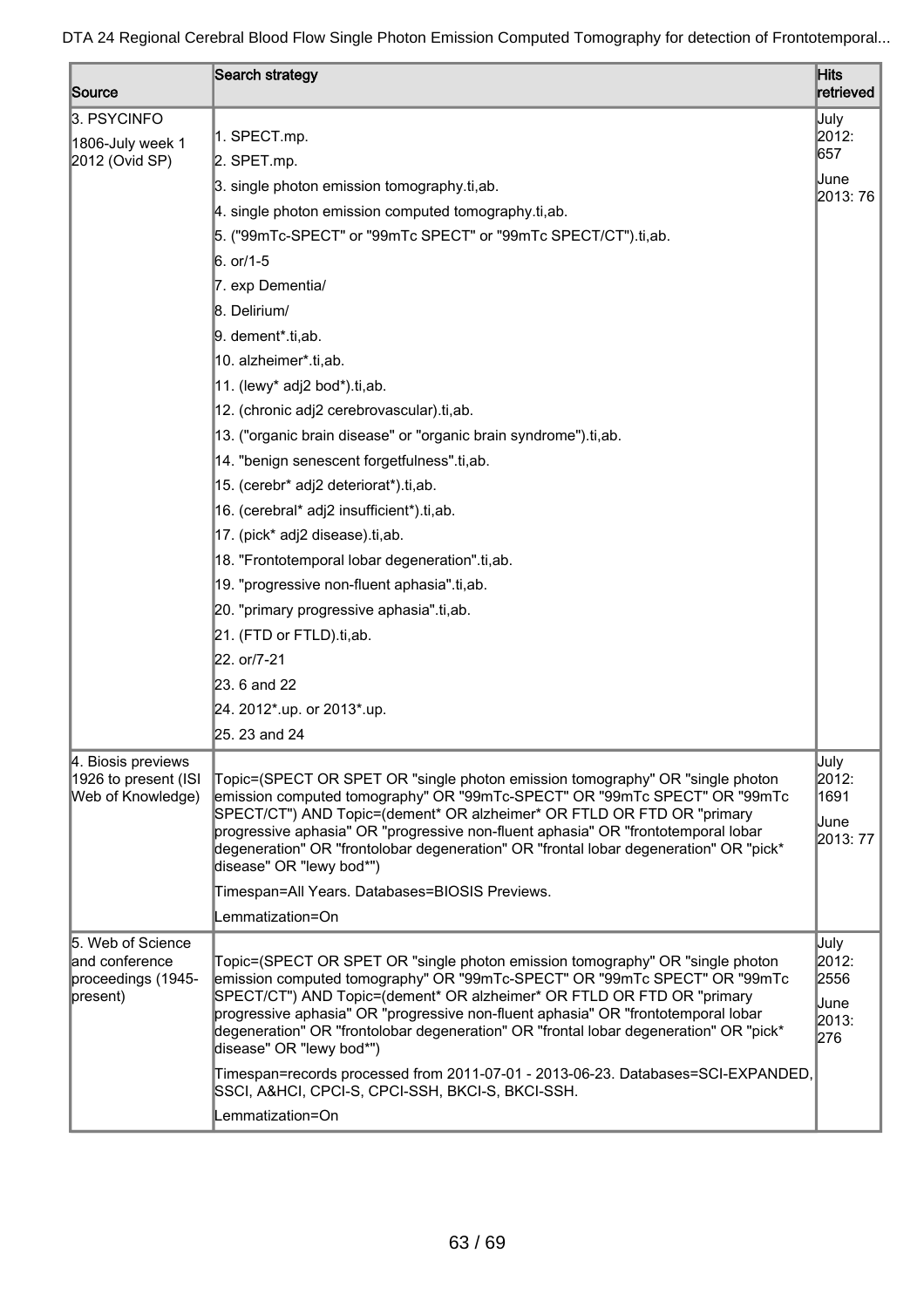<span id="page-63-0"></span>

| Source                               | Search strategy                                                                                                                                                                                                                                                                                                                                                                                                                                                                                                                                                                                                                                                                 | Hits<br>retrieved               |  |  |
|--------------------------------------|---------------------------------------------------------------------------------------------------------------------------------------------------------------------------------------------------------------------------------------------------------------------------------------------------------------------------------------------------------------------------------------------------------------------------------------------------------------------------------------------------------------------------------------------------------------------------------------------------------------------------------------------------------------------------------|---------------------------------|--|--|
|                                      | 6. LILACS (BIREME) demências OR dementia OR dementias OR demência OR Alzheimer OR Alzheimers OR<br>Alzheimer's OR cognitive OR cognitive OR cognitive OR cognition OR "déficit cognitive" OR 2012: 98<br>cognición OR cognição OR Memória OR memory OR Memoria OR "frontotemporal lobar<br>degeneration" OR "degeneração lobar frontotemporal" OR FTLD OR FTD OR "pick's<br>disease" OR "primary progressive aphasia" [Words] and 99mTc-HmPAO OR SPECT OR<br>"Single photon emission computerized tomography" OR SPET OR "Single photon emission<br>tomography" OR "tomografía computarizada de emisión de fotón único" [Words] and 2012<br>OR 2013 [Country, year publication] | Uuly.<br><b>Uune</b><br>2013: 2 |  |  |
| TOTAL before de-duplication          |                                                                                                                                                                                                                                                                                                                                                                                                                                                                                                                                                                                                                                                                                 | Uuly.<br>2012:<br>10828         |  |  |
|                                      |                                                                                                                                                                                                                                                                                                                                                                                                                                                                                                                                                                                                                                                                                 | <b>U</b> une<br>2013:<br>1018   |  |  |
| TOTAL after de-dupe and first-assess |                                                                                                                                                                                                                                                                                                                                                                                                                                                                                                                                                                                                                                                                                 |                                 |  |  |
|                                      |                                                                                                                                                                                                                                                                                                                                                                                                                                                                                                                                                                                                                                                                                 | lJune<br>2013: 86               |  |  |

## 3 Information for extraction to proforma

Bibliographic details of primary paper:

Author, title of study, year and journal

Details of index test:

- Method of [index test] administration, including who administered and interpreted the test, and their training
- Thresholds used to define positive and negative tests

Reference standard:

- Reference standard used
- Method of [reference standard] administration, including who administered the test and their training

Study population:

- Number of subjects
- Age
- Gender
- Other characteristics, e.g. Apolipoprotein E (APOE) genotype
- Settings: i) community; ii) primary care; iii) secondary care outpatients; iv) secondary care inpatients and residential care
- Participant recruitment
- Sampling procedures
- Time between index test and reference standard
- Proportion of people with dementia in sample
- Subtype and stage of dementia if available
- MCI (mild cognitive impairment) definition used (if applicable)
- Duration of follow-up in delayed verification studies
- Attrition and missing data

## 4 Assessment of methodological quality QUADAS-2 tool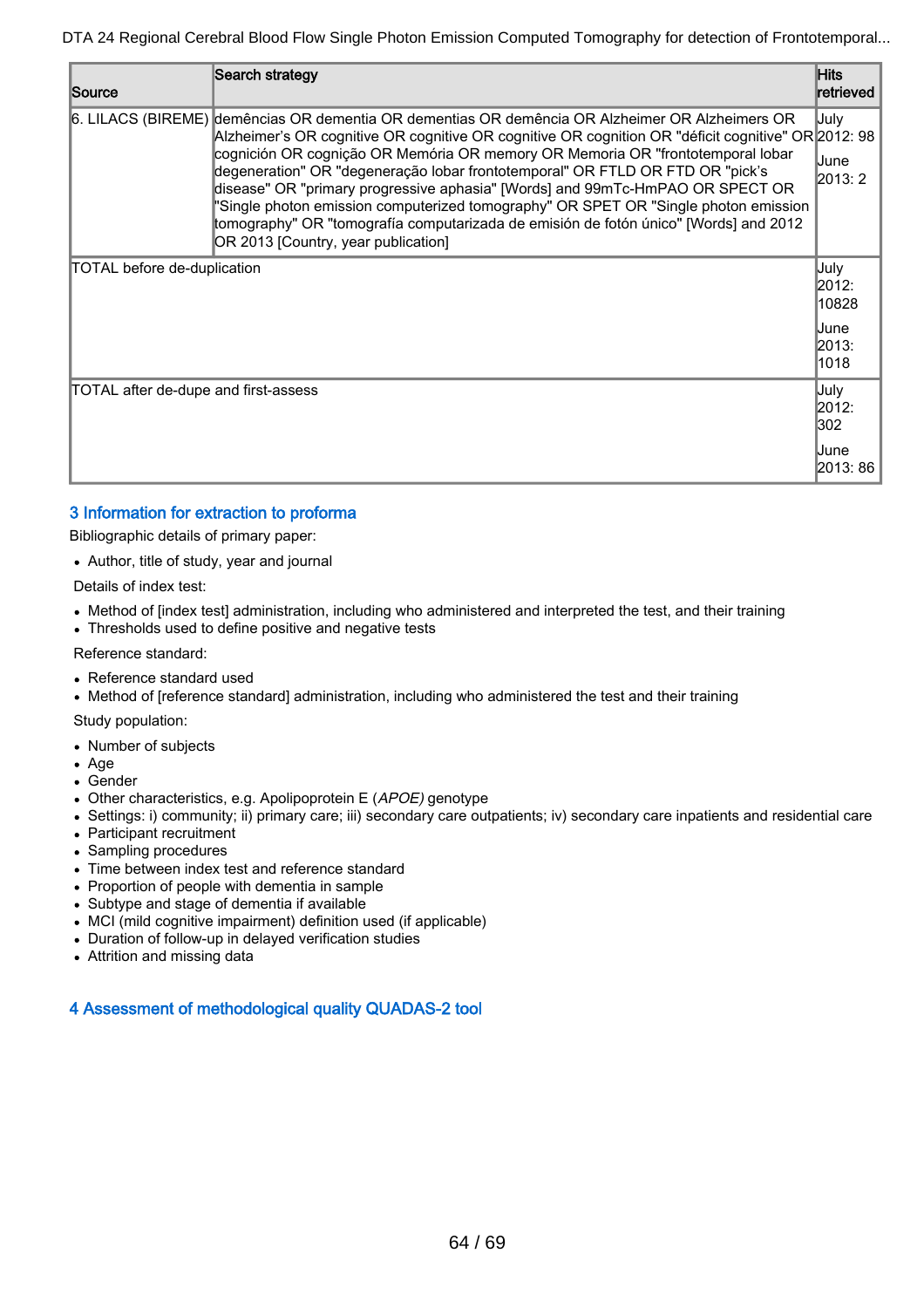<span id="page-64-0"></span>

| <b>DOMAIN</b>                                                      | <b>PATIENT SELECTION INDEX TEST</b>                                                                                                                          |                                                                                                                                        | <b>REFERENCE</b><br><b>STANDARD</b>                                                                          | <b>FLOW AND TIMING</b>                                                                                                                                                                                                                                                       |
|--------------------------------------------------------------------|--------------------------------------------------------------------------------------------------------------------------------------------------------------|----------------------------------------------------------------------------------------------------------------------------------------|--------------------------------------------------------------------------------------------------------------|------------------------------------------------------------------------------------------------------------------------------------------------------------------------------------------------------------------------------------------------------------------------------|
| Description                                                        | Describe methods of<br>patient selection;<br>describe included<br>patients (prior testing,<br>presentation, intended<br>use of index test and<br>setting)    | Describe the index<br>test and how it was<br>conducted and<br>interpreted                                                              | Describe the reference<br>standard and how it<br>lwas conducted and<br>interpreted                           | Describe any patients who did not<br>receive the index test(s) and/or<br>reference standard or who were<br>excluded from the 2 x 2 table<br>(refer to flow diagram); describe<br>the time interval and any<br>interventions between index test(s)<br>land reference standard |
| Signalling<br>questions<br>(yes/no/unclear)                        | Was a consecutive or<br>random sample of<br>patients enrolled?                                                                                               | Were the index test<br>results interpreted<br>without knowledge of correctly classify the<br>the results of the<br>reference standard? | Is the reference<br>standard likely to<br>target condition?                                                  | Was there an appropriate interval<br>between index test(s) and<br>reference standard?                                                                                                                                                                                        |
|                                                                    | Was a case-control<br>design avoided?                                                                                                                        | If a threshold was<br>used, was it                                                                                                     | Were the reference<br>standard results                                                                       | Did all patients receive a reference<br>standard?                                                                                                                                                                                                                            |
|                                                                    | Did the study avoid<br>inappropriate                                                                                                                         | prespecified?                                                                                                                          | interpreted without<br>knowledge of the<br>results of the index                                              | Did all patients receive the same<br>reference standard?                                                                                                                                                                                                                     |
|                                                                    | lexclusions?                                                                                                                                                 |                                                                                                                                        | ltest?                                                                                                       | Were all patients included in the<br>analysis?                                                                                                                                                                                                                               |
| Risk of bias:                                                      | Could the selection of                                                                                                                                       | Could the conduct or Could the reference                                                                                               |                                                                                                              | Could the patient flow have                                                                                                                                                                                                                                                  |
| high/low/unclear                                                   | patients have<br>introduced bias?                                                                                                                            | interpretation of the<br>lindex test have<br>introduced bias?                                                                          | standard, its conduct,<br>or its interpretation<br>have introduced bias?                                     | introduced bias?                                                                                                                                                                                                                                                             |
| <b>Concerns</b><br>regarding<br>applicability:<br>high/low/unclear | Are there concerns that Are there concerns<br>the included patients do that the index test, its the target condition as<br>not match the review<br>question? | conduct, or<br>interpretation differ<br>from the review<br>question?                                                                   | Are there concerns thatI -<br>defined by the<br>reference standard<br>does not match the<br>review question? |                                                                                                                                                                                                                                                                              |

# 5 Anchoring statements for methodological quality assessment using the QUADAS-2 tool

| <b>Question</b>                                              | <b>Judgement Explanation</b>             |                                                                                                                                                                            |
|--------------------------------------------------------------|------------------------------------------|----------------------------------------------------------------------------------------------------------------------------------------------------------------------------|
| <b>Patient selection</b>                                     |                                          |                                                                                                                                                                            |
| Was the sampling method                                      | $No = high$<br>risk of bias              | Where sampling was used, the designs least likely to cause bias are consecutive<br>sampling or random sampling. Sampling based on volunteers or selecting                  |
| appropriate?                                                 | $Yes = low$<br>lrisk of bias             | subjects from a clinic or research resource is prone to bias.                                                                                                              |
|                                                              | Unclear =<br>lunclear risk l<br>lof bias |                                                                                                                                                                            |
| Was a case-control or similar $No = high$<br>design avoided? | lrisk of bias                            | Designs similar to a case-control design the may introduce bias are those<br>designs where the study team deliberately increase or decrease the proportion of              |
|                                                              | Yes = low<br>risk of bias                | subjects with the target condition, which may not be representative. Some case-<br>control methods may already be excluded if they mix subjects from various<br>lsettings. |
|                                                              | Unclear =<br>lunclear riskl<br>of bias   |                                                                                                                                                                            |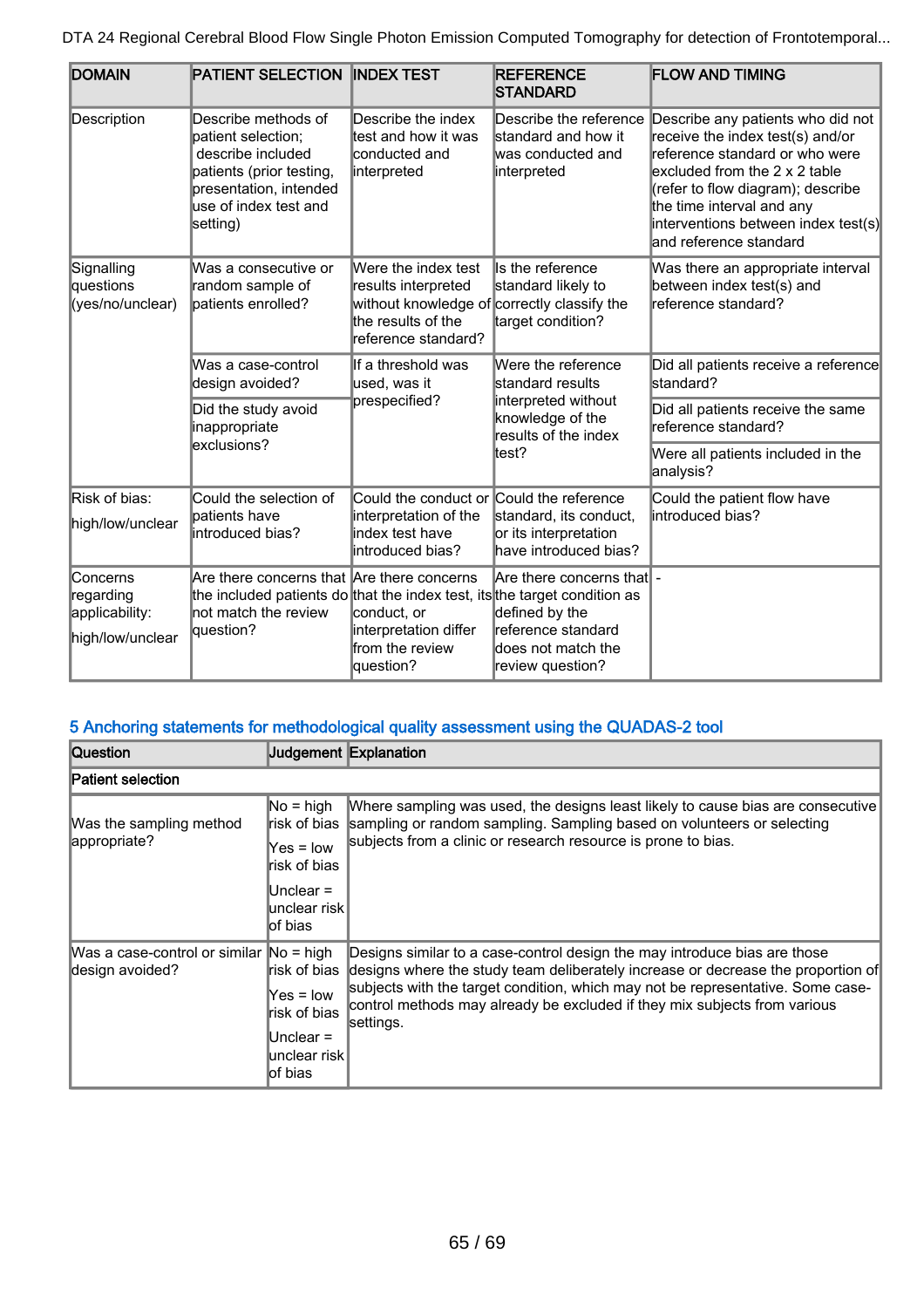| <b>Question</b>                                                                                      |                                                                                                    | Judgement Explanation                                                                                                                                                                                                                                                                                                                                                                                                                                                                                                                                                                                                                                                                                                                                                                                                                                                                                                                                                                                                                                                                                                                                                                                                                                                                                   |
|------------------------------------------------------------------------------------------------------|----------------------------------------------------------------------------------------------------|---------------------------------------------------------------------------------------------------------------------------------------------------------------------------------------------------------------------------------------------------------------------------------------------------------------------------------------------------------------------------------------------------------------------------------------------------------------------------------------------------------------------------------------------------------------------------------------------------------------------------------------------------------------------------------------------------------------------------------------------------------------------------------------------------------------------------------------------------------------------------------------------------------------------------------------------------------------------------------------------------------------------------------------------------------------------------------------------------------------------------------------------------------------------------------------------------------------------------------------------------------------------------------------------------------|
| Are exclusion criteria<br>described and appropriate?                                                 | $No = high$<br>risk of bias<br>$Yes = low$<br>risk of bias<br>Unclear =<br>of bias                 | Study will be automatically graded as unclear if exclusions are not detailed<br>(pending contact with study authors). Where exclusions are detailed, the study<br>will be graded as 'low risk' if exclusions are felt to be appropriate by the review<br>authors. Certain exclusions common to many studies of dementia are: medical<br>instability; terminal disease; alcohol/substance misuse; concomitant psychiatric<br>diagnosis; other neurodegenerative condition. Exclusions are not felt to be<br>unclear risk appropriate if 'difficult to diagnose' patients are excluded. Post hoc and<br>inappropriate exclusions will be labelled 'high risk' of bias.                                                                                                                                                                                                                                                                                                                                                                                                                                                                                                                                                                                                                                    |
| Index test                                                                                           |                                                                                                    |                                                                                                                                                                                                                                                                                                                                                                                                                                                                                                                                                                                                                                                                                                                                                                                                                                                                                                                                                                                                                                                                                                                                                                                                                                                                                                         |
| Was rCBF SPECT<br>assessment/interpretation<br>performed without knowledge<br>of reference standard? | $No = high$<br>risk of bias<br>$Yes = low$<br>risk of bias<br>Unclear =<br>of bias                 | Terms such as "blinded" or "independently and without knowledge of" are<br>sufficient and full details of the blinding procedure are not required. Interpretation<br>of the results of the index test may be influenced by knowledge of the results of<br>reference standard. If the index test is always interpreted prior to the reference<br>standard then the person interpreting the index test cannot be aware of the<br>unclear risk results of the reference standard and so this item could be rated as 'yes'.                                                                                                                                                                                                                                                                                                                                                                                                                                                                                                                                                                                                                                                                                                                                                                                 |
| Were rCBF SPECT<br>thresholds prespecified?                                                          | $No = high$<br>risk of bias<br>$Yes = low$<br>risk of bias<br>Unclear =<br>unclear risk<br>of bias | For scales and biomarkers there is often a reference point (in units or categories)<br>above which subjects are classified as 'test positive'; this may be referred to as a<br>threshold, clinical cut-off or dichotomisation point. A study is classified as at high<br>risk of bias if the authors define the optimal cut-off post-hoc based on their own<br>study data because selecting the threshold to maximise sensitivity, specificity or<br>both may lead to overoptimistic measures of test performance.<br>Certain papers may use an alternative methodology for analysis that does not<br>use thresholds and these papers should be classified as not applicable.                                                                                                                                                                                                                                                                                                                                                                                                                                                                                                                                                                                                                           |
| Reference standard                                                                                   |                                                                                                    |                                                                                                                                                                                                                                                                                                                                                                                                                                                                                                                                                                                                                                                                                                                                                                                                                                                                                                                                                                                                                                                                                                                                                                                                                                                                                                         |
| Is the assessment used for<br>clinical diagnosis of FTD<br>acceptable?                               | $No = high$<br>risk of bias<br>$Yes = low$<br>risk of bias                                         | Ante-mortem clinical diagnosis of FTD will be based on recognised diagnostic<br>criteria, Lund and Manchester Groups 1994 or Neary 1998 or McKhann 2001<br>criteria (as previously outlined) or histopathological diagnosis and/or genetic<br>mutation known to be causative of FTD (if available).                                                                                                                                                                                                                                                                                                                                                                                                                                                                                                                                                                                                                                                                                                                                                                                                                                                                                                                                                                                                     |
|                                                                                                      | Unclear =<br>unclear risk<br>of bias                                                               | For other types of dementia potentially used to define control groups in<br>our review, clinical diagnoses of dementia will include all-cause<br>(unspecified) dementia, using any recognised diagnostic criteria, for<br>example DSM-IV and ICD-10 (American Psychiatric Association 2013; WHO<br>2010). NINCDS-ADRDA (National Institute of Neurological and<br>Communicative Disorders and Stroke and the Alzheimer's Disease and<br>Related Disorders Association) criteria are the most accepted ante-<br>mortem clinical consensus gold standard for Alzheimer's dementia (McKhann<br>1984), defining three ante-mortem groups: 'probable', 'possible' and<br>'unlikely' Alzheimer's dementia. The Consortium to Establish a Registry for<br>Alzheimer's Disease (CERAD) (Mirra 1991), ICD10 and DSM-IV<br>definitions of AD are also acceptable. National Institute of Neurological<br>Disorders and Stroke-Association Internationale pour la Recherche et<br>l'Enseignement en Neurosciences (NINDS-AIREN) (Román 1993),<br>Alzheimer's Disease Diagnostic and Treatment Centers (ADDTC) (Chui 1992<br>), DSM-IV, ICD-10, and the Cambridge Mental Disorders of the Elderly<br>Examination (CAMDEX) criteria (Hendrie 1988) are all acceptable for the<br>diagnosis of vascular dementia (VD). |
|                                                                                                      |                                                                                                    | Where the criteria used for assessment are not familiar to the review authors or<br>to the Cochrane Dementia and Cognitive Improvement Group ('unclear') this item<br>should be classified as at high risk of bias.                                                                                                                                                                                                                                                                                                                                                                                                                                                                                                                                                                                                                                                                                                                                                                                                                                                                                                                                                                                                                                                                                     |
| Was clinical assessment for<br>FTD performed without<br>knowledge of the rCBF<br>SPECT biomarker?    | $No = high$<br>risk of bias<br>$Yes = low$<br>risk of bias<br>Unclear =<br>unclear risk<br>of bias | Terms such as "blinded" or "independently and without knowledge of" are<br>sufficient and full details of the blinding procedure are not required. Interpretation<br>of the results of the reference standard may be influenced by knowledge of the<br>results of index test.                                                                                                                                                                                                                                                                                                                                                                                                                                                                                                                                                                                                                                                                                                                                                                                                                                                                                                                                                                                                                           |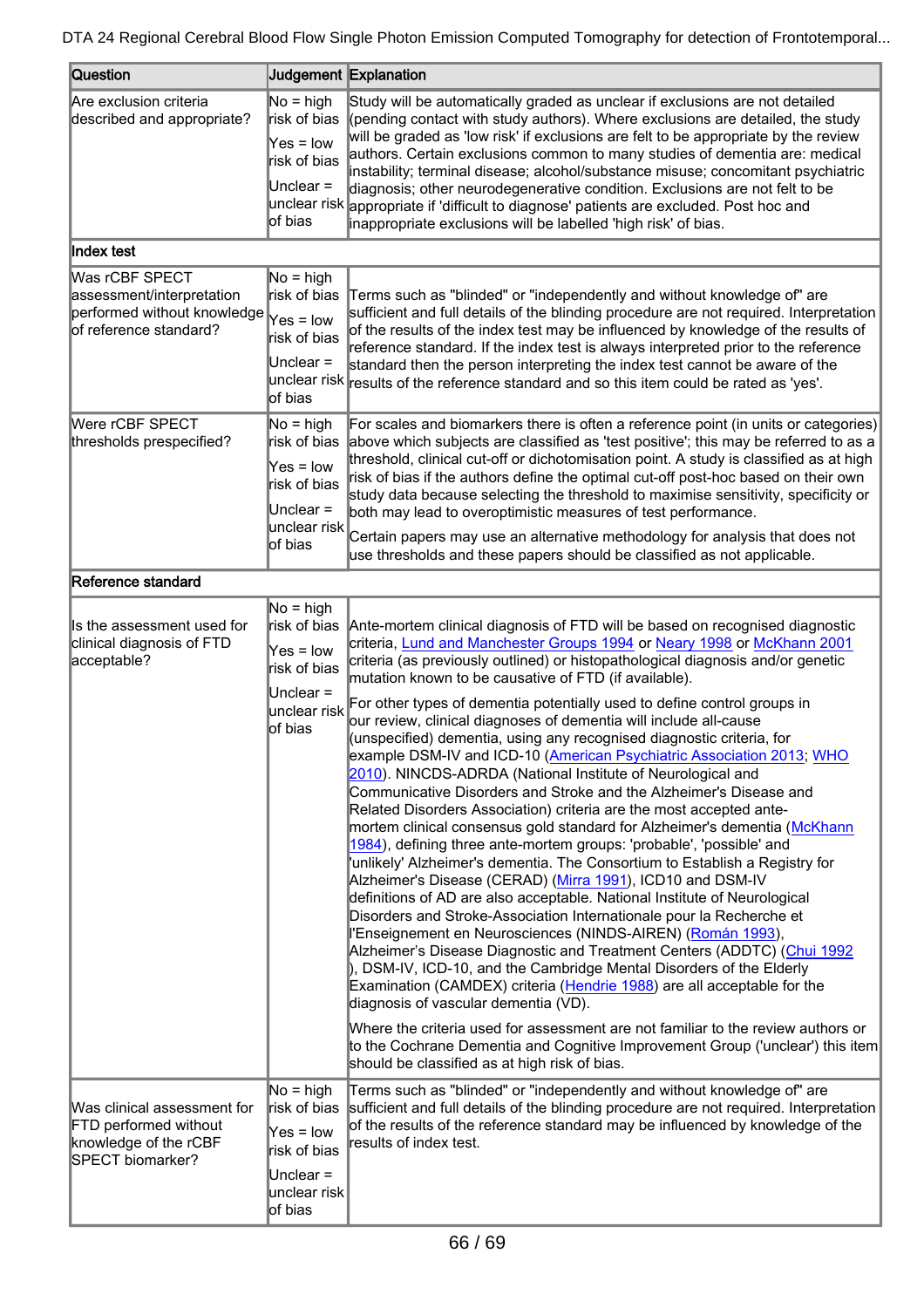| <b>Question</b>                                                                                                                                                                                                                                                                                                                                                                                                                                                                                                                                                    |                                                                                                                                                                                                                                                                                                                                           | Judgement Explanation                                                                                                                                                                                                                                                                                                                                                                                                                                                                                                                                                                                                                                                                       |  |  |  |
|--------------------------------------------------------------------------------------------------------------------------------------------------------------------------------------------------------------------------------------------------------------------------------------------------------------------------------------------------------------------------------------------------------------------------------------------------------------------------------------------------------------------------------------------------------------------|-------------------------------------------------------------------------------------------------------------------------------------------------------------------------------------------------------------------------------------------------------------------------------------------------------------------------------------------|---------------------------------------------------------------------------------------------------------------------------------------------------------------------------------------------------------------------------------------------------------------------------------------------------------------------------------------------------------------------------------------------------------------------------------------------------------------------------------------------------------------------------------------------------------------------------------------------------------------------------------------------------------------------------------------------|--|--|--|
| <b>Patient flow</b>                                                                                                                                                                                                                                                                                                                                                                                                                                                                                                                                                |                                                                                                                                                                                                                                                                                                                                           |                                                                                                                                                                                                                                                                                                                                                                                                                                                                                                                                                                                                                                                                                             |  |  |  |
| Was there an appropriate<br>interval between rCBF<br><b>SPECT</b> and clinical<br>assessment?                                                                                                                                                                                                                                                                                                                                                                                                                                                                      | $No = high$<br>risk of bias<br>$Yes = low$<br>risk of bias<br>Unclear =<br>unclear risk<br>of bias                                                                                                                                                                                                                                        | For cross-sectional case-control studies the index test and application of the<br>reference standard are ideally administered on the same day, but a delay is<br>unlikely to introduce bias as the condition of dementia is irreversible.<br>For longitudinal studies, the time between reference standard and index<br>test will influence the accuracy (Geslani 2005; Okello 2009; Visser 2006), and<br>therefore we will note time as a separate variable (both within and between<br>studies) and will test its influence on the diagnostic accuracy. We have set a<br>minimum mean time to follow-up assessment of one year for longitudinal cohort<br>(delayed verification) studies. |  |  |  |
| Did all subjects get the same<br>assessment for dementia<br>regardless of rCBF SPECT<br>lresult?                                                                                                                                                                                                                                                                                                                                                                                                                                                                   | $No = high$<br>risk of bias<br>$Yes = low$<br>risk of bias<br>Unclear $=$<br>unclear risk<br>of bias                                                                                                                                                                                                                                      | There may be scenarios where subjects who score 'test positive' on the index<br>test have a more detailed assessment. Where dementia assessment (i.e.<br>reference standard) differs between groups of subjects this should be classified<br>as at high risk of bias.                                                                                                                                                                                                                                                                                                                                                                                                                       |  |  |  |
| Were all patients who<br>received rCBF SPECT<br>assessment included in the<br>final analysis?                                                                                                                                                                                                                                                                                                                                                                                                                                                                      | $No = high$<br>risk of bias<br>$Yes = low$<br>risk of bias<br>$Unclear =$<br>unclear risk<br>of bias                                                                                                                                                                                                                                      | If the number of patients enrolled differs from the number of patients included in<br>the $2 \times 2$ table then there is the potential for bias.<br>If participant data missing due to drop-out differ systematically from those for the<br>remaining participants, then estimates of test performance may differ. If drop-<br>outs occur these should be accounted for; a maximum proportion of drop-outs<br>has been specified as 20% in order to be scored as low risk of bias, but this will<br>depend upon length of follow up in longitudinal cohort studies.                                                                                                                       |  |  |  |
| Were missing or<br>uninterpretable rCBF SPECT<br>results reported?                                                                                                                                                                                                                                                                                                                                                                                                                                                                                                 | $No = high$<br>risk of bias<br>$Yes = low$<br>risk of bias<br>Unclear $=$<br>unclear risk<br><b>l</b> of bias                                                                                                                                                                                                                             | Where missing or uninterpretable results are reported, and if there is substantial<br>attrition (we have set an arbitrary value of 50% missing data), this should be<br>scored as at high risk of bias. If these results are not reported, this should be<br>scored as 'unclear' and authors will be contacted.                                                                                                                                                                                                                                                                                                                                                                             |  |  |  |
| Anchoring statements to assist with assessment of applicability                                                                                                                                                                                                                                                                                                                                                                                                                                                                                                    |                                                                                                                                                                                                                                                                                                                                           |                                                                                                                                                                                                                                                                                                                                                                                                                                                                                                                                                                                                                                                                                             |  |  |  |
| <b>Question</b>                                                                                                                                                                                                                                                                                                                                                                                                                                                                                                                                                    | <b>Explanation</b>                                                                                                                                                                                                                                                                                                                        |                                                                                                                                                                                                                                                                                                                                                                                                                                                                                                                                                                                                                                                                                             |  |  |  |
| Were included patients<br>representative of the general<br>population of interest?                                                                                                                                                                                                                                                                                                                                                                                                                                                                                 |                                                                                                                                                                                                                                                                                                                                           | The included patients should match the intended population as described in the review<br>question. The review authors should consider population in terms of symptoms; pre-testing;<br>potential disease prevalence; setting.<br>If there are clear grounds for suspecting an unrepresentative spectrum the item should be<br>rated 'poor applicability'.                                                                                                                                                                                                                                                                                                                                   |  |  |  |
| Index test                                                                                                                                                                                                                                                                                                                                                                                                                                                                                                                                                         |                                                                                                                                                                                                                                                                                                                                           |                                                                                                                                                                                                                                                                                                                                                                                                                                                                                                                                                                                                                                                                                             |  |  |  |
| Were sufficient data on rCBF<br>SPECT application given for<br>the test to be repeated in an<br>independent study?                                                                                                                                                                                                                                                                                                                                                                                                                                                 | Variation in technology, test execution, and test interpretation may affect estimate of<br>accuracy. In addition, the background and training/expertise of the assessor should be<br>reported and taken into consideration. If the rCBF SPECT biomarker was not performed<br>consistently this item should be rated 'poor applicability'. |                                                                                                                                                                                                                                                                                                                                                                                                                                                                                                                                                                                                                                                                                             |  |  |  |
| Reference standard                                                                                                                                                                                                                                                                                                                                                                                                                                                                                                                                                 |                                                                                                                                                                                                                                                                                                                                           |                                                                                                                                                                                                                                                                                                                                                                                                                                                                                                                                                                                                                                                                                             |  |  |  |
| Was clinical diagnosis of<br>For many reviews, clinical diagnosis of dementia will be made using standard clinical criteria.<br>dementia made in a manner<br>For certain reviews an applicability statement relating to reference standard may not be<br>similar to current clinical<br>applicable. There is the possibility that a current reference standard, although valid, may<br>diagnose a far smaller proportion of subjects with disease than in usual clinical practice. In<br>practice?<br>this instance the item should be rated 'poor applicability'. |                                                                                                                                                                                                                                                                                                                                           |                                                                                                                                                                                                                                                                                                                                                                                                                                                                                                                                                                                                                                                                                             |  |  |  |

rCBF= regional cerebral blood flow; SPECT= single-photon emission computerised tomography; FTD=frontotemporal dementia; DSM-IV= DSM=Diagnostic and Statistical Manual of Mental Disorders-IV; ICD-10=International Classificatio of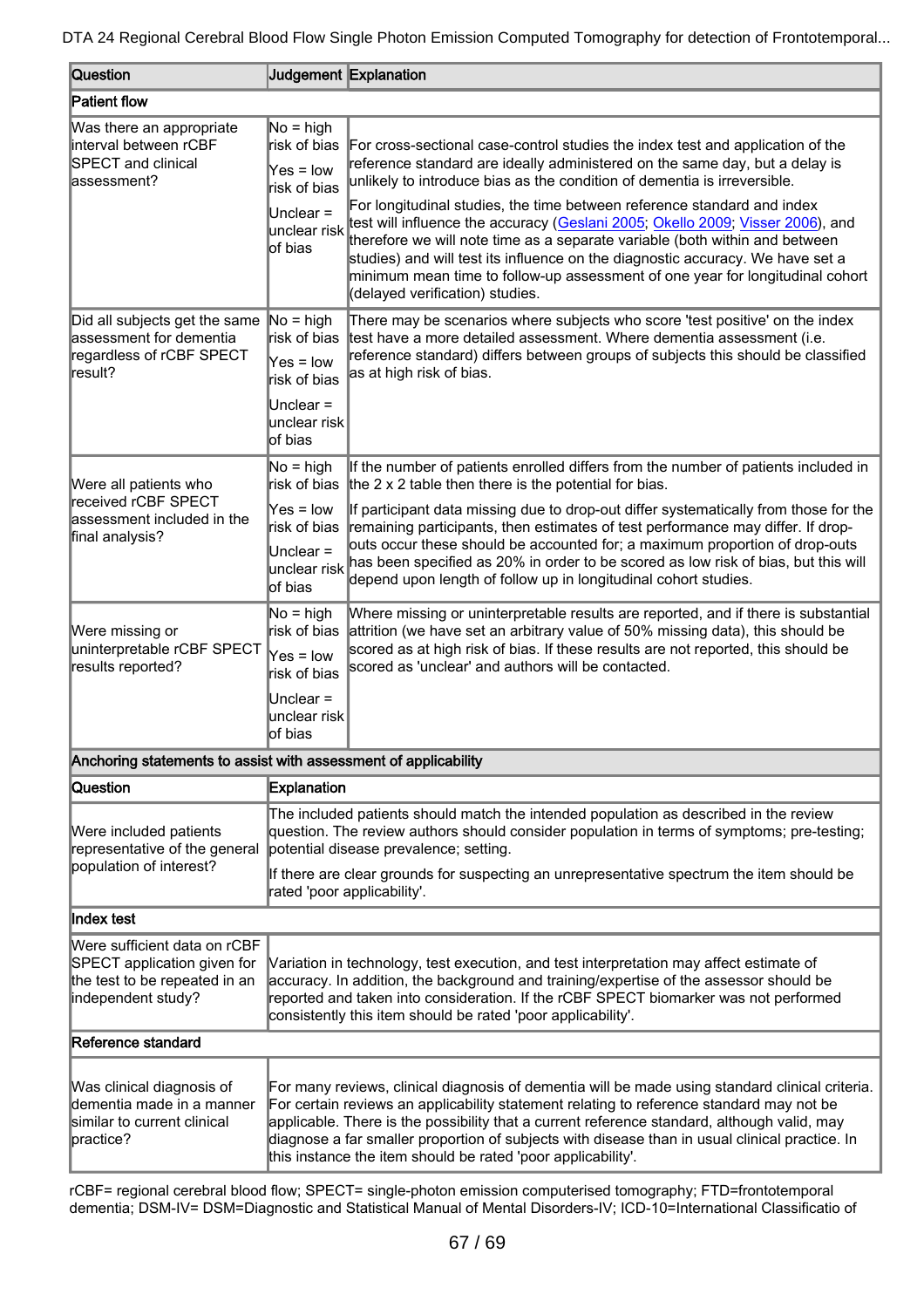Diseases-10

Review question and inclusion criteria

| Category              | <b>Review question</b>                                                              | Inclusion criteria                                                                                                                                                                                                                                                                                      |  |  |  |  |
|-----------------------|-------------------------------------------------------------------------------------|---------------------------------------------------------------------------------------------------------------------------------------------------------------------------------------------------------------------------------------------------------------------------------------------------------|--|--|--|--|
| Participants          | Participants with suspected FTD<br>(Primary Objective 1)                            | Participants fulfilling the criteria for the clinical diagnosis of any forms of<br>dementia in secondary and tertiary care setting                                                                                                                                                                      |  |  |  |  |
| Index test            | <b>CBF SPECT biomarker</b>                                                          | <b>CBF SPECT biomarker</b>                                                                                                                                                                                                                                                                              |  |  |  |  |
| Target<br>condition   | Frontotemporal dementia (FTD)                                                       | Initial diagnosis of FTD                                                                                                                                                                                                                                                                                |  |  |  |  |
|                       |                                                                                     | Differential diagnosis of FTD from other dementia subtypes                                                                                                                                                                                                                                              |  |  |  |  |
| Reference<br>standard | the Manchester-Lund or NINDS                                                        | Diagnosis of FTD as determined by Diagnosis of FTD as determined by the Manchester-Lund or NINDS<br>criteria,                                                                                                                                                                                           |  |  |  |  |
|                       | criteria,<br>histopathological confirmation of<br>diagnosis and/or genetic mutation | histopathological confirmation of diagnosis and/or genetic mutation known<br>to be causative of FTD (if available)                                                                                                                                                                                      |  |  |  |  |
|                       | known to be causative of FTD (if<br>available)                                      | NINCDS-ADRDA criteria are the most accepted ante-mortem clinical<br>consensus gold standard for Alzheimer's dementia, defining three ante-<br>mortem groups: 'probable', 'possible' and 'unlikely' Alzheimer's dementia.<br>CERAD, ADDTC, ICD-10 and DSM-IV definitions of ADD were also<br>acceptable. |  |  |  |  |
|                       |                                                                                     | NINDS-AIREN, ADDTC, DSM-IV, ICD-10, CAMDEX criteria were<br>acceptable for VaD                                                                                                                                                                                                                          |  |  |  |  |
| Outcome               | N/A                                                                                 | Data to construct 2 x 2 table                                                                                                                                                                                                                                                                           |  |  |  |  |
| Study design N/A      |                                                                                     | Longitudinal cohort studies and nested case-control studies if<br>they incorporate a delayed-verification design (case-control<br>nested in cohort studies) (Objectives)                                                                                                                                |  |  |  |  |
|                       |                                                                                     | Cross-sectional studies in which: i) rCBF SPECT results and the clinical<br>diagnostic criteria were obtained within a narrow time-frame, and ii) FTD<br>patients were differentiated from patients with other dementia subtypes                                                                        |  |  |  |  |

In assessing individual items, the assessment of 'unclear' should be given only if there is genuine uncertainty. In these situations review authors will contact the relevant study teams for additional information.

FTD = frontotemporal dementia; rCBF=; SPECT=; NINDS = National Institute of Neurological Disorders and Stroke; NINCDS-ADRDA=National Institute of Neurological and Communicative Disorders and Stroke and the Alzheimer's Disease; CERAD=; ADDTC=ICD-10; DSM-IV=; ADD=Alzheimer's disease dementia; NINDS-AIREN=; CAMDEX=; VaD=vascular dementia;

# **Graphs**

FTD versus non-FTD: Single-headed camera rCBF SPECT

| Study       |  |              |                     | TP FP FN TN Sensitivity (95% CI) Specificity (95% CI) Sensitivity (95% CI)                                                                                                                                                                                                                                                                                                                                                                                                                                                               | Specificity (95% CI) |
|-------------|--|--------------|---------------------|------------------------------------------------------------------------------------------------------------------------------------------------------------------------------------------------------------------------------------------------------------------------------------------------------------------------------------------------------------------------------------------------------------------------------------------------------------------------------------------------------------------------------------------|----------------------|
| Launes 1991 |  | 2 8 3 1 4 7  | 0.40 [0.05, 0.85]   | $0.95\,0.90, 0.981$ $\longrightarrow$                                                                                                                                                                                                                                                                                                                                                                                                                                                                                                    |                      |
| Talbot 1998 |  | 21 21 37 235 | $0.36$ [0.24, 0.50] | $0.92 [0.88, 0.95] \begin{array}{c} \begin{array}{c} \begin{array}{c} \begin{array}{c} \end{array} \\ \begin{array}{c} \end{array} \\ \begin{array}{c} \end{array} \\ \begin{array}{c} \end{array} \\ \begin{array}{c} \end{array} \\ \begin{array}{c} \end{array} \\ \begin{array}{c} \end{array} \\ \begin{array}{c} \end{array} \\ \begin{array}{c} \end{array} \\ \begin{array}{c} \end{array} \\ \begin{array}{c} \end{array} \\ \begin{array}{c} \end{array} \\ \begin{array}{c} \end{array} \\ \begin{array}{c} \end{array} \\ \$ |                      |